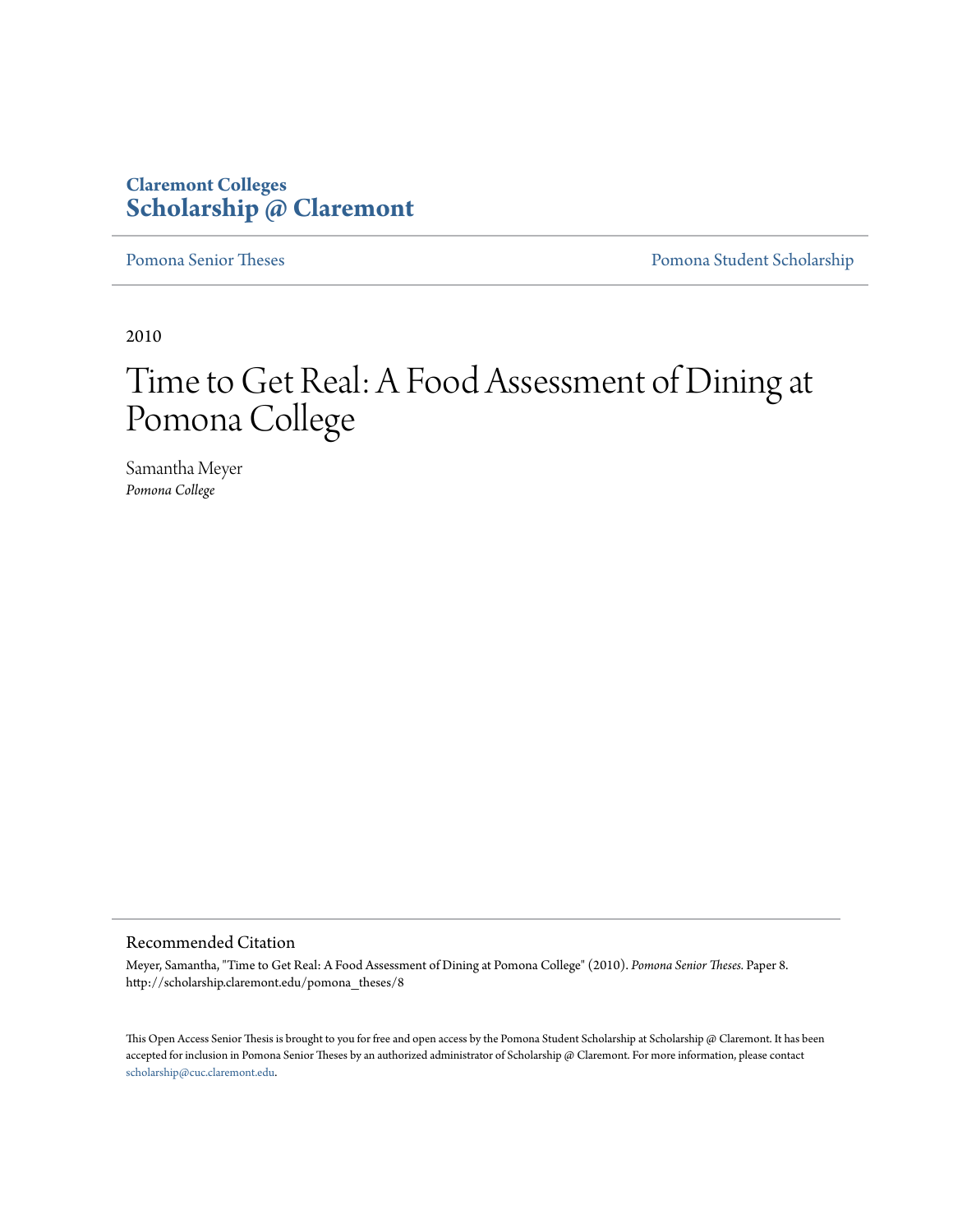## **Time to Get Real: A Food Assessment of Dining at Pomona College**

Samantha Meyer December 2009

Thesis Readers: Char Miller Bowen Close

A senior thesis presented in partial fulfillment of a Bachelor of Arts Degree in Environmental Analysis, 2009-2010 academic year, Pomona College, Claremont, California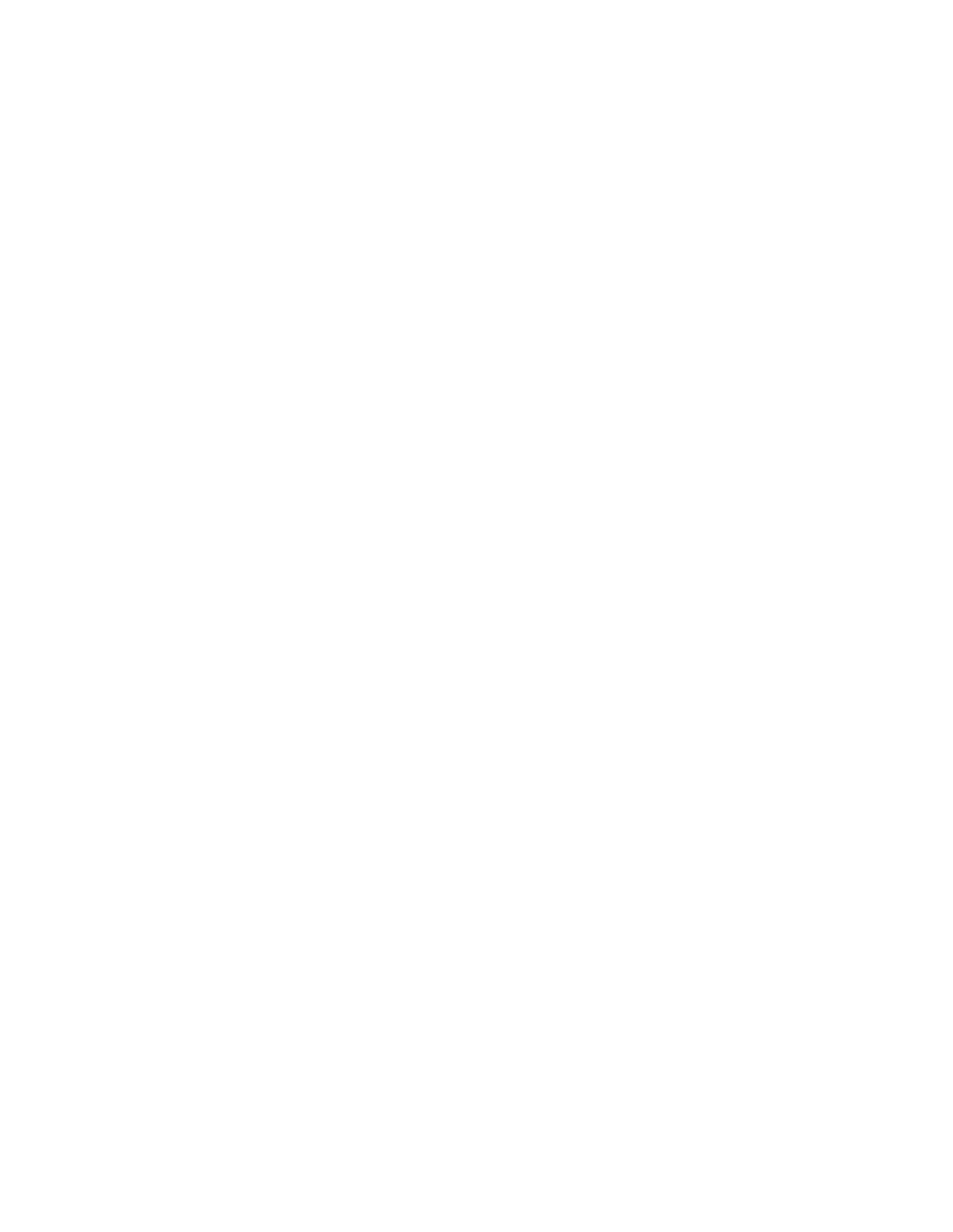## **Table of Contents**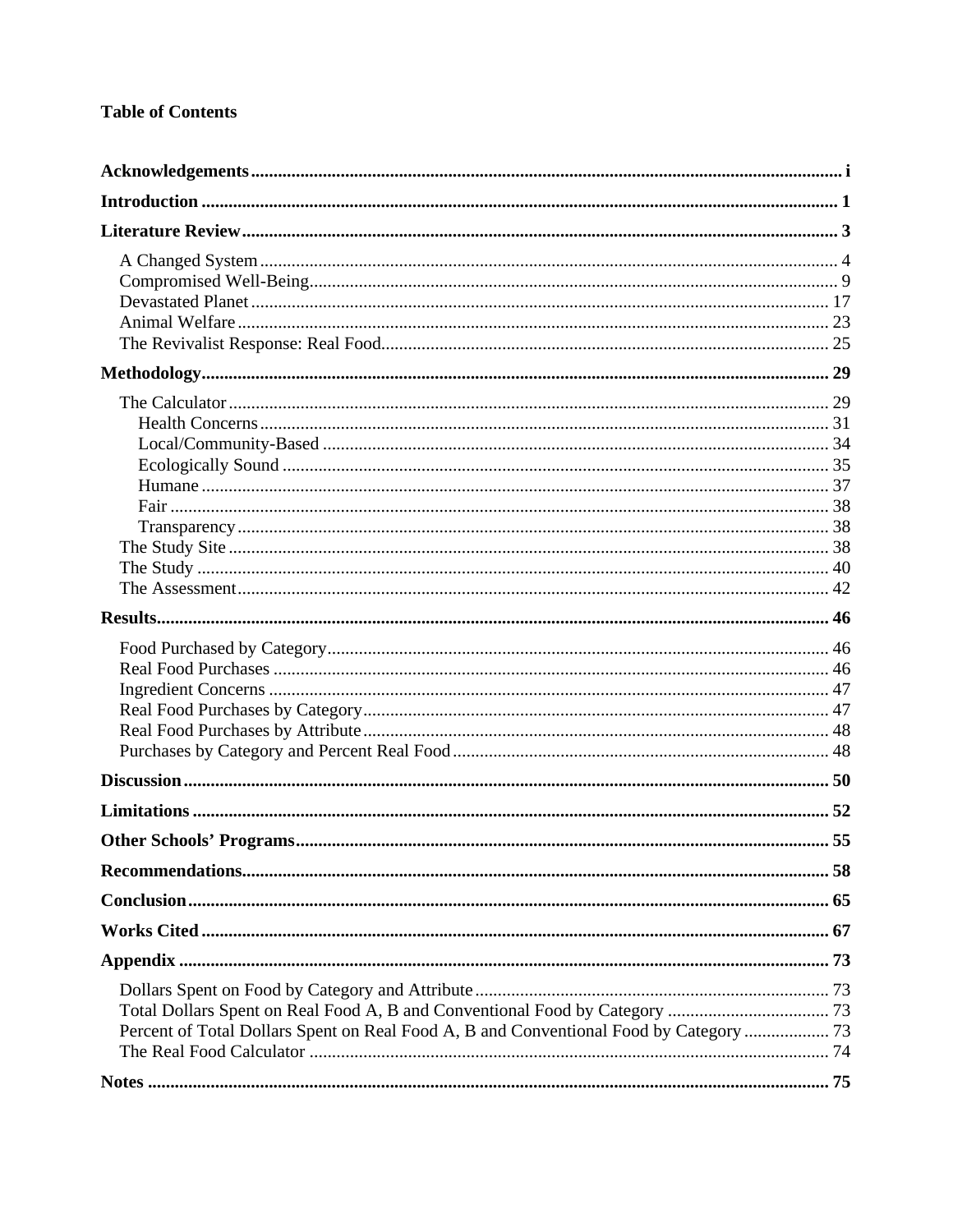## <span id="page-4-0"></span>**Acknowledgements**

 The success of this project is owed to the willingness and receptiveness of the dining hall staff. The people working at Frary did not have to accommodate my project (and at many other schools I'm sure they would not have), but instead they were immensely helpful and integral to my ability to get the information I needed. Despite being busy with their jobs, everyone I worked with was incredibly friendly, even though I was frequently in the way. I thoroughly enjoyed the month I spent working and getting to know all of you!

 There were several individuals from the dining who were particularly involved in this project that I want to thank individually. There is no question that this project would not have been possible without Christian. Christian took the time to help me find every item I needed and made this study possible. Without him I would have been lost in the back of Frary. It was also great to have a friend at Frary to help pass the many hours of tracking food and reading ingredient labels. Thanks Christian and congratulations on being promoted to cook!

 Hector, Dave, Stein and Margie were all also very helpful. I enjoyed getting to know all of you. Through my conversations with each of each of you, I now have a much better idea of how Dining Services functions and what it will take to bring more Real Food to campus.

 I also want to thank the Real Food Challenge for providing the impetus for this whole project. This organization is doing truly amazing work. Through the tools and resources they are putting together for students, they are building the infrastructure for real change. I am especially thankful to Devon, Kelsey and Hai who were all there for me during this long process. I do not know what I would have done if the three of you had not around for questioning and general support. You are an inspirational bunch!

 And of course, I owe a huge thank you to my incredible readers, Bowen and Char. Bowen, thanks for being there almost everyday over the last three months. It was great being able to turn to you for a second opinion on all the little issues that came up throughout this process, and just to have an understanding set of ears. Your ability to get things done is inspirational and I'm really excited to work with you to bring more Real Food to campus. Char, thank you for being so supportive through this whole process. It was great knowing I could always stop by and you would be there not only to listen, but as a constant source of helpful ideas and positive energy.

 And of course, I want to thank all my friends and family for being supportive during this whole process. Your support throughout was wonderful.

 Thanks so much to everyone. I look forward to working with all of you for the rest of my time at Pomona. Together we can get Real!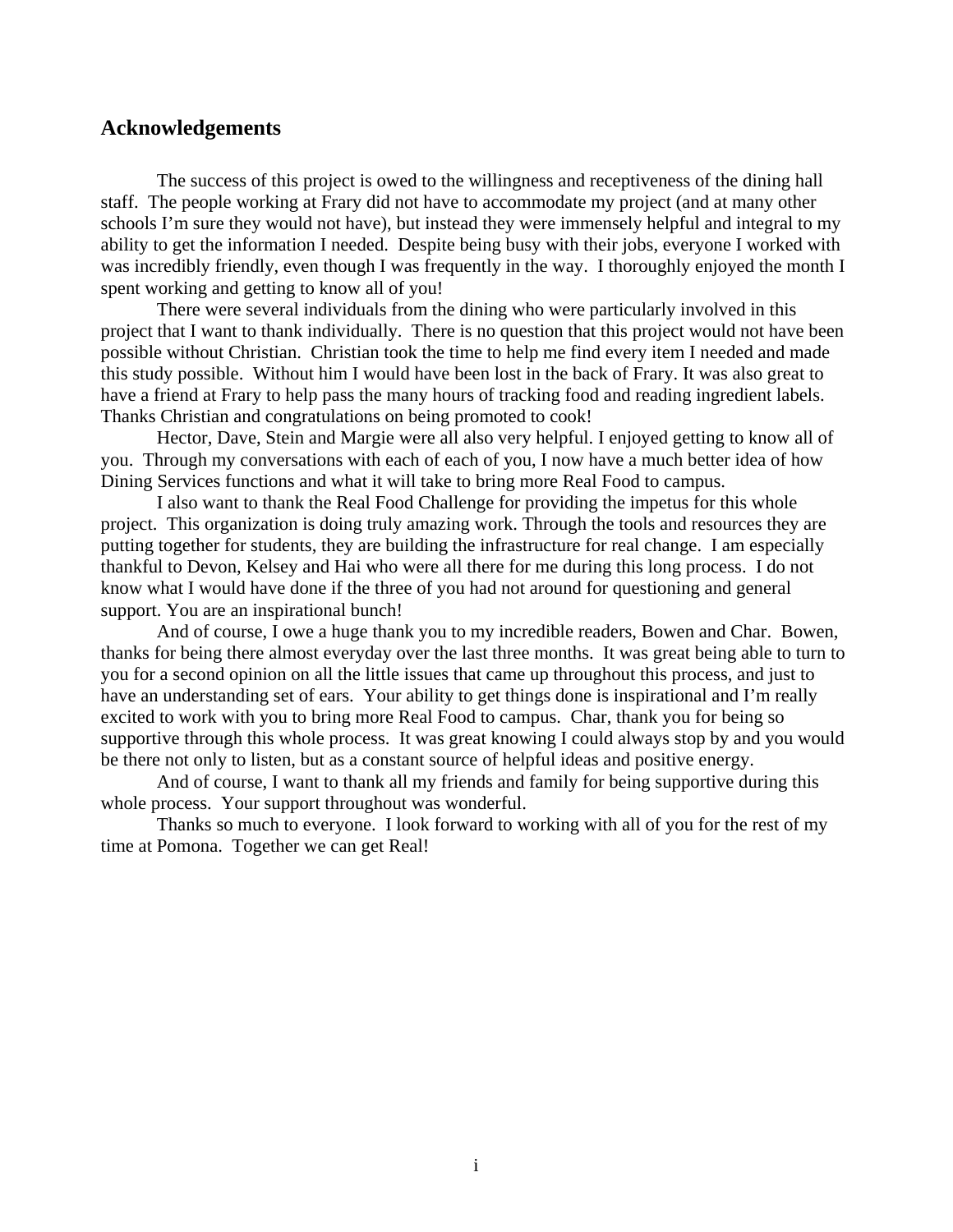## <span id="page-5-0"></span>**Introduction**

 Walk through the heavy wooden doors of Frary Dining Hall and before you lays a bounty of selection. A lengthy salad bar, several soups, two special order stations, a full line of entrees, the sandwich bar, vegan/vegetarian station, and fresh fruits, as well as a wide selection of drinks and desserts, are available to students every day. Pomona College students, as far as institutional dining goes, are considered to be lucky. The school makes a great effort to assure its students are well cared for. But look closer and something is sorely lacking.

 In an environment where students are encouraged to "embrace new ideas, take initiative, ask questions and challenge the status quo"<sup>[1](#page-79-1)</sup> few stop to think critically about their food. Even something as simple as a slice of pizza raises a plethora of critical questions that are not being asked in this highly critical environment. Who grew the tomatoes? What is the environmental impact of the onions? What was the quality of life of the cow whose milk made this cheese? Where did these mushrooms come from and how did their production affect the community there? How was the pig, whose muscle is now this sausage, slaughtered? Was producing and preparing this food a positive experience for the people involved? What is actually in this pizza, what cannot be seen? How pure is it, how free of dangerous chemicals? What affect will eating this pizza have on one's body?

 Not only are these questions not being asked, but the information that could answer them is not available. These issues are not unique to Pomona, but unfortunately common throughout the entire food system. The Real Food Challenge, a national student movement, is a response to this problem. Pomona is one of 13 schools to pilot The Real Food Calculator, a metric used to evaluate how much Real Food is being purchased and served by academic institutions. While there is no specific definition of Real Food, this term refers broadly to food that is healthy for people and produced in a conscientious manner that is respectful of the workers, environment, animals, and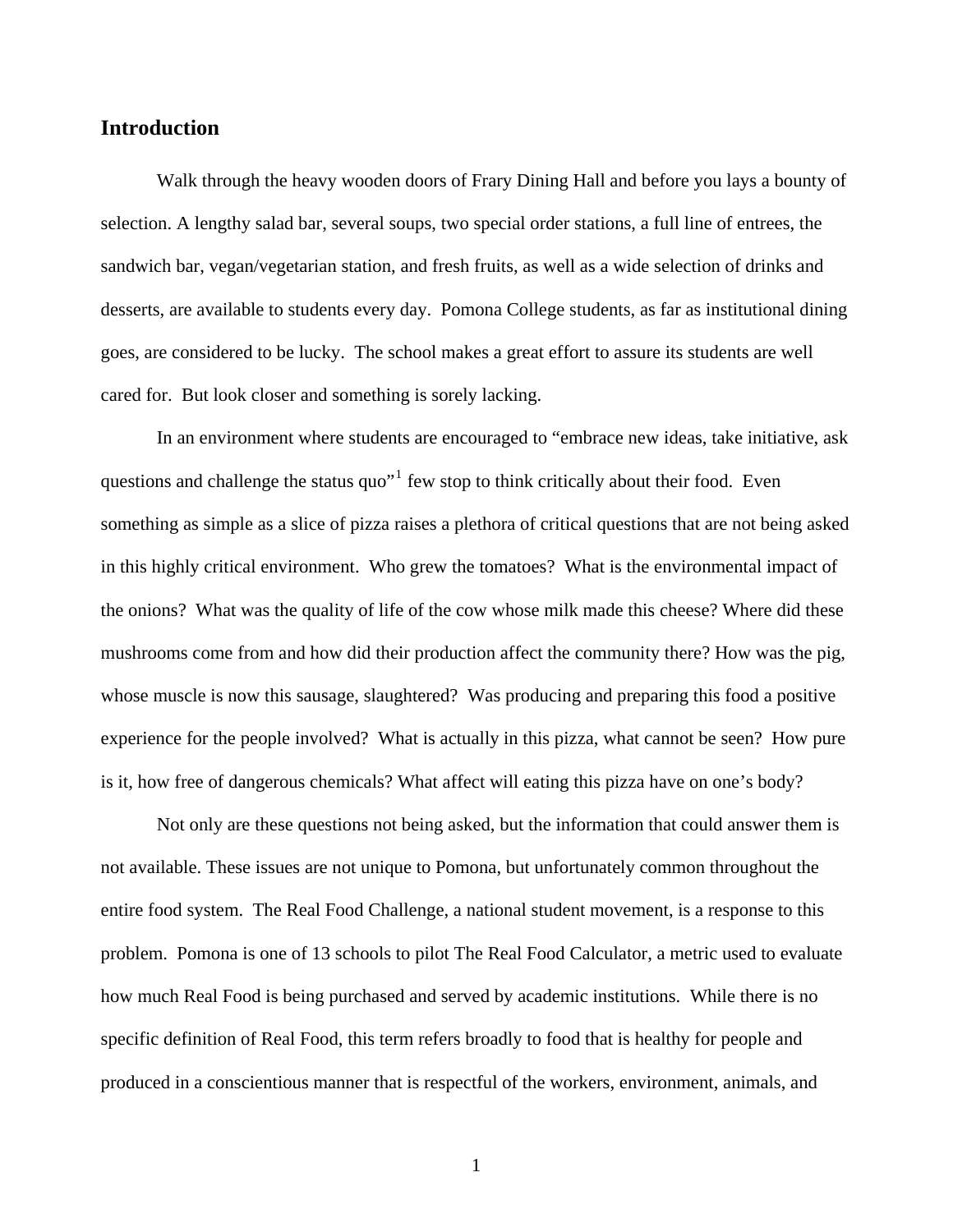communities involved. For one month I tracked all of the food purchased by Frary Dining Hall and assessed each item based on the potential health concerns of its ingredients and whether it is local, ecologically sound and/or humane to determine whether it should be considered Real.

 This project found that Pomona's commitments to student health and well being, sustainability, social justice and animal welfare are not being reflected in the institution's food choices. According to school's Sustainability Integration Office: "Pomona College is committed to leadership in sustainability, just as we are committed to leadership in providing an excellent educational experience."<sup>[2](#page-79-2)</sup> There are serious inconsistencies between this stated purpose and Pomona's actions. The millions of dollars Pomona spends annually on food are not being directed to suppliers with the same mission as the school. While in many ways Pomona has shown itself to be a leader in areas of sustainability, student well being, social justice and animal welfare, its food purchases do not meet these otherwise high standards. The completion of a Real-Food assessment presents a starting point from which these inconsistencies can be addressed. By applying the same dedication to food purchasing as Pomona has done in so many other areas where it is a leader among liberal-arts institutions, Pomona can become a leader in campus dining.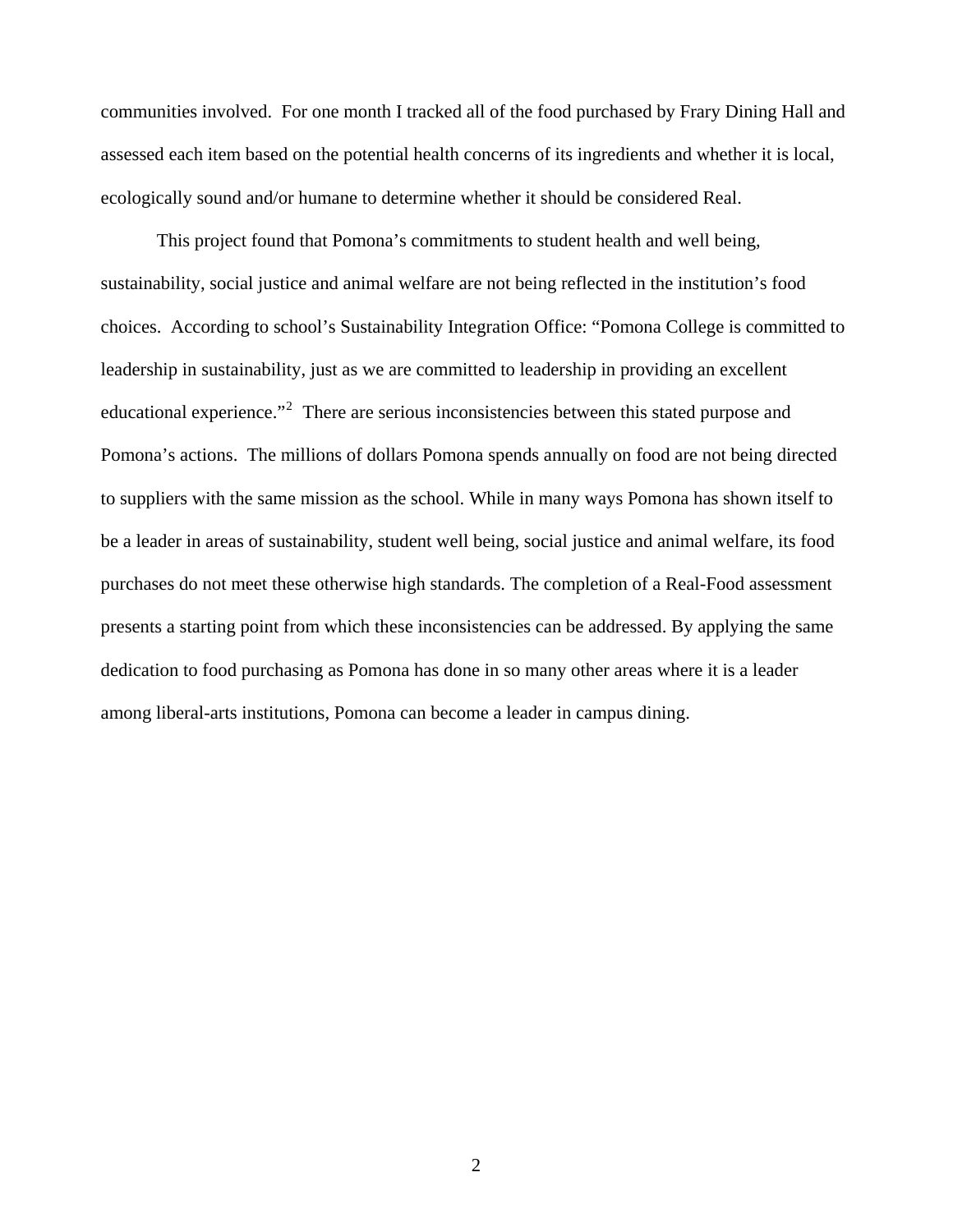## <span id="page-7-0"></span>**Literature Review**

*"Only when the last tree is cut; only when the last river is polluted; only when the last fish is caught; only then will they realize that you cannot eat money."* – Cree Indian Proverb

 Today's food system is failing on almost every front. Most food offers short-term sustenance, but little else other than a plethora of problems. Food today is of poor nutritional content and is literally making people sick, sometimes even killing them.<sup>[3](#page-79-3)</sup> Growing food, what used to be one of the most natural and organic experiences a person could undertake, is now one of the biggest detriments to the Earth. $4$  The people and animals involved in food production fare no better. Small farmers have been put out of business as global agribusiness dominates the picture more and more.<sup>[5](#page-79-3)</sup> Animals are reduced to mere production units and treated horribly.<sup>[6](#page-79-3)</sup> The only parties that seem to profit from this system are the wealthy corporations whose coffers continue to swell.

 What is particularly confounding is that despite the pervasive, negative impacts of the food system, the benefits to eaters are not what one might expect. While Americans today may have greater access to plenty of cheap food, the types of foods available have brought on a new slew of problems.<sup>[7](#page-79-3)</sup> Many Americans are now chronically overweight and undernourished, an irony likely to be brought on only by the western diet. $^8$  $^8$  In 2004, two thirds of Americans were overweight or obese (a number that has since grown), <sup>[9](#page-79-3)</sup> while at the same time 15 percent live in households that are food insecure, meaning they do not have regular access to the vitamins, minerals and other dietary elements necessary to maintain basic health.<sup>[10](#page-79-3)</sup> What is particularly astonishing is that these populations frequently overlap.<sup>[11](#page-79-3)</sup>

 This broken food system, harming nearly everyone and everything involved, largely benefits a select handful. These are the already wealthy corporations that earn considerable profits from such practices. It is the profit motives of these corporations that have molded the food system into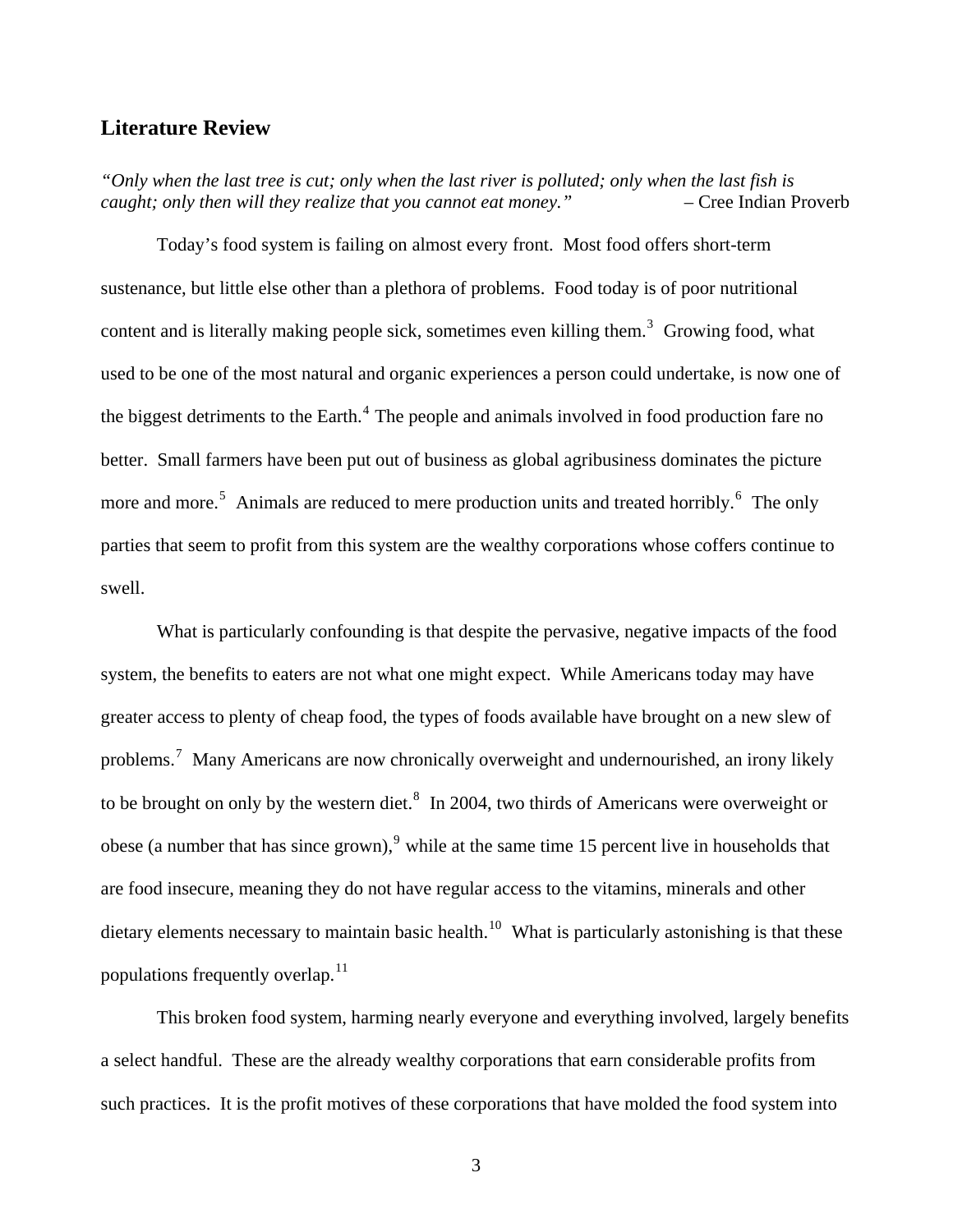<span id="page-8-0"></span>what it is today.<sup>[12](#page-79-3)</sup> Today, a movement of people who care about what they eat and how their food is made has been growing. People are seeking Real Foods, those that are traditional, unprocessed and good for the people eating them as well as the people who grew them, the animals involved in production and the environment.

## *A Changed System*

 Less than a century ago, farming in the United States was predominantly a small-scale affair. In a short amount of time, small farms as they once were have vanished and been replaced by industrial agriculture and global agribusiness.<sup>[13](#page-79-3)</sup> Every day for the last 50 years, an average of 219 farms have vanished in the United States, for a total over 4 million farms lost in the last half century.[14](#page-79-3) Several factors have contributed to the industrialization of agriculture, the three main forces being the Green Revolution, the mechanization of farming, and the consolidation of ownership by large, international corporations.

 Starting in the mid-1940s, the Green Revolution fundamentally changed the way people grow food, as mounting concerns about the ability to feed the world's rapidly growing population prompted new discoveries in food production. In the early 1940s, Norman Borlaug discovered that soil fertility could be manufactured in a factory.<sup>[15](#page-79-3)</sup> The combination of new high-yield seeds with synthetic, fossil fuel-based fertilizers and pesticides, and hydrocarbon-fueled irrigation dramatically increased crop yields.<sup>[16](#page-79-3)</sup> Farmers quickly became dependent on store purchases rather than natural techniques to make their crops grow.<sup>[17](#page-79-3)</sup> While fossil fuel-based inputs certainly improved short-term crop outputs, they came at a high price and locked farmers into continued use.<sup>[18](#page-79-3)</sup>

 The shift to fossil fuel-based mechanized farming – as opposed to human- and animal-based labor – also forced farmers to depend on other outside inputs with a high price tag. Tasks previously accomplished by hand or with the aid of animals were now completed with new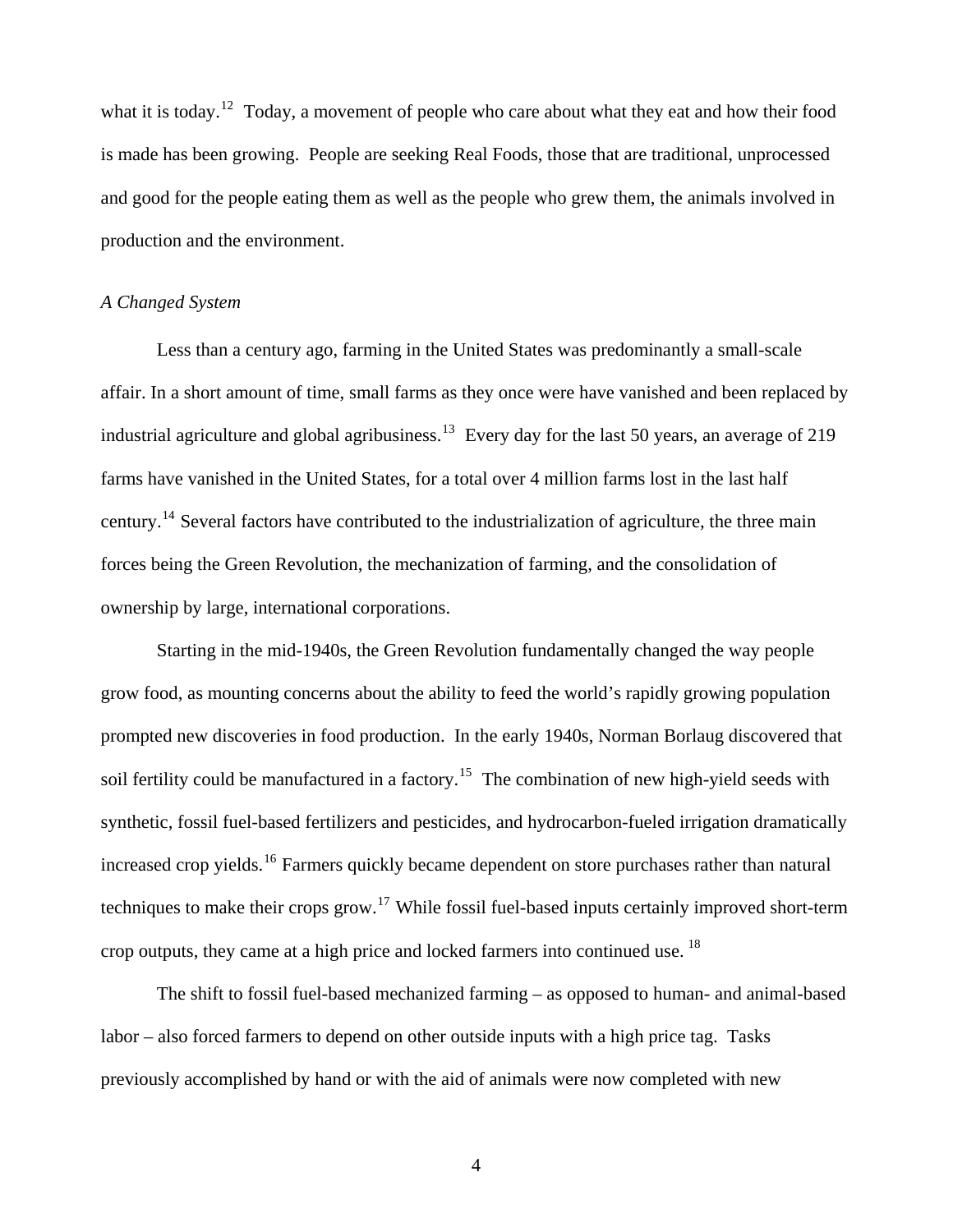machines, such as tractors, grain harvesters and milking machines. Massive farm machines dramatically increased the amount of work a single farmer could do and reduced the need for farm labor, putting farm workers out of a job. By 1958, one-third the number of farmers could produce 55 percent more than they had 20 years earlier.<sup>[19](#page-79-3)</sup> Giant tractors and combined harvesters took the place of manual farm labor, along with chemical inputs such as pesticides, the use of which quadrupled from 1947 to 1960.<sup>[20](#page-79-3)</sup> Farm labor was being replaced by fossil fuel-based inputs.

 The forces that industrialized agriculture also induced the consolidation of food production into the control of relatively few agribusinesses, rather than numerous small farms. As small farms tried to reorient to this new industrial style of farming, many could not bear the costs of the supplies and equipment required. <sup>[21](#page-79-3)</sup> As a result, it now made economic sense (and was often the only option) for farms to consolidate into larger and larger operations. This so called "rationalization of labor" meant that small farms could no longer afford to operate as they once did and were gobbled up by massive, corporate-owned farms.<sup>[22](#page-79-3)</sup> The half million small farms that still exist are often locked into supply contracts with corporate buyers, the only viable option in the structure of today's food system.<sup>[23](#page-79-3)</sup> These ironbound contracts dictate a farmer's every action and mean razor-thin profits and a lifetime of debt. $^{24}$  $^{24}$  $^{24}$ 

 Today, relatively few corporations dominate the agricultural industry. The following table lists major industries and the market share held by top corporations.

| Industry                  | Corporations                                      | <b>Market Share</b> |
|---------------------------|---------------------------------------------------|---------------------|
| Beef packers              | Tyson, ConAgra, Cargill, Farmland                 | 81 %                |
| Corn exports              | Cargill-Continental Grain, ADM, Zen Noh           | 81 %                |
| Soybean crushing          | ADM, Cargill, Bunge, AGP                          | 80 %                |
| Soybean exports           | Cargill-Continental Grain, ADM, Zen Noh           | 65 %                |
| Flour milling             | ADM, ConAgra, Cargill, General Mills              | 61 %                |
| Grain handling facilities | Cargill, Cenex Harvest States, ADM, General Mills | 60 %                |
| Pork packers              | Smithfield, Tyson, ConAgra, Cargill               | 59 %                |
| <b>Broilers</b>           | Tyson, Gold Kist, Pilgrim's Pride, ConAgra        | 50 %                |
| Pork production           | Smithfield, Premium Standard, Seaboard, Triumph   | 46 %                |
| Turkeys                   | Hormel, ConAgra, Cargill, Pilgrim's Pride         | 45 %                |

| Table 1. Concentration ratios of the top agricultural firms, 2001 $^{25}$ |  |  |  |
|---------------------------------------------------------------------------|--|--|--|
|---------------------------------------------------------------------------|--|--|--|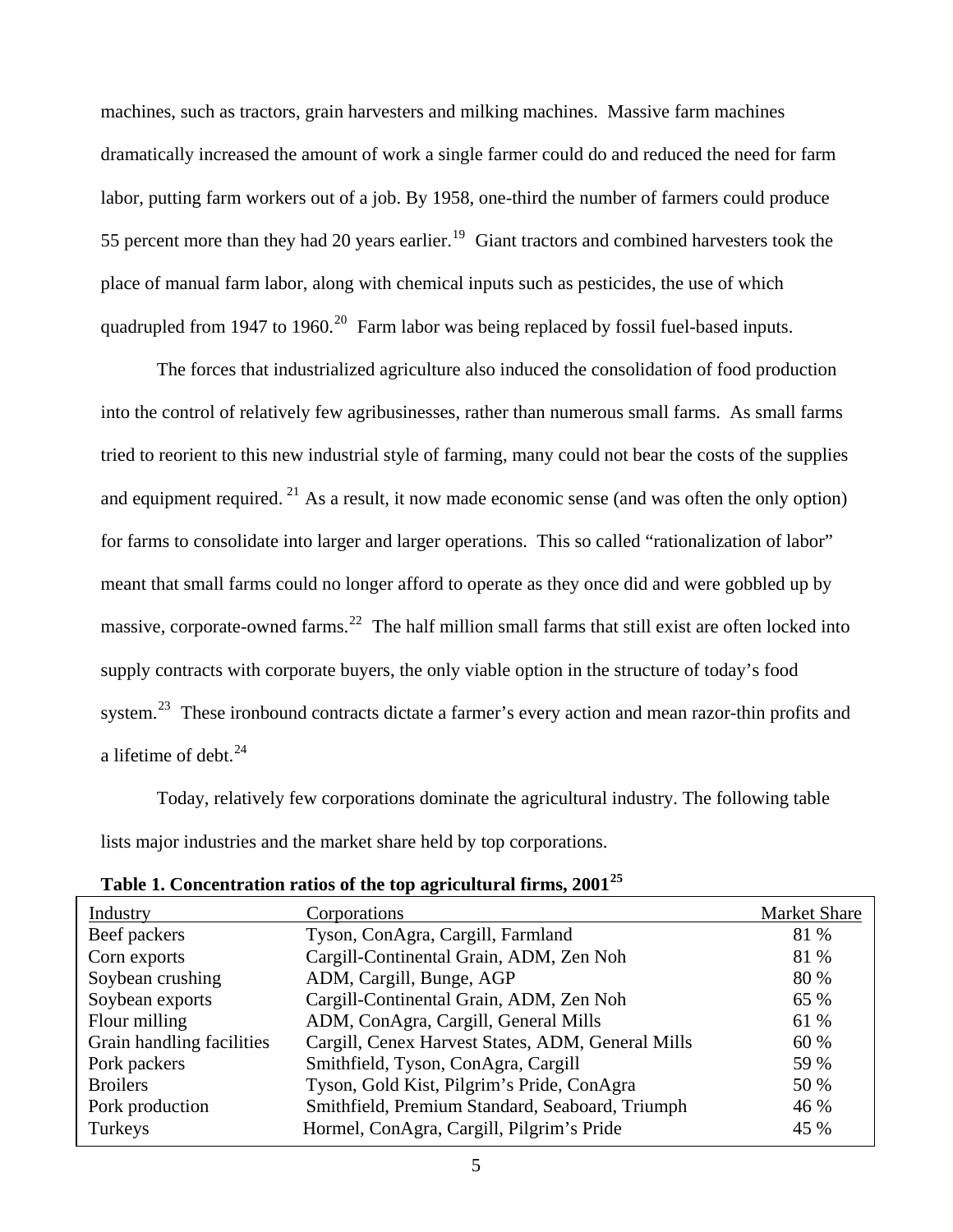The companies maintain and continue to capture control in three ways: vertical and horizontal integration, and global expansion. These expansionary practices have made it increasingly difficult for small producers to compete or re-enter the industry.<sup>[26](#page-79-3)</sup> In addition, the hold these companies have on the market means they have little accountability and significant sway.<sup>[27](#page-79-3)</sup>

 Many of these corporations are acting aggressively to increase their market share. Cargill's recent behavior in India serves as an example of the tactics undertaken to gain market power. The company created import dependency by flooding the market with the inputs of industrial agriculture, such as fertilizers and pesticides. Once farmers were dependent on their products they started raising prices. While millions of people are starving to death, Cargill is making a killing: their profits more than doubled from 2006 to 2007, while farmers were paying 130 percent more for fertilizers.[28](#page-80-0) In India, about 200,000 farmers have committed suicide in the last 12 years as direct result of their hopeless indebtedness to companies like Cargill for the chemical inputs they now need to produce food.<sup>[29](#page-80-0)</sup>

 Additionally, genetically modified organisms (GMOs) have provided agribusiness with a new tool to capture more of the market. GMOs refer to foods that have had foreign material inserted into their DNA to produce desirable traits, such as a flounder gene inserted into a tomato, to give the tomato the flounder's resistance to cold. The concerns surrounding GMOs are vast. Specifically, the implications for small farmers and large corporations are significant because the advent of GMOs has fundamentally changed the policies regulating the food system. Since the late 1980s, patents have been granted on life forms.<sup>[30](#page-80-0)</sup> Vandana Shiva – world-renowned physicist and environmental leader and thinker – argues that people cannot patent that which has "never been invented, never been created: life on this planet."<sup>[31](#page-80-0)</sup> However, patents are issued on both GMO and non-GMO crops. Agribusinesses have been quick to snatch up these patents and are on their way to building a seed monopoly and gaining control over the food supply. Today, just ten corporations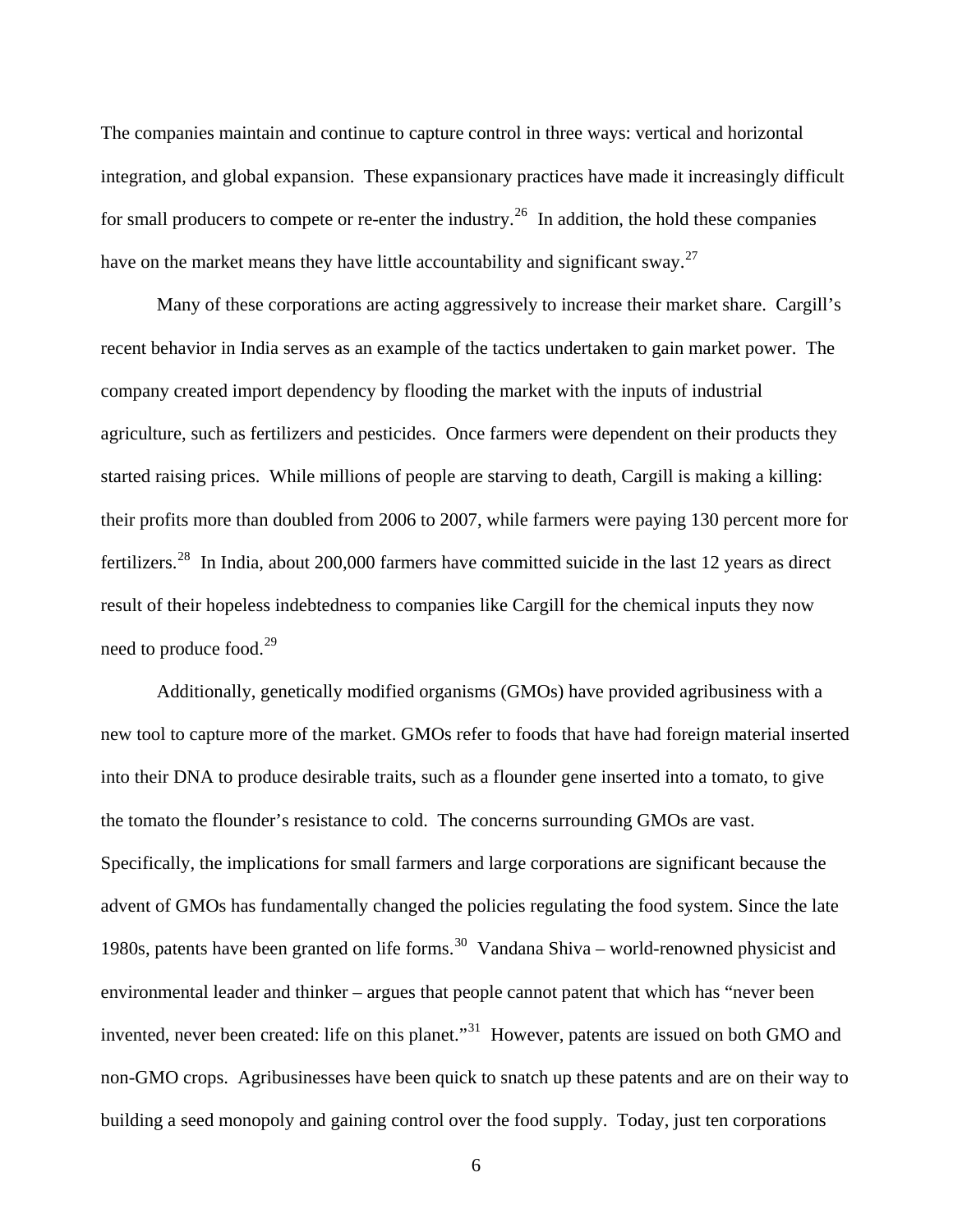hold 32 percent of the commercial-seed market, and 100 percent of the market for genetically engineered or transgenic seeds.<sup>[32](#page-80-0)</sup> As these corporations increasingly gain control over the world's seeds, it is ever more difficult for farmers not to be involved with these corporations.<sup>[33](#page-80-0)</sup>

 In fact, these corporations are aggressively trying to keep farmers from being independent. The handful of corporations that dominates seed patents is patenting seeds that farmers have been using for centuries. Basmati rice, an ancient grain grown by Indian farmers for centuries, is now patented by Rice Tec, Inc. and the farmers who bred this variety must now purchase the seeds they developed from the patent-holder.<sup>[34](#page-80-0)</sup> Were farmers to continue saving seeds, they would be committing intellectual property theft.

 These corporations are also gradually taking over the fields of the farmers who do not grow their patented seeds. To date, Monsanto, a leading multinational, agricultural biotechnology corporation, has sued 1,500 farmers whose fields were contaminated with their patented GMO crops.<sup>[35](#page-80-0)</sup> Seed contamination is common, given that seeds can fly from trucks or blow over from a neighboring farm. Under current legal precedent, a patent-holding company could theoretically plant seeds in a farmer's field and then claim ownership of the field.<sup>[36](#page-80-0)</sup> Few of these lawsuits come to trial, because most farmers cannot afford to take on a corporation that is spending two million dollars each day on research and development.<sup>[37](#page-80-0)</sup> Most farmers settled out of court after they have lost their livelihoods through no fault of their own.<sup>[38](#page-80-0)</sup>

 These three changes in food production – The Green Revolution, the mechanization of agriculture and the consolidation of food production – have had profound effects on the food system. One of the most significant has been the breakdown of rural communities. Wendell Berry, an American poet, social critic and farmer, writes:

Few people whose testimony would have mattered have seen the connection between the "modernization" of agricultural techniques and the disintegration of the culture and the communities of farming – and the consequent disintegration of the structures of urban life.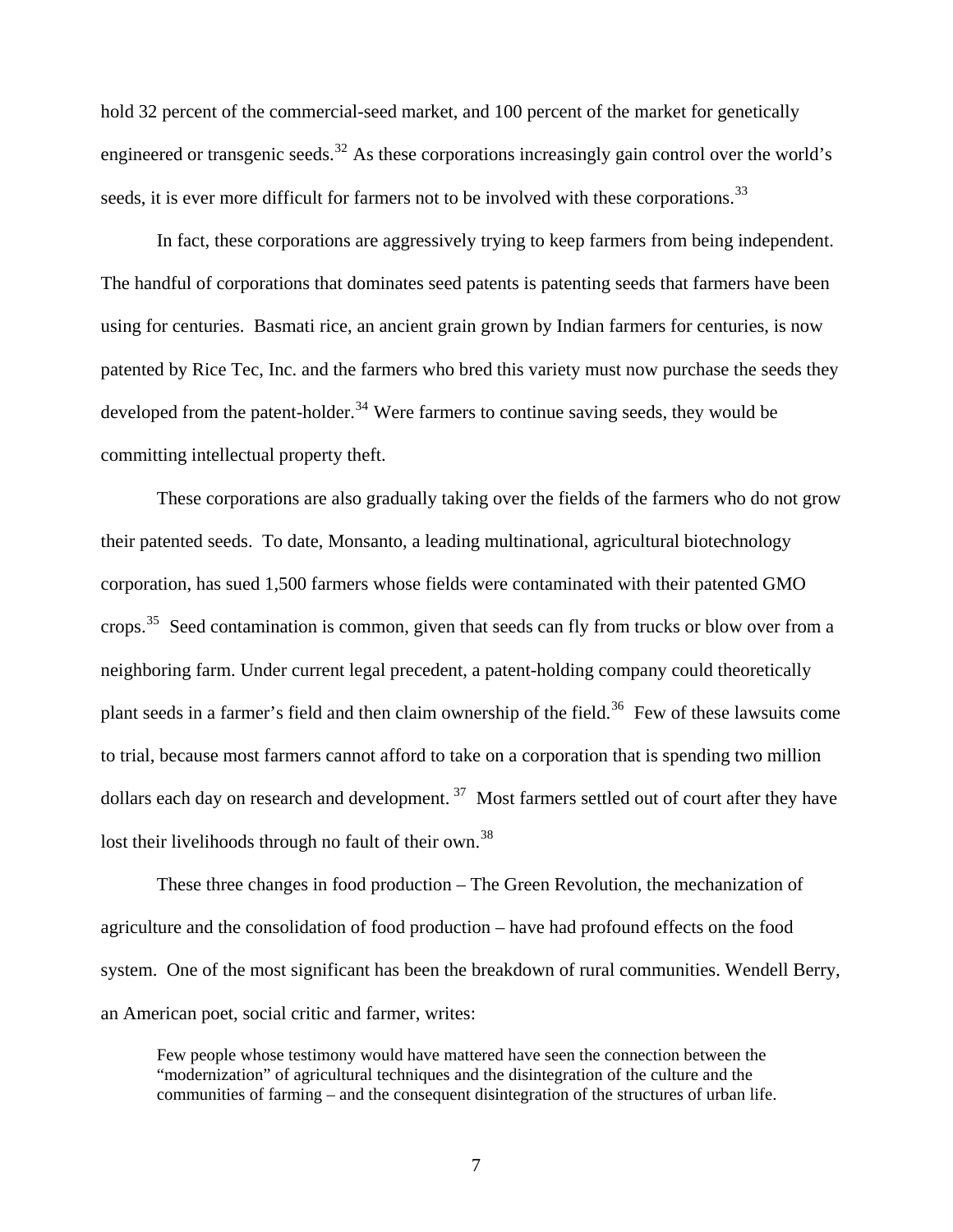What we have called agriculture progress has, in fact, involved the forcible displacement of millions of people.<sup>[39](#page-80-0)</sup>

In small, often family, farms the same people who own the farm also manage and operate it. Industrial farming models segregate labor, meaning different groups own and operate the farm, while a third class does the actual labor. Food is "no longer raised, but manufactured, like steel or auto parts, in highly specialized operations – outdoor factories."<sup>[40](#page-80-0)</sup> Such a model has had traumatic affects on communities as a new class of low-wage jobs emerged, which often increases income inequality. Several studies have compared communities with family-operated farms to those with large, absentee-owned farms and found that the communities based around family farming are better off.<sup>[41](#page-80-0)</sup> As large, absentee-owned farms moved into a community increases in crime, teen pregnancy, high school dropout rates and family instability have been observed, as well as poorer schools, community services and infrastructure due to a smaller tax base.<sup>[42](#page-80-0)</sup> The combined forces of rural depopulation and community breakdown have left rural communities in poor condition.

 The loss of farming communities - often referred to as "the backbone of rural America" – means the people who could see the big picture of the whole food system have been lost.  $43$ According to Thomas Pawlick, an investigative science journalist, in today's corporate-owned agriculture farmers:

function as little more than financial serfs, taking their orders from the processing giants and reducing the art of farming to something akin to an outdoor paint-by-numbers hobby kit, whose products are judged not by consumers, but by corporate accountants cubicled in some distant city high-rise.<sup>[44](#page-80-0)</sup>

By dismantling the backbone of the agricultural system into disconnected components, the generalists who could envision whole systems – like the American family farmer once did – are now lost. In reducing labor to wageworker "specialists" focused on a narrowly defined task, each person serves just one small role in the whole system and no one has a sense of how things actually work anymore.<sup>[45](#page-80-0)</sup>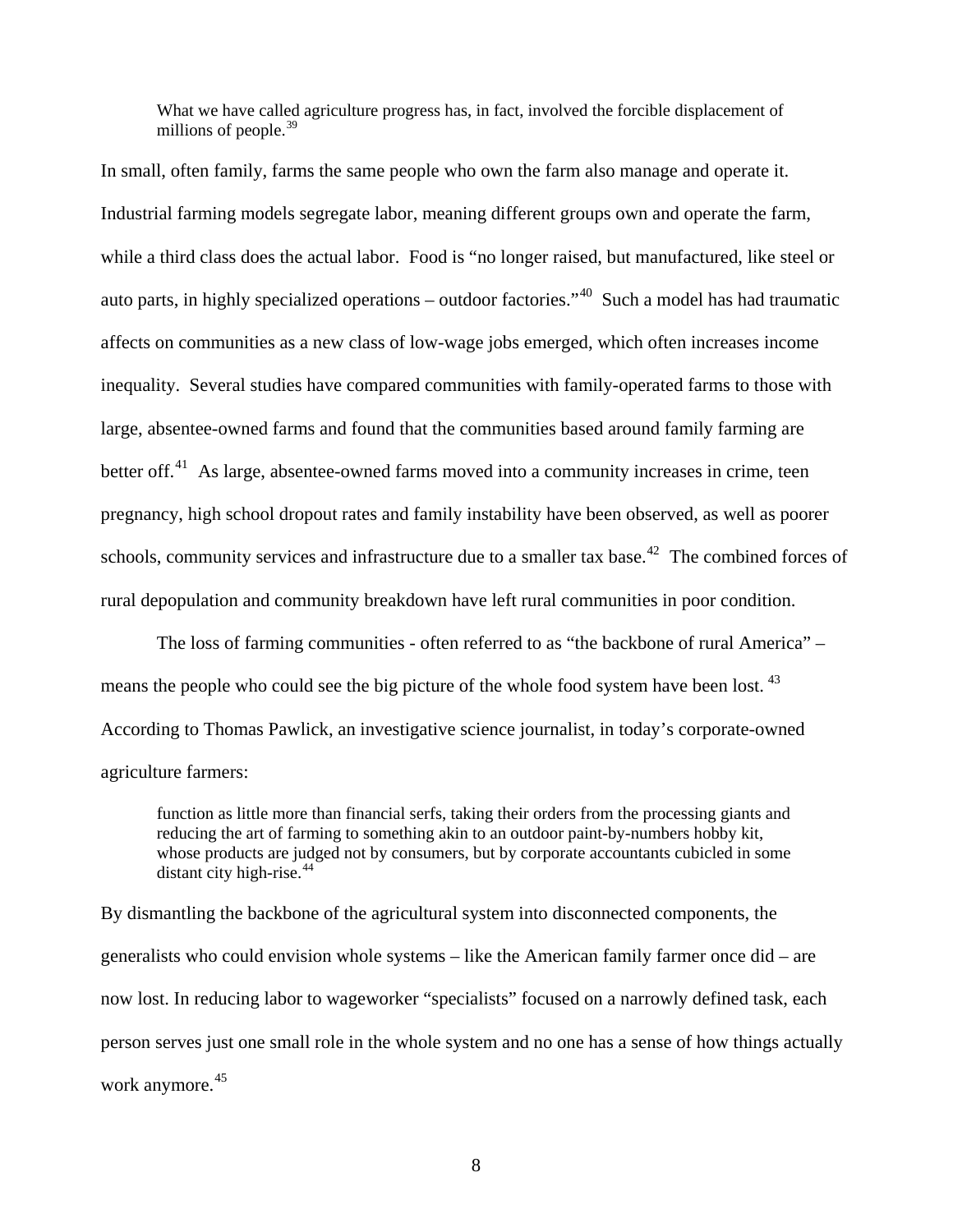<span id="page-13-0"></span>This shift to factory-style farming has not brought the most benefit to the many  $-$  as is often

promised – but rather profits to those who need it least. Pawlick comments:

The only entities that seem to truly benefit from this system are a tiny group of alreadywildly-rich corporations and their executives, and those, including our politicians, who have been co-opted by them. It is the product of their brains and their ideologies, not the result of any inexorable "invisible hand" of economic fate. It is unscientific, unnatural, and for ordinary citizens out to be unacceptable.<sup>[46](#page-80-0)</sup>

Such practices may make food prices seem low, but they are artificially so. Without regulation to

safeguard everything involved in food production (people, the planet, animals) food is being

produced for profit at the expense of all else. Sherri Brooks and Ann Clark Espuelas write in their

#### book Real Food Revival (2005):

Sadly, such a philosophy means that the humane treatment of animals, care of the land on which they are raised, and even human health and welfare often fall by the wayside. All of which might be less contemptible if it were for the greater good […] But it's not. It's all about the Benjamins, the bottom line of the handful of companies that designed a system that is bad for animals, the environment, our economy and our health.<sup>[47](#page-80-0)</sup>

The industrialization of agriculture is often touted as a system that has saved millions of

people from starvation. Yet this system is not meeting this claims and at least one billion people around the world are still underfed on a regular basis.<sup>[48](#page-80-0)</sup> The issue is still significant in the United States as well, where one in ten households are living with hunger or are at risk for hunger.<sup>[49](#page-80-0)</sup> At the same time, there is a global surplus of food, making this an issue of distribution rather than food security.<sup>[50](#page-80-0)</sup> Industrial agriculture has failed to meet the expectations from which it was conceived. The replacement of small-scale farms with corporate agribusiness is not feeding the world, and instead has dismantled rural America.

#### *Compromised Well-Being*

 Not surprisingly, as farming has shifted from small-scale operations to corporate conglomerates, the priorities of food production have shifted as well. Taste and quality are no longer top priorities, having been replaced by characteristics that maximize profit. For food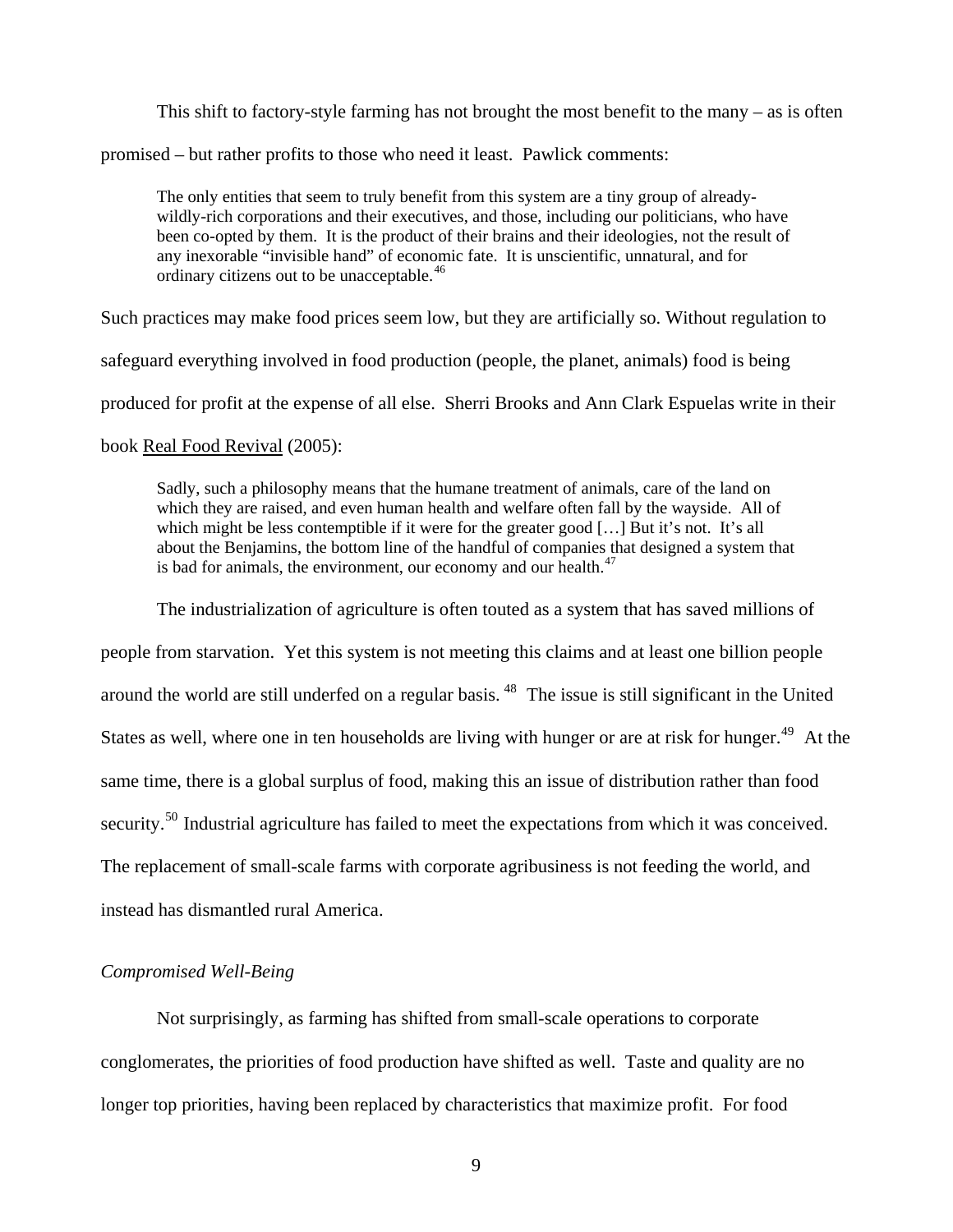producers, profit translates into yield (in pounds per acre), large size, firmness (to withstand transport), resistance to disease and temperature, and uniformity of appearance.<sup>[51](#page-80-0)</sup> Nutritional content, along with many of the more subtle flavors, have been lost, which has been compensated for by pumping foods full of salt, fat and artificial flavors to make them more palatable.<sup>[52](#page-80-0)</sup> Several decades ago, quality food products touted gastronomical superiority, while today quality ensures not that food will taste good, but rather that is hygienic and uniform.  $53$  The place for superior food in terms of taste and nutritional content has been lost in modern, mainstream food culture.

 As priorities of food production have changed, the nutritional content of many foods has declined, a phenomenon that has been well-documented. Every year the United States Department of Agriculture (USDA) publishes a series of tables that measures the content (vitamins, minerals, protein and other important substances) of a variety of food items. Track a tomato over the last several decades and the changes are surprising. A fresh tomato today contains 31 percent less Vitamin A, 17 percent less Vitamin C, 62 percent less calcium, 11 percent less phosphorus, nine percent less calcium, eight percent less niacin and ten percent less iron than an average tomato in 1963.<sup>[54](#page-80-0)</sup> While these vital nutrients are found less and less in tomatoes, two substances have dramatically increased: tomatoes today contain 65 percent more fat and 200 percent more sodium!<sup>[55](#page-80-0)</sup>

 The tragic tale of the tomato is not unique. Not only are similar trends seen in many fruits and vegetables, but also meat, poultry and dairy. Today's chicken (dark meat) has lost 52 percent Vitamin A, 25 percent potassium, while it has gained 54 percent fat and eight percent sodium.<sup>[56](#page-80-0)</sup> Furthermore, the USDA tables track only major nutrients, meaning many of the micronutrients that are vital to human health are not even accounted for. It is unlikely these nutrients have fared any better, if not worse.<sup>[57](#page-80-0)</sup> To supplement these changes, many people have turned to vitamin pills. These pills are simply industrial versions of nutrients that industrial agriculture has taken out of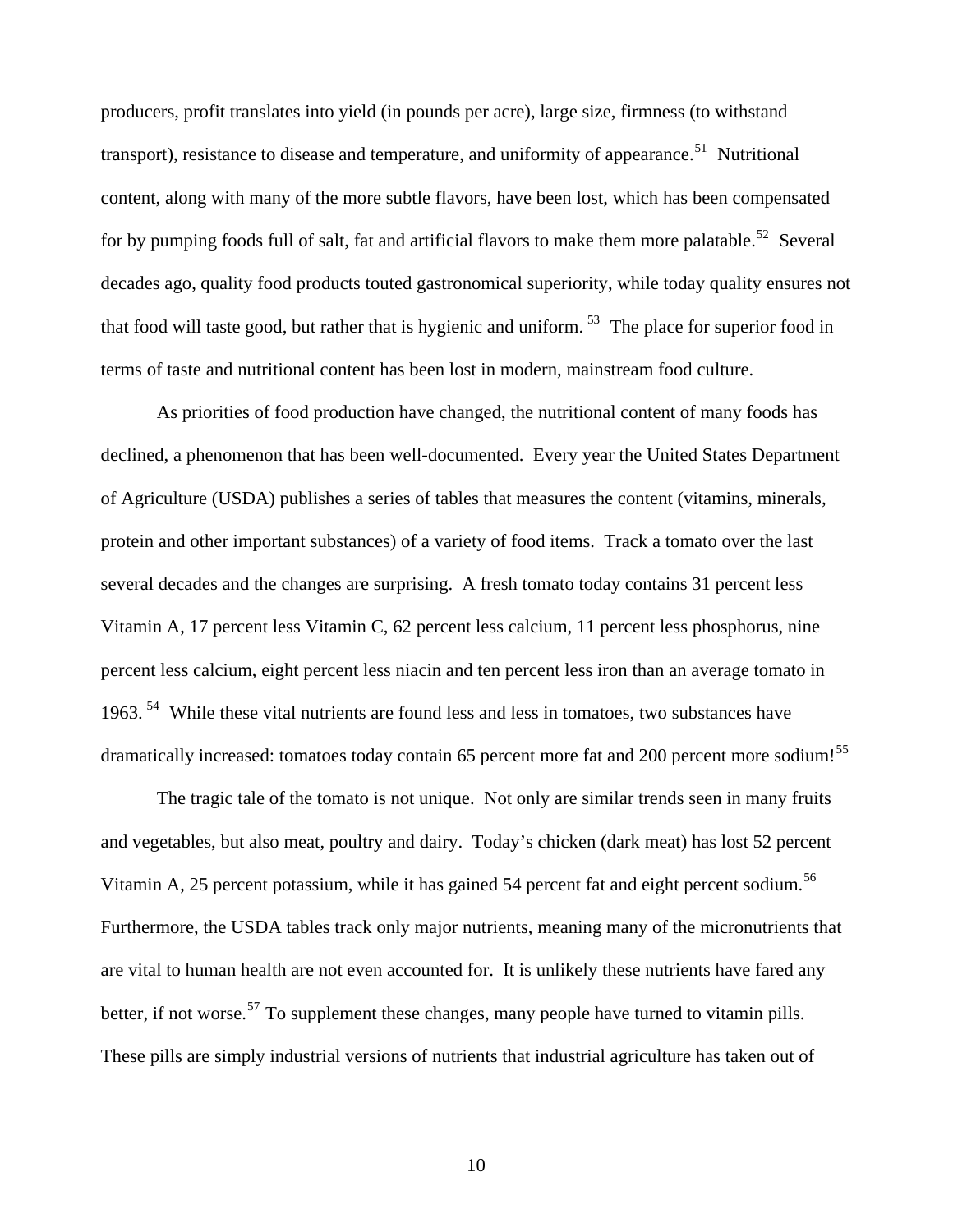food. Often human bodies cannot absorb nutrients in this form and do much better when the nutrients are dispersed naturally throughout food.<sup>[58](#page-80-0)</sup>

 Nutritional content is not all that has been lost over the past half century: variety and diversity have vanished as well. While there are over 5,500 varieties of tomatoes, the American market in both processed and fresh tomatoes is dominated by only 15 varieties.<sup>[59](#page-80-0)</sup> Five types of tomatoes account for more than 80 percent of all Florida-grown tomatoes.  $60$  Only ten varieties account for more than 60 percent of the canned tomatoes that come out of California, the supplier of more than 85 percent of the nation's canned tomatoes. <sup>[61](#page-80-0)</sup> Of these ten, five are proprietary varieties, developed by major multinational food processing companies that now require their contract supplies to grow only these in-house varieties. $62$ 

 Diversity of the food available has declined as well. Because food production is now centered almost entirely around profit, farmers grow the same variety and try to maximize uniformity. This is uninteresting for not only the farmer, but the human palette as well, and is often less healthy.<sup>[63](#page-81-0)</sup> Much of today's produce is bred for transport, meaning thick skins and tough flesh, traits that most consumers would agree are less palatable.  $^{64}$  $^{64}$  $^{64}$  In the mid 19<sup>th</sup> century, 1,186 varieties of fruits and vegetables were grown in California; today California farms produce only 350 commercial crops.<sup>[65](#page-81-0)</sup> Almost 96 percent of the commercial vegetable varieties available in 1906 are now extinct,<sup>[66](#page-81-0)</sup> and as a result it is estimated that 75 percent of genetic diversity among agricultural crops has been lost.

 Meanwhile, toxins and additives in food are on the rise. Heavy metals are not uncommon in food, particularly cadmium, lead and mercury.  $67$  All have serious health implications and continue to be present in foods. Foods are also polluted with pesticides, which have been linked to various cancers, infertility, hormone disruption, neurotoxicity, and most recently Parkinson's disease.<sup>[68](#page-81-0)</sup> According to the EPA, 170 pesticides used in the United States today are possible, probably or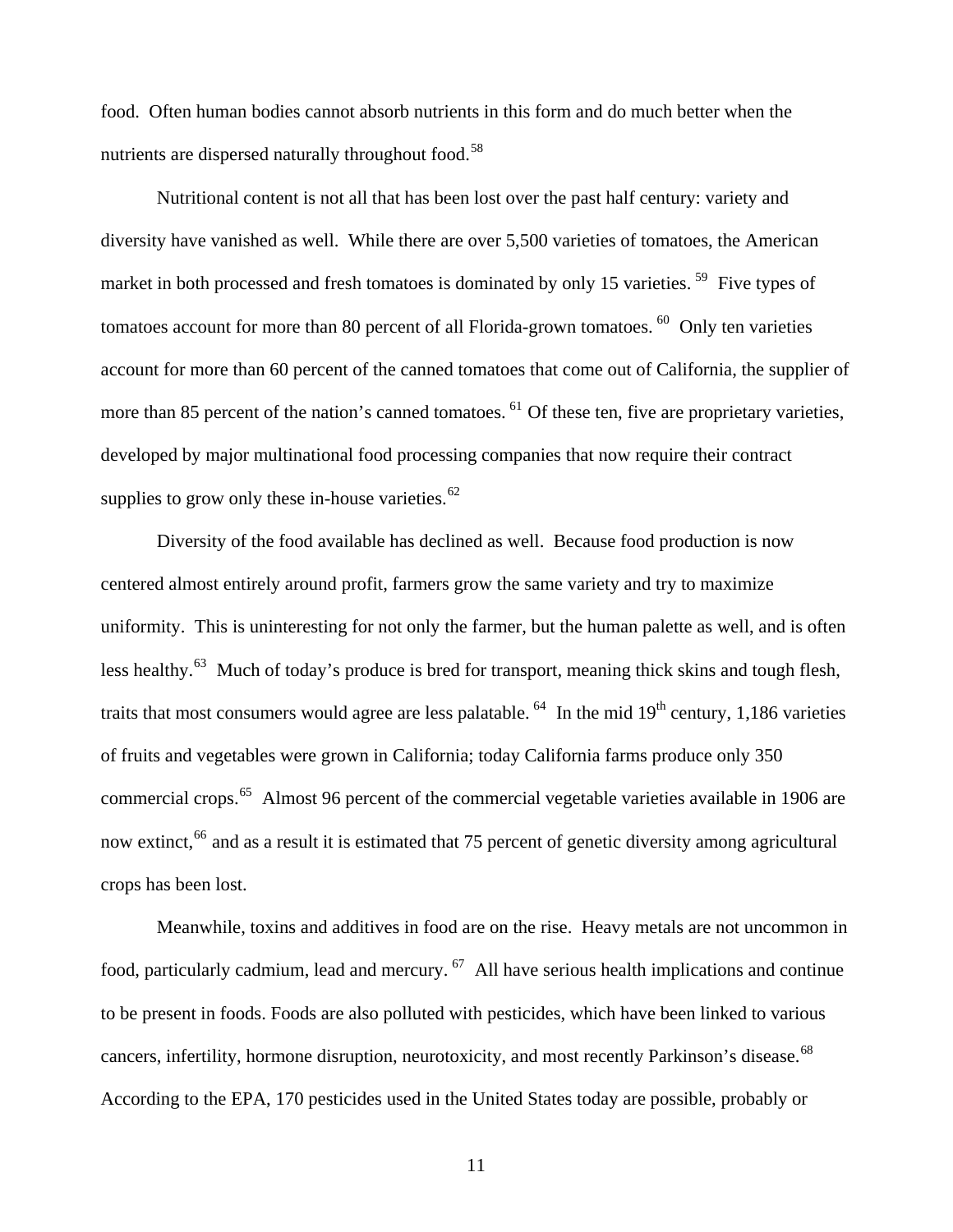known human carcinogens.<sup>[69](#page-81-0)</sup> Food additives and manufactured substances, such as trans fats, are compromising health as well. What is particularly disconcerting about the presence of these substances in food is that their impact has been little studied. While other countries are finding that these substances have serious implications for public health, "this continent's largely corporate-research-grant-sponsored scientific establishment" is preventing genuine scientific understanding.<sup>[70](#page-81-0)</sup>

 Food-borne illnesses are another cause for concern in the food system. Hazards in food cause approximately 76 million illnesses, 325,000 hospitalizations and 5,000 deaths in the United States each year.<sup>[71](#page-81-0)</sup> Beyond the obvious compromise of well being, the Economic Research Service estimates that this adds up to \$6.9 billion annually in medical costs, hospitalizations and lost work time that are covered by the American taxpayer.<sup>[72](#page-81-0)</sup> The beef industry is a prime example of how profit has compromised human health and safety. By combining meat from many sources, as is practiced by almost all large processors of hamburger, companies can cut costs by nearly 25 percent.<sup>[73](#page-81-0)</sup> As a result, a single hamburger often contains meat of various grades from different parts of different cows from different slaughterhouses. Despite that products of this nature are particularly vulnerable to contamination, the USDA does not require specific safety procedures related to contamination and instead allows grinders to devise their own safety plans.<sup>[74](#page-81-0)</sup>

 The resulting situation puts consumers at risk in order to keep profits for slaughterhouses and grinders high. Many large slaughterhouses will only sell to grinders who agree not to test their products for contaminants, such as E. coli, for fear that contaminant discovery will set off a recall of their products. [75](#page-81-0) The food safety officer at American Food Service, which grinds one million pounds of hamburger each day, said they stopped testing because of pressure from slaughterhouses: "They would not sell to us. If I test and it's positive, I put them in a regulatory situation. One, I have to tell the government, and two, the government will trace it back to them. So we don't do that."<sup>[76](#page-81-0)</sup> Last year, workers at Greater Omaha brought forth a lawsuit because they were not given enough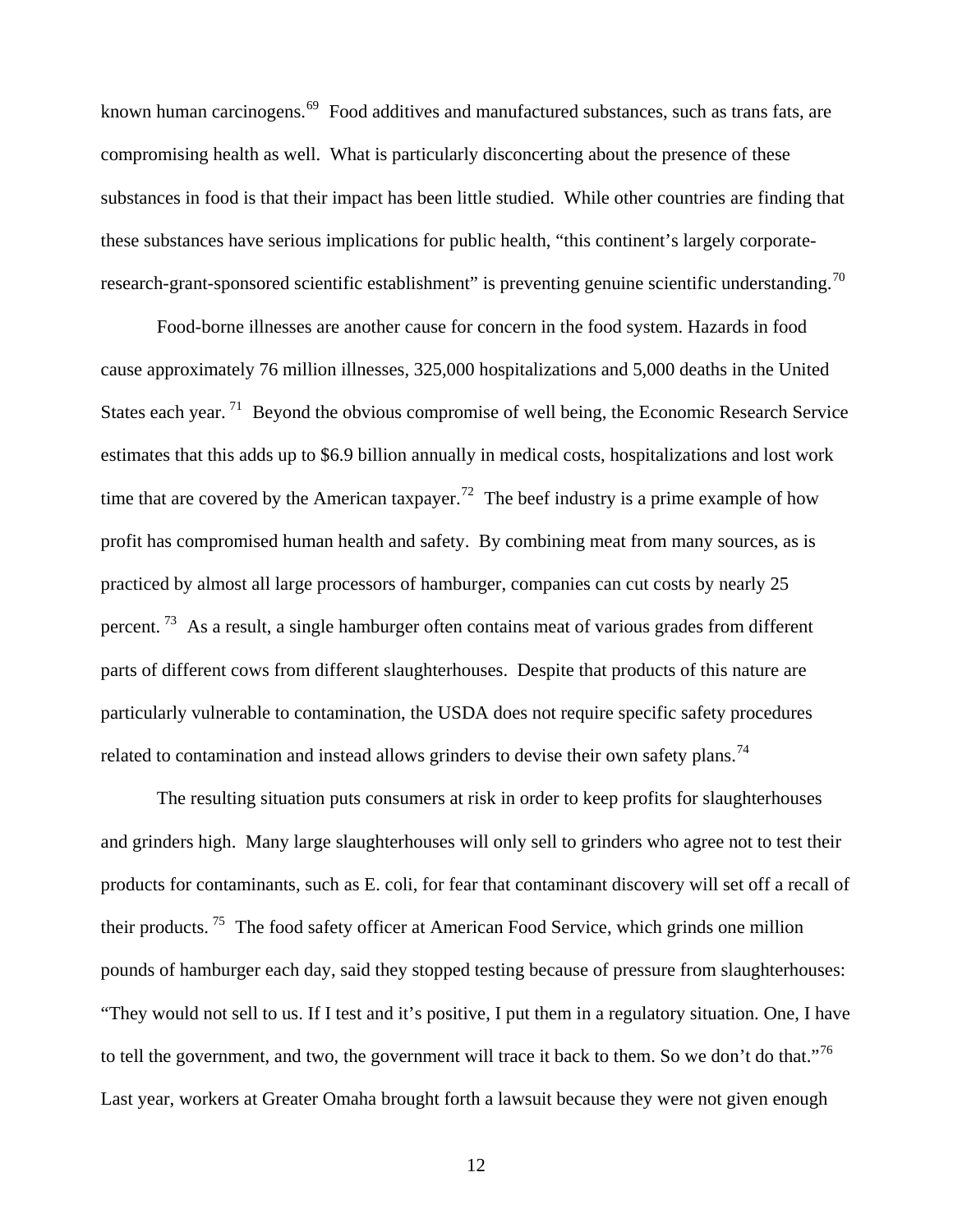time to clean contaminants off their knives and gear; the line of carcasses moved too quickly to accommodate even basic safety standards. Other workers at Cargill have revealed that metal detectors are used to pull out stray nails and metal hooks mixed in with the meat that could damage the grinders.  $77$ 

 GMOs are another area of health concern. GMOs have not been tested enough to ensure their safety and their effects on human health are poorly understood. Some tests have indicated that GMOs could have serious implications for people with allergies to almost anything, since a gene from one organism is added to another people with allergies could potentially have fatal allergic reactions. For example, one study found that genes from a Brazil nut added to a soybean caused allergic reactions in the blood of people with allergies to nuts, meaning consumption would have been fatal were human subjects used.<sup>[78](#page-81-0)</sup> With no labeling or tracking of genes used, it is impossible for consumers to know what is in their food. Concerns surrounding human health include toxicity, antibiotic resistance, cancer and immuno-suppression.<sup>[79](#page-81-0)</sup> Furthermore, some GMOs are considered pesticides, not foods, because of the toxins they contain. As a result these "foods" are regulated by the Environmental Protection Agency (EPA), not the Food and Drug Administration (FDA). The EPA's regulatory standards for pesticides are lower than those of the FDA's, because when the regulations were established it was never anticipated that people would intentionally consume pesticides as food.<sup>[80](#page-81-0)</sup>

 The combination of all these factors has resulted in food that is making people sick in many ways. Two thirds of American are overweight or obese, 25 percent have metabolic syndrome, 54 million people are pre-diabetic and the incidence of type 2 diabetes has risen 5 percent annually since 1990 (now at 7.7 percent of the population).<sup>[81](#page-81-0)</sup> At the same time, many people who are also overweight are also not getting the nutrients they need to maintain basic health.<sup>[82](#page-81-0)</sup> Heart disease, a once rare condition (the first heart attack in the United States was not reported until 1912), is now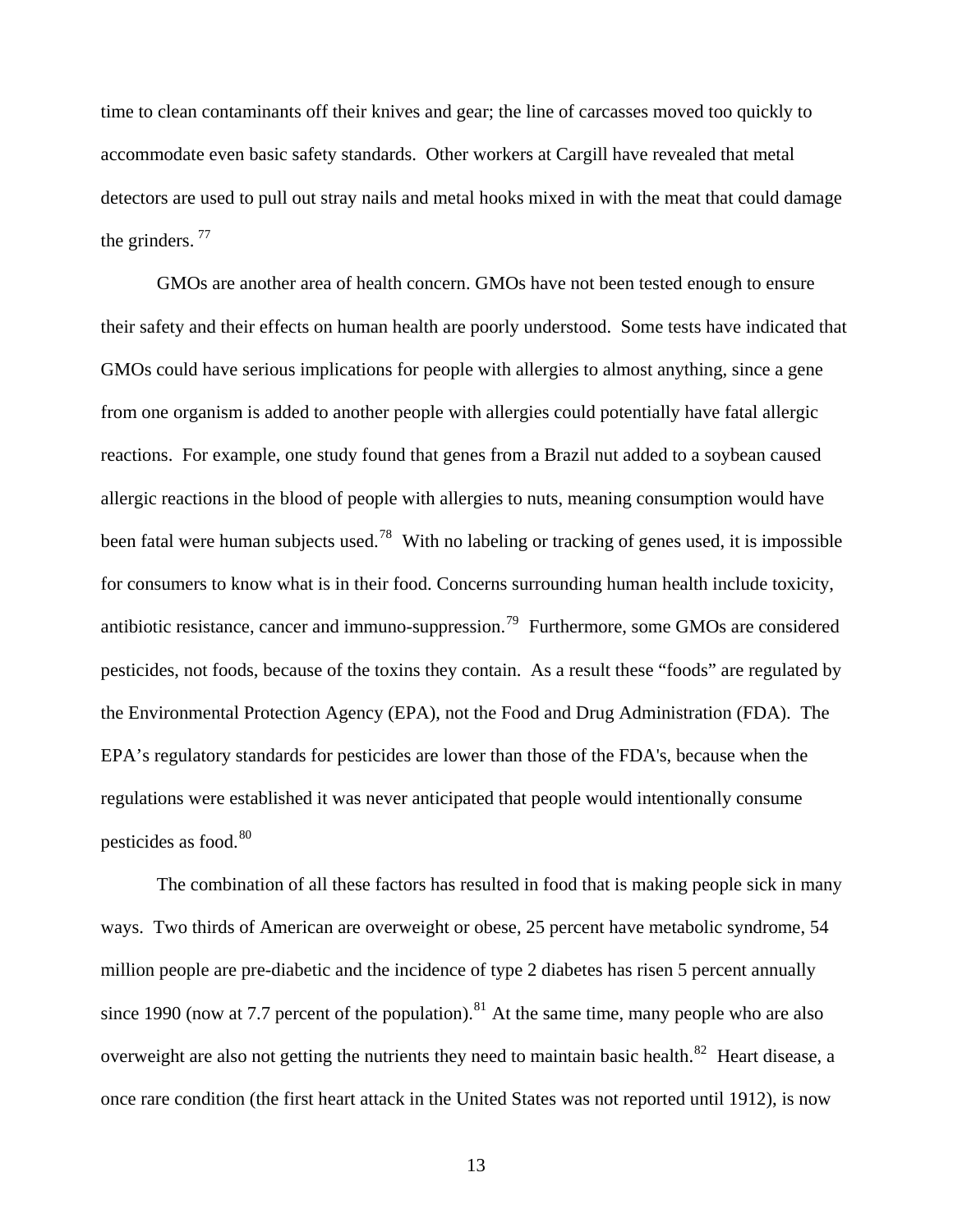that nation's biggest killing, taking the lives of over one million Americans each year.<sup>[83](#page-81-0)</sup> These "diseases of civilization" – obesity, diabetes and heart disease – that were rare at the turn of the turn of the  $20^{th}$  century are now rampant.<sup>[84](#page-81-0)</sup>

 The Western medical system has evolved to be reactive to these problems, while ignoring the true root of the problem: diet. Michael Pollan, journalist, author and food activist, sums this up well:

All of our uncertainties about nutrition should not obscure the plain fact that the chronic diseases that now kill most of us can be traced directly to the industrialization of our food: the rise of highly processed foods and refined grains; the use of chemicals to raise plants and animal in huge monocultures; the superabundance of cheap calories of sugar and fat produced by modern agriculture; and the narrowing of the biological diversity of the human diet to a tiny handful of staple crops, notably wheat, corn and soy. These changes have given us the Western diet that we take for granted: lots of processed foods and meat, lots of added fat and sugar, lots of *everything* – except vegetables, fruits, and whole grains.<sup>[85](#page-81-0)</sup>

Nina Planck, food writer and Real Food advocate, cannot help but come to a similar conclusion: "the diseases of industrialization are caused by the foods of industrialization."<sup>[86](#page-81-0)</sup> Every year millions of dollars go towards curing cancer, perfecting surgical techniques and finding ways to make life with diabetes as manageable as possible. Modern medicine has evolved to bypass problems rather than focusing on the cause. [87](#page-81-0)

 Numerous examples indicate that targeting the Western diet as one of the primary causes of many modern diseases can be quite fruitful. The most obvious case for this is the fact that humans are adapted to a variety of diets, as exemplified by various cultures with quite different diets, all of which have healthy populations. <sup>[88](#page-81-0)</sup> Pollan writes, "the human animal is well adapted to a great many different diets. The Western diet, however, is not one of them."<sup>[89](#page-81-0)</sup> One study found that when ten aborigines with diabetes left their modern lives and returned to traditional eating, they were no longer diabetic and their general health had dramatically improved within seven weeks.<sup>[90](#page-81-0)</sup> Similar improvements have been achieved through corporate strategies. In response to rising health care costs, I.B.M. spent \$80 million from 2005 to 2007 on employee wellness programs, which included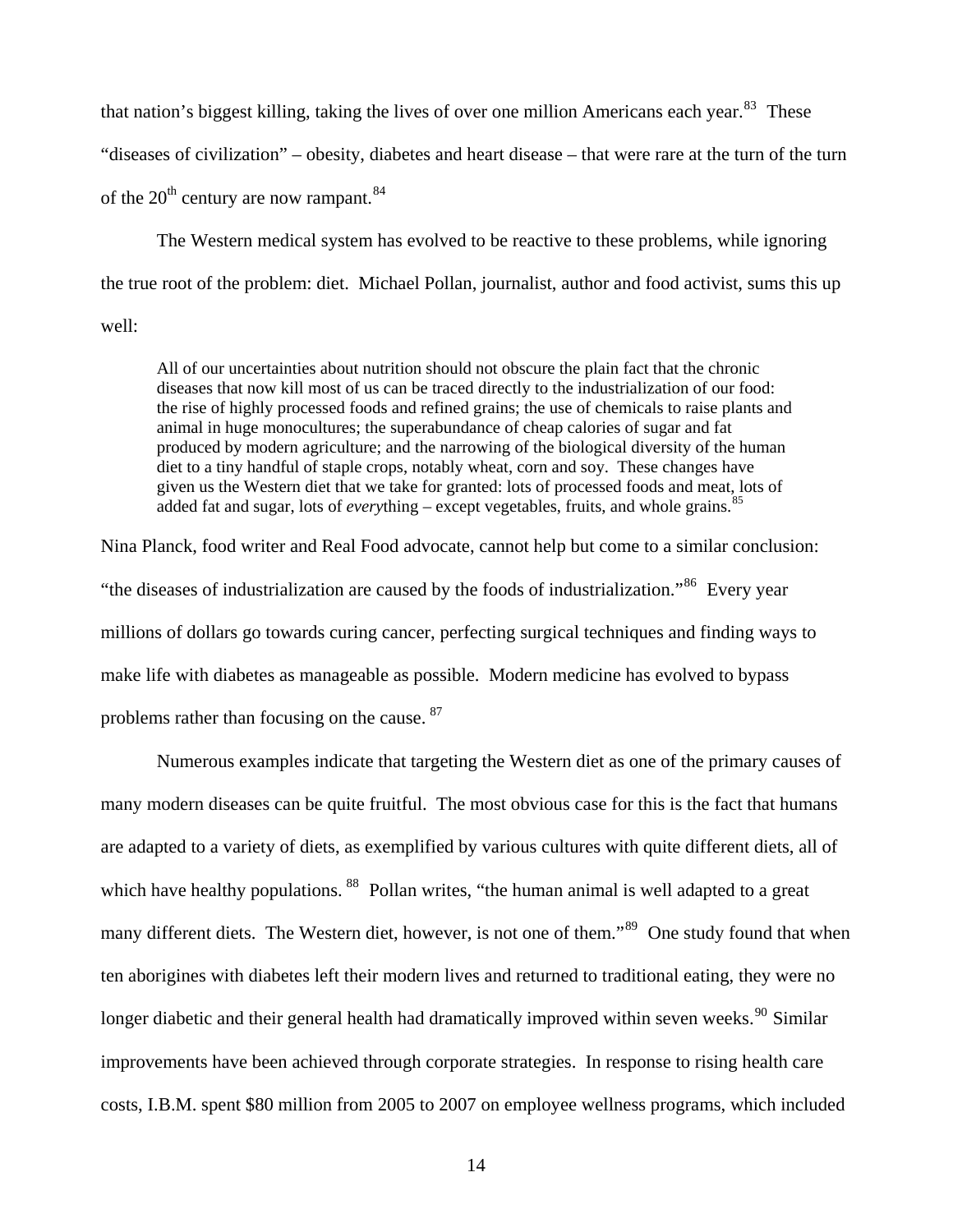diet-based changes. The company saved over \$190 million in fewer health care claims and higher productivity because employees were sick on the job less.  $91$ 

 How is it that with such poor rates of health and a plethora of success stories like the ones above that people are eating food that is literally killing them? One answer is that the American food industry spends more than \$32 billion annually in marketing to make people want the products that are profitable to them and detrimental to human health.<sup>[92](#page-81-0)</sup> Traditional, whole foods are limited in their profit potential, so food manufacturers are forced to constantly innovate if they want to see their profits grow. Planck writes, "things move fast. In the modern industry, novelty and technical wizardry are the rule. In the United States, ten thousand new processed foods come on the market each year, and it seems a new diet is always climbing the best sellers list."<sup>[93](#page-81-0)</sup>

 Another reason is that the institutions that are supposed to be keeping citizens safe from profit-driven corporations are run by the industry they are supposed to be regulating. The USDA, FDA and EPA are often caught protecting corporate profits and not the well being of the people. The parameters of these regulatory bodies are hazy and "their standards are often in direct conflict with what they are supposed to be protecting: the environment, our health, our food supply."<sup>[94](#page-81-0)</sup> The way the FDA has handled regulating food additives is a clear example of their failure to ensure the safety of their citizens. The FDA has a database of food additives, EAFUS (Everything Added to Food in the United States) that lists over 3,000 additives. Nearly 700 of these have "not yet been assigned for toxicology literature search" and the rest have not necessarily been reliably or thoroughly tested. Few if any of the additives have been tested to see how they interact with other additives. There is strong pressure from food companies to get these additives on the market and the FDA has caved to that pressure.<sup>[95](#page-81-0)</sup>

 The food industry even shapes the dietary guidelines used by millions of Americans as a basis for their food choices. Pollan writes, "official government pronouncements about eating aren't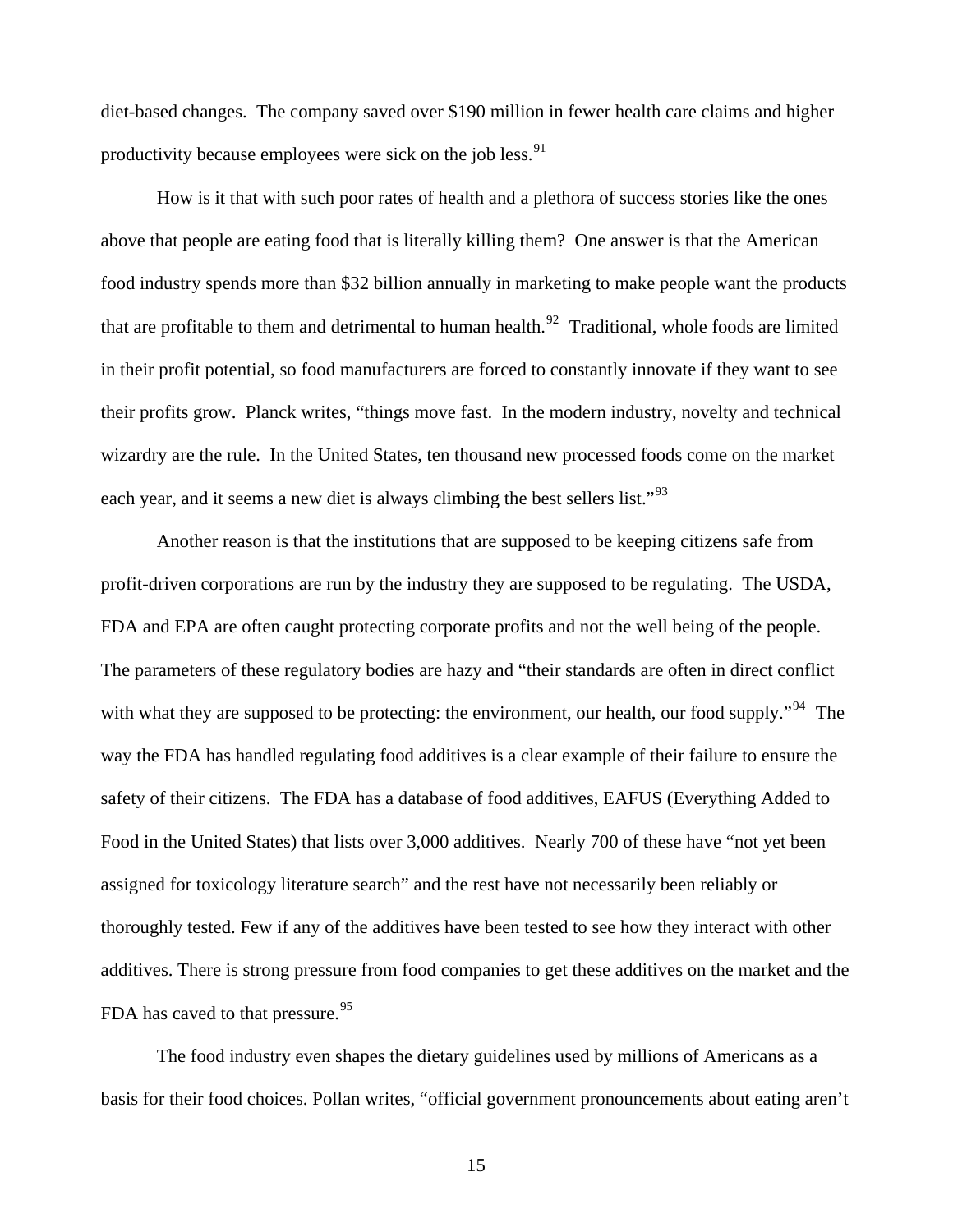necessarily much more reliable, not when the food industry influences federal nutrition guidelines."<sup>[96](#page-81-0)</sup> The dairy industry, for example, successfully lobbied the dietary guidelines advisory committee to increase the recommend daily amount of dairy from two to three servings. While there was no scientific backing for this decision that was not funded by the dairy industry itself, this meant the USDA was now recommending a 50 percent increase in consumption of the products produced by this already \$50 billion a year industry.  $97$ 

 Recently, the foundation of how people eat has changed rapidly. People used to look to culture and their parents for guidance on food choices, but in today's fast-paced food culture "most of us no longer eat what our mothers ate as children or, for that matter, what our mothers fed us as children."<sup>[98](#page-82-0)</sup> People now turn to professionals to figure out what to put in their mouths. The cultures and practices that guided people quite successfully on what to eat for millennium have been replaced with nutritional science. However, the whole basis of this type of science is problematic. According to Marion Nestle, nutrition expert, "The problem with nutrient-by-nutrient nutrition science is that it takes the nutrient out of the context of the food, the food out of the context of the diet, and the diet out of the context of the lifestyle."<sup>[99](#page-82-0)</sup> Pollan agrees: "Yet even the simplest food is a hopelessly complicated thing to analyze, a virtual wilderness of chemical compounds, many or which exist in intricate and dynamic relations to one another, and all of which together are in the process of changing from one state to another."<sup>[100](#page-82-0)</sup>

 The most basic and fundamental aspect of being human – what people eat to sustain themselves – has been separated from the practices that have guided people for as long as there have been people. Instead, the food industry has moved in with new ideas about what people want, which often coincide with what is profitable for them. Pollan comments: "so like a large gray cloud, a great Conspiracy of Scientific Complexity has gathered around the simplest question of nutrition – much to the advantage of everyone involved. Except perhaps the supposed beneficiary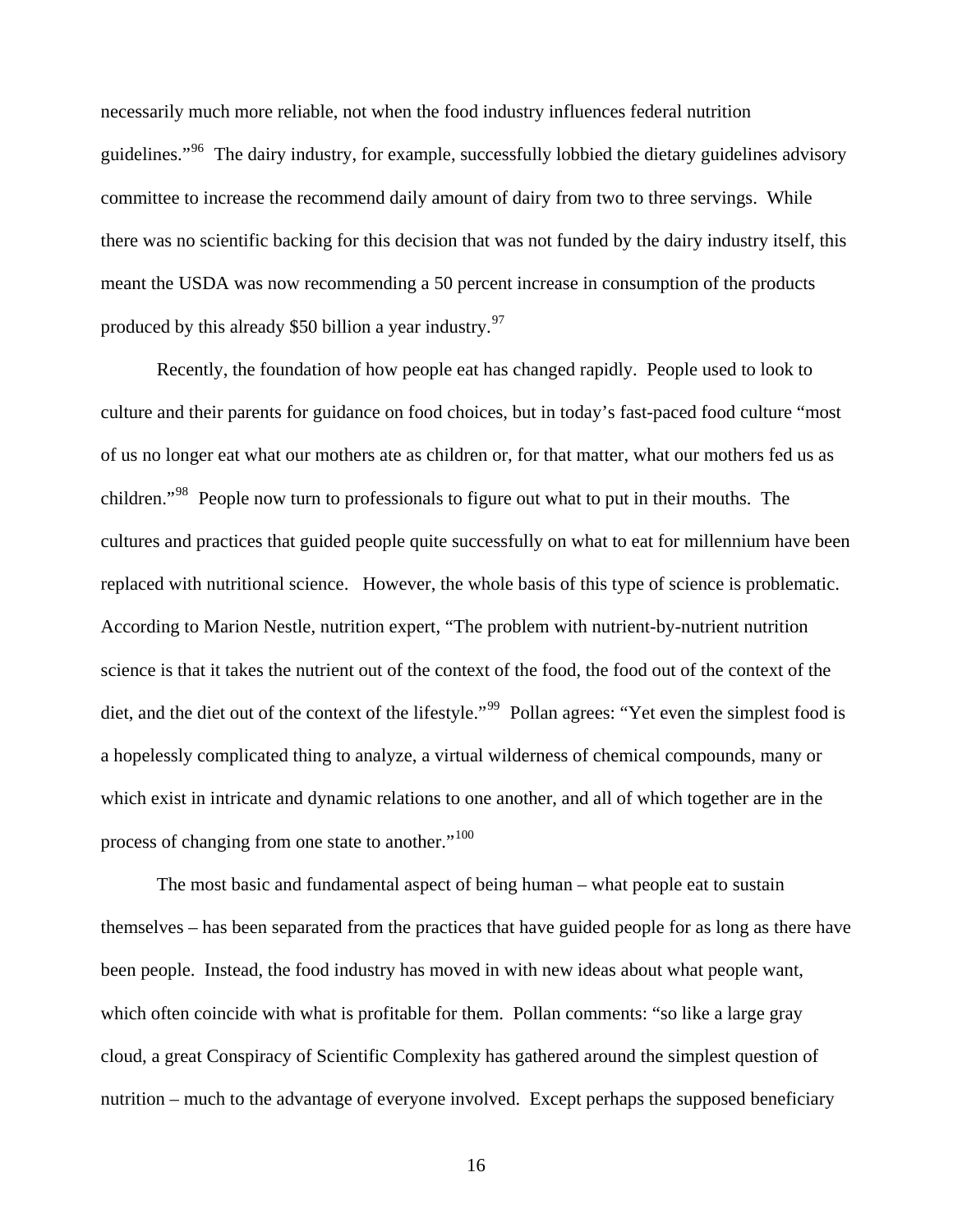<span id="page-21-0"></span>of all this nutritional advice: us, and our health and happiness as eaters."[101](#page-82-0) As a result, Americans face grocery stores stocked with nutritionally-compromised products and a sea of new Western diseases that are killing millions of people a year and compromising the well being of many more.

#### *Devastated Planet*

 Soil is an incredible substance. While it may just look like black matter, it is in fact teeming with life that makes terrestrial existence on this planet possible. However, the methods employed by industrial agriculture have compromised this fertile matter. Moreover, the impacts of industrial agriculture are not limited to soil, but have been widespread across the processes and resources that support life on this planet. As farming has shifted from a small-scale, labor-intensive process to an energy- and input- intensive business, the environmental impacts have significantly increased: land has been degraded, water resources depleted, pollution is widespread, GMOs pose unknown risks, and climate change presents a threat like none ever before faced by humans.

 Soil that has been farmed industrially is essentially dead, a lifeless substance that must be packed with chemicals in order to continue production. A Danish study found that one cubic meter of healthy soil contains approximately 50,000 insects and mites, 50,000 small earthworms, 12 million round worms, while just one gram contained 30,000 protozoa, 50,000 algae and 400,000 fungi and billions of individual bacteria.<sup>[102](#page-82-0)</sup> According to Shiva, "it is this amazing biodiversity that maintains and rejuvenates soil fertility."<sup>[103](#page-82-0)</sup> Nutrients and soil biota are lost as a direct result of many industrial-farming practices. The use of heavy machinery, excessive tillage, a lack of cover cropping, and poor windbreaks have all led to the loss of topsoil, the nutrient-rich top layer where most biological soil activity occurs. Manure used to replenish the nutrients in soil, as well as help retain topsoil, but crop production is so specialized today that it is completely disconnected from animal production, meaning these nutrients do not make it back into the soil.<sup>[104](#page-82-0)</sup>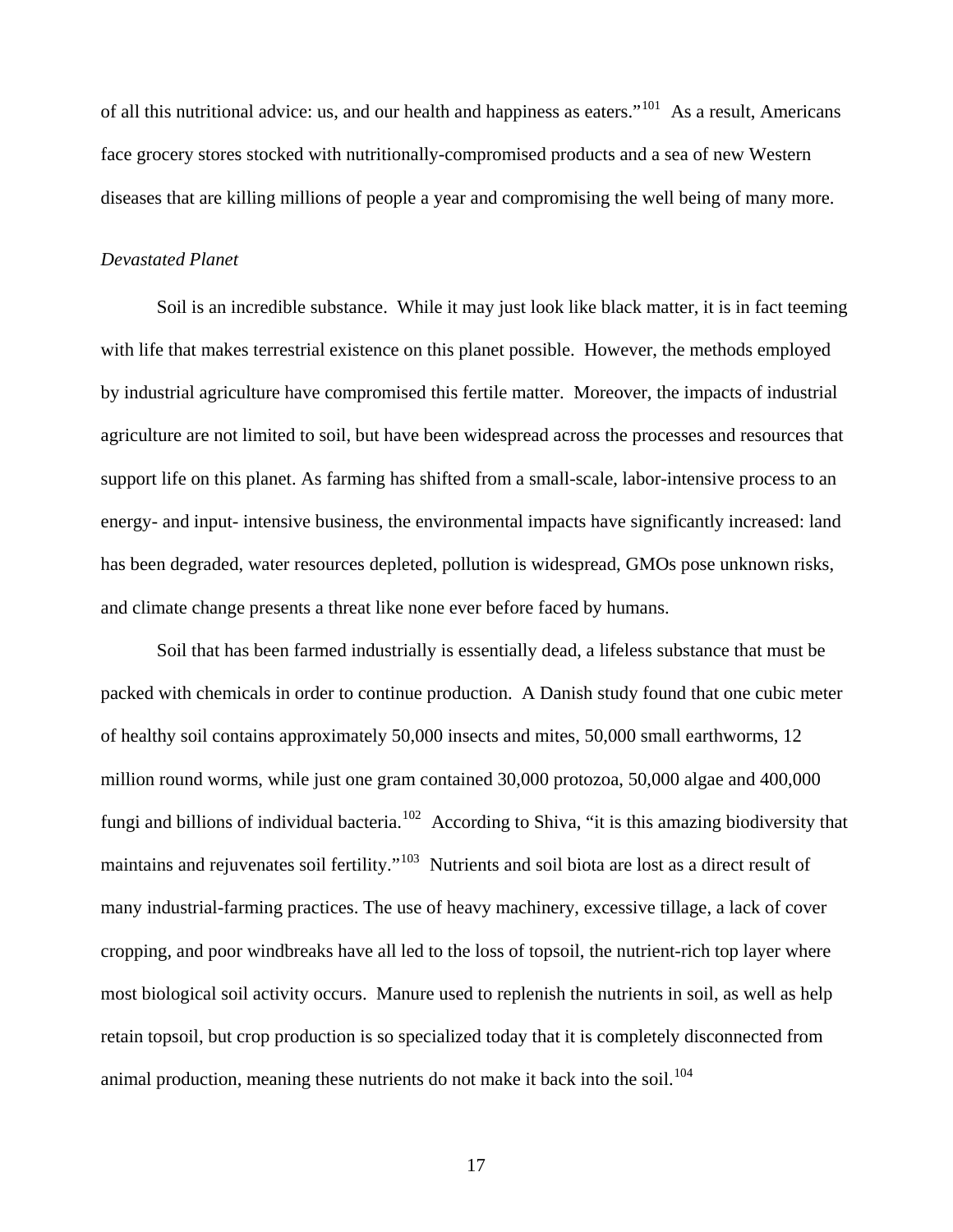The use of synthetic fertilizers to increase yields and compensate for unhealthy soil kills the organisms that normally sustain soil health. This creates an endless cycle in which more and more synthetic additives are needed to maintain productivity. In addition, fertilizers actually block capillaries, which are critical in supplying nutrients and water to plants.<sup>[105](#page-82-0)</sup> The fertilizers used to compensate for lifeless soil also have serious environmental impacts. Scientists generally agree that there are at least 17 key nutrients required for normal plant growth and development; however conventional growers supply only three: nitrogen, phosphorus and potassium. Growers are satisfied with this combination because it yields large produce, but at the same time this is one of the major reasons for the declining nutritional quality of food.<sup>[106](#page-82-0)</sup>

 Not surprisingly, as the nutrient content of most foods has fallen and the salinity has risen, these trends have been paralleled in the soils growing these foods. Soils farmed by industrial methods are becoming increasingly salty due to salinization. Excessive irrigation causes the water table to rise, along with soluble salts, which remain in the surface soil layers when the water evaporates. <sup>[107](#page-82-0)</sup> To deal with salinization farmers often flush their fields with water, which is not only wasteful of this scare resource but also ineffective, because many farms sit on an impermeable layer packed down by the use of heavy machinery. Sometimes farmers even resort to installing pipes underground to flush out the salt, which only sends the problem downstream to someone else.[108](#page-82-0) This problem has manifested itself in the Salton Sea, the final destination for all the pipes that drain farms in the Imperial Valley. The water from over 38,000 miles of subsurface draina ge pipes gathered from more than 500,000 irrigated acres drains into this area, which has essentially become the evaporation pond for water that has taken in more than 4 million tons of dissolved salt and tens of thousands of tons of fertilizer each year. The sea, now 25 percent saltier than the o cean, is nearing the livable limits for any species of fish.<sup>[10](#page-82-0)9</sup>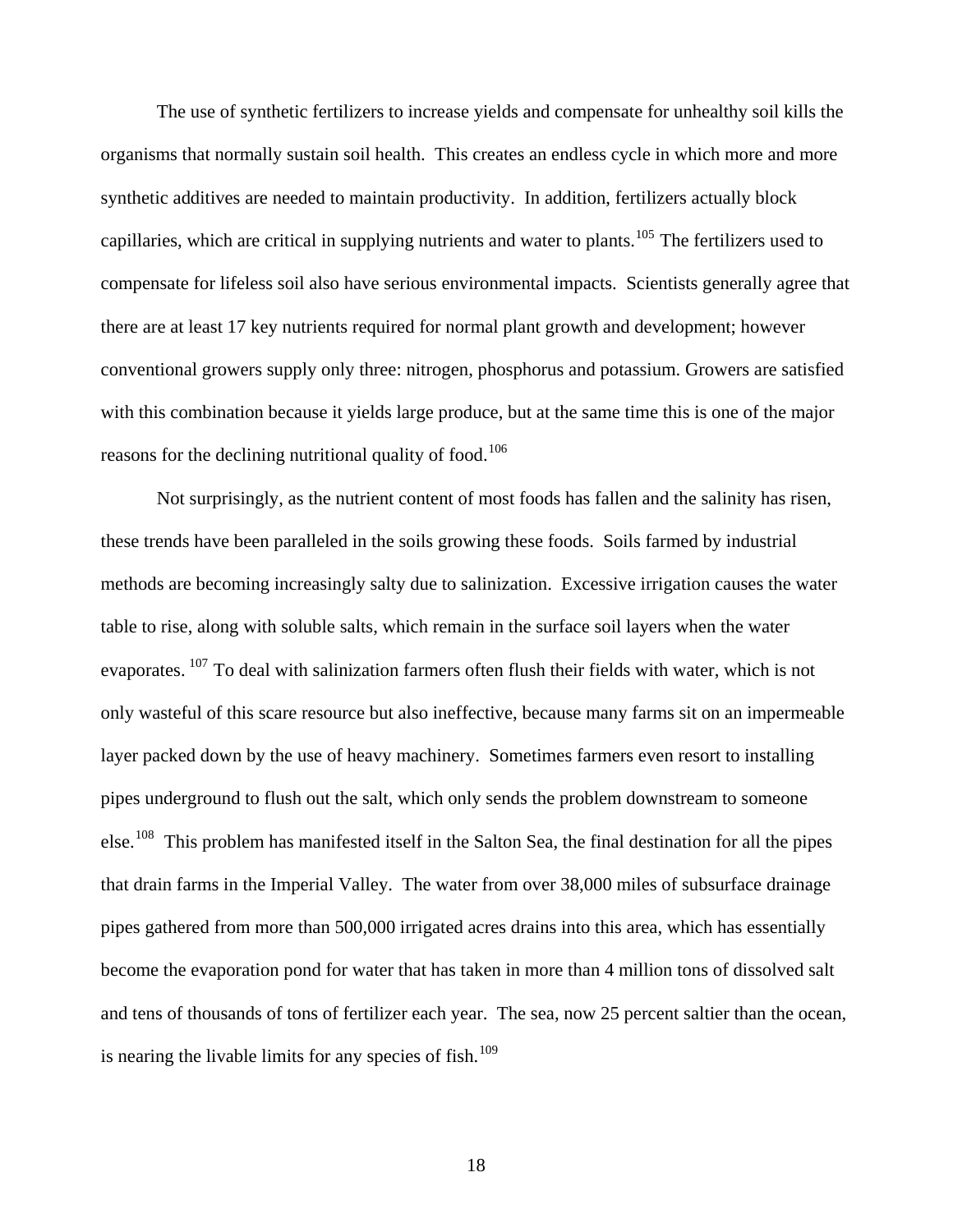Water resources around the world are strained by overuse. This problem is particularly prominent in California where over 80 percent of water goes to agriculture. Worldwide, the statistic is only slightly lower, at 70 percent.  $\frac{110}{9}$  $\frac{110}{9}$  $\frac{110}{9}$  Agriculture is an inherently water-intensive activity, however industrial agriculture methods are especially water-intensive. Plants cultivated under industrial practices typically have smaller root systems than traditionally grown crops, because crops do not have to dig as deep when they are supplied synthetic nutrients and soil is more compacted due to heavy machinery use. As a result, fields must be heavily irrigated.<sup>[111](#page-82-0)</sup>

 So much freshwater is being taken from rivers for irrigation that there is not enough flow to maintain the health of rivers and aquifers. Over 65 percent of irrigated acreage in the United States is supplied by the Ogallala Aquifer, which stretches from South Dakota across eight states down to northern Texas. Water levels are falling rapidly as water is pumped out at a much faster rate than it can be replenished.<sup>[112](#page-82-0)</sup> As this resource is depleted, battles over water, an old phenomenon, will only worsen. Especially as cities grow and human demand for water increases, these conflicts will only escalate around the world. Current farming practices have been related to mining, rather than growing food because, "it exploits a finite resource, makes a profit from it, and when the resource is gone, leaves behind a landscape that can never be restored to what it once was."<sup>[113](#page-82-0)</sup>

 Industrial agriculture has not only depleted water resources, but is also a significant source of pollution. As use of synthetic fertilizers has risen, so has water pollution. Half to two-thirds of the nitrogen used in agricultural fertilizers ends up in rivers and other ecosystems.<sup>[114](#page-82-0)</sup> The most dramatic effect is the dead zones, like the one in the Gulf of Mexico, that are caused by excessive nitrogen in the waters. These areas are starved of oxygen and marine life is compromised. There are 146 dead zones in the world, 43 of which occur in U.S. coastal waters.<sup>[115](#page-82-0)</sup> According to the EPA, agriculture is the largest non-point source of water pollution in North America.<sup>[116](#page-82-0)</sup> The U.S. Geological Survey tested over 8,000 water and fish samples from across the country for 76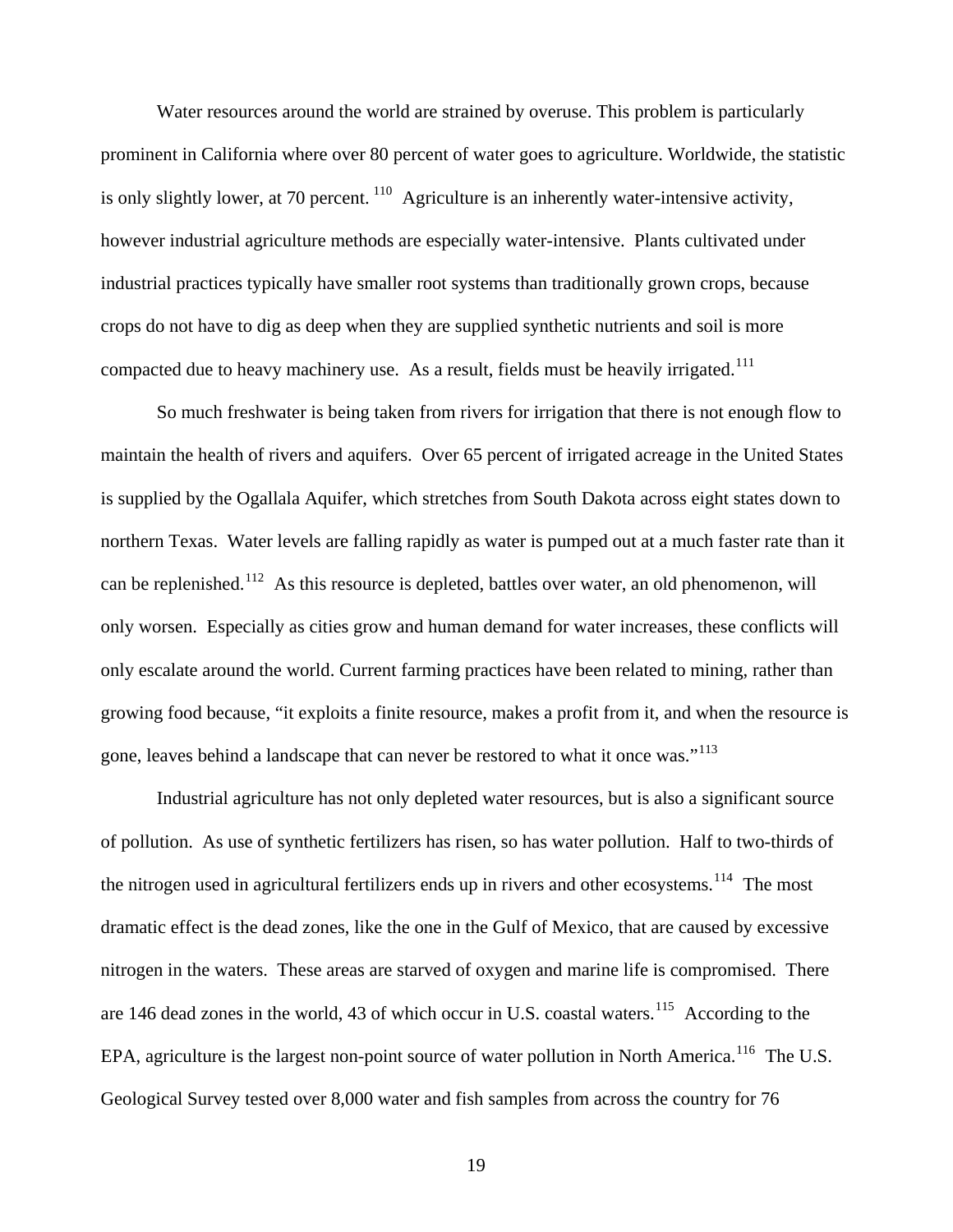pesticides and found that more than 90 percent of the samples contained at least one, or more often several, pesticides.<sup>[117](#page-82-0)</sup> Nearly half of the agricultural streams sampled had pesticides levels that exceeded Canadian guidelines for the protection of aquatic life (the report used Canadian guidelines, because there are no U.S. guidelines of this nature). Many pesticides that have not been used since the 1960s, such as DDT and Dieldrin, were found across the country and about half of the pesticides found are not regulated by the  $EPA$ <sup>[118](#page-82-0)</sup>. Industrial agriculture is depleting already scarce water resources at the same time that it is polluting these resources.

 GMOs also present a serious threat to the environment. Over 200 million acres of farmland worldwide are now growing genetically engineered crops, such as corn, soybeans and rice.<sup>[119](#page-82-0)</sup> Like their effects on health, the impacts of GMOs on the environment have not been tested enough to prove their safety. Concerns arise over their effect on wildlife and gene pollution, and the fact that experts have no idea how they will interact with non-GMOs plants. Mutant, pesticide-resistant weeds have already emerged as a result of GMOs breeding with native weeds. The claim is often made that GMOs will reduce the need for pesticides, but unexpected occurrences like the one mentioned above have caused pesticide use to actually increase.<sup>[120](#page-82-0)</sup>

 Industrial agriculture has made possible types of farming that have other negatives impacts on the environment. Most farming today involves a single crop planted over a large area, known as monoculture. Prior to industrial agriculture, farming of this nature was not possible, because crops were too vulnerable. However, irrigation, chemical fertilizers and pesticides, and mechanization have allowed farmers to grow the same crop year round. While this increases profits – because of specialization and the fact that farmers can grow the most profitable crops all the time – plants are far more susceptible to disease, weather and pests. Monoculture creates a vicious cycle in which more and more synthetic inputs are needed to keep fields productive.<sup>[121](#page-82-0)</sup>

The system is so fragile that any slight change is utterly devastating. Pawlick comments: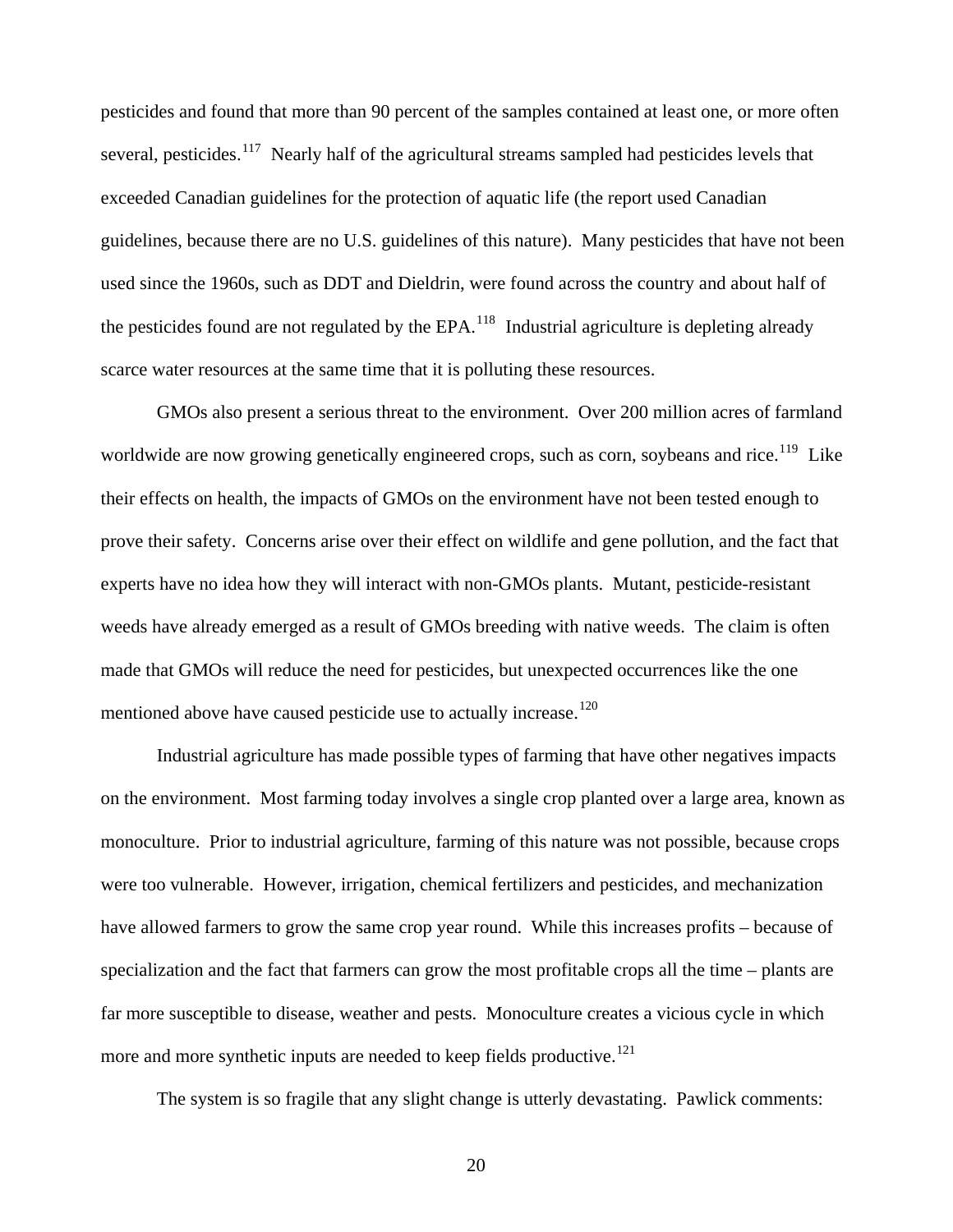With everything invested in hundreds upon hundreds of acres of a single uniform crop, a tiny shift in market price would mean disaster if the system were not supported by government intervention. Without the artificial protection of thousand of dollars worth of harsh chemical pesticides, the fragile monocultural crop would also be wiped out overnight by an invasion of insects attracted by unnaturally rich feast spread before them.<sup>[122](#page-82-0)</sup>

And this is essentially what happened in the 1970s when a fungus attacked maize in the United States. Production fell 15 percent nationwide and over 50 percent in the affected areas, which resulted in millions of lost dollars as well as farmer livelihood. The committee charged with the investigation concluded that genetic uniformity was the cause.<sup>[123](#page-82-0)</sup>

 In traditional agricultural systems, farmers cultivated and saved the seeds of numerous crops, which meant they found crops that were well adapted to certain areas and conditions. In such diversity there is strength, because crops are less vulnerable and the loss of one crop was not as devastating to farmers. Modern plant breeding shuns diversity and instead focuses on maximum crop production for greatest profit. In a biodiverse system, plants with a variety of features may have been favored in different situations, such as a plant with a long stem because the stem could also be used for straw.<sup>[124](#page-82-0)</sup> Today only the size of the product matters, making crops miniature factories focused only on the final output.

 Aspects of all of these issues have combined to pose a threat like none humankind has ever faced before: climate change. People are becoming aware of the significance of industrial agriculture's contribution to climate change. Fossil fuels are used in nearly every aspect of modern agriculture. The food system is so heavily based on oil that each edible food calorie takes ten fossil fuel calories to produce.<sup>[125](#page-82-0)</sup> Such high energy use is often justified by the fact that industrial agriculture has dramatically increased crop yields. While this is true, it does not portray an accurate picture. Since the Green Revolution (from 1945 to 1994) crop yields have increased threefold, but energy usage has increased fourfold.<sup>[126](#page-82-0)</sup> As farmland deteriorates more energy is needed to produce the same about of food; since 1994 energy usage has been rising without increases in crop yields.<sup>[127](#page-82-0)</sup>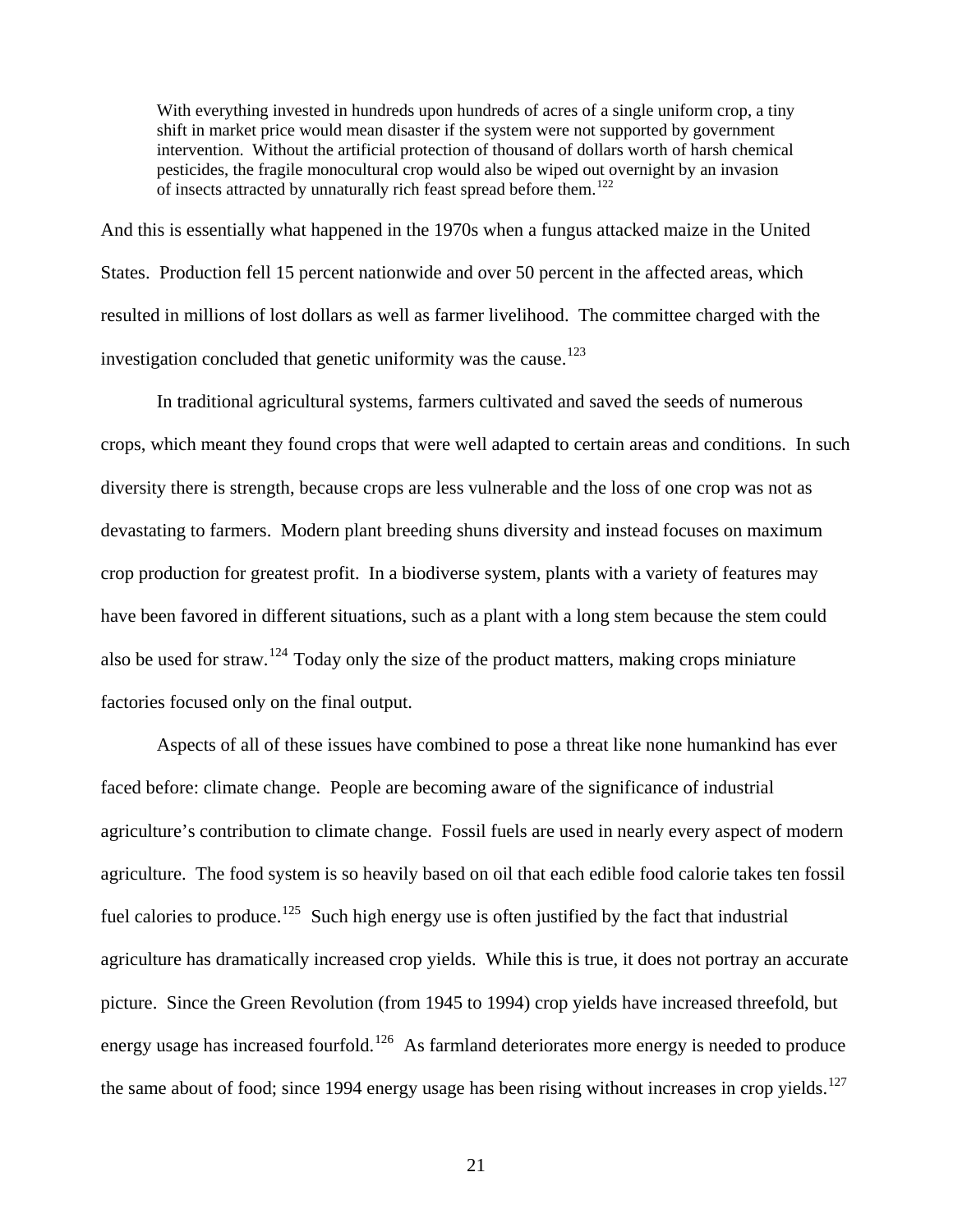It is not widely known that food production contributes to climate change more than any other source. While the experts disagree about the exact number, as much as 37 percent of greenhouse gases emitted into the atmosphere were a result of the food system.<sup>[128](#page-82-0)</sup> Fossil fuels are used to manufacture fertilizer and pesticides, to power farm vehicles, for general electricity usage, and for irrigation pumping. Energy used at the farm accounts for only one-fifth of total energy used in the food system, with the rest going to transportation, processing and packing, and domestic consumption.<sup>[129](#page-82-0)</sup> A recent Swedish study found that foods used in a typical breakfast had traveled a distance equal to the circumference of the Earth.<sup>[130](#page-82-0)</sup>

 Government policies and subsides have made fossil fuel-based agriculture possible. It is estimated that the oil and gas industry receives between \$15 and \$35 billion annually in subsidies from taxpayers. This number rises dramatically if the costs to protect U.S. oil interests in the Middle East are included, not to mention environmental and health costs. Shiva writes, "The increase in food-miles is related to fossil fuel and food subsidies, which allow food transported long distance to be cheaper than food produce locally."<sup>[131](#page-82-0)</sup>

 Industrial agriculture's dependence on fossil fuels is contributing to its own demise. Shiva argues, "fossil fuel-based industrial agriculture moves carbon from the soil to the atmosphere."<sup>[132](#page-82-0)</sup> Rising global temperatures will change weather patters, which will inevitably affect agriculture. Although the affects of climate change on agriculture vary by region, overall it is estimated that climate change will negatively affect agricultural yields.<sup>[133](#page-82-0)</sup>

 When considering the environmental impacts of food, it is also important to look at the disproportionately large impacts of meat production, since the production of meat is far more energy intensive than the production of plant material. Producing meat requires large energy inputs into plant production for animal feed and currently two thirds of annual crop production in the United States is used as animal feed.<sup>[134](#page-82-0)</sup> Only a fraction of the energy in an animal's food is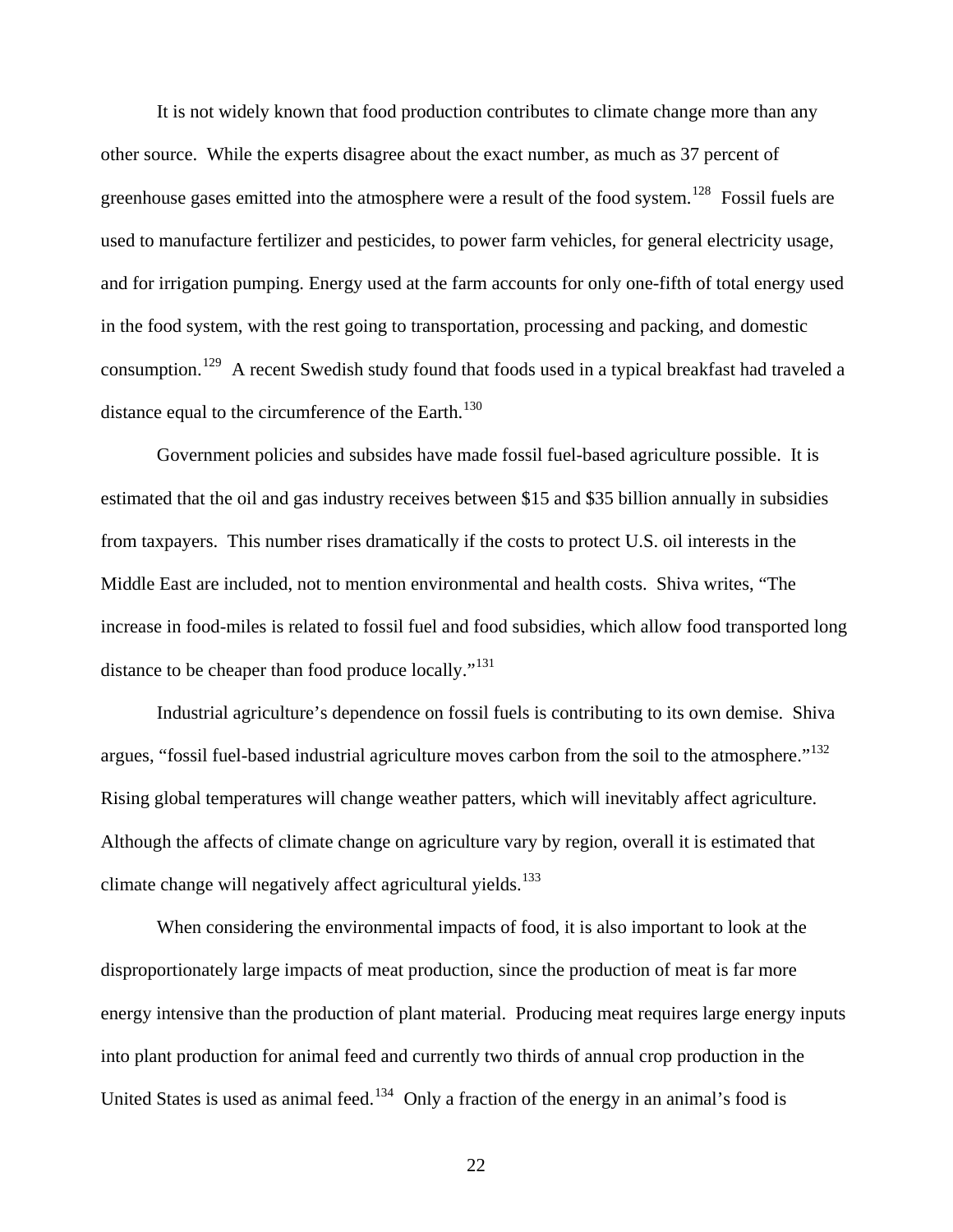<span id="page-27-0"></span>translated into edible energy, all the rest goes to "bones or feathers or fur, to living and metabolizing as a steer or chicken."<sup>[135](#page-83-0)</sup>

 The amount of water necessary to produce meat is also astounding. Conservative estimates suggest that to produce just one pound of beef it takes 2,500 gallons of water.<sup>[136](#page-83-0)</sup> Marc Reisner wrote in *Cadillac Desert*:

In California, the single biggest consumer of water is not Los Angeles. It's not the oil and chemical or defense industries. Nor is it the fields of grapes and tomatoes. It's irrigated pasture: grass grown in a near-desert climate for cows… The West's water crisis – and many of its environmental problems as well – can be summed up, implausible as this may seem, in a singe word: livestock. $137$ 

 Pollution from the industrial farming of animals is large as well. The quantity of waste produced by these animals is almost unimaginable: the excrement from the cows in the Chino, California basin could fill an area the size of a football field and as high as the Empire State Building each year.<sup>[138](#page-83-0)</sup> Waste from animals is typically held in lagoons that hold millions of gallons of effluent, but these lagoons often overflow and leach pollutants and pharmaceuticals into surface and ground water. For every U.S. household, 20 tons of livestock manure is produced annually. <sup>[139](#page-83-0)</sup> While there may be strict guidelines about proper disposal of human waste, such regulations are not in place for the livestock industry. In addition, for every burger produced in the United States, five times the weight of the burger is lost in topsoil.<sup>[140](#page-83-0)</sup> While there is no question that the impact of industrial agriculture is large, the footprint of meat production is disproportionately destructive.

#### *Animal Welfare*

 Animals raised for meat are treated as mere units of production, meaning health and welfare are sacrificed in order to maximize efficiency and profit. The majority of these animals are confined to factory farms, in which they are packed together, often indoors, without space to move. Many of these methods are a result of increased demand for animal products. World meat production has quadrupled in the last 50 years, meaning there are now nearly three livestock for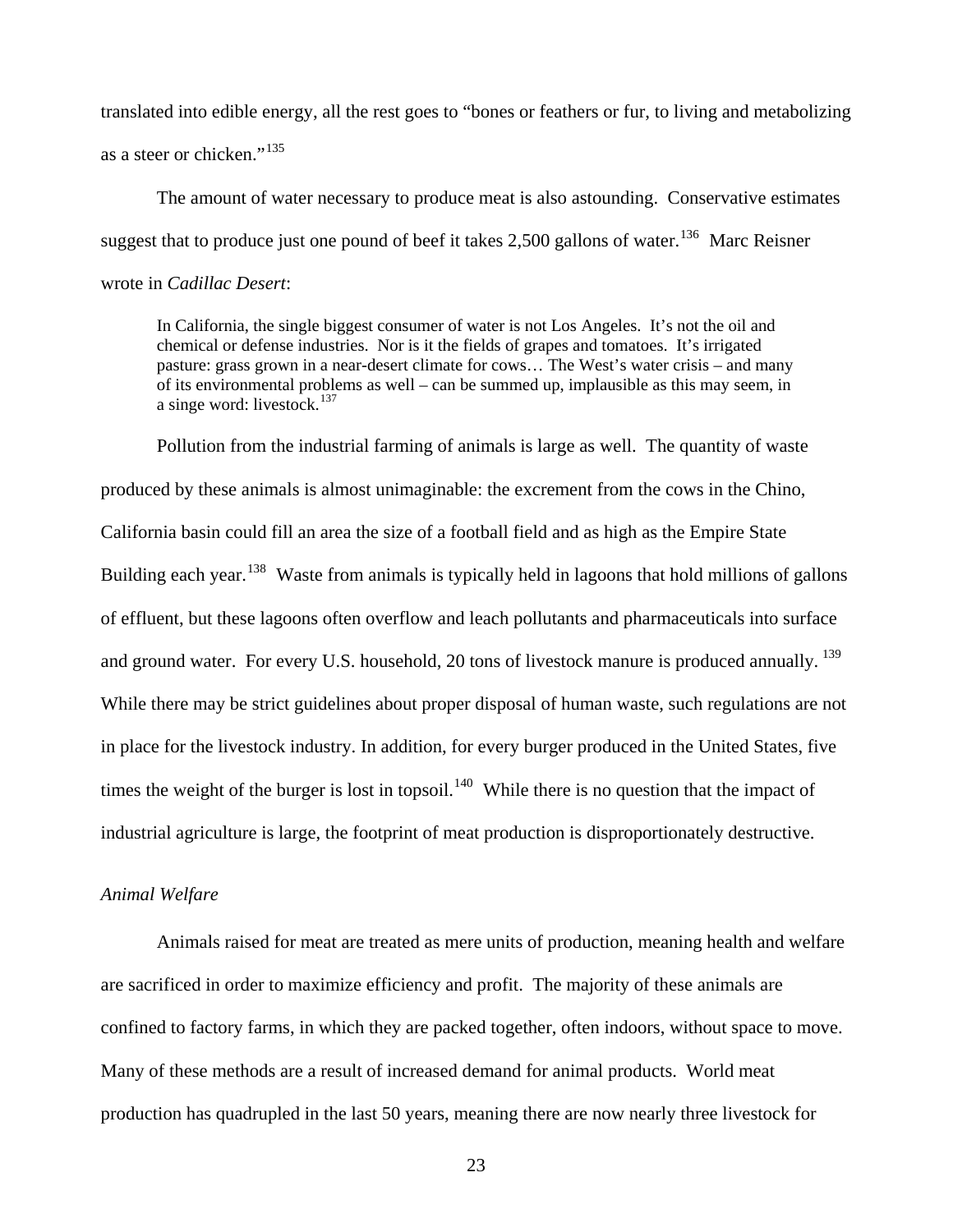every human being.<sup>[141](#page-83-0)</sup> A typical American eats more than 200 pounds of meat per year, and consumption of meat continues to rise.<sup>[142](#page-83-0)</sup>

 As meat demand has risen dramatically, pressure to streamline production and reduce costs have resulted in serious animal welfare compromises. Animals are cramped into tight spaces, often without access to the outdoors or even adequate room to move for their entire lives. Ninety-eight percent of chickens in the United States are raised in cages that are less than 48 square inches, or about half the size of this piece of paper.<sup>[143](#page-83-0)</sup> Mutilation practices, such as debeaking of chickens or the removal of cow's tails, are standard. These tactics help "mechanize" animals, which helps them move through production with the least interference to maximize yields.<sup>[144](#page-83-0)</sup> Animals are rushed to and through slaughter, meaning even basic standards are often not met. As a result, animals are frequently injured on the way to slaughter and are often still conscious as they are hung, bled and dismantled.[145](#page-83-0)

 Animals are more likely to become sick because of the poor conditions they are raised in. They are fed diets to which they are not accustomed, and which can cause chronic sickness.<sup>[146](#page-83-0)</sup> Cows are typically fed a diet of corn, which is too fatty for them and they are unable to digest. Animals are frequently fed byproducts of other animals, the parts that could not be sold and are instead ground up and used as feed. To compensate for these poor conditions animals are fed large amounts of antibiotics. Each year, 13 million pounds of antibiotics – or four times the amount used to treat sick people in the US – are fed to livestock to keep them healthy. These antibiotics, along with additional hormones, also help animals grow faster.<sup>[147](#page-83-0)</sup> Breeding is also used to increase yields by favoring animal traits that increase yields. A cow today produces three times as much milk as a cow in 1950. Today's chickens are bread to grow at extraordinary rates and now reach the market in half the time than those in the 1940s. An unfortunate side effect of this is that bone growth often lags and the chickens are seriously deformed and unable to walk.<sup>[148](#page-83-0)</sup>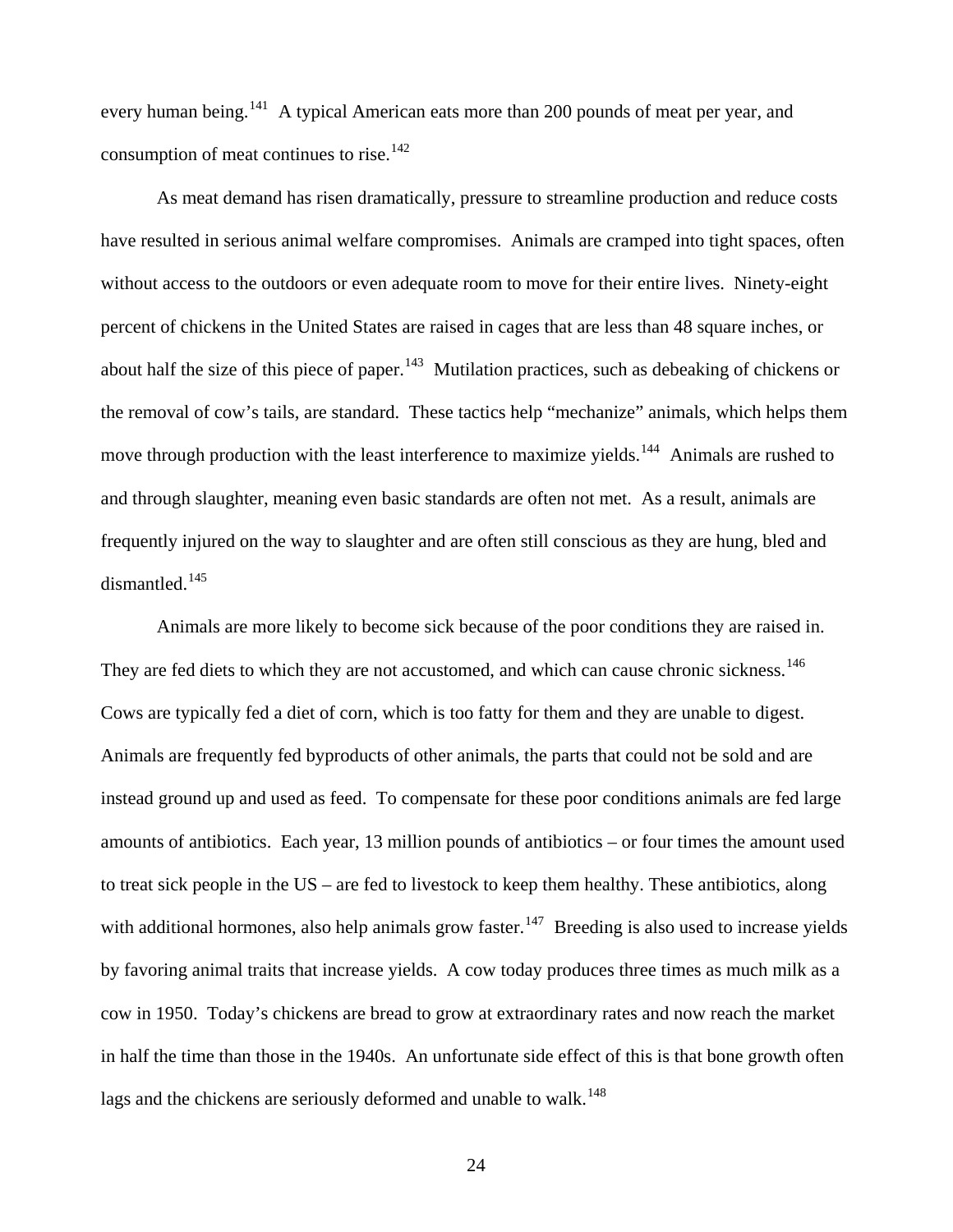<span id="page-29-0"></span> Glimpses into what really goes on in CAFOs are rare because the meat industry has managed to mostly hide its practices from the public.<sup>[149](#page-83-0)</sup> Consumers are kept in the dark and even those who try to seek the source of their meat are kept out of these facilities. This means that consumers can continue to turn a blind eye to how the animals they are eating were really produced. These operations have reduced the production of meat to an efficient business with no regard for the fact that the commodities with which they are dealing are living creatures, and as a result basic well being and care have been disregarded.

The impact of industrial agriculture on the food system has been pervasive. Small farms that were once the foundation of rural America have been displaced for corporate conglomerates that employ methods that are both destructive to the environment and inhumane to the animals involved. Moreover, the food that is a product of this system is declining nutritionally and increasing in contaminants. While profit is the driving force for any business, it is the principle concern of the massive corporations manufacturing today's food, often at the expense of all else. Given the fact that modern, industrial methods of food production have such widespread, negative effects and have not met promises to feed the world, it is time to consider alternative methods.

#### *The Revivalist Response: Real Food*

 Over the last 30 years, a growing movement of people have chosen to reject the fruits of industrialized agriculture and seek out something new. Combined with farmers seeking a more natural connection to the Earth, a movement for ethically- and responsibly-produced food has been growing since the  $1980s$ <sup>[150](#page-83-0)</sup> Farmers markets are appearing everywhere, organic items are available in many supermarkets, and people are starting to ask where their food is coming from and how it was produced. Concern for these issues is mounting in the American population: a recent survey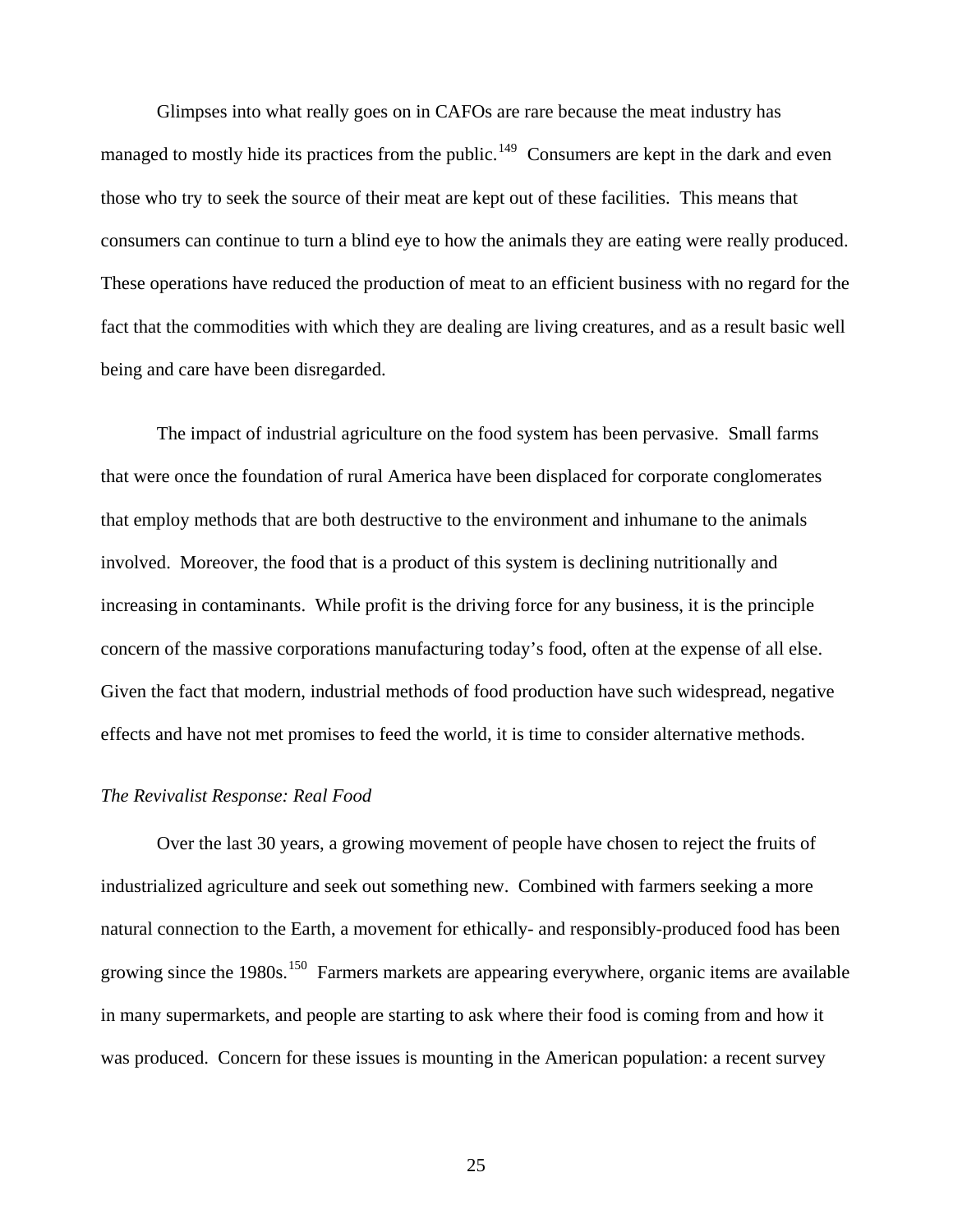found that over 80 percent of Americans are somewhat or very concerned about the decreasing number of farms in the United States.<sup>[151](#page-83-0)</sup>

 The results of this movement have been fruitful. Farmers markets, once a practically nonexistent phenomenon, are now present in almost every city and town across the country, with over 4,800 in total.<sup>[152](#page-83-0)</sup> Farmers markets not only connect consumers directly to farmers, but allow farmers to keep 80 to 90 percent of each dollar spent by consumers, compared to less than 10 percent in the industrialized system.<sup>[153](#page-83-0)</sup> The organic food movement has exploded as well: there are now more than 13,000 organic farmers in the United States and sales of organic products top \$23 billion annually.<sup>[154](#page-83-0)</sup> Organic food sales now account for over 2 percent of total sales, and have been growing over 20 percent annually since the  $1990s$ .<sup>[155](#page-83-0)</sup> These products significantly lessen environmental impacts, because pesticides and antibiotics are not used, and on average organic operations use 30% less energy.[156](#page-83-0)

 While various responses to the problems of the food system have emerged, such as farmers markets and organic foods, the Real Food movement is the first response that incorporates remedies to all the problems into one broad solution. The Real Food response acknowledges that all of these problems are interconnected and that, to truly mend the food system, everything needs to be looked at holistically. The concept of Real Food is not one that can be defined by a label, or even that can have one definition; every definition is different. The following are a sampling of thoughts on ideal food, all of which describe what might be considered Real Food.

#### *The Real Food Challenge*

Real Food is food that is ethically produced, with fair treatment of workers, equitable relationships with farmers (locally and abroad), and humanely treated animals. It's food that is environmentally sustainable, grown without chemical pesticides, largescale mono-cropping, or huge carbon footprints. Real Food is food that is healthy, tastes good, builds community, and has the potential to inspire broad-scale social change. $157$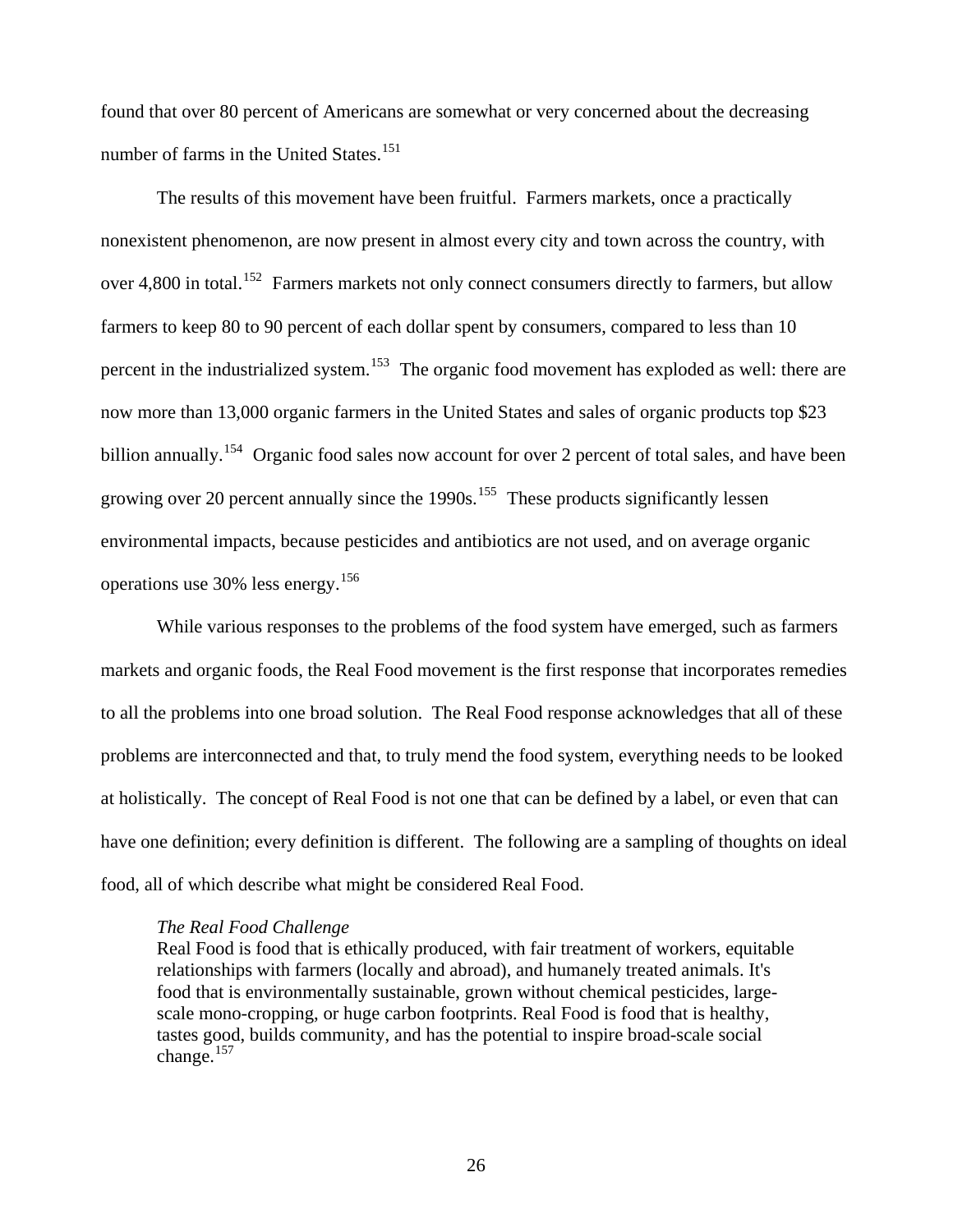#### *Sherri Brooks Vinton and Ann Clark Espuelas, The Real Food Revival*

So what do I mean by Real Food? Well, here's what it's not: It's not a trend or a fad. Although you might find some signs that help point the way, Real Food can't be summed up in a label, sticker, or seal. […] At its most basic, Real Food is

- Delicious
- Produced as locally as possible
- Sustainable
- Affordable
- Accessible

First of all, Real Food has real flavor. It is produced by people with a genuine interest in what they are doing and the products they are creating. […] The second key to the pleasure of Real Food is that it reflects the region in which it was grown. A short distance from field to fork makes for a fresh and tasty meal. Every mile subtracts fragile flavor and adds costs – economic and environmental – to your dish $^{158}$  $^{158}$  $^{158}$ 

## *Slow Food Movement*

Slow Food is good, clean and fair food. We believe that the food we eat should taste good; that it should be produced in a clean way that does not harm the environment, animal welfare or our health; and that food producers should receive fair compensation for their work. We consider ourselves co-producers, not consumers, because by being informed about how our food is produced and actively supporting those who produce it, we become a part of and a partner in the production process.<sup>[159](#page-83-0)</sup>

## *Nina Planck, Real Food: What to Eat and Why*

What is *Real Food*? My rough definition has two parts. First, Real Foods are *old*. These are foods we've been eating for a long time – in the case of meat, fish, and eggs, for millions of years. Some Real Foods, such as butter, are more recent. It's not absolutely clear when regular dairy farming began, but we've been eating butterfat for at least ten thousands years, perhaps as many as forty thousand. {…} Second, Real Foods are *traditional*. To me, *traditional* means 'the way we used to eat them.' That means different things for differ ingredients: fruits and vegetables are best when they're local and seasonal; grains should be whole' fats and oils unrefined. From the farm to the factory to the kitchen, Real Food is produced and prepared the old-fashioned way – but not out of mere nostalgia. In each of these examples of Real Food, the traditional method farming, processing, preparing, and cooking *enhances* nutrition and flavor, while the industrial method diminishes both.<sup>[160](#page-83-0)</sup>

## *Michael Pollan, In Defense of Food*

I propose some practical ways to separate, and defend, Real Food from the cascade of foodlike products that now surround and confound us, especially in the supermarket.<sup>[161](#page-83-0)</sup>

- Don't eat anything your great grandmother wouldn't recognize as food.<sup>[162](#page-83-0)</sup>
- Avoid food products containing ingredients that are a) unfamiliar, b) unpronounceable, c) more than five in number, or that include d) high-fructose corn syrup. $163$
- Avoid food products that make health claims.<sup>[164](#page-83-0)</sup>
- You are what what you eat eats too.<sup>[165](#page-83-0)</sup>
- Eat well-grown food from healthy soils.<sup>[166](#page-83-0)</sup>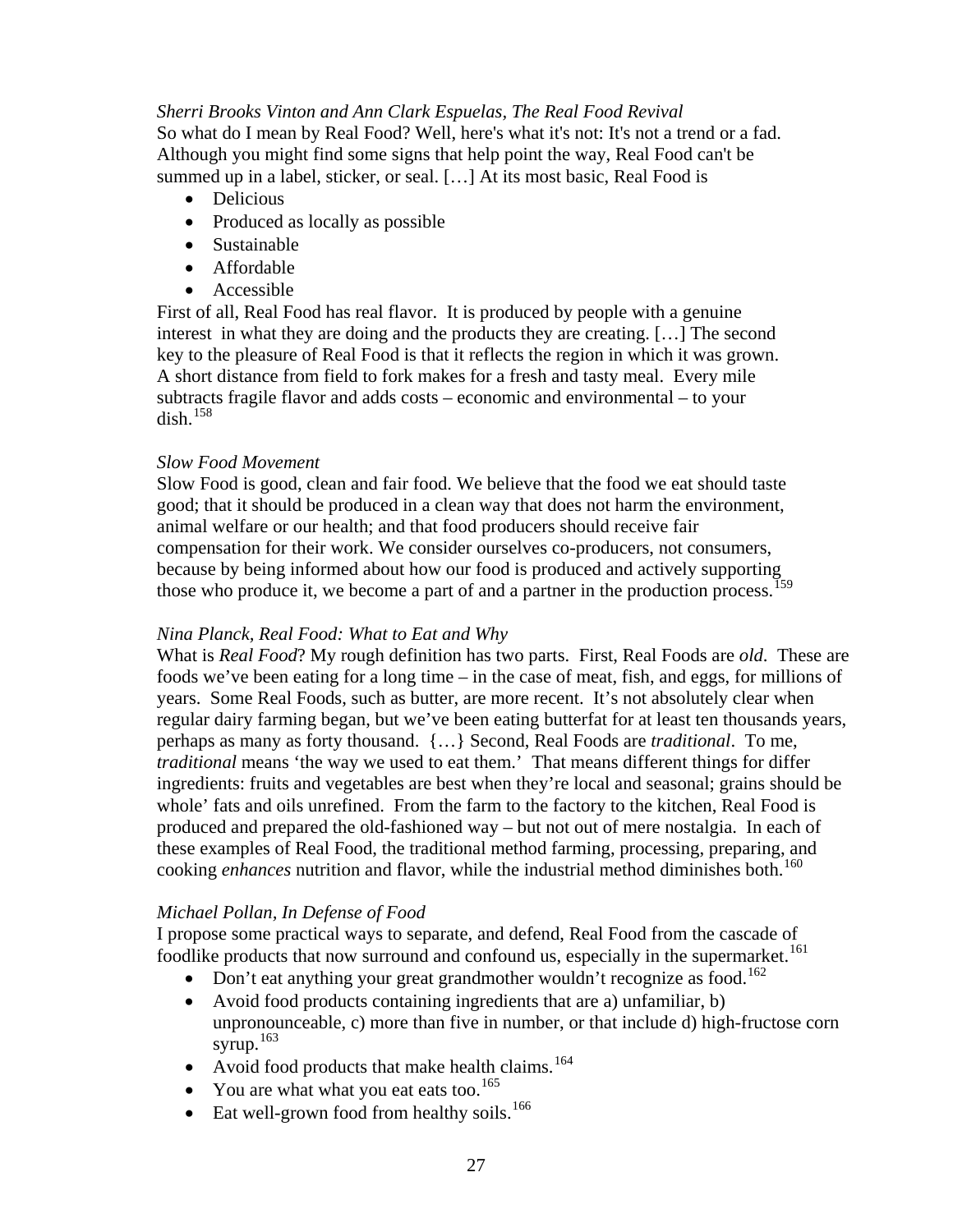Although these definitions vary, there is a common thread: Real Foods are those that people are adapted to eat, not the highly processed items that make up the diets of many people today. They are the foods that are produced in an ethical manner with regard to people, the planet and animals. Real Foods are those that value everyone and everything involved in production. There will never be a specific definition of Real Food; rather Real Food is a concept, an idea that needs to be understood and embraced. There will also likely never be a Real Food certification. Finding and eating Real Food is about taking the time to understand food and consider what it truly is.

 Forty years ago, there were few alternatives to foods available in the modern supermarket. Today a revival is emerging. People are starting to care about where their food comes from, how it is was made and what the impacts are. These changes were not the product of the people in power – government or corporate – but rather the "movement percolated up from the grassroots, and it has become a groundswell as ordinary people inform themselves, organize locally and assert their own democratic values over those of the corporate structure."<sup>[167](#page-84-0)</sup> This study is an attempt to assess how Pomona College can join in this revival of the foods that sustained humans for millennium and are good to eat, as well as good for the environment and the people and animals involved in production.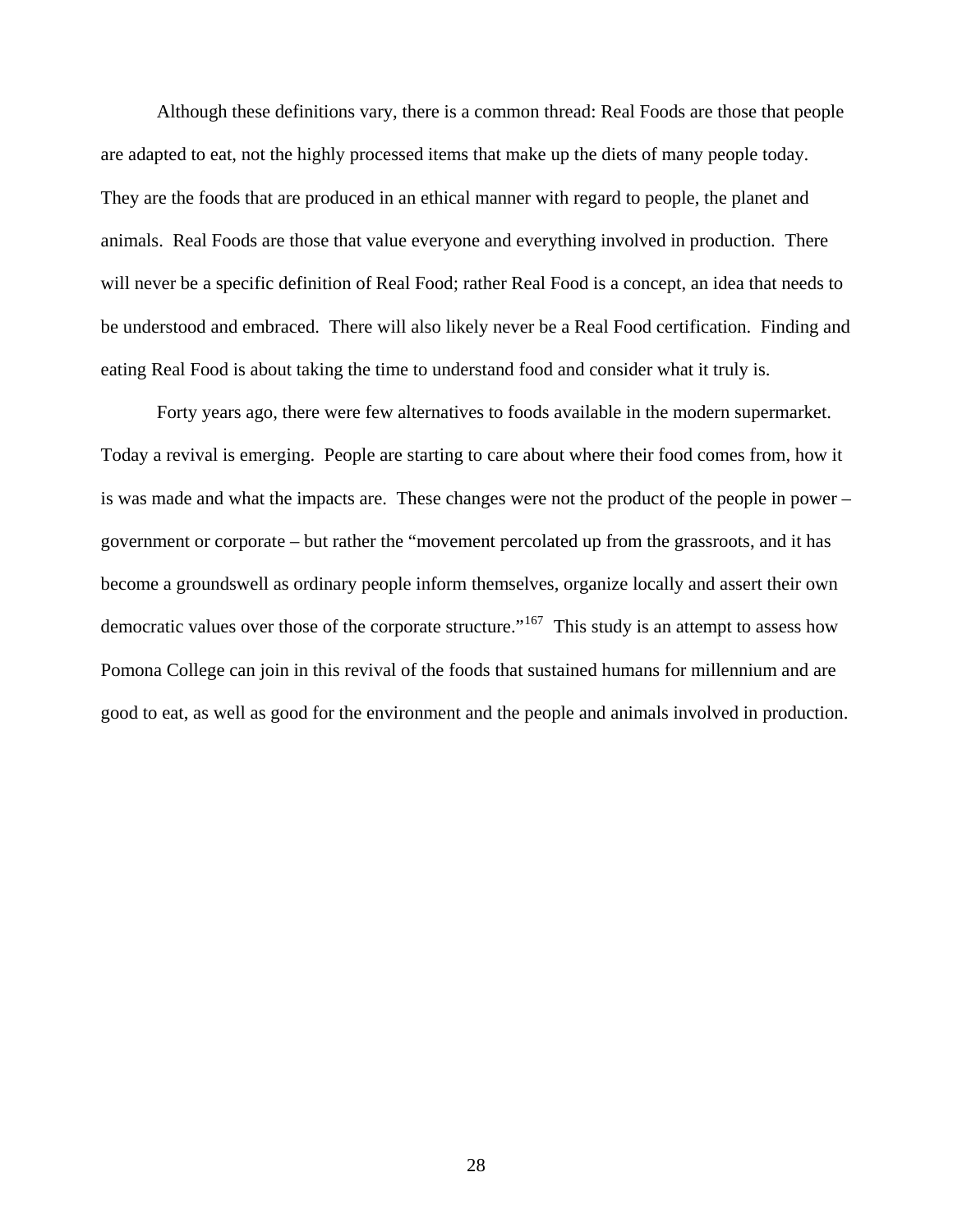## <span id="page-33-0"></span>**Methodology**

 Bringing more food to Pomona's campus first requires tracking how much Real Food is already being used. As it turns out, tracking food is a dauntingly difficult task. Even as Real Food reemerges, few eaters in today's complex food system can take the time to understand what is in their food, where it came from, how it was produced and who made it. Even those with the best of intentions and strongest of wills are often put off by the impossibility of today's mainstream food climate. For those eating in a dining facility, the task is even more daunting as this information may be simply unavailable or unattainable without making it a full-time job. And make it a full-time job I did. For one month, I tracked all the food entering Pomona College's Frary Dining hall, with the intention of determining whether the food is Real. To accomplish this task I used the Real Food Calculator, developed by the Real Food Challenge.

#### *The Calculator*

 $\overline{a}$ 

 The Real Food Calculator is a tool put together by the Real Food Challenge to evaluate institutional procurement, which I used to assess the food items used in Frary.[\\*](#page-33-1) While having a calculator for Real Food may seem counter to the concept of Real Food, the intention of the calculator is not to be the final word on whether a food is Real or not, but rather provide a metric for doing a baseline assessment of food purchasing in institutional settings. It is designed to help students "get an inside look at dining service operations, to keep tabs on campus purchasing, and to make a quantitative goal for getting more Real Food on campus."<sup>[168](#page-84-1)</sup> The calculator is in its early stages and Pomona College is one of some 13 schools piloting the metric.

 The Real Food Challenge is a national student movement aimed at bringing more Real Food to campus-dining facilities. The organization functions as both a network and a campaign for

<span id="page-33-1"></span><sup>\*</sup> For a copy of the calculator, please see the appendix.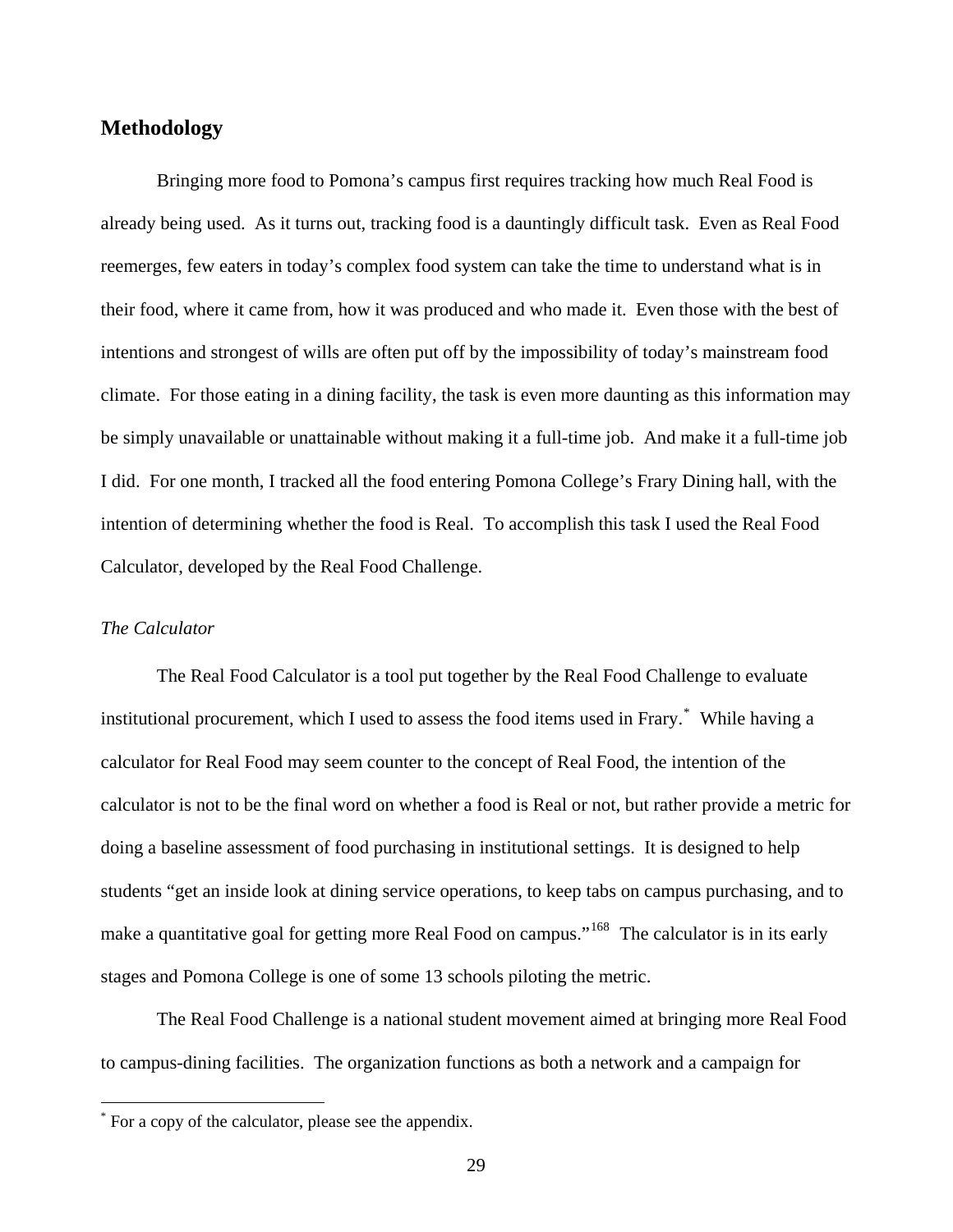students. The network provides students with support, training and resources that will assist them in growing the movement. The campaign is specifically targeted at bringing 20 percent Real Food to college and university campuses by  $2020$ .<sup>[169](#page-84-1)</sup> The initial idea for this effort emerged at the  $2006$ Food and Society Conference, sponsored by the W.K. Kellogg Foundation. The Foundation had set the goal of shifting the percent of good food in the system from two to ten percent. A youth delegation from the California Student Sustainability Coalition (CSSC) and The Food Project (TFP) realized the benefits of creating a similar goal to unite their work on campuses to change the food system. A year later at the same conference CSSC and TFP created a formal Steering Committee and Design Team that marked the true beginning of the Real Food Challenge. Since then the group has grown significantly, with 322 schools signing on to the campaign.<sup>[170](#page-84-1)</sup>

 According to Kelsey Meagher and Hai Vo, two students from The University of California, Irvine who were some of the very first to pilot the calculator:

While many third-party certifications for food sustainability already exist (e.g. organic, fair trade, cage-free, etc.), none address the needs of all of the stakeholders in the food system; the Real Food Calculator is the first tool to incorporate many certifications in order to holistically evaluate a particular food system.<sup>[171](#page-84-1)</sup>

The calculator organizes these certifications into four categories. These four attributes of Real Food are local/community-based, fair, ecologically sound, and humane. Local/community-based and fair refer to who produced the food, while ecologically sound and humane refer to how the food was produced. The calculator is divided into three categories:

- The green category describes food that meets the highest standards for Real Food and is generally verified by a third-party.
- Foods in the yellow category are still considered Real Food, but do not necessarily meet the highest standard and are not verified by a third party, and thus are open to more uncertainty.
- Foods in the red category do not meet the standards for Real Food. Many of these foods are conventionally produced, while others hold unsubstantiated and unverifiable claims. Foods that contain ingredients that raise health concerns also fall into this category.

The calculator relies on third-party certifications to evaluate each food for every attribute

mentioned above. To be considered Real Food, a product must meet the standards of either the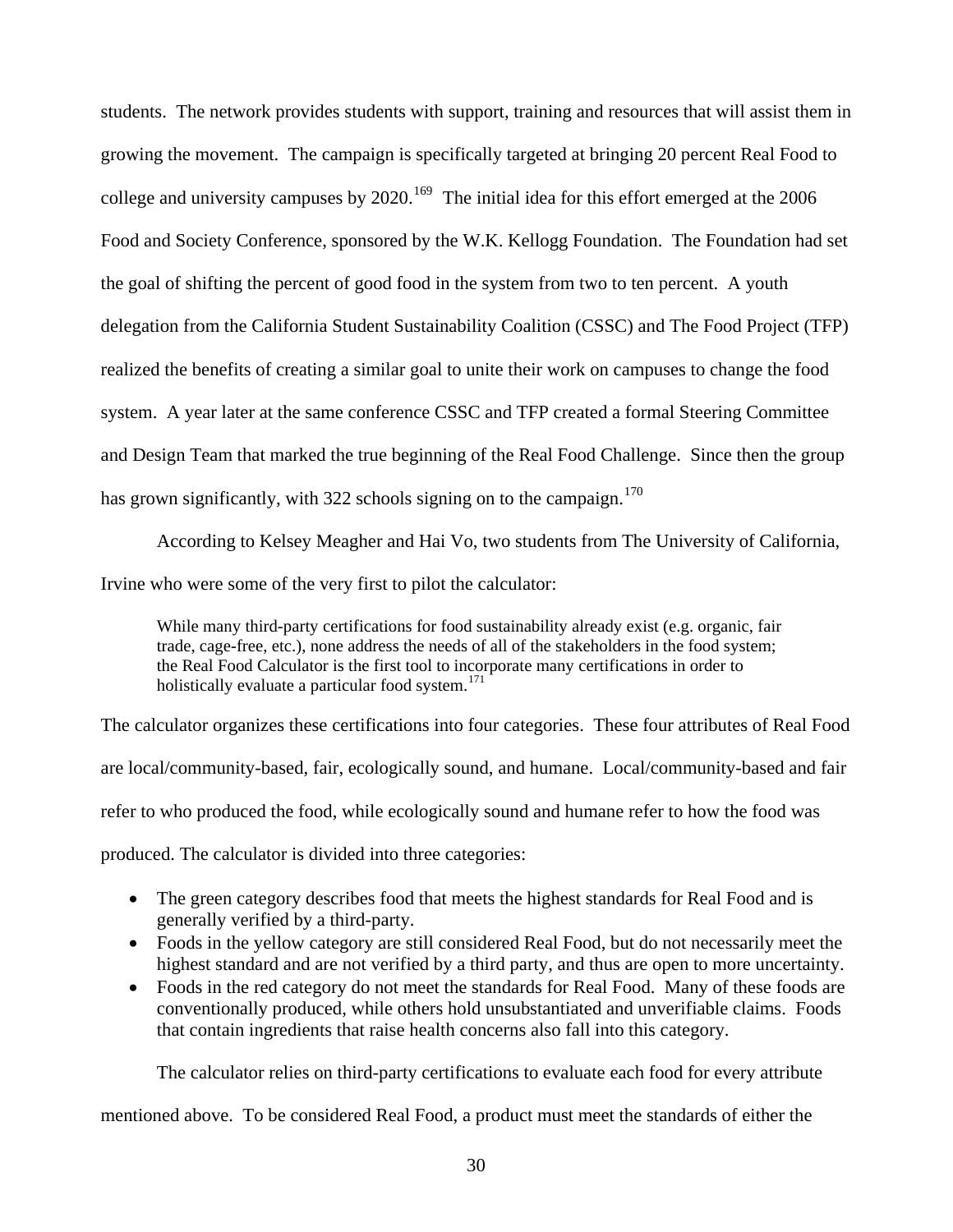<span id="page-35-0"></span>yellow of green category in at least one attribute (local/community-based, fair, ecologically sound, humane). Products can meet the criteria for more than one category; for example a pineapple could meet the standards for both the ecologically sound and the fair attributes. Products that qualify for two or more Real Food attributes – such as the above-mentioned pineapple – are considered Real Food A, while products that only meet one attribute are considered Real Food B.

 The ultimate goal of the calculator is to track procurement in terms of purchasing dollars directed towards Real Food. The calculator is intended for use over a specific period of time (such as one month), in which all purchases made by the dining facility are recorded. Methods have varied about which purchases to include, some schools have divided purchasing into different food categories and have looked at only the top 25 items in each category, while others have looked at all purchases. I chose to look at all purchases.

 To fully understand the method by which the calculator evaluates foods, it is helpful to go through the standards that qualify a food for each attribute. To do so we will track two hypothetical food items: an eggplant and a chicken nugget.

#### Health Concerns

 The first step in evaluating a piece of food is to verify that it does not contain any ingredients that raise health concerns. The calculator lists six ingredients that are considered harmful to human health and thus, food containing these ingredients can never be considered Real:

- **High Fructose Corn Syrup (HFCS)** is a sugar substitute, used because it cheap and extends the shelf life of products. HFCS is often blamed for the obesity epidemic because as consumption of HFCS has soared since the 1980s, so has obesity. HFCS has also been linked to many other health problems, particularly diabetes, as well as liver and kidney problems.[172](#page-84-1) In addition, HFCS is a highly processed food that posses environmental threats, an issue that Michael Pollan spoke out about. Although these claims are still hotly debated, HFCS posses enough of a risk that it is considered harmful to human health. $^{173}$  $^{173}$  $^{173}$
- **Hydrogenated Vegetable Oil/Trans Fats** refer to vegetable oils typically liquid at room temperature that have been pumped with hydrogen to make them solid, like animal fats, at room temperature.[174](#page-84-1) Trans fats increase "bad" cholesterol (LDL) and decrease "good"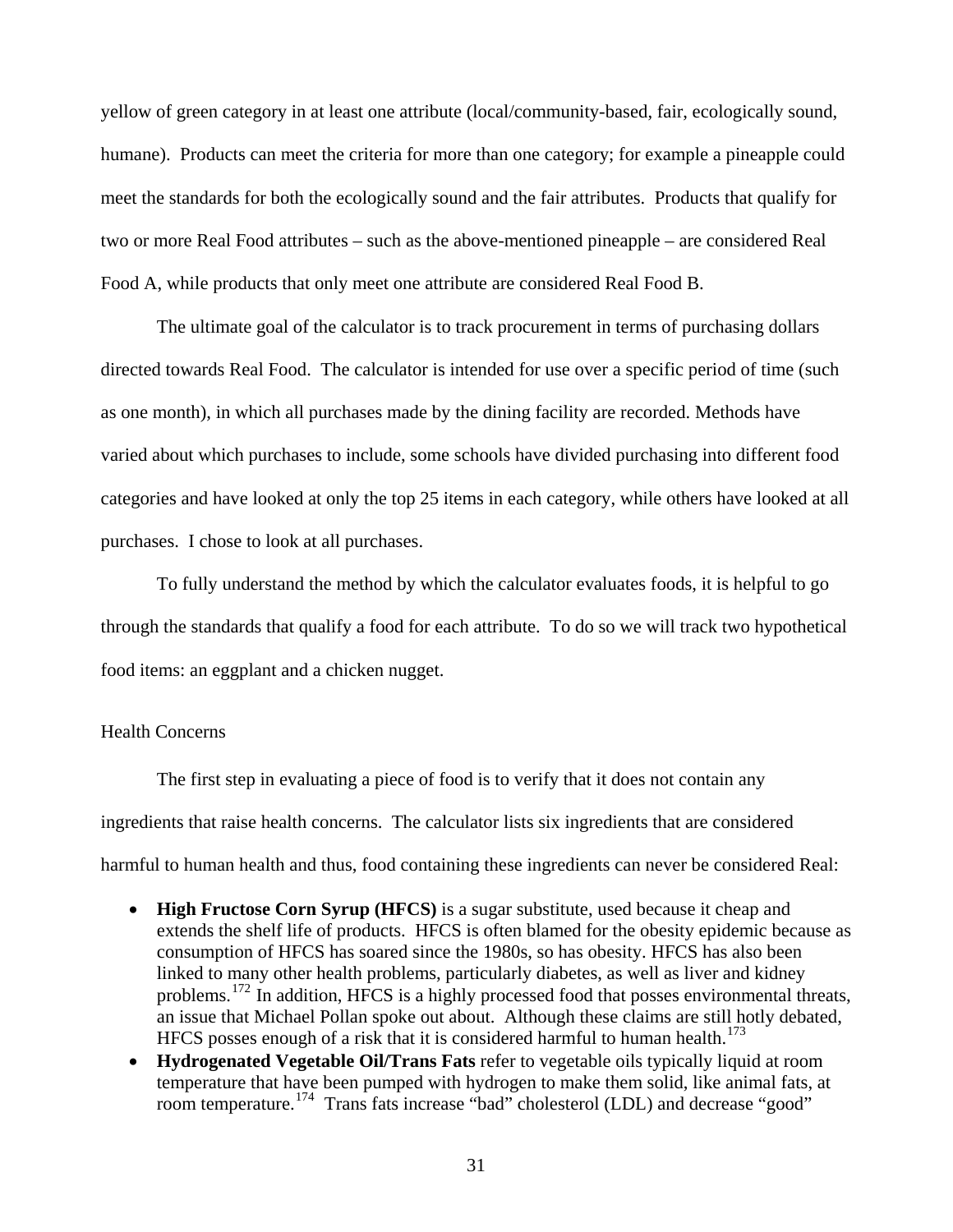cholesterols (HDL), which leads to clogged arteries and increased heart problems. A Harvard study found that trans fats could be responsible for 30,000 deaths per year from heart disease. <sup>175</sup> While the FDA now requires that trans fats be listed on nutrition labels, products containing less that 0.5 grams of trans fats per serving do not have to list any trans fats and can make claims like "zero trans fats." When dealing with a fat for which the recommend daily intake is less than 2 grams, policies likes these make no sense.<sup>176</sup> For the purpose of these study, foods containing "partially (vegetable) hydrogenated oil," "hydrogenated (vegetable) oil," or "(vegetable) shortening" were eliminated, because all those ingredients contain trans fats.

- **Monosodium Glutamate (MSG)** is used to bring out flavor in many foods. However, it allows companies to reduce the amount of Real Food in their products, such as beef in beef soup. The initially controversy surrounding MSG started when a 1960s study revealed that large amounts of the compound fed to infant mice destroyed nerve cells in their brain.<sup>[177](#page-84-0)</sup> Although the research on MSG is still incredibly inconsistent, many people complain that MSG gives them headaches and dizziness.<sup>[178](#page-84-0)</sup> The labeling of MSG is poorly regulated and quite inconsistent.
- **Recombinant Bovine Growth Hormone (rBGH)/ Recombinant Bovine Somatotropin (rBST)** refers to a manufactured protein hormone used to increase a cow's milk production. Using rBGH/rBST has lead to numerous animal problems, including deformed calves, hoof disease, open sores, and bovine death stemming from internal bleeding. In addition, one of the most significant issues is mastitis, a painful bacterial infection of the udders that causes inflammation, swelling, and puss and blood secretions into the milk. As a result, the dairy industry relies on more antibiotics to deal with outbreaks.<sup>[179](#page-84-0)</sup>
- **Sodium Nitrate** and **Sodium Nitrite** are added to meats to preserve their red color, as well as add a characteristic flavor. These additives can lead to the formation of potent, cancercausing chemicals (nitrosamines), especially in fried bacon. Several studies have linked consumption to various cancers.<sup>[180](#page-84-0)</sup>

In addition to these ingredients, the group piloting the calculator at University of California,

Irvine added the following:

- **Modified Food Starch** is used as a thickening agent, emulsifier, or stabilizer in a wide rage of food products. While studies are not conclusive, modified food starch has been linked to problems in the digestive track.<sup>[181](#page-84-0)</sup>
- **Food Coloring** typically indicates a lack of Real Food content and generally indicates food of low nutritional value. Although affects vary, food coloring has been linked to allergic reactions and hyperactivity in sensitive children and concerns have been raised about links to cancer and sterility.[182](#page-84-0)
- **Artificial Sweeteners** (sucralose, aspartame, acesulfame-K, corn-based sweeteners, etc.) are used to replace sugar with chemical or natural compounds that provide sweetness without calories. Artificial sweeteners are controversial and have a troubling past. The sweeteners available today have not been sufficiently or reliably tested to ensure that they do not pose a risk to human health.<sup>[183](#page-84-0)</sup>
- **Sodium Benzoate** is used to prevent the growth of microorganisms in acidic foods. In sensitive individuals, the substance can cause hives, asthma, or other allergic reactions.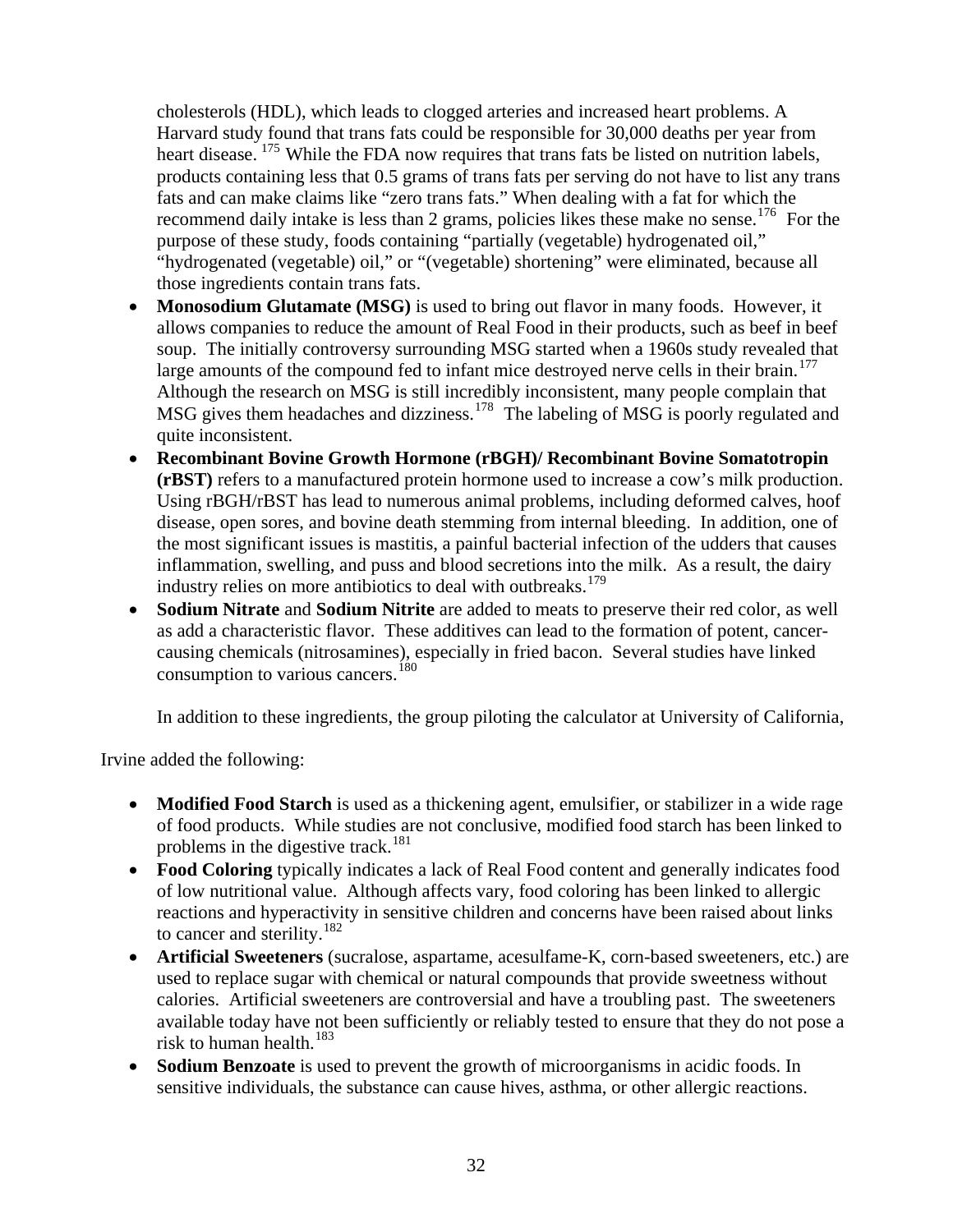When combined with ascorbic acid (Vitamin C), benzene is formed, which causes leukemia and other chemicals.<sup>184</sup>

- **Calcium Disodium EDTA** is used as a chelating agent (used to extend shelf life by removing traces of metal ions). The chemical has not been adequately tested, because the FDA safety assessment is based on a related chemical, not the chemical itself. Other studies have found that animal studies show broad systemic effects even at very low doses.<sup>[185](#page-84-0)</sup>
- **Autolyzed Yeast Extract, Sodium Caseinate, Maltodextrin, Hydrolyzed Lecithin,** and **"Natural Flavoring"** are food additives that often or always contain MSG. Because the FDA has not established regulations for identifying MSG in processed foods, MSG often goes unnoticed.<sup>[186](#page-84-0)</sup>

 In my initial research of the above additives, I encountered several others additives that seemed equally, if not more harmful, than the ones listed above. The most reliable and comprehensive information I could find came from the Center for Science in the Public Interest (CSPI) guide to food additives. This list ranks food additives as "safe," "cut back," "caution," "certain people should avoid," and "avoid." I decided to include additives in the "caution" and "avoid" categories in the list of ingredients that disqualify a food item. I also left open the possibility of encountering other additives that should be included. When I encountered an additive that I was not familiar with, I researched it and tried to come to a conclusion based on it potential harmfulness in regard to other additives included in the "Health Concerns" category of the calculator.

 This method is not as consistent or verifiable as would be ideal, but was the best available means of assessing ingredients. There is a broad array of additives in food and a great variety of information sources available, which made it difficult to make an informed decision. In these cases, I did the best I could and often sought the advice of Bowen Close, an advisor for this project, for a second option. It is important to note, however, that this inconsistency may be relatively insignificant because those products that contain even somewhat controversial additives are unlikely to meet any of the other attributes of Real Food.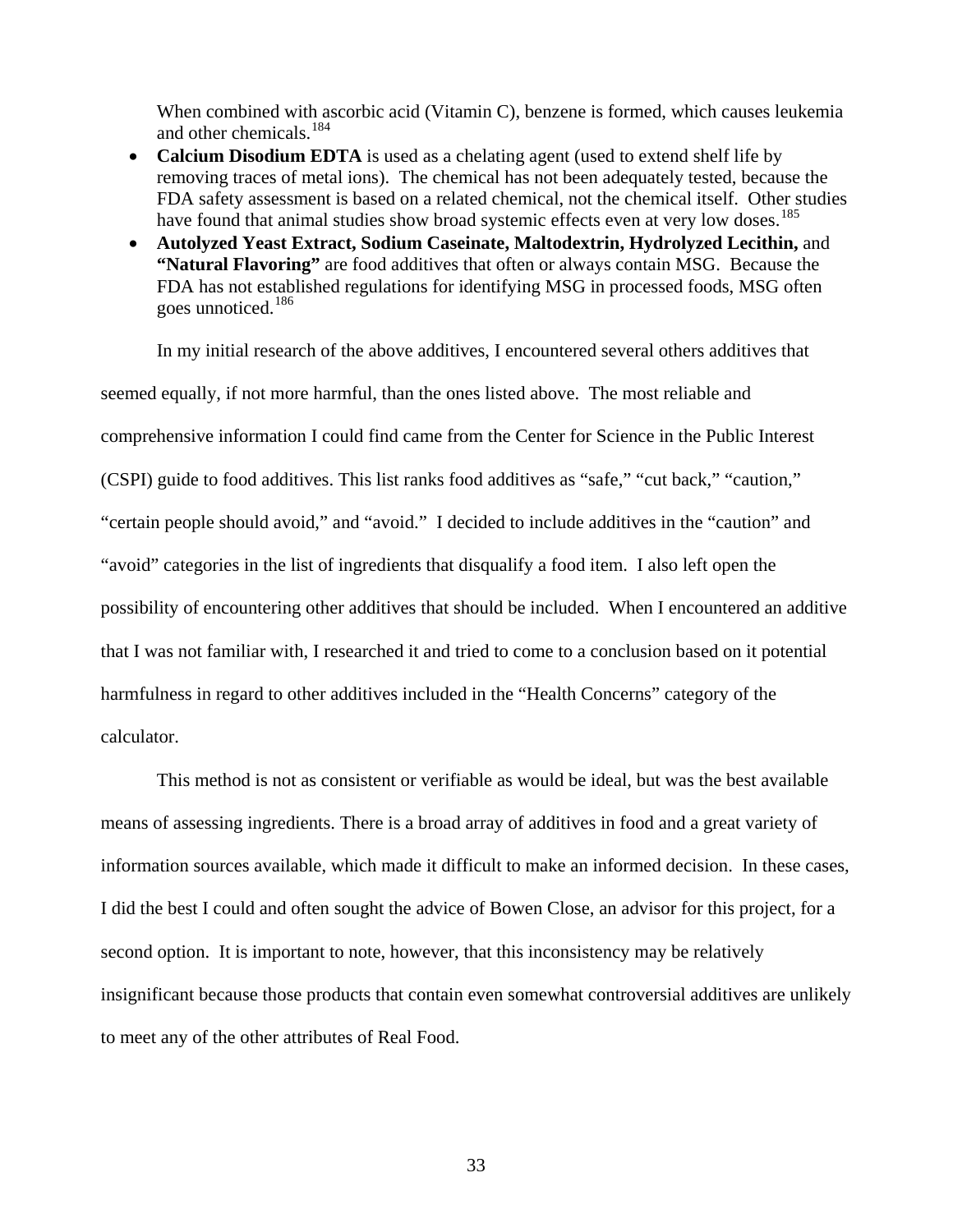Below is the list of additives I found in foods and considered to be harmful enough to human

health to include in the disqualification:

- **Butylated Hydroxyanisole (BHA)** is used to retard rancidity in fats, oils and oil-containing foods. While some studies deem it safe, others have found that it causes cancer in mice, rats and hamsters. However, it causes cancer in the forestomach, an organ humans do not have. Despite this, The U.S. Department of Health and Human Services considers BHA to be "reasonably anticipated to be a human carcinogen" because a chemical that causes cancer in three species might well be a human carcinogen.<sup>[187](#page-84-0)</sup>
- **Butylated Hydrozytoluene (BHT)** is used to retard rancidity in oils. Studies have been inconclusive in whether it causes cancer, but in some animal studies it has.<sup>[188](#page-84-0)</sup>
- **Propyl Gallate** is used to prevent spoilage of fats and oils and is often used in combination with BHA and BHT because of synergistic effects. While studies are not conclusive, there are strong suggestions that this preservative causes cancer.<sup>[189](#page-84-0)</sup>
- **Diacetyl** is one of many chemicals that gives butter its flavor. It is often added to butterflavored products and is also used to extend the shelf life of products. While it is safe in low doses, such as those found in real butter, in higher doses it causes obstructive lung diseases.[190](#page-84-0)
- **Azodicarbonamide** is used in food as a flour-bleaching agent, but its primary use is in the production of foamed plastics. Azodicarbonamide is a respiratory sensitizer and may cause asthma. The chemical is banned in the European Union and Australia (not only from food but packaging as well), and can result in up to 15 years imprisonment and a fine of \$450,000 in Singapore. $^{191}$  $^{191}$  $^{191}$

Assuming our eggplant and chicken nugget do not contain any of these additives (much

more likely for the eggplant than the nugget), we would move on to evaluating each attribute. First,

let us turn to local/community-based category.

## Local/Community-Based

Within this attribute, the calculator makes a distinction between processed and unprocessed

foods. For an unprocessed food, like the eggplant, to be considered local and community-based, it

has to be grown or raised within 250 miles or the adjacent counties where it is eaten and meet at

least one of the following qualifications:

- We have a direct purchasing relationship with the farmer or the distributor provides us with transparent and verifiable information about farm practices and location
- The farm is independently or cooperatively owned and operated within the region
- The farm is small-medium sized (which is not clearly defined)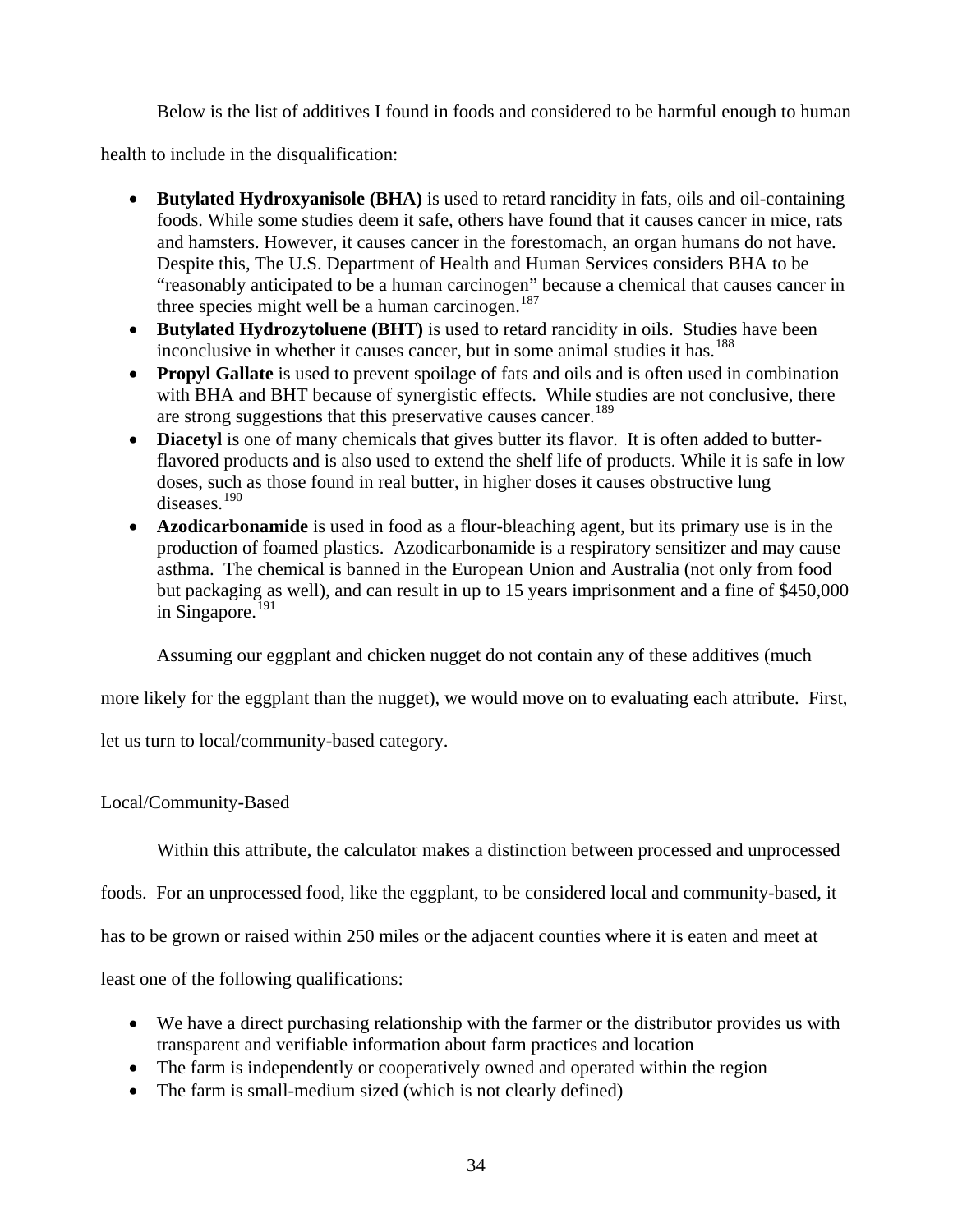As I tried to secure this information, I soon realized it would be nearly impossible to do so because our supplier could barely provide information about where our produce was grown much less whether it met any of those qualifications. Rather than count all unprocessed food as "unreal," I decided to eliminate many of the qualifications and look simply at whether food was grown within 250 miles. While I feel strongly that the above categories are important, due to the time limitations of this project I could not obtain this information.

 A processed food, like the nugget, is considered local and community-based in the green category if it is made by a locally owned business and over 50 percent of the ingredients are local (which is not clearly defined, but this study defines it as 50 percent local ingredients by cost). In order to meet the yellow standard, the food item can be made from distant ingredients but must still be made by a locally owned business.

 I encountered some problems defining what was processed and what was not. Obviously, our eggplant is not, while the chicken nugget (assuming it has some type of breading) is. Items that fell into a gray area included beans, nuts, raisins and some meat, poultry and seafood products. In the end, I did not have to make this decision because the items did not meet the qualifications for Real Food no matter in which category they were considered. The only exception was some seafood that was caught off-shores and cut and packed by a local company. In this case, I counted the fish as processed, which meant it was Real.

#### Ecologically Sound

 Next, let us take our eggplant and nugget through the ecologically sound category. This category does not make a distinction between processed and unprocessed foods. To meet the standard for this attribute, a food must carry one of the following third-party certifications:  *Green category:*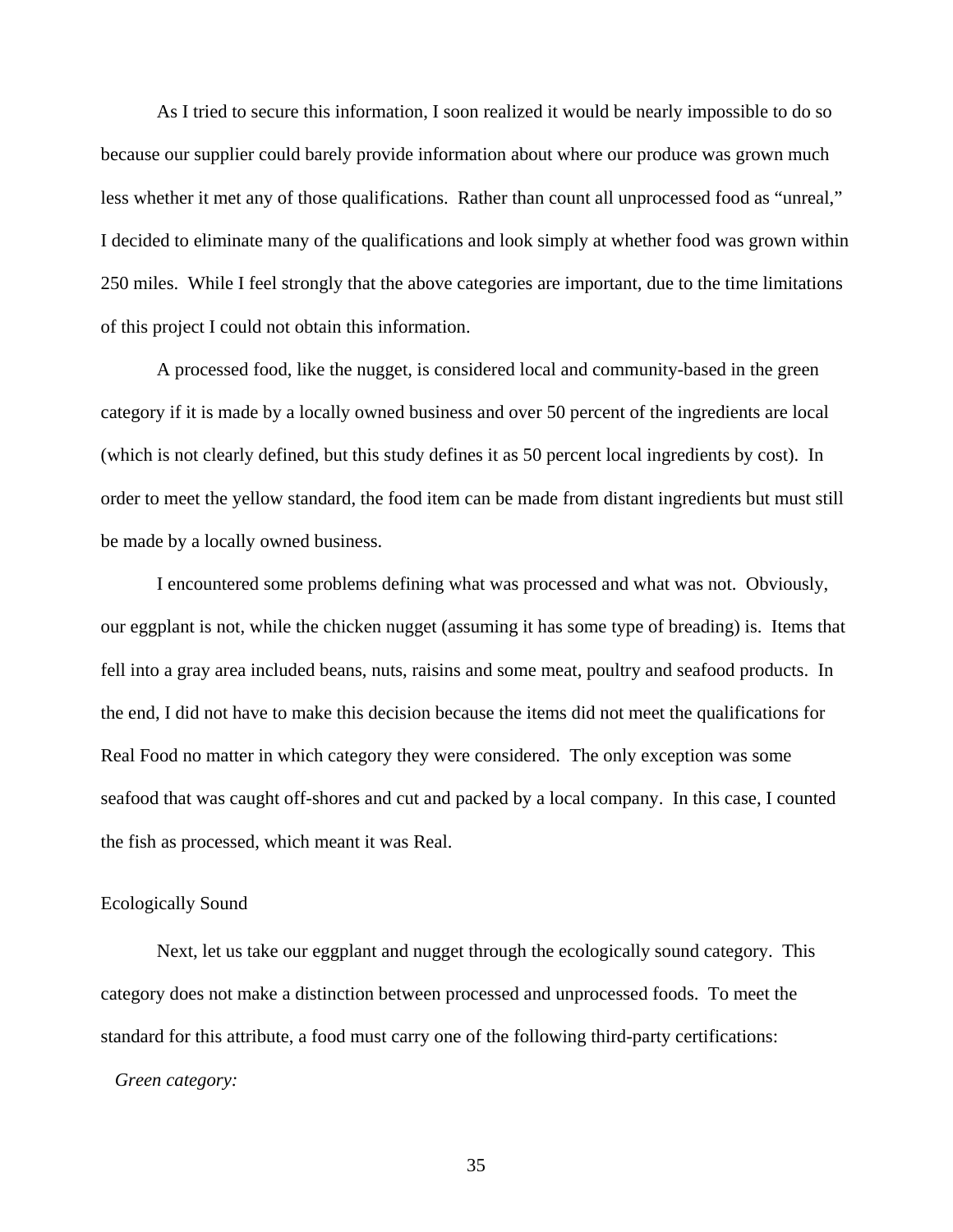- **USDA Organic** indicates that a product meets the federal organic standards as determined by a USDA approved certifying agency. These standards require that foods cannot be grown using synthetic fertilizers, chemicals, or sewage sludge; cannot be genetically modified; and cannot be irradiated. Organic meat and poultry must be fed only organically grown feed (without any animal byproducts) and cannot be treated with hormones or antibiotics. In order to bear the USDA "Certified Organic" seal, a product must contain 95 to 100 percent organic ingredients.
- **Protected Harvest Certified** is a certification given by the non-profit organization, Protected Harvest. It certifies farmers for sustainable practices in nine management areas: field scouting, information sources, pest management decisions, field management decisions, weed management, insect management, disease management, soil and water quality, and storage management. Growers must stay below certain levels of toxicity and avoid the use of certain high-risk pesticides.
- **Marine Stewardship Council** is a label issued by a non-profit organization of the same name. The label is based on three principles: the condition of the fish stocks, the impact of the fishery on the marine environment, the fishery management systems.
- **Seafood Watch Guide "Best Choices" (not air-flown)** refers to products that meet the Monterey Aquarium's highest standard. The recommendations are based on peer-reviewed research and government agency reports. The calculator additionally requires that these items not be air-flown.

### *Yellow category:*

- **Rainforest Alliance Certified** indicates that the farm from which a product came conserved the rainforest, treated workers fairly, did not compromise soil and water quality, managed waste efficiently, dramatically reduced chemical use and has strong relations with the surround communities. The Rainforest Alliance certifies coffee, cocoa, chocolate, bananas, orange juice, guava, pineapple, passion fruit, plantains, macadamia nuts and other tropical products.
- **Food Alliance Certified** is a certification given to farmers/ranchers as well as food processors, manufacturers and distributors; there are different standards for each. A certified farmer or rancher provides safe and fair working conditions, ensures healthy and humane care for livestock, does not use hormones or nontherapeutic antibiotics, does not produce genetically modified crops or livestock, reduces pesticide use and toxicity, conserves soil and water resources, protects and enhances wildlife habitat and demonstrates continuous improvement. A certified food processor, manufacturer and/or distributor sources Food Alliance Certified ingredients, ensures quality control and food safety, does not use artificial flavors, colors or preservatives, provides safe and fair working conditions, reduces use of toxic and hazardous materials, conserves energy and water, manages solid waste responsibly, and demonstrates continuous improvement.
- **Seafood Watch Guide "Good Alternatives" (not air-flown)** are a step down from the "best choices." They present an option, but there may be concerns with how these items were caught or farmed, or with the health of their habitat due to other human impacts.
- **Beyond Organic** refers to farms that exceed USDA organic standards. This claim is not verified by a third-party and has no standard definition. However, farms meeting this standard, should be able to achieve basic USDA organic certification.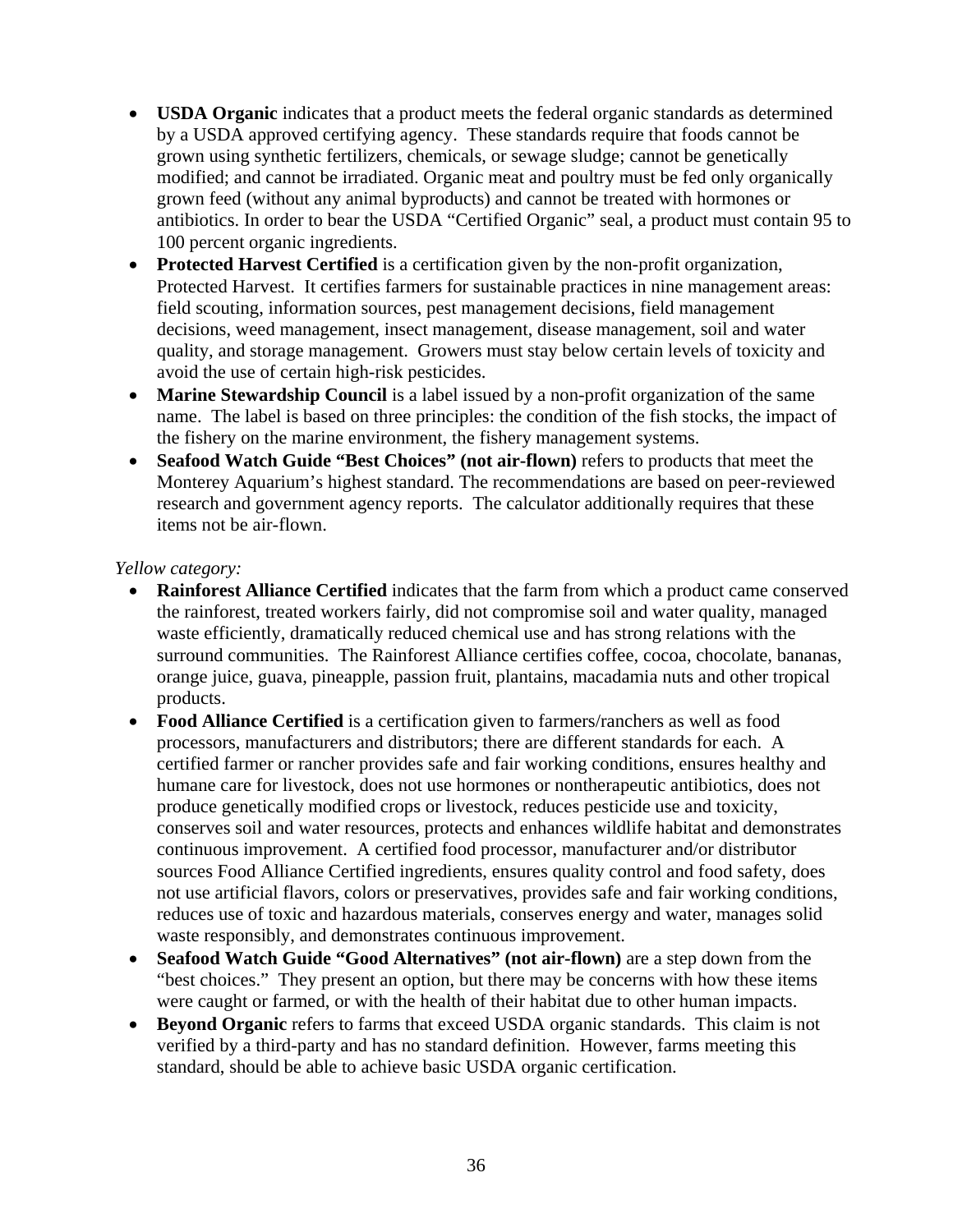- **Transitional Organic** refers to farms using organic methods that are in the three-year transitional period required for organic certification. This is not a certified claim and there is no guarantee that these farms will ultimately be certified organic.
- **Fair Trade Certified** ensures that farmers in developing nations receive a fair price for their product and have direct trade relations with buyers and access to credit. The standards also encourage sustainable farming practices, and discourage child labor and the use of certain pesticides. To bear the label, products must be grown by small-scale, democraticallyorganized producers. Fair Trade Certified products include coffee, hot chocolate, tea, candy, chocolate, sweeteners, fruit, rice and grains.

## Humane

Only those foods containing animal products need to be considered in the humane category.

So our eggplant will have to sit this one out. To meet the standard, foods have to meet one of the

following third-party certifications:

## *Green category:*

- **Certified Humane** refers to animal products that were produced with the animal's welfare in mind. Standards include: allowing animals to engage in their natural behaviors, raising animals with sufficient space, shelter and gentle handling to limit stress, making sure they have ample fresh water and a healthy diet without added antibiotics or hormones. In addition, products must meet with all local standards as well as the American Meat Institute Standards.
- **Food Alliance Certified** (please see above)
- **Pasture-Raised** indicates that the animal was raised outdoors on a pasture and ate predominantly grasses and other naturally-occurring foods. There is no third-party verification of this claim.

# *Yellow Category:*

- **AGA Grassfed** refers to products that meet the American Grassfed Association's standards. These require that animals live on pasture, consume a natural forage diet, and do not receive antibiotic or hormone treatments.
- **USDA Organic** animals are treated more humanely than their conventionally-produce counterparts, however there is room for improvement.
- **Free-Range** indicates that animals had access to the outdoors for an undetermined amount of time each day, although it does not guarantee the animal actually spent anytime outdoors. There is not third-party certification for these claims, although the USDA regulates this claim on poultry (not eggs).
- **Cage-Free (eggs)** means birds were raised without cages, although it does not guarantee that they had access to the outdoors. Birds may have been raised in large flocks in commercial confinement facilities with open floor plans. There is often no independent verification of this claim.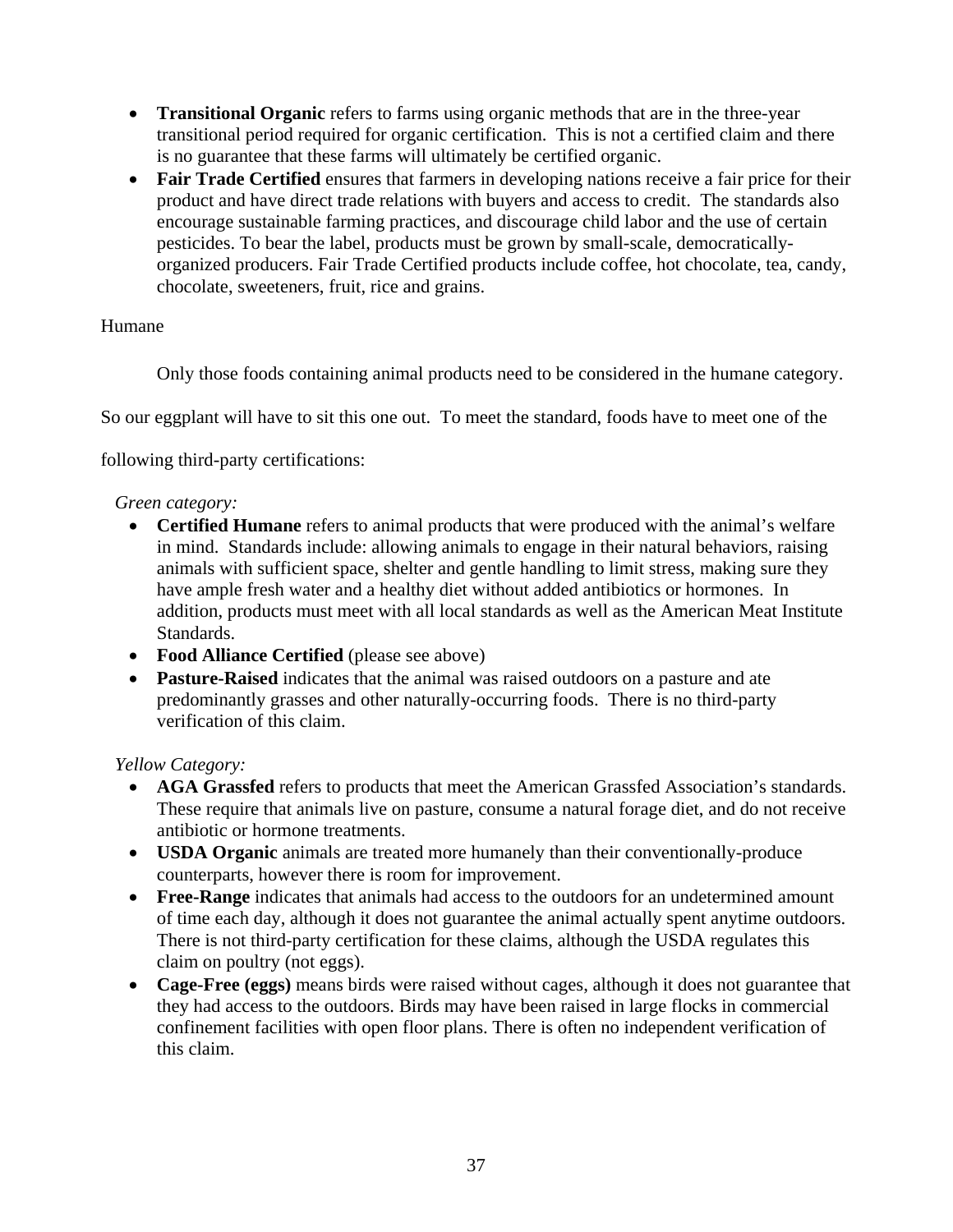Fair

 This category is intended to evaluate the conditions and treatment of the workers involved in producing the food. I started the study with the intention of including this category, but once I started evaluating the food I realized how difficult this attribute was to evaluate. After careful consideration and consultation, I decided not to include it. The main reason I made this decision was because the avenues I had to pursue to get information on labor were completely different than those for the rest of the study data. For example, I might talk to someone in the produce department of a company about where a tomato came from and how it was produced, but these people typically knew nothing about who harvested the food. Obviously, the conditions of laborers are an important part of the food system that should not be ignored, but I was not able to include this attribute in this study given my time constraints.

#### **Transparency**

 The final element in the calculator is "Transparency Concerns." For those foods that have no labels and food producers/distributors/processors are unable and/or unwilling to provide the desired information, they are not considered Real Food because of transparency issues. If this information is unattainable by consumers, then these products cannot be considered Real Food because there is no way for them to know what they are eating.

#### *The Study Site*

 Pomona College is a four-year, private, residential, liberal-arts school located in Claremont, California, approximately 35 miles east of Los Angeles. Pomona is part of a five-college consortium that allows students access to the food services of all colleges. Pomona has three dining halls and each of the other colleges has one, for a total of seven dining halls on campus. Students can eat meals at any of the dining halls without restrictions. Pomona's three dining halls – Frank,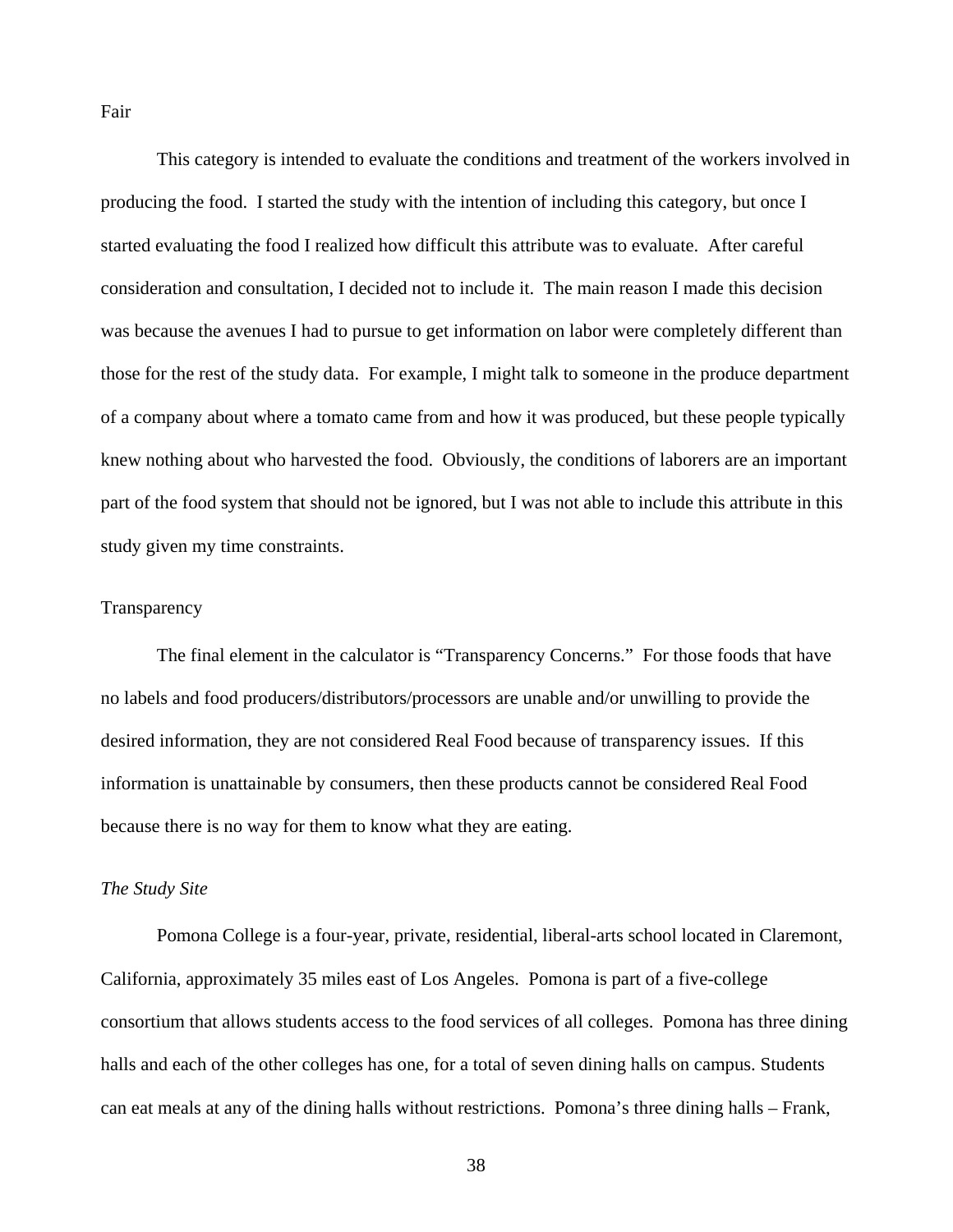Frary and Oldenborg – are each unique. Frank Dining Hall is located on south campus, and is frequented by mostly first-years and sophomores. Frank caters to predominantly Pomona students, because of its location, and is where most new and specialty items on this campus can be found (including local, sustainable, vegan and other products). Oldenborg Dining Hall is located in the language dorm, and only serves lunch. Frary Dining Hall is the largest dining hall and is located on north campus, a more central location which means that more non-Pomona students eat at this location. I choose Frary as the study site for this project because it is Pomona's largest dining hall and has the smallest volume of specialty products- in some ways, the "worst case scenario" in terms of sustainable food options. Since the ultimate goal of the project is to get a baseline assessment of the food at Pomona, I decided to start at Frary.

 Nearly all Pomona students are on the meal plan. Pomona takes pride in being a residential college and over 97 percent of students choose to live on campus. Students living on campus are required to be on the meal plan. Frary offers 21 meals per week. During the week breakfast, lunch and dinner are provided, while on the weekends there is continental breakfast, followed by brunch and dinner. Students can eat as much as they like and are allowed to take a small snack with them from the dining hall. Students also have the option to "take out," meaning they can opt to bring food back to their rooms rather than eat in the dining hall. Students pay per meal and can choose between 12, 14, 16, or 19 meals per week. In addition, students choose between \$80, \$160, or \$240 dollars of flex, essentially money that can only be used at on campus-food facilities. Frary typically serves 210 people breakfast, 500 to 600 lunch and 600 to 1,000 dinner each day.

 Pomona has contracted out Dining Services to Sodexo, which manages all three of the dining halls. Sodexo is an international food-and-facilities management corporation that serves 10 million people in 6,000 locations every day and in 2008 had revenue of \$7.7 billion.<sup>[192](#page-84-0)</sup> There are three Sodexo employees that work on Pomona's campus: Dave Janosky (General Manager), Stein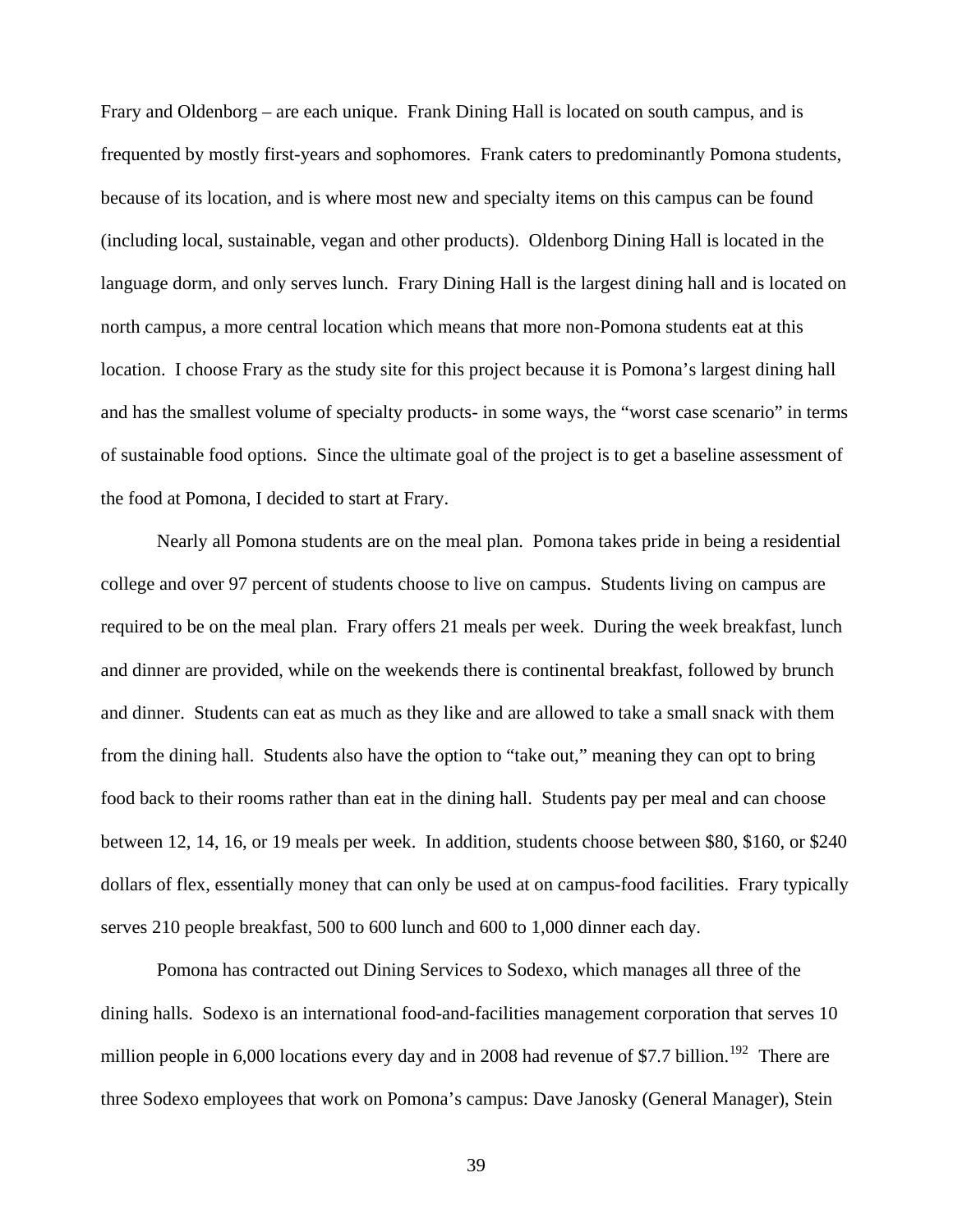Amland (District Executive Chef) and Amy McKaig, the head of catering (Sodexo also operates a catering company on campus). All other Dining Services employees are Pomona employees. Margie McKenna, the Assistant Director of Facilities and Campus Services, oversees Sodexo's oncampus operations.

 Most of the food in the dining halls is sourced from Sysco, an international corporation that sells, markets, and distributes food products. In 2008, Sysco had record sales of \$37.5 billion, making the company the global leader in the foodservice industry.<sup>[193](#page-84-0)</sup> The contracts between Sodexo and Sysco are complex, and through this study I have gathered that Sodexo has signed contracts that obligate them to buy a certain amount and certain items from Sysco and prevent them from buying elsewhere. According to General Manger, Dave Janoksy via email:

Sodexo contracts with Sysco because they are the largest provider of restaurant/institutional food services and they have worked out contracts based on Sodexo's volume. The reason for Sodexo's contract with Sysco is Sysco's ability to provide food that is safe and insured, a clean and safe working environment for their employees, a large scope of services to Sodexo and the volume of merchandise purchased by Sodexo. Savings because of our volume are passed down to our client/customers. The majority of large organizations, hospitals, colleges and universities have these types of contracts with Sysco or their competitors. This is a common practice.<sup>[194](#page-84-0)</sup>

Mr. Janosky estimates that Sysco and its subsidiaries currently provide over 80% of Pomona's food.

#### *The Study*

 This study tracked all of the food purchases made by Frary during the month of October 2009. Initial investigation with Dining Services staff about frequency of orders led me to believe that one month would be long enough to get an accurate assessment of the variety of food items that are ordered for Frary. If the study were shorter, I would have missed items that are ordered less frequently. October was also an appropriate time period because the dining hall was open for every meal with the exception of one dinner, when there was a special event.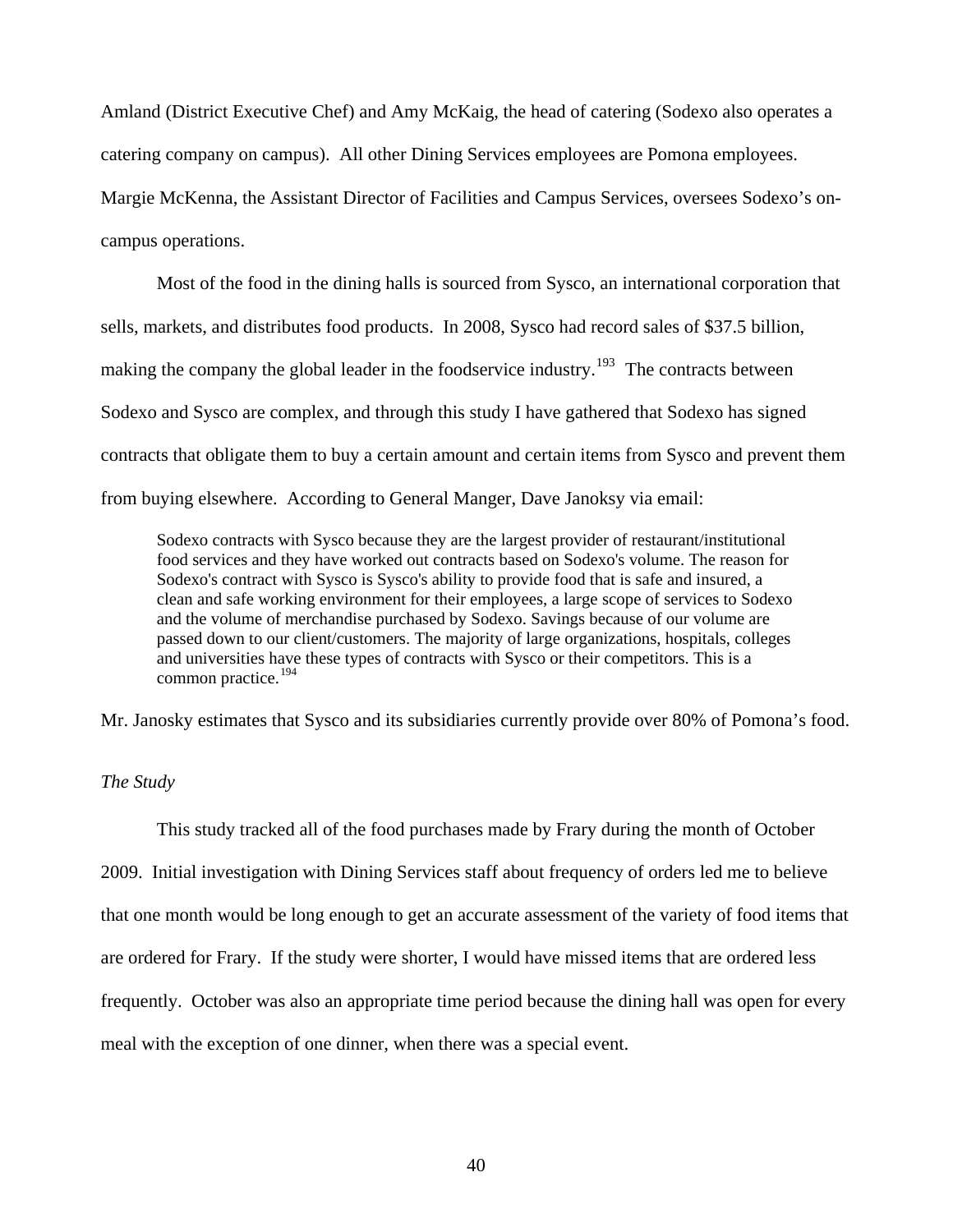Figuring out the best method of tracking food items was an evolving process over the month. For two weeks before the official tracking period began I spent time in the dining hall familiarizing myself with how operations work. For instance, I learned that Sysco makes deliveries to Frary on Monday, Wednesday and Friday and gained a general sense of where most items are located in the kitchen and storage rooms. When I asked about other deliveries, I was repeatedly told that deliveries were only on these days. However, I knew this was not the case because I had seen food delivered at other times. It took me several weeks to communicate that I wanted to track *all* food not just the Sysco orders.

 There is no centralized organization of purchasing in Frary, which made the process tricky. Deliveries come in throughout the day and invoices are stored in more than one place. Ultimately, all invoices end up at Frank Dining Hall, where the business office is located. I soon learned that the best way to assure I didn't miss anything was to stop by frequently, ask lots of questions, and dig through piles of papers in the office. I found out that, aside from Sysco, Frary also receives deliveries from Newport Meats, Swiss Dairy, Fresh Point, Bimbo Bakeries, Coke-a-Cola, Kikka (sushi), and Heartland Food Products. The first three companies on that list are all subsidiaries of Sysco. Although some deliverers come regularly on certain days, others are arbitrary and the timing of deliveries is never definite or consistent.

 Before the study period started, I began compiling data on some of our most commonly ordered items, since I could be fairly sure we would get those again. This also served as practice, so things would run more smoothly once tracking actually started. October  $1<sup>st</sup>$  was slow, with just two small orders, but the next day I processed one of the biggest orders I saw all month at 1,000 cases of food.

 When gathering the data on food items, the first priority is to directly transcribe the item name, code, and cost from the paper invoice into an excel spreadsheet. A priority of equal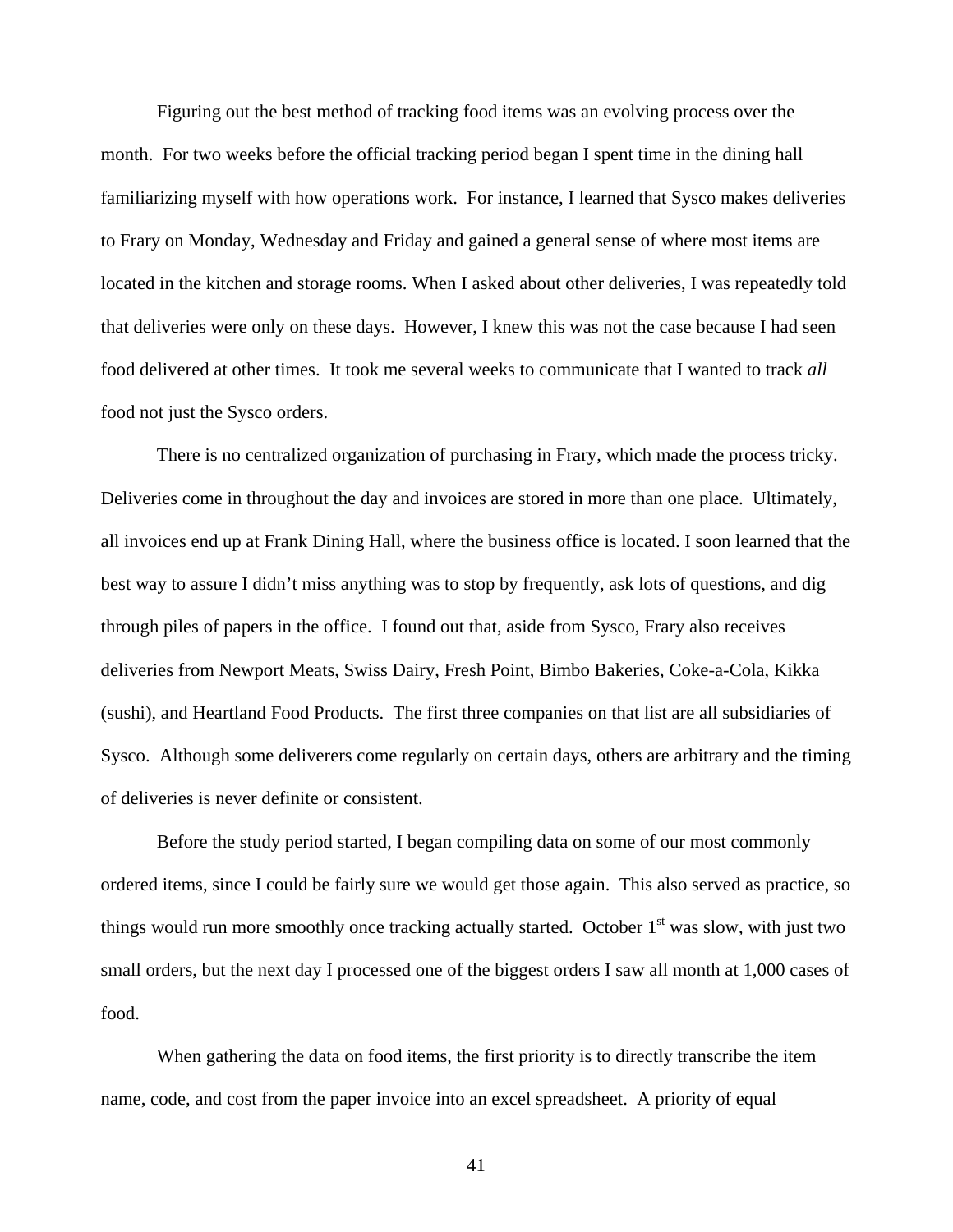importance was to collect information on those food items that varied every order. For the most part, this included only the produce, which came from differing farms. Each order, I would write down all the information on the produce, or other boxes.

 Throughout the month, I continued this process. I went to the dining hall every weekday. On Mondays, Wednesday and Fridays I would spend four to eight hours tracking food depending on the size of the order, while on Tuesdays and Thursday I spent one to three hours. On slow days or when time was permitting, I would gather information on all the other items, taking note of their ingredients, producer and/or distributor and any other information on the labeling that was seemed relevant to the project. Over the course of the month, I investigated over 500 different items that came into Frary. I compiled this information in two excel spreadsheets: one that tracked procurement and another for note taking on product information. Ultimately, I compiled all of this information in to a master-results sheet that totaled the procurement dollars for each item.

#### *The Assessment*

 Getting information on the attributes of food items was probably the hardest part of the study process, because food producers are not set up to provide the necessary information. When calling a company, I was frequently transferred around a company from person to person until I eventually ended up back where I started. Many people openly admitted to never having thought about what I was asking. Some people got defensive and tried to feed me other information that was irrelevant to the questions I was asking. However, other people were genuinely interested and eager to help, and seemed to put real thought into answering the questions I was asking to the best of their abilities, which were clearly limited by the systems in which they were working.

 The first step of the assessment was always to look at the ingredients, because many food items were disqualified from being Real Food because of their ingredients. Even this was not as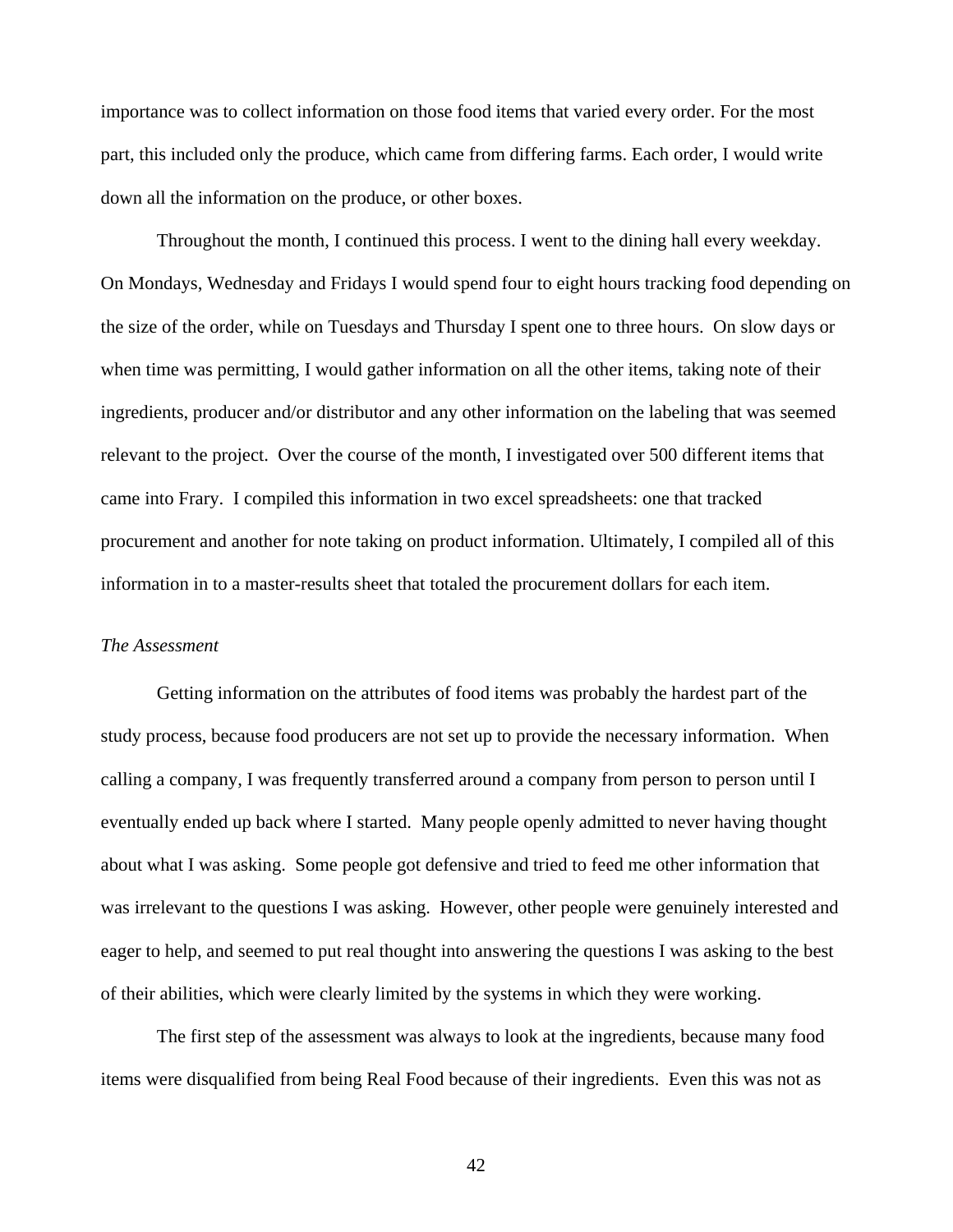simple as it seemed, because some products did not have the ingredients clearly listed. This was especially common with meat products. While this may have indicated that these products contained only meat, I was skeptical that they did not contain additional additives and always investigated further. Other items contained so many additives that it was difficult to keep track of everything. Some items had different ingredients listed for different countries. For example, the box would have one set of ingredients "For US Market Only" and one "For Canadian Market Only."

 When I started investigating companies' environmental and animal welfare practices, as well as where products were made/grown, there was an important distinction between items that are Sysco brand and those that are other companies'. For the Sysco brand items my only option was to get information on those items from Sysco directly. This was especially difficult because the company does not have a system that tracks individual items. Sysco is a distributor, so although we may receive food in their boxes they did not produce those items but rather only distributed them. To get the information I needed, I had to make calls to various Sysco representatives and try to obtain information about their products in general. For example, with all the produce that arrived in Sysco boxes, I contacted the produce department at Sysco with a list of all these items and they gave me a list of the general area where they items are grown at this time of the year (i.e. portabella mushrooms are generally from Monterey, CA during the month of October).

 For items that came in non-Sysco boxes, I got in touch directly with the company listed on the box. My first step was to access information about that company on the internet. If they had a website, I would look for information on their location, environmental and animal welfare practices. For the most part, I could glean whether or not a company was local from its website. However, with produce I would often have to investigate further to find the growing location. If a company had no indication of any sustainability practices or any type of social responsibility policy, I would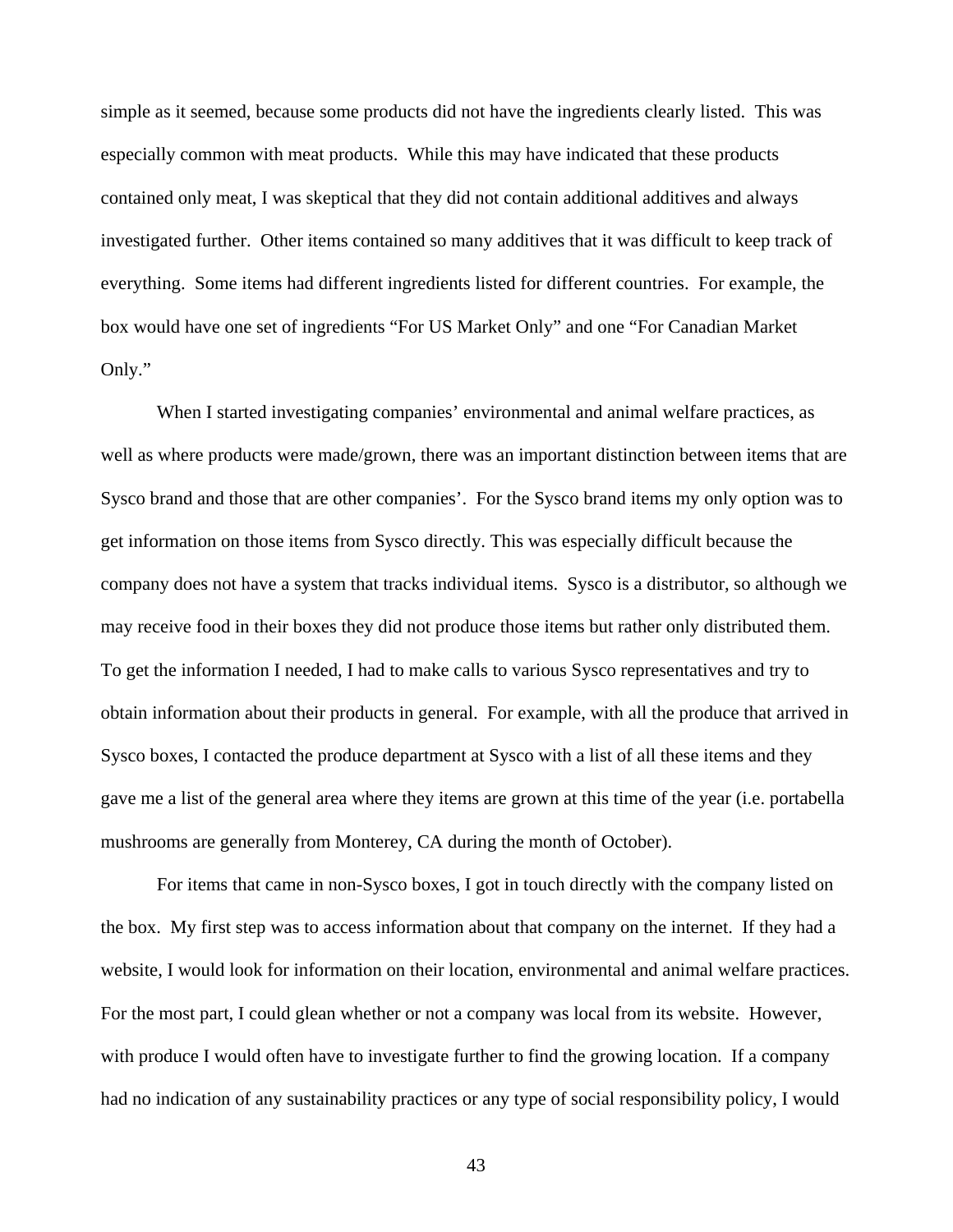assume their foods did not meet this attribute. However, if their website indicated practices that could meet one of the calculator's standards in this attribute I would seek more information. For animal products, I always inquired directly about their welfare practices, because these are rarely mentioned on a website, while sustainability practices, as far I as could tell, were always there.

 For those companies that did not have a website or for those that required more information, I would call their main number. Some companies had only one phone number, while others had operators that would transfer me to someone who could answer my questions. Depending on what information I needed, I would say something along the lines of:

*Hello, my name is Samantha and I'm from Pomona College. We're doing a study on the food that comes into our dining hall and we purchase some of your products. I'm hoping to talk to someone about where your products are made/grown, any environmental practices you may have and your animal welfare polices.* 

I often spoke to several people before I got to someone who could answer my questions. Quite frequently I was transferred to people's answering machines, where I would leave a message. If I did not hear back in the following days, I would follow up by leaving another message. If I left three messages and did not hear back, I considered this a transparency issue. Other products were not included due to transparency if I could not find out enough information on where a product was grown to determine if it met the local qualifications, or if there was no or not enough labeling for me to find the producer of the food.

 I compiled all of this data into my master results spread sheet. First I would give each food  $a(n)$  ok / n (ok ingredients / not acceptable ingredients) to indicate whether the ingredients posed health risks. If the food passed the ingredients category, I would then indicate y / n / t (yes / no / transparency) for each Real Food attribute. Depending on these results, I would mark whether each food was a / b / n (Real Food A / Real Food B / Not Real Food).

 Each food was also categorized by type. The calculator laid out ten categories (baked goods, meat, poultry, dairy, eggs, fish/seafood, coffee, tea, produce and staples-top 25). I choose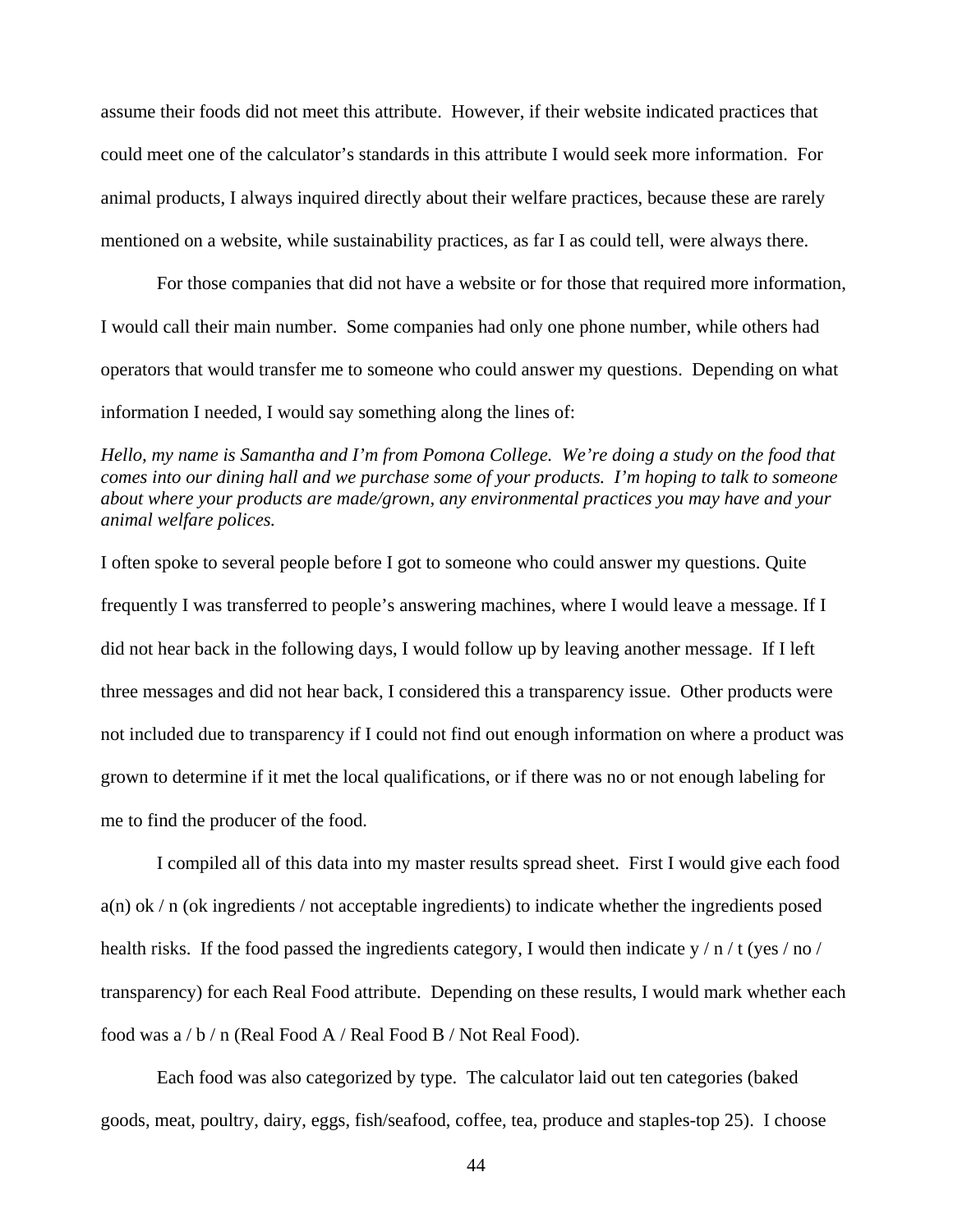redesign the categories because they did not mesh well with the food items in Frary. For example, we get fewer than ten tea and coffee items, so having two categories did not make sense. Their categories include only the top 25 staple items, whereas we get hundreds of items that could be considered staples. The categories I settled on were meat, poultry, dairy/eggs, produce, beverage, grocery, frozen, seafood and baked goods.

 The total amount of Real Food purchased was tabulated using the master results spreadsheet. The total number of dollars spent on foods that qualified as real was calculated and then divided by the total amount of money spent on Real Food during the month. The distinction between Real Food A and Real Food B was calculated using the same methods. All other calculations done were based on dollars spent on food items; no other metric was used.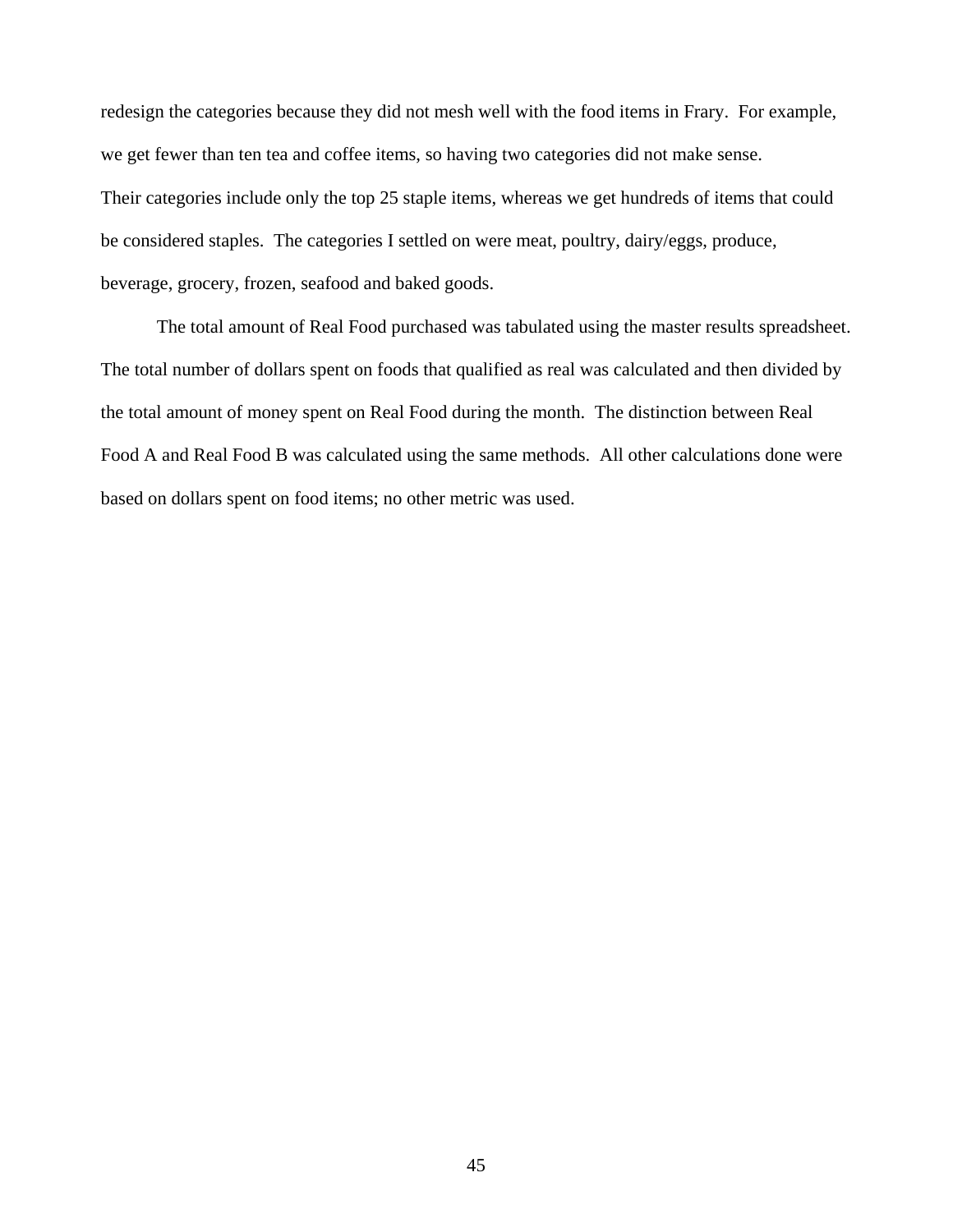



slightly more than ten percent of the total. Beverages (seven percent), seafood (four percent) and baked goods (two percent) comprised the smallest categories.

### *Real Food Purchases*

dairy/egg categories which were all at

 A total of 8.9 percent of food purchased qualified as Real Food. The rest of the food items (91.9 percent) were considered conventional or "unreal." Each food that qualified as Real Food met the standards for at least one of the three attributes (local, ecologically sound, or humane). Some food items qualified for two attributes, making them Real Food A. A total of 2.1 percent of all food purchases qualified as Real Food A, or 24 percent of those items considered Real Food.

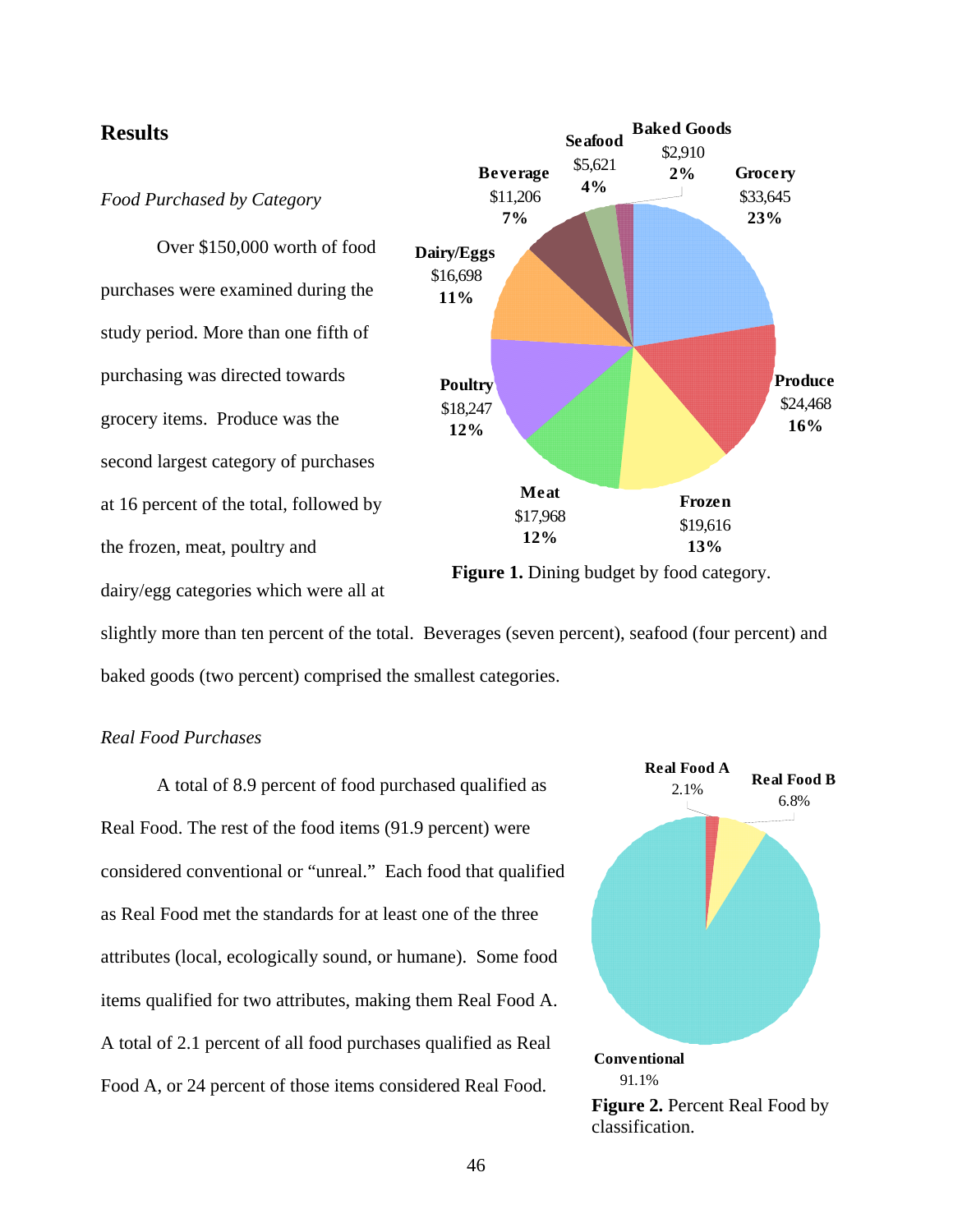The remaining 6.8 percent of foods that qualified as Real are considered Real Food B and met standards in only one of the attributes.

#### *Ingredient Concerns*

 Over one-third of the foods assessed during the study contained ingredients that are considered harmful to human health (based on the standards set by the calculator). The remaining items fell into one of three categories: acceptable ingredients,

transparency, or no information. Less than



Figure 3. Ingredient concerns of all foods examined.

half of the foods assessed are known to have ingredients that are considered acceptable. With the remaining foods, there were either transparency issues or no information. Eleven percent of foods had transparency issues, meaning ingredient information was not available on the packaging and was otherwise unattainable. This study did not collect information on eight percent of foods, which indicates that these foods were deemed "unreal" because they did not meet any of the three attributes.

#### *Real Food Purchases by Category* 4%

 Of those foods that qualified as Real Food (either A or B), nearly half was produce. Over onethird was seafood, ten percent was beverage and four percent baked goods.



**Figure 4.** Real Foods by category.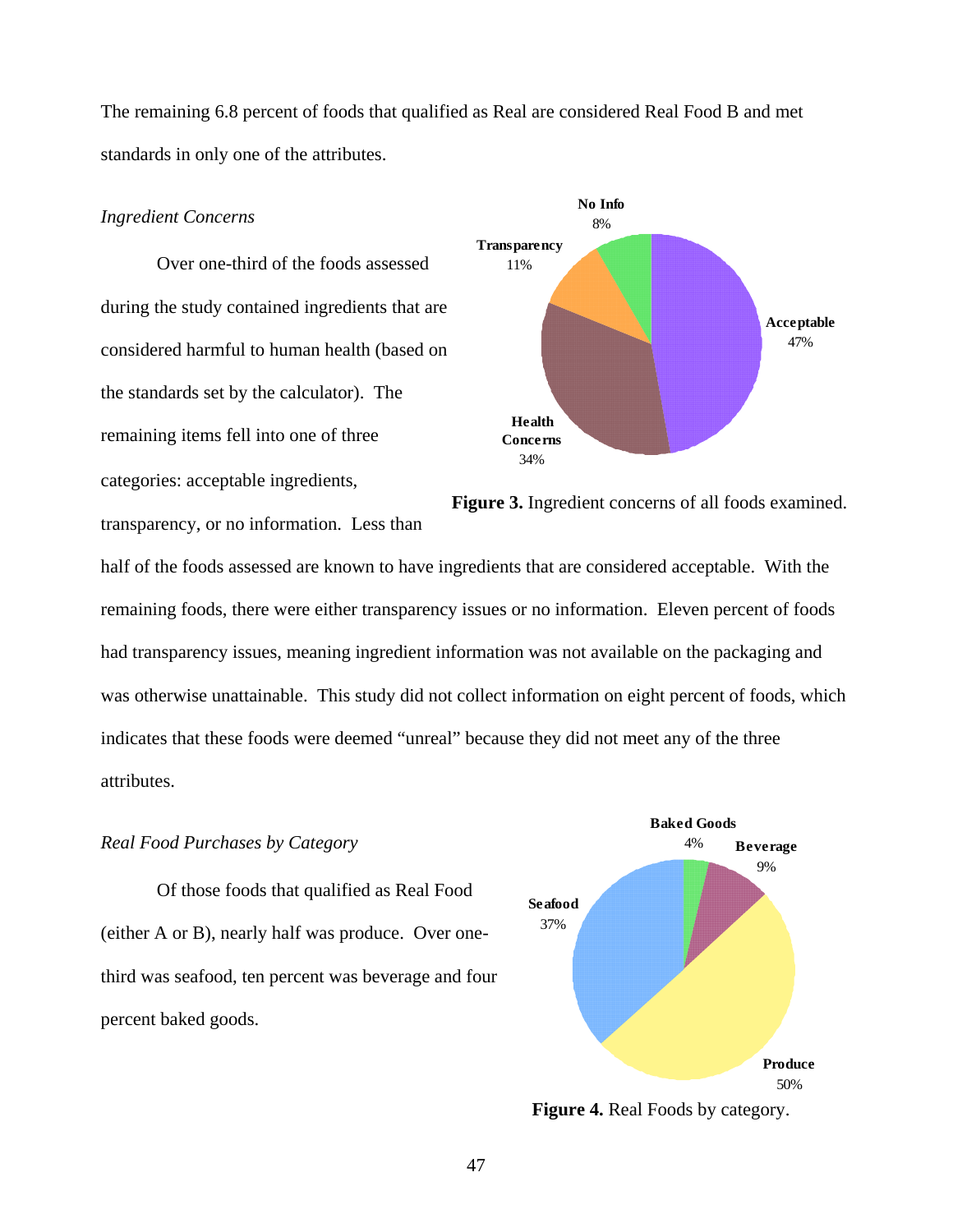#### *Real Food Purchases by Attribute*

 Over two-thirds of the foods that qualified as Real Food were local. Slightly over half were ecologically sound. Nearly one quarter of Real Foods were both local and ecologically sound. No items examined during the studied qualified as humane. Six percent of total food purchases were considered local and almost five percent qualified as ecologically sound. **Figure 5.** Attributes met by Real Foods.



#### *Purchases by Category and Percent Real Food*

The following chart indicates the total spent on each food category and the break down of Real Food by each category. None of the items in the dairy/eggs, frozen or poultry categories qualified as Real Food. Real Food purchases in the grocery and meat categories were so small that they appear insignificant in weighted totals.

 Almost \$3,000 was spent on baked goods during the month, 16 percent of which qualified as Real Food. All of the items that qualified were Real Food B and met the local attribute. Nearly seven percent of the over \$11,000 spent on beverage items qualified as Real Food B, because it met the ecologically sound attribute. The produce category had the largest proportion of Real Food at over 27 percent of nearly \$24,500 in purchases. Sixteen percent of these purchases were local, while 11 percent were ecologically sound. Only two items qualified as ecologically sound in this category: bananas and spring mix. No items qualified as Real Food A.

 Seafood was the only category with Real Food A items. Thirteen percent of the approximately \$5,000 in purchases in this category were conventional. Eighty-seven percent of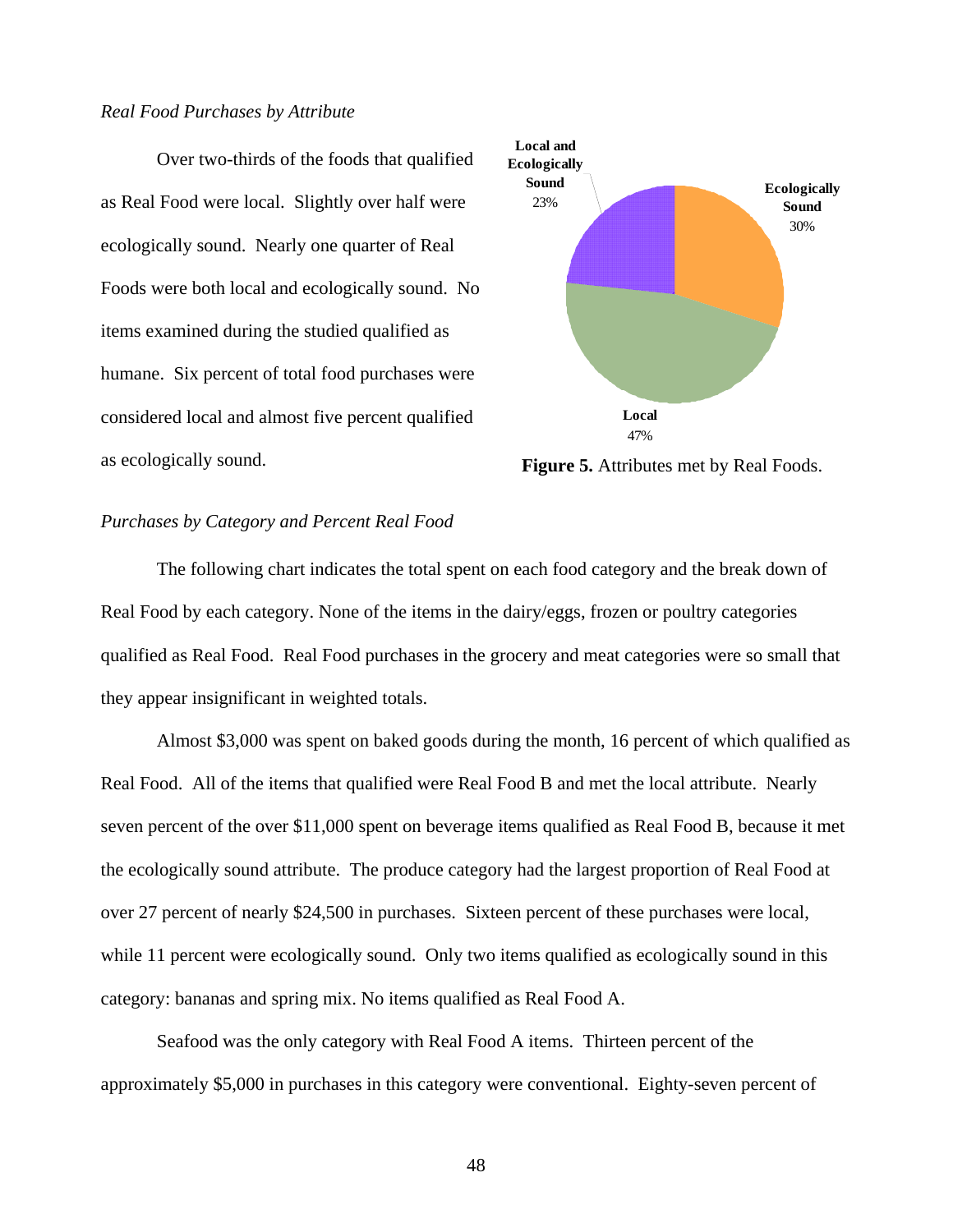items purchased were local and 55 percent were ecologically sound. Fifty-five percent of purchases were both ecologically sound and local, meaning these purchases qualified as Real Food A.



**Figure 6.** Total expenditure by category and Real Food classification.

For information on total purchasing numbers in each category and by attribute, please see the appendix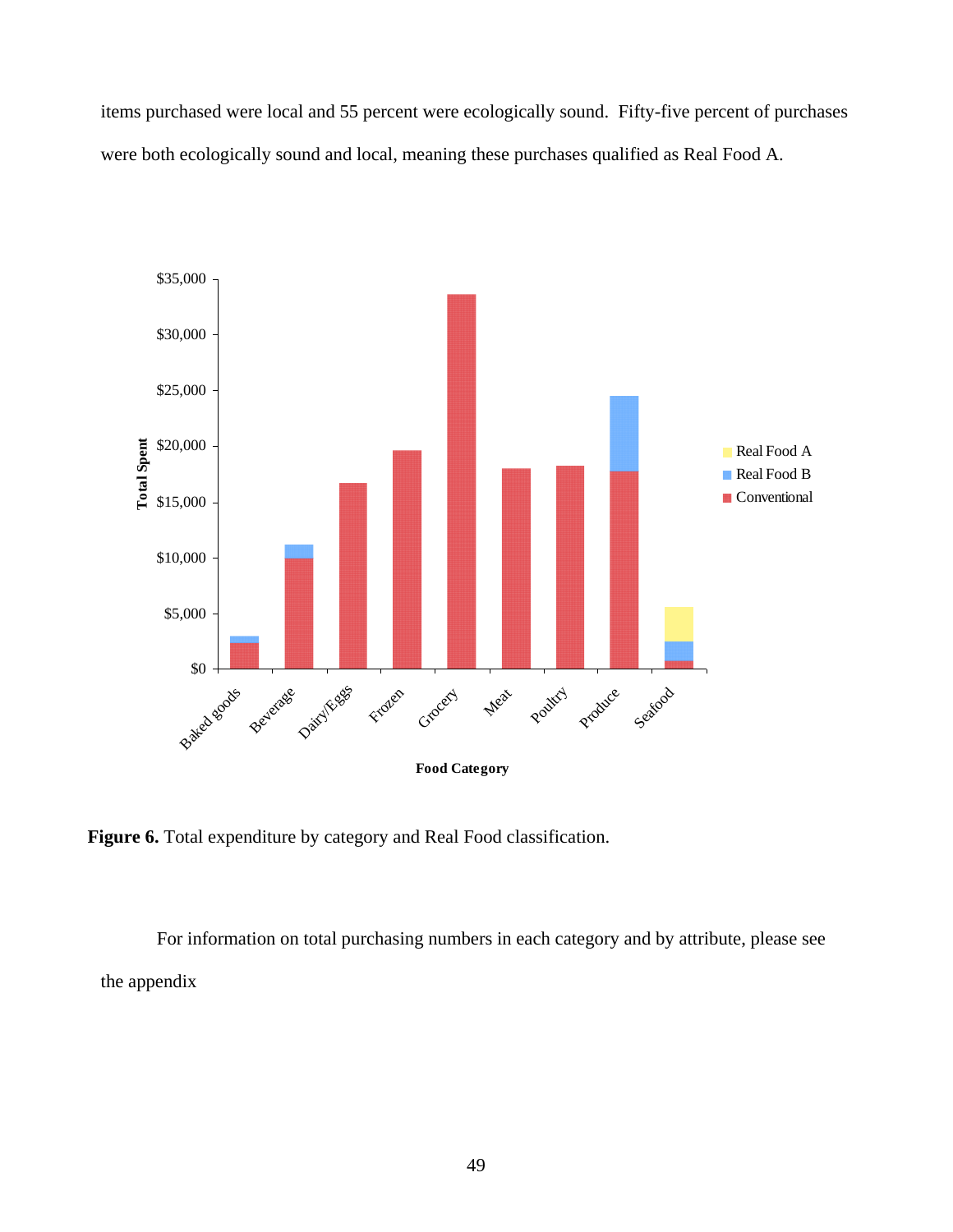### **Discussion**

 A study of this nature has never been done at Pomona College, nor at many other colleges and the results are the first thorough assessment of Pomona's food purchases. The fact that Pomona directed just under nine percent of Frary's purchasing dollars to Real Food during the study period is rather astonishing, given the low standard set by the calculator. While these results are by no means a conclusive assessment, they do provide a strong indication of how Pomona is spending its money. As a college with a clear commitment to sustainability and the health of its students, Pomona is not applying this standard to the food served in its dining hall.  $^{195}$  $^{195}$  $^{195}$ 

Because the calculator is still in the pilot phase, only one other school has completed the process. The University of California, Irvine study is comparable to this one, although there are two significant differences. UC Irvine looked at the top 25 purchases in eight categories, as opposed to all purchases. They also included the fair attribute, which this study did not. Overall the results of these two studies are very similar with UC Irvine finding 9.6 percent Real Food compared to Pomona's 8.9 percent.

 The calculator's qualifications for a food to be considered Real set a low standard. A food item must meet only one of three attributes to be considered Real and yet less than one-tenth of the food assessed meets this minimal standard. This means that in just one month at one dining hall Pomona spent \$137,014 supporting an industry with negative impacts on people, animals and the environment.

 One of the most significant findings of this study is the fact that over one-third of the food assessed (calculated by dollars spent) contains ingredients considered by the calculator to be harmful to human health. The foods served in the dining hall have limited labeling, usually at most nutrition facts; full ingredients are never listed. At Pomona, students are required to be on the meal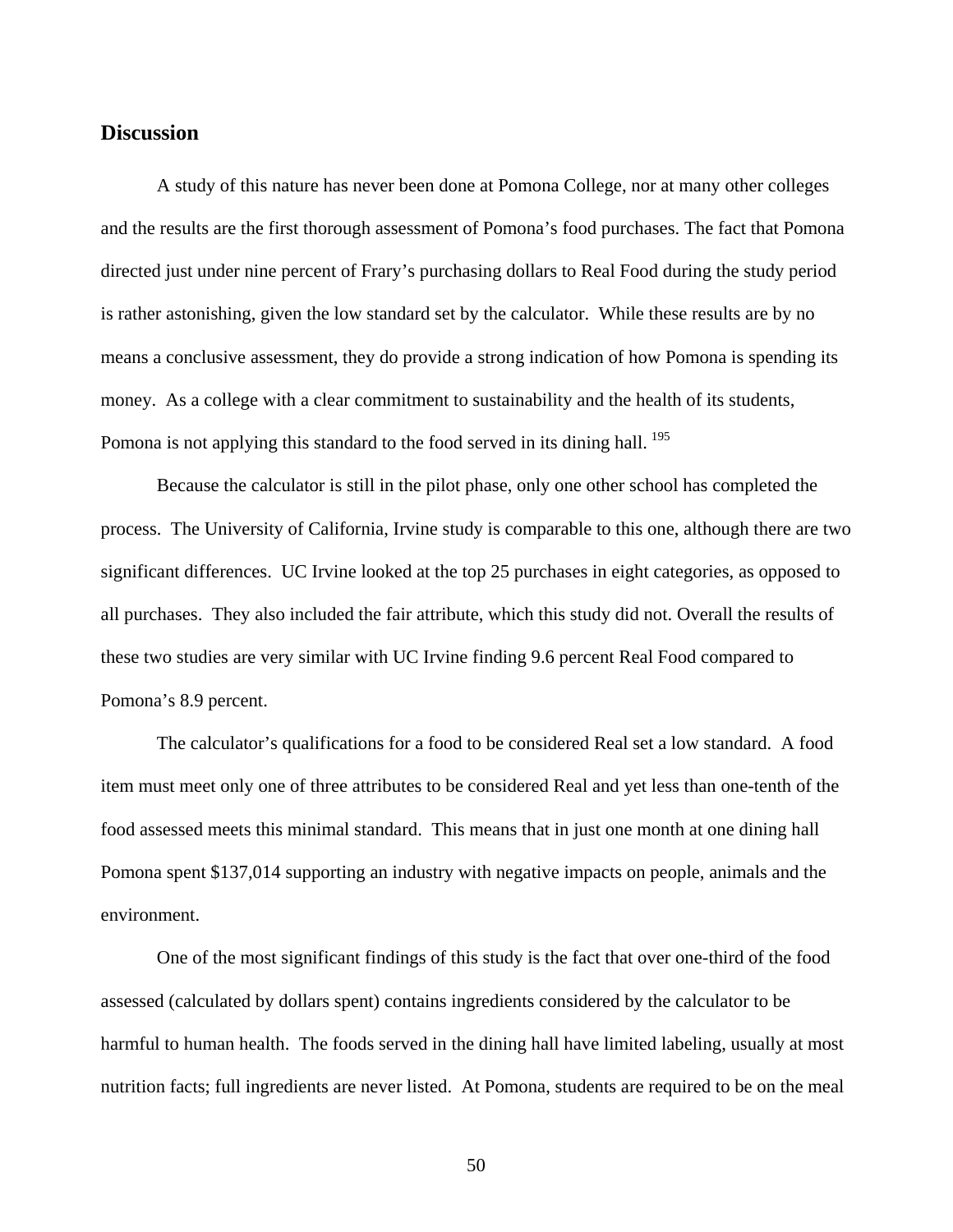plan (unless they petition to do otherwise), meaning that without conducting a study of this nature students cannot get information on what they are required to put in their bodies on a daily basis.

 It is not surprising, given Pomona's location in Southern California, that nearly half of the food that qualified as Real is produce. Southern California is an ideal location to source local produce, because these crops can be grown locally year-round. All of the produce that qualified as Real Food was local with two exceptions. The Rainforest Alliance Certified bananas and the organic spring mix, both large purchases, were not local, but instead ecologically sound.

 A significant portion of seafood purchases were sourced sustainably, but this is in line with Sodexo's commitment to provide only Marine Stewardship Council (MSC) certified seafood by 2015.<sup>[196](#page-84-2)</sup> Through Sysco, Pomona purchases most of its seafood primarily from one vendor. This vendor is in the process of certifying all products and their plant as MSC certified. Many of these products are not yet labeled that they carry these certifications, but are in fact certified.

 The other categories with significant Real Food purchases were beverage and baked goods. Frary received two beverage items that qualified as Real Food – coffee and soymilk. The soymilk is organic, although it is not labeled as such, and the coffee is Rainforest Alliance Certified. All of the baked goods that qualified as local were bagels sourced from a local company through a large distributor.

 While Pomona is making some significant purchases towards Real Food, it does not seem to be a concerted effort. In terms of produce, it is fortunate that so much of the produce is sourced locally, but there is no system in place to guarantee that this produce is actually sourced locally, or to even provide information on where produce came from. It does not seem too presumptuous, given the circumstances, to assume that the produce is sourced locally because this is the cheapest option for Sysco. The other items that meet the local certification seem to do so arbitrarily, as well.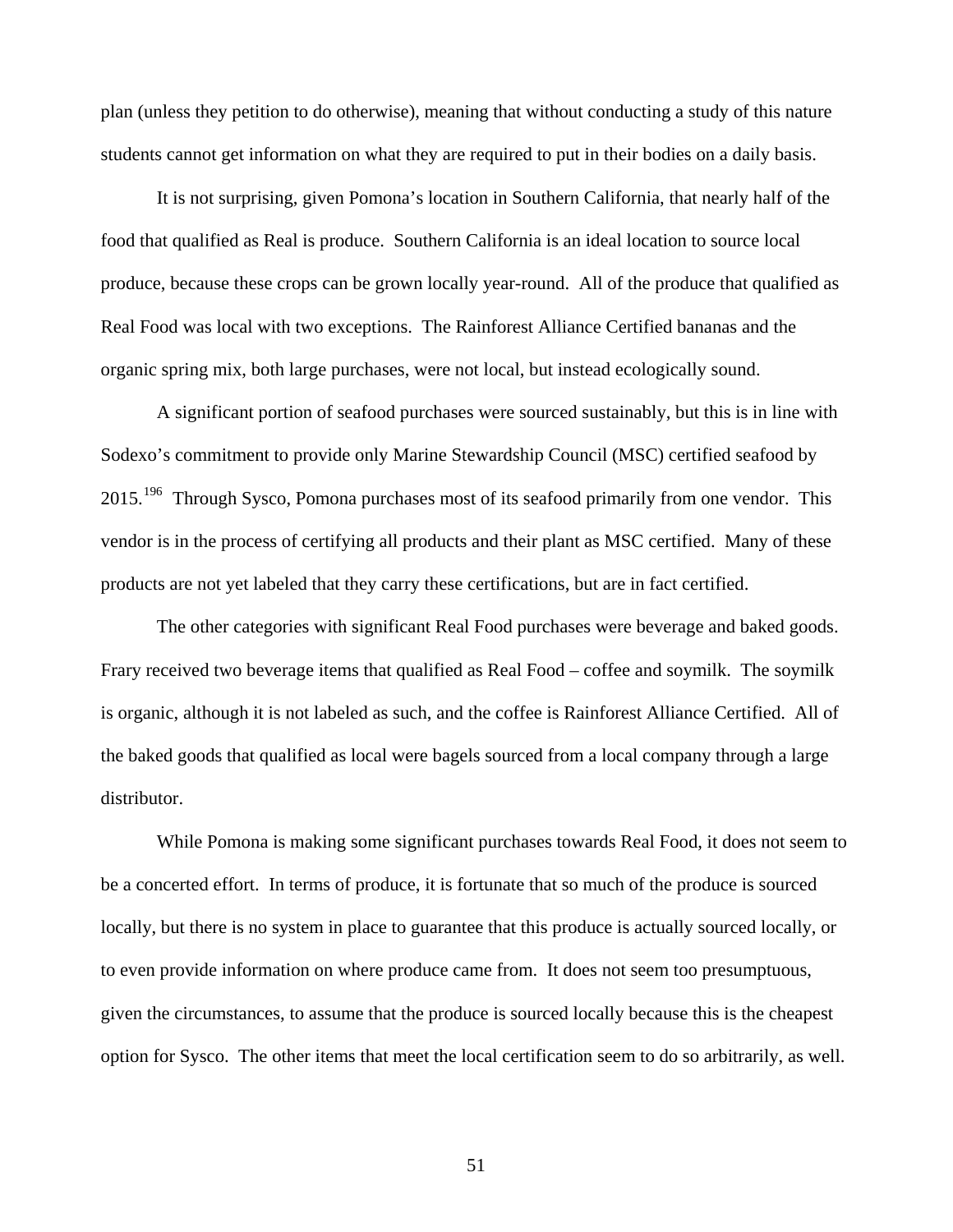With the exception of seafood, the only ecologically sound items are bananas, spring mix, soymilk and coffee. The soymilk and bananas lack information about their certifications on the product's packaging or on the invoices, and this information was only obtained through numerous calls to suppliers. The same is true of all but one of the certified seafood items. The spring mix is organic, but is the same cost as the non-organic equivalent. The coffee is the exception, which comes with prominently displayed certifications on the supply boxes, packaging and through a display in the dining hall.

 This analysis is not intended to belittle the importance of those items that do meet the Real Food standard, but rather to better understand purchasing at Pomona. Data of this nature has never been available before and it is important to understand that this is a baseline assessment. The study considers only one dining hall, and it is likely that results would vary at Pomona's other dining locations, especially Frank Dining Hall, where several fruits and vegetables are ordered from specific local farms. However, Pomona does not have a Real Food purchasing policy in place and although some items qualify as Real Food and these purchases are important, at this time such purchases are relatively arbitrary.

### **Limitations**

 It is important to understand the limitations of the calculator and the study before making recommendations based on the results. The calculator is a tool intended to provide a standard measure by which to assess if food is real. While this obviously provides benefits by creating a clear means to evaluating food purchasing, there are inherent limitations. To function, the calculator must have a set of specific standards to determine whether a particular food is Real. As with any metric that aims to define a broad, subjective concept – like that of Real Food – standards are inevitably somewhat arbitrary and relatively non-scientific. The calculator does a sufficient job of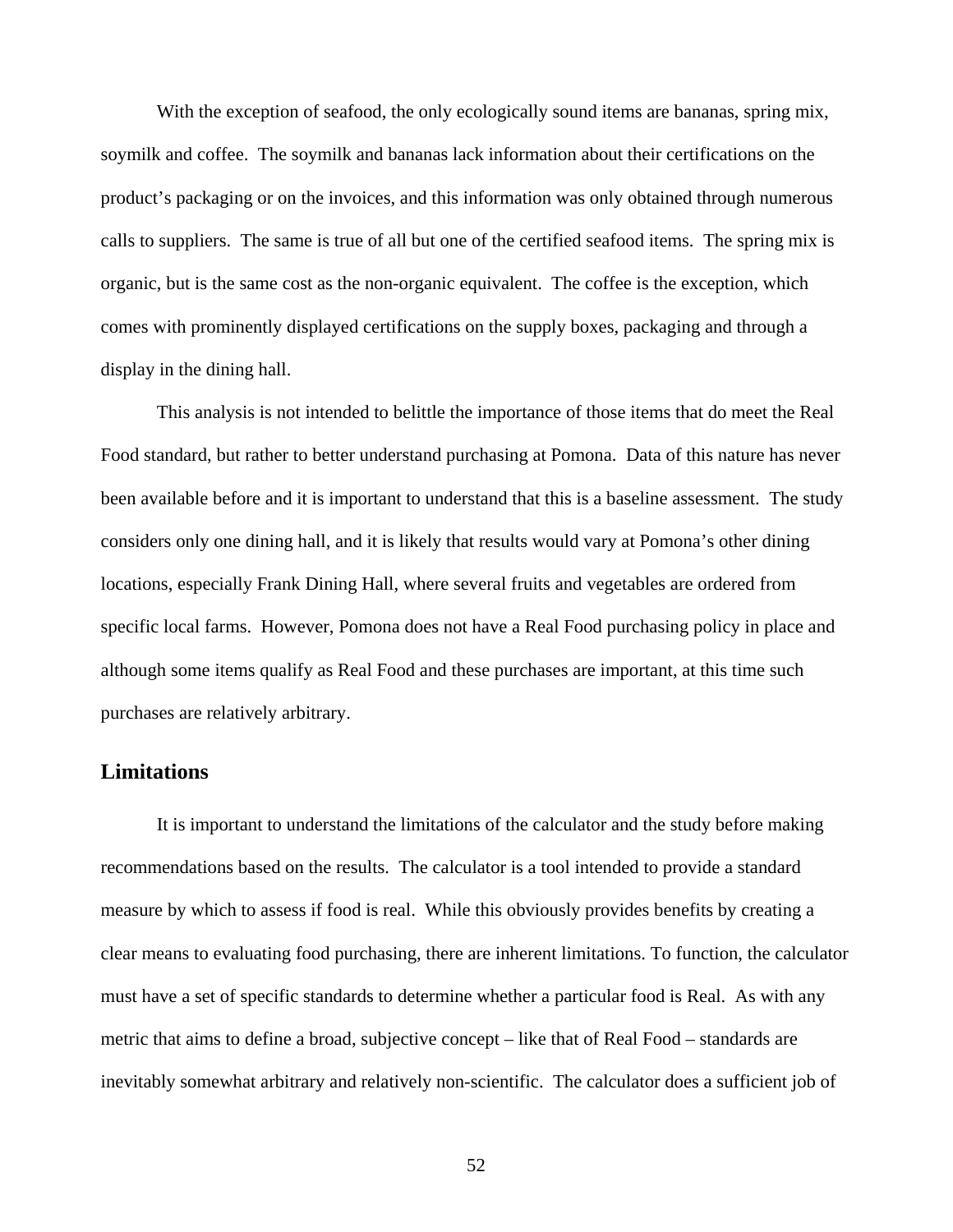setting a standard, particularly when there is no objective way to evaluate whether a food is Real. There will always be debate about the positive and negative attributes of food and whether it is Real or not, and the calculator fills the necessary role of standardizing that process.

 It is also somewhat problematic that a food must only qualify in one attribute to be considered Real. The calculator standard is deliberately set fairly low because few foods meet even this minimum standard. However, this low standard can be deceptive. For example, a piece of meat might meet the qualifications for the local attribute but was produced in a context of atrocious animal cruelty and/or with serious environmental impacts. By the calculator's standard this piece of meat would be considered real. The fact that this food was locally sourced should be acknowledged, yet it is important not to let this overshadow other attributes of the food item. It is also important not to deem foods considered Real by the calculator as some overall good. Rather, foods considered Real are a first step in the right direction. The calculator is only an assessment tool, and will never be able to truly determine whether a food should be considered Real or not.

 There are also limitations within the qualifications of each attribute. As previously mentioned, standards such as what is considered local are relatively arbitrary. It was also difficult to assess what companies should be considered local, because many small companies are owned by larger companies, or a large corporation might be locally situated, but have little invested in the local economy. As for certifications in the humane and ecologically sound attributes, few producers had heard of these certifications, with the exception of USDA organic and the seafood certifications. The health concerns section also posed difficulties, because the ingredients and additives included seem somewhat arbitrary in terms of risk level.

 In regard to the execution of the study itself, there are two main problems. The first is information accuracy. Because there is no system to acquire the information necessary for the calculator, much of this process was unprecedented. The information needed was frequently not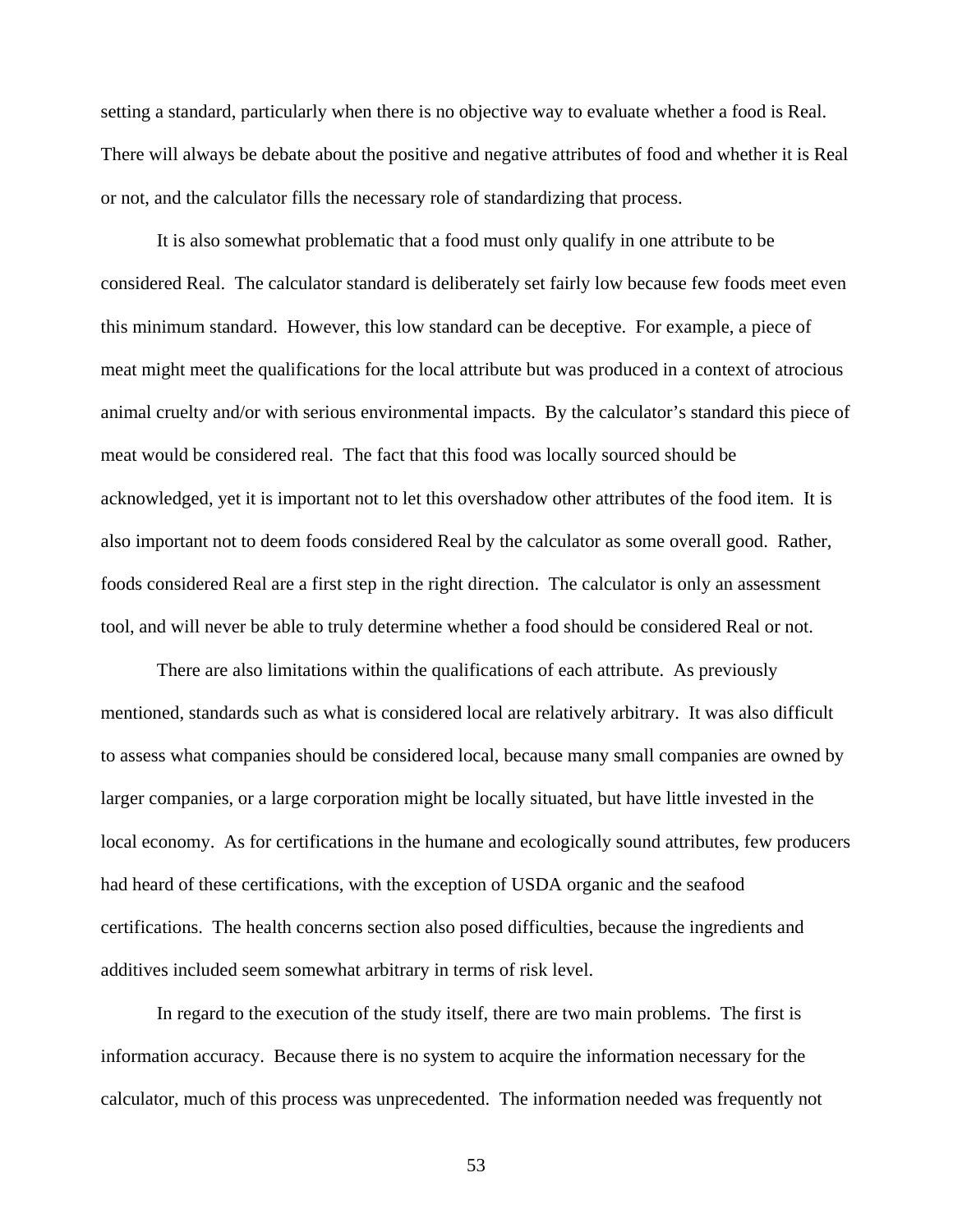something companies were accustomed to providing or had ever provided before. There was no clear avenue to pursue, so it was difficult to find the right person to talk to. As a result, there could be inaccuracies in the data if interviewed employees were unaware of relevant company practices or provided incorrect information. However, the fact that this information could not be obtained through logical means is inherently problematic, a notion captured in the transparency section of the calculator.

 The second problem is closely related, and is a question of how accurate the information is as an overall assessment of the food purchased at Pomona. Three issues are paramount. The first is that the source of products is in constant flux. Produce is the largest problem, because it is grown in various areas depending on the time of year. This study tracked only food purchased in the month of October. With all other products, brands and producers occasionally fluctuate, though this seems to be less significant because these products tend to remain the same.

 The second issue is that what the dining hall orders also changes. This study provides a reasonable assessment of the food that comes into the dining hall during a typical month, but not all products were purchased during the study period and products are occasionally replaced. The final issue is the question of how accurate this study is as an assessment of dining at Pomona. Purchases at each of the three dining halls are made by different people and they have different priorities, which would likely effect the results of a similar study at a different dining hall. It is likely that the percentage of Real Food would probably be higher at Frank, because Real Food characteristics are more common at Frank.

 It is also important to recognize what the calculator cannot accomplish. The calculator looks at procurement, not at final food products nor does it offer an assessment of the nutritional quality of the food served in the dining hall. While it is likely that there is a positive correlation between the amount of Real Food and the nutritional quality of a dining establishment, the calculator does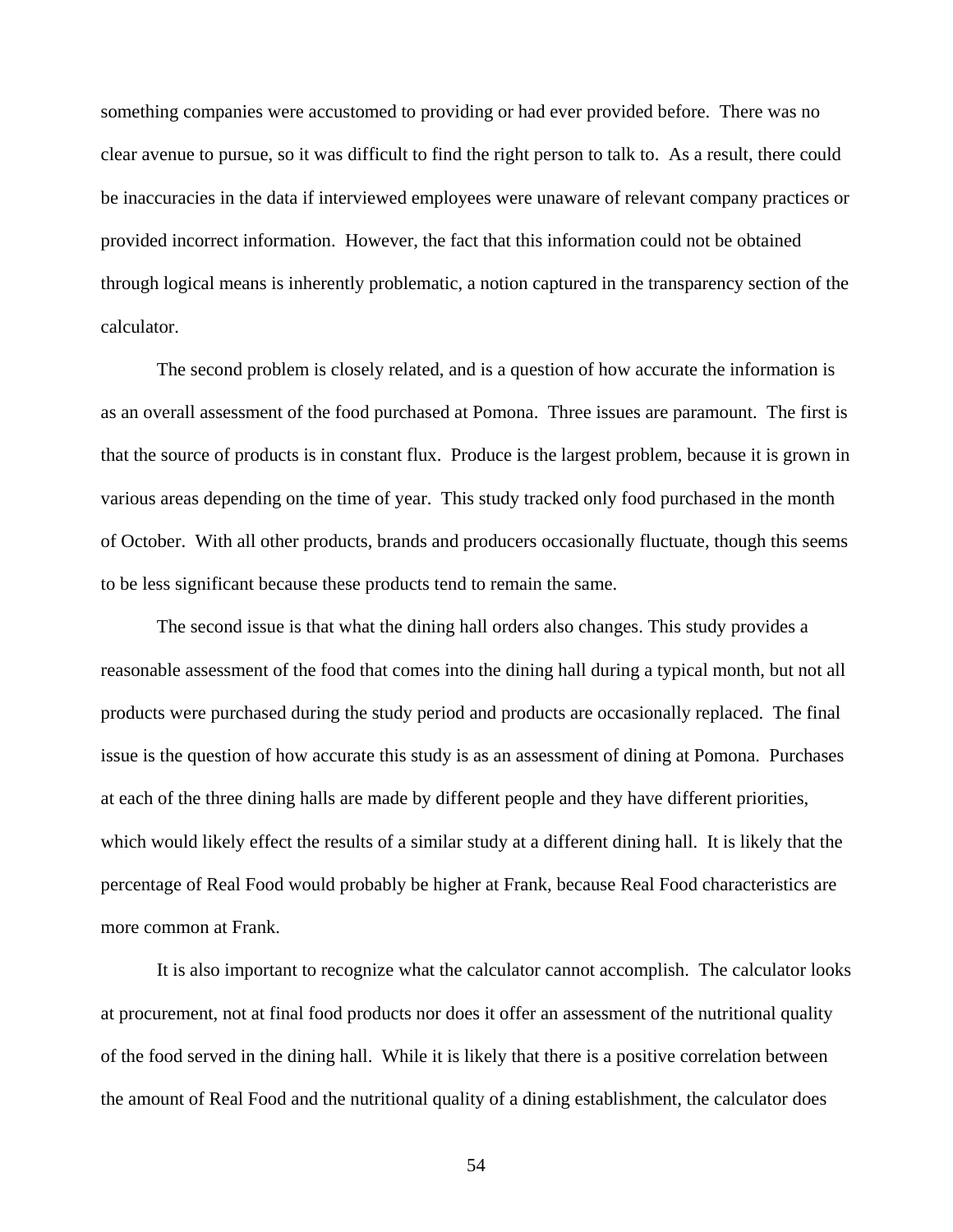not draw any conclusions in this area. The nutritional quality of the food is an important component to consider and should be considered along with the results of the calculator.

## **Other Schools' Programs**

 Many colleges and universities are increasing Real Food purchasing on their campuses and it is helpful to examine some of the leaders. First, it is important to make the distinction between general campus dining sustainability and the focus of this study. Many schools are becoming more sustainable by reducing waste, buying in bulk, reducing energy usage, and other non-food-related sustainability efforts. While these efforts are very important and there is certainly room for improvement in these areas at Pomona, the focus of this study is how food can be sourced more sustainably.

 There are a handful of specific programs that numerous schools have taken on. Like Pomona, many schools purchase fair trade coffee. More than 50 schools are offering fair trade coffee.<sup>[197](#page-84-3)</sup> Several of these schools, such as Brown University, Tufts University and Michigan State University, also offer other fair trade items, such as tea, chocolate, rice, bananas, dried fruit, and even ice cream.<sup>[198](#page-84-3)</sup> Unlike Pomona, a number of schools, including Tufts University, the University of California, Berkeley and Plymouth State University (a Sodexo school), are also ordering organic and/or cage-free eggs.<sup>[199](#page-85-0)</sup> Many schools also have trans-fats bans, some of which only include cooking oil, while others have certified all of their foods trans fat free.<sup>[200](#page-85-0)</sup> Some schools also have seafood purchasing policies, meaning they are committed to sourcing only sustainable seafood.<sup>[201](#page-85-0)</sup> Columbia University serves only MSC certified seafood, while Colby (a Sodexo school) has an outright ban on numerous types of fish with large environmental impacts.<sup>[202](#page-85-0)</sup>

 Numerous schools are bringing more Real Food to campus by cutting out the middle person and growing food on campus.<sup>[203](#page-85-0)</sup> Schools around the country are maintaining on-campus farms that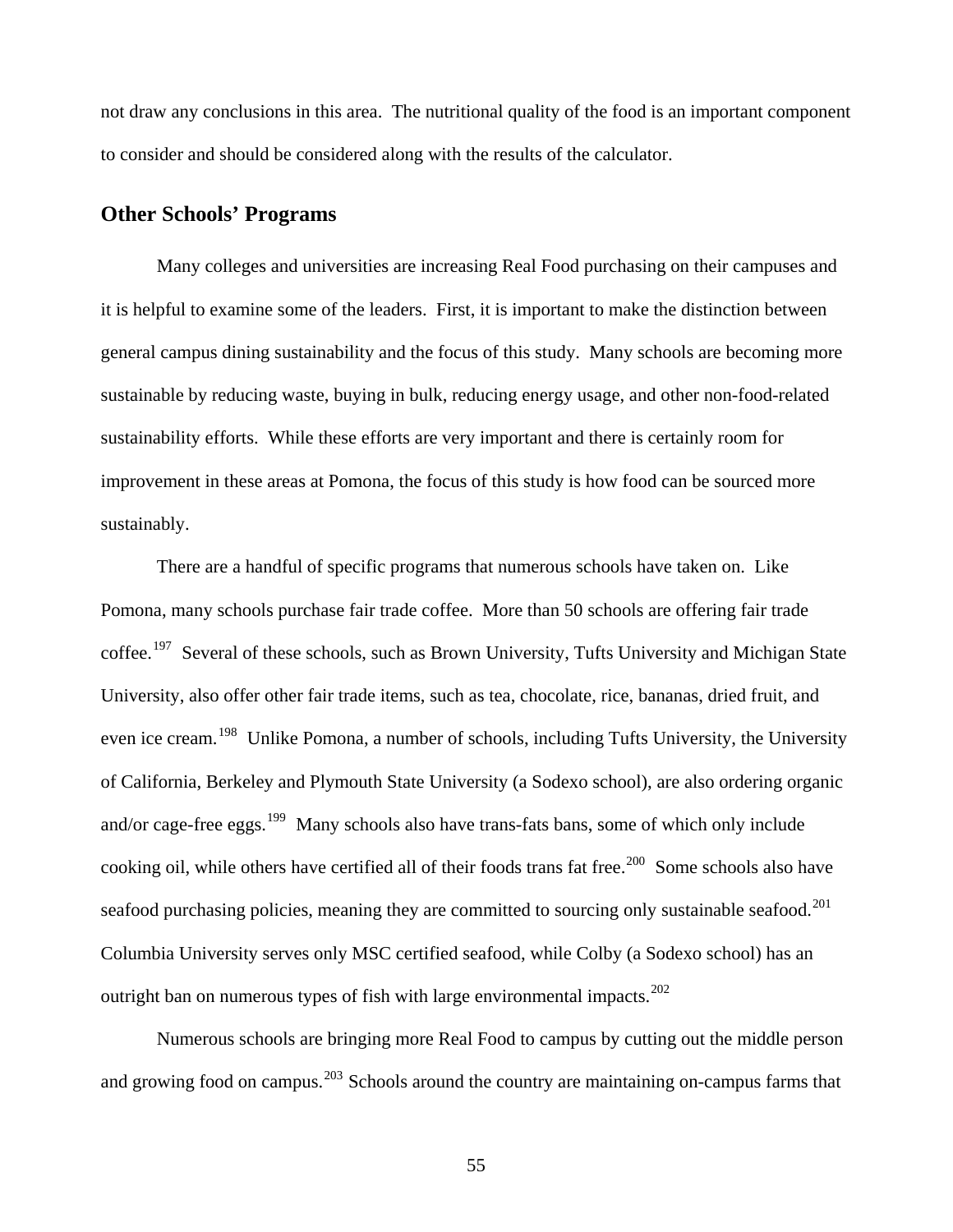supply the dining hall directly. These farms provide not only a learning space for students, but are also a local source for produce, most often organic. Many schools are also sourcing directly from local companies through farm-to-college programs, in which schools buy products directly from local farms. A large number of schools – including Bowdoin College, Brown University, Cornell University, Middlebury College, Oberlin College, Tufts University, the University of California, Berkeley, Williams College, and Yale University – have established programs of this nature for their produce supply, often with organic farms.  $204$  Some other schools, like Middlebury College, St. Olaf College and Ithaca College, have established programs to get their dairy products directly from local farms.<sup>[205](#page-85-0)</sup> Other schools, including Williams, Ithaca, CSU-Monterey Bay, are buying local  $meat<sup>206</sup>$  $meat<sup>206</sup>$  $meat<sup>206</sup>$  or have established relationships with local bakeries or other specialty vendors. Columbia University features items from a local bakery, along with locally grown and produced strawberry  $iam.<sup>207</sup>$  $iam.<sup>207</sup>$  $iam.<sup>207</sup>$ 

 Some schools are also offering more and more organic staples in their dining halls. Tufts University offers quite a selection of certified organic products, including whole-wheat pasta, legumes, whole grains, tofu, soymilk, granolas and peanut butter.<sup>[208](#page-85-0)</sup> Other schools, like the University of California, Berkeley and Davis, Williams College, and the University of Vermont, offer at least several certified organic products in their dining halls.<sup>[209](#page-85-0)</sup>

 There are a couple of schools that are clearly leaders in the shift towards more Real Food on college campuses. The Maharishi University of Management (MUM), a school of almost 1,300 students with nearly 300 undergraduates, is the first U.S. college to have entirely organic, vegetarian, and freshly prepared offerings every day.[210](#page-85-0) The school contracts with Aladdin Food Management Services to provide 1,600 meals each day. A significant proportion of their produce comes from an on-campus, organic farm, while much of the rest of their produce is from local companies and farms. Everything is prepared from scratch, including all bread and baked goods.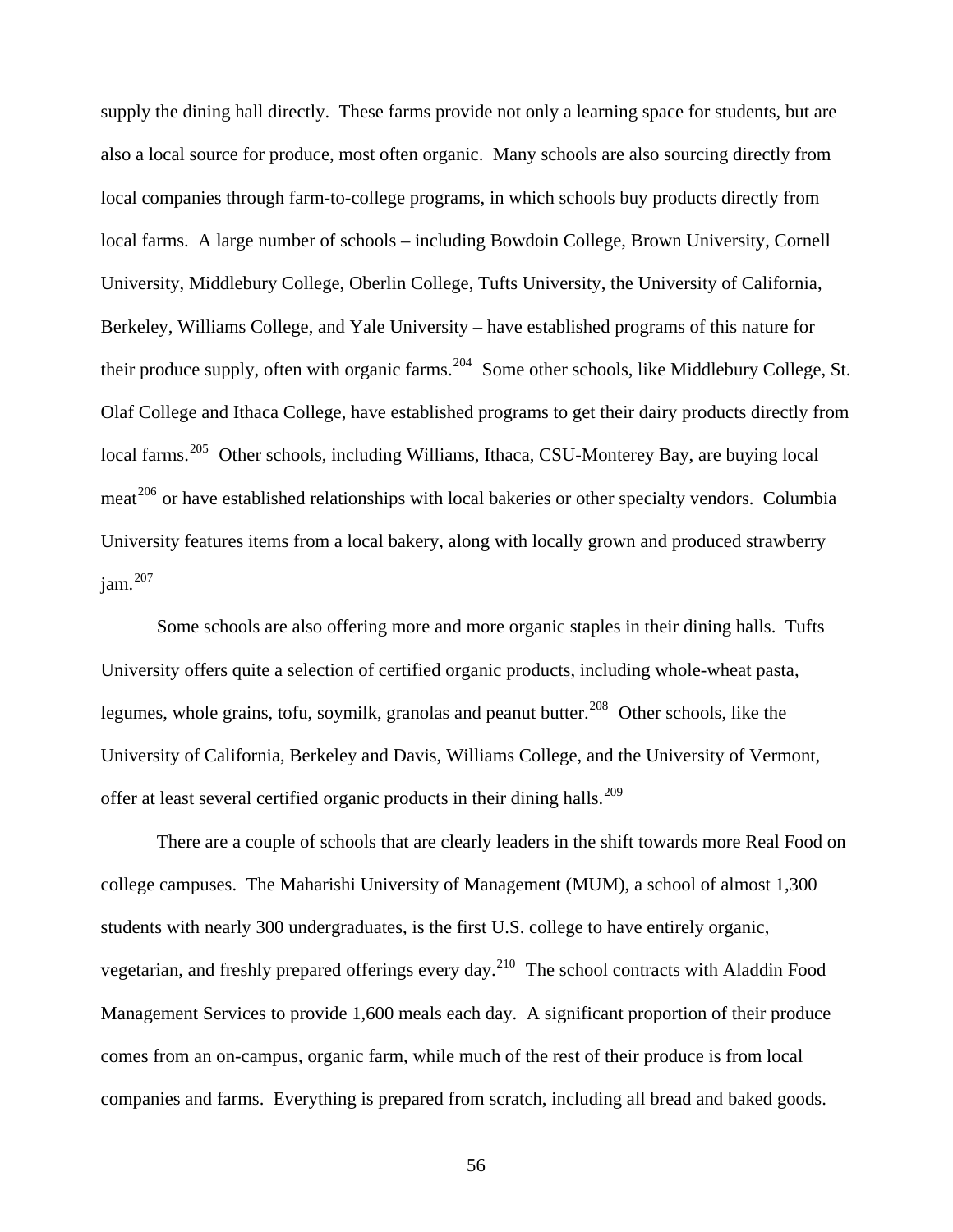Bob Hicks, the director or MUM Food Services comments: "We are doing this today, now. What the food service industry considers years away is already a reality here."<sup>[211](#page-85-0)</sup>

 While MUM may be the first fully organic dining hall, The University of California, Berkeley is the first dining hall to have a certified organic section. UC Berkeley's entire salad bar is certified organic, meaning that everything offered (including all produce and salad dressing) is organic and the kitchen the food is prepared in is certified organic. Chuck Davies, the assistant director and executive chef at UC Berkeley, who spearheaded the shift to organic, said: "At first we thought, 'Okay, we can buy some organic things.' But that just didn't feel like it had enough integrity. There are standards that hold manufacturers and producers to a different level. My feeling was that people who serve the products should be held to standards as well."<sup>[212](#page-85-0)</sup>

 As for schools that, like Pomona, contract with Sodexo, The University of California, Davis, an agricultural school, is one of the leaders in improving food quality on campus. Davis has set the goal of buying 30 percent of its food locally by  $2010$ <sup>[213](#page-85-0)</sup> Each month they feature a farmers market special, made only from local ingredients. The school also works with several local distributors to get local produce and other staples, like olive oil, organic rice, walnuts, vinegars and baked goods.

 UC Davis also has a Culinary Support Center (CSC) and an on-campus bakery. The CSC helps the school meet goals of providing fresh, from-scratch foods, including soups, sauces, dressings, dips, salsa, seitan (a vegan meat alternative), salads, organic roasted tomato sauce and more. Harvest Bakery, their on-campus bakery, provides cupcakes, vegan cookies, breads and other desserts. Davis also buys many certified organic items, including cereal, tea, juice and milk. On Mondays, they participate in the Johns Hopkins Bloomberg School of Public Healthy Meatless Monday campaign, which strives to reduce meat consumption by 15 percent.<sup>[214](#page-85-0)</sup>

 Many schools have also established infrastructure to support bringing more Real Food to campus. Numerous schools have created a sustainable dining student intern position to help the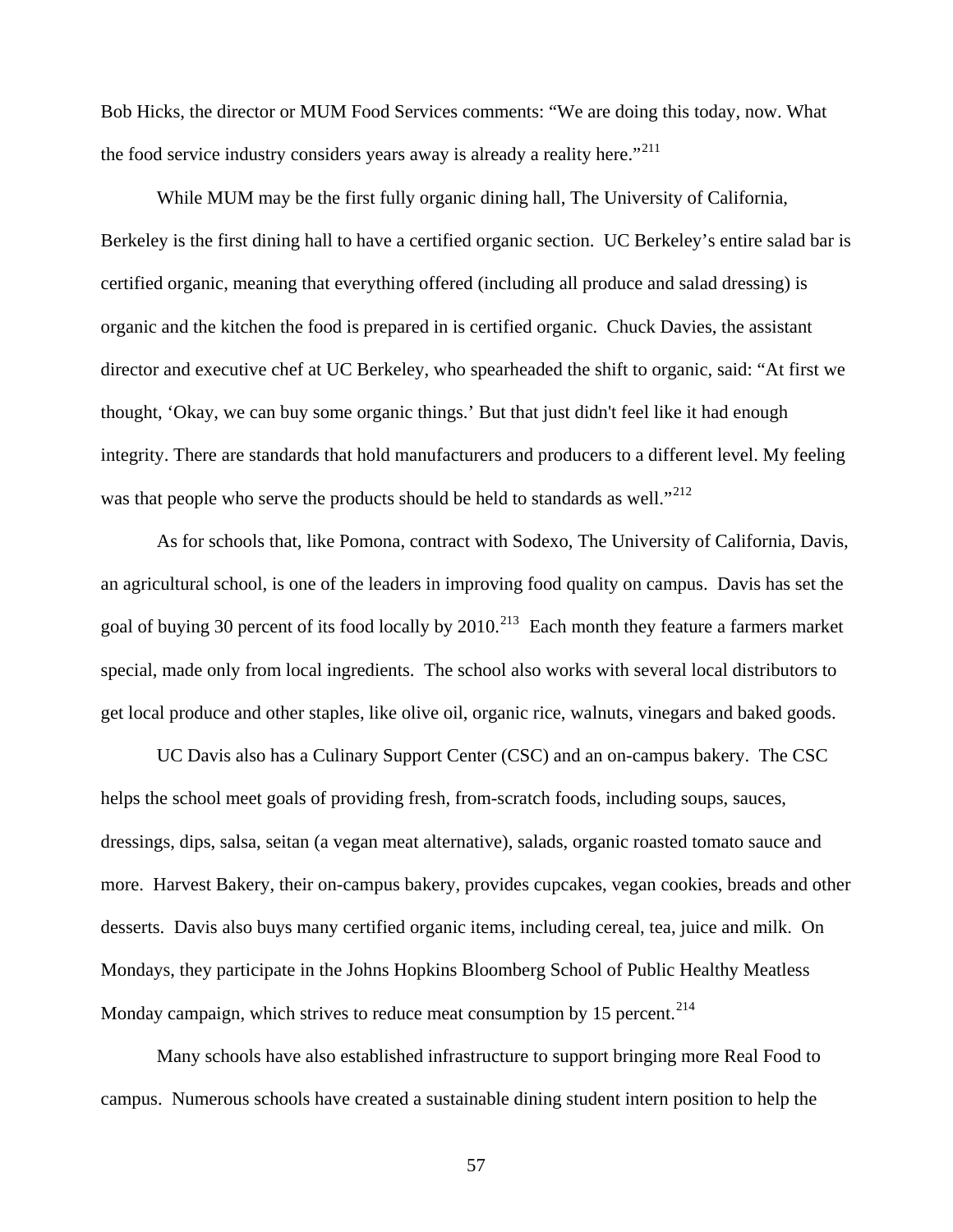dining hall staff move forward with sustainable initiatives. This intern helps generate new ideas to make dining more sustainable, as well as research food suppliers and other options. Many schools have also established working groups bring together key stakeholders for regular interaction monitoring.

### **Recommendations**

 Pomona College is entering a potentially exciting time for on-campus food policy. Pomona's Sustainability Integration Office and the President's Advisory Committee on Sustainability are currently preparing a ten-year Sustainability Action Plan, a comprehensive set of goals and recommended actions to reduce Pomona's environmental impacts. The food and agriculture section has not been written and will partially depend on the results of this study. In addition, Pomona's contract with Sodexo ends soon, which is a perfect opportunity for Pomona to renegotiate the terms of the contract to require more Real Food purchasing.

 Pomona College is a large purchaser of foods and has the power to help improve the food system. Implementing a sustainable food-purchasing policy would have many benefits for Pomona, in addition to the larger impacts on the food system. Such a program would help improve the health and well being of students, and avoid the risks associated with lower quality foods. A policy of this nature would also help further the goals of Pomona, in particular those related to sustainability. Such efforts could result in positive publicity for Pomona and be an attraction for new students by demonstrating Pomona's deepest values. Pomona could also have positive influences on suppliers by improving informational flow and relationships, as well as helping to establish better practices. In addition, Pomona would be supporting suppliers with similar goals to its own.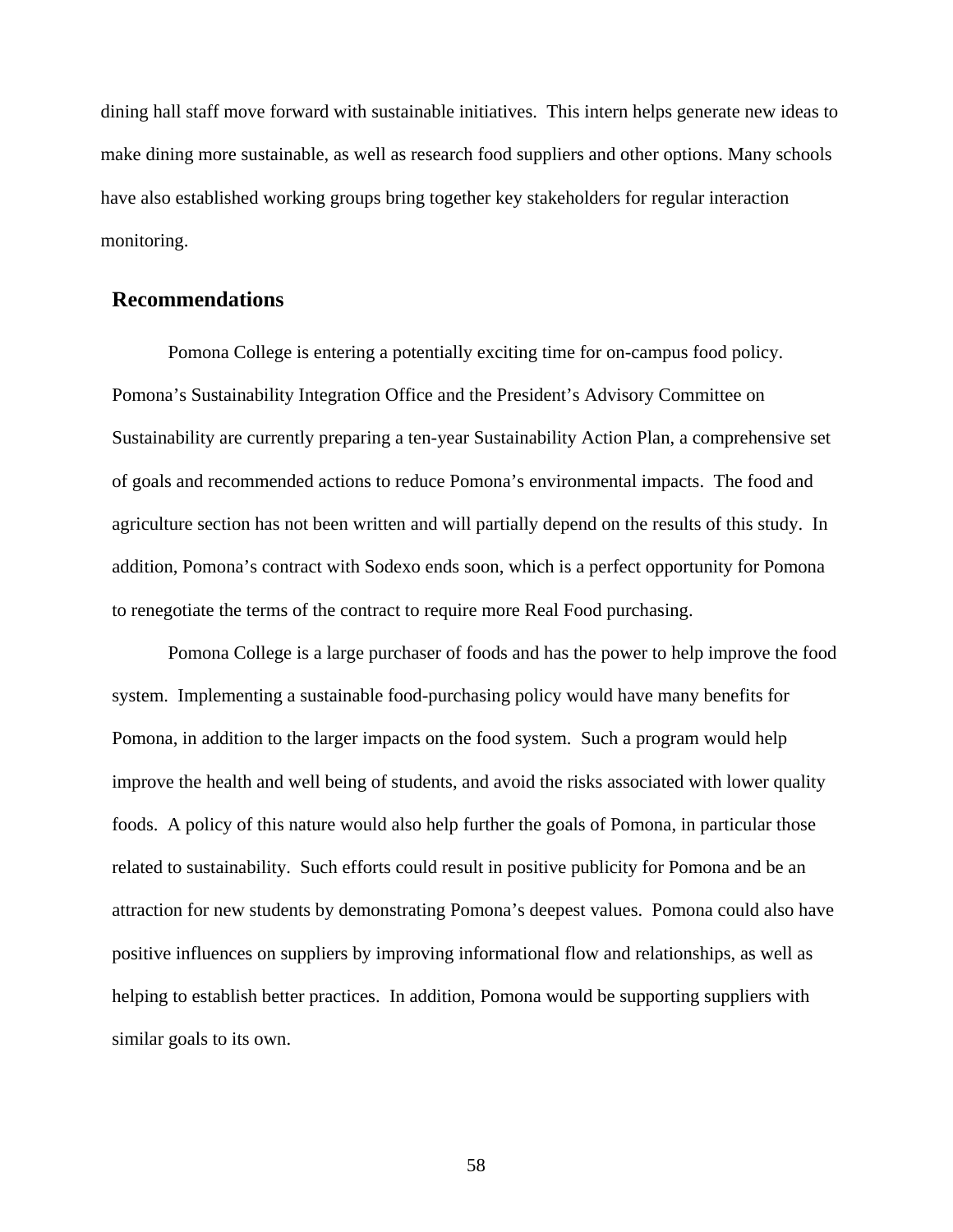Pomona has publicly stated its commitment to being a leader in sustainability. While Pomona is moving forward with this goal in many regards, it is lagging behind in the area of sustainable food. It is time for Pomona to move towards creating a strong purchasing policy that will help it become a leader in sustainable food. This is a challenge Pomona should and must address. As an institution with a strong commitment to the health and well being of its students, Pomona is failing to provide its students with healthy food produced in a healthy manner. After all, we are what we eat!

 While there are several approaches to bringing more Real Food to campus, creating a purchasing policy is probably the best option for Pomona. A sustainable food-purchasing policy would write requirements into both the Sustainability Action Plan and the schools' contract with Sodexo, creating accountability for involved parties. Without a specific plan/contact any progress is temporary and lacks the backing necessary to ensure improvements are continued. Building this policy into the framework, helps move from isolated projects to an institutional structure for understanding and making change towards a more sustainable food system.

 Obviously, a policy of this nature would be the product of input and discussion with all involved stakeholders. However, the following is a preliminary plan and recommendations based on this study. Ideally, this plan will act as the starting point for Pomona's sustainable food purchasing policy.

 The first goal is to establish a vision for dining and food purchasing at Pomona. This statement sets an ideal situation for dining at Pomona and is a long-term goal. I would recommend the following:

*Pomona College aspires to serve food on campus that is healthy, fresh and delicious, and that is produced in a just and sustainable manner. Food should be produced in a way that is fair to farmers, that supports the (ideally local) communities from which it comes, that cares for the environment and that treats animals humanely. The food climate at the College should be one in which food is not simply the fuel that energizes students, but also creates an environment of*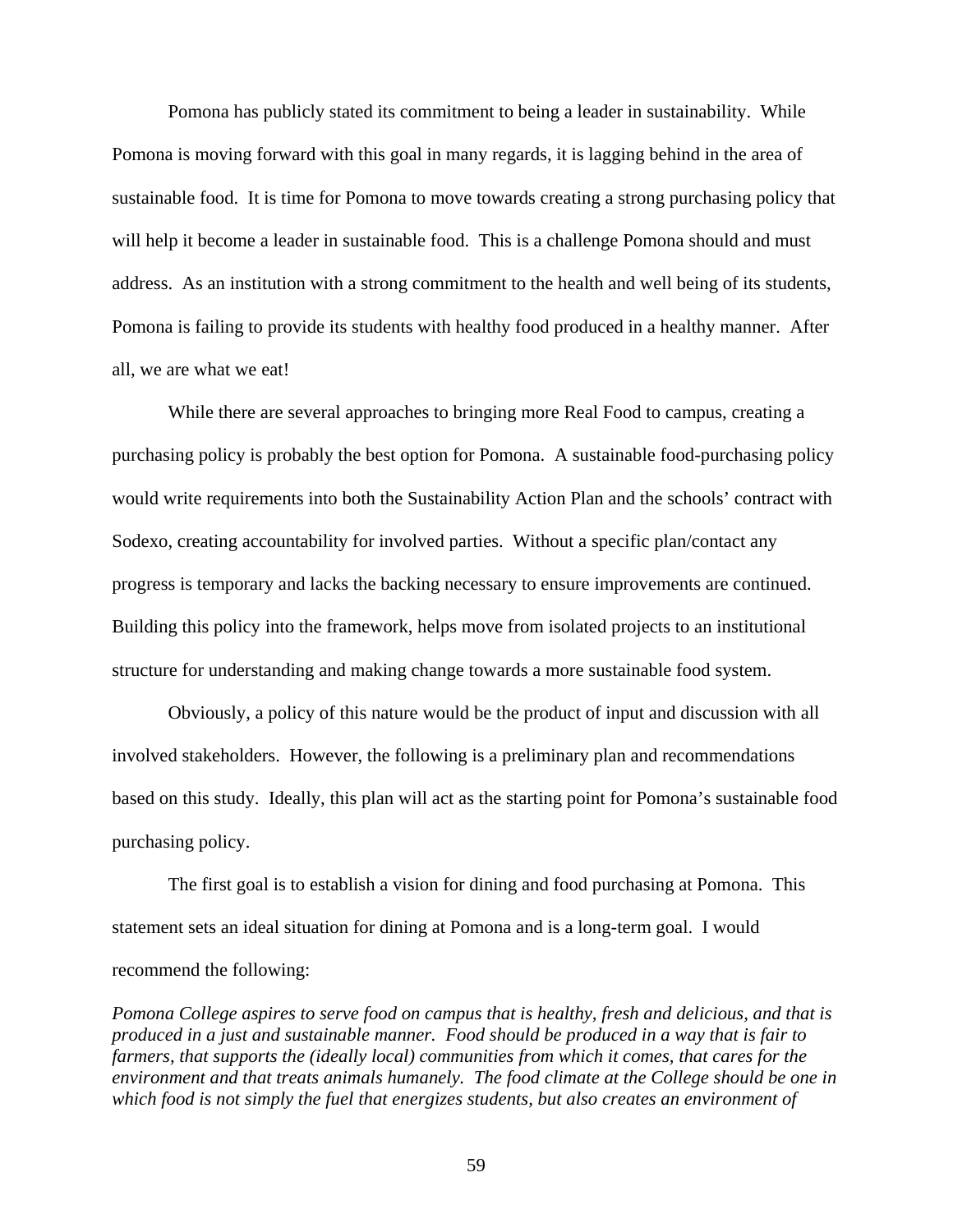*awareness and fosters an understanding about where food came from, who made it, how this was achieved and the implications of the food choices consumers made every day.* 

To move towards this ideal vision, Pomona should create a Real Food Working Group.

This group would include the following parties:

- Dave Janosky, General Manager of Dining Services
- Hector Castillo, Frary Unit Manager
- Ruben Chavez, Frank Unit Manager
- Stein Amland, District Executive Chef
- Bowen Close, Director of Sustainability Integration Office
- Margie McKenna, Assistant Director of Campus Services
- Professors with food and agriculture-related knowledge, such as Rick Hazlett, Char Miller and Heather Williams
- Student representatives with a proved interest in and dedication to food issues

Initially, the group would meet weekly to establish a plan of action and move forward with early

initiates. Once the working structure of the group is more established, meetings could shift to

biweekly.

The next step would be to establish a working definition of Real Food. This definition

would determine the mean by which to evaluate efforts. The definition is as follows:

Prerequisites:

- All foods considered Real are free from harmful additives (as determined by the Real Food Calculator), and do not contain excessive or unnecessary additives.
- Child labor, indentured servitude, slave labor and confinement/battery cages were not used in the production of Real Food items.
- Verifiable information about ingredients, producers and certifications is available.

To be considered Real Food, a food item must meet at least one of the following qualifications:

- Local
	- o Produce: grown within 150 miles of campus and did not travel more than 175 miles, ideally from a independently owned and operated farm of small-medium scale
	- o All other foods: processed/prepared locally by a small-medium scale, regionallyowned company (within 150 miles of campus), ideally with as many local ingredients as possible
- (Domestic) Fair Trade Certified
- Rainforest Alliance Certified
- Food Alliance Certified
- USDA Certified Organic
- AGA Grassfed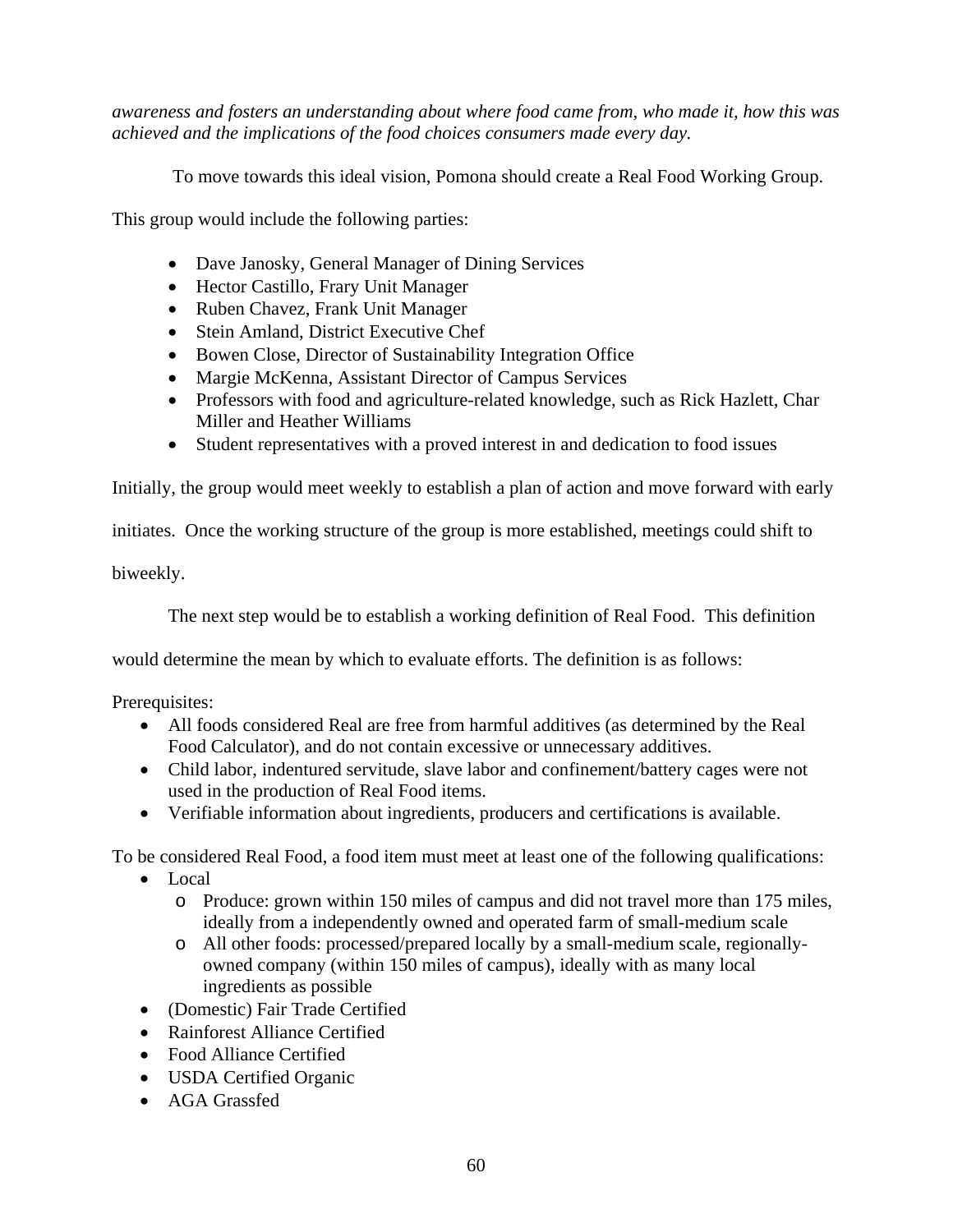- Pasture Raised
- 100% Grassfed
- Certified Humane Raised and Handled
- Cage-free
- Protected Harvest Certified
- Marine Stewardship Council Certified
- Seafood Watch Guide "Best Choices" or "Good Alternatives"
- Farm/business is a cooperative or has profit sharing with all employees
- Farm/business is independently owned and operated, and is small-medium sized (with revenues less than \$500,000 annually)
- Other practices or certifications as determined by the Sustainability Integration Office or The Real Food Working Group

While requiring that foods meet only one of the certifications may seem like a low standard, it is important to remember that, like the calculator, the standard is intentionally set low as a starting point. As progress is made, the definition will evolve to require a higher standard.

 To successfully bring more Real Food to campus, it is critical that Pomona establish a tracking system used to evaluate the flow of food to campus. No tracking system is currently in place, which is why this study was necessary. While it is unlikely that a study of this magnitude can be repeated on a regular basis, changes could be made in the dining hall that would facilitate easier information collection. It would be immensely helpful – not only for the goals of this study, but Pomona in general – for Dining Services to establish a purchasing tracking system. Ideally, this would be an electronic database of all dining-related food purchases made by Pomona.

 It is also crucial that Pomona renegotiate terms with Sodexo and/or Sysco and other suppliers. Currently, food suppliers provide little to no information on the foods purchased. Ideally, suppliers would be required to provide frequent reports on Pomona's purchasing. Pomona should pressure these companies to provide more detailed information about purchased products, specifically their ingredients, where they were produced, who produced them, and any certifications held.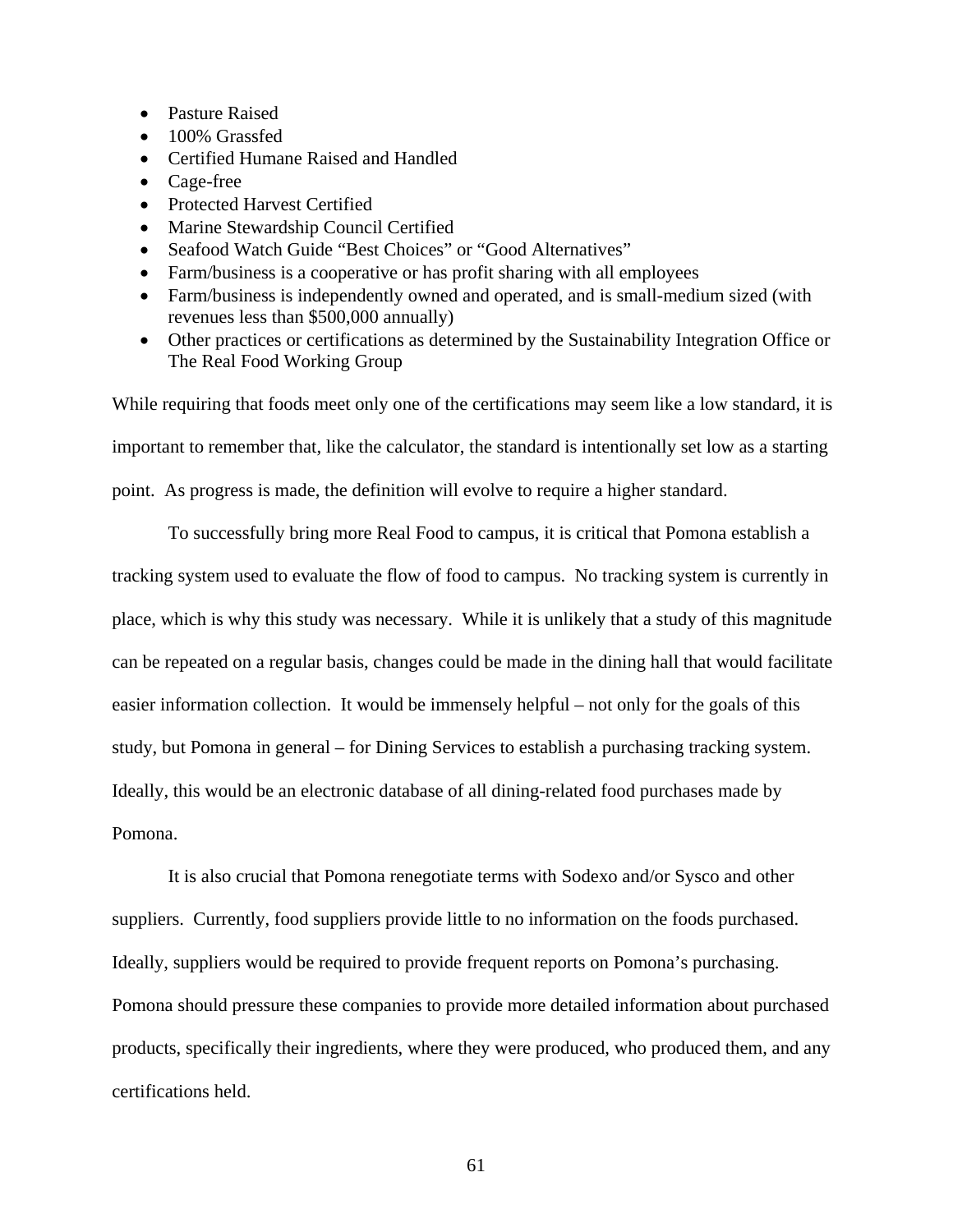I would recommend assuming that all foods are not Real unless proven otherwise. If new purchasing standards are written into the Sustainability Action Plan and Pomona's next contract with Sodexo, the burden of proof would then fall on Dining Services and Sodexo to prove that food is Real. Sodexo and Dining Services would be required to show that foods meet the agreedupon standards. Were a better food purchasing tracking program also in place, a percentage of Real Food could be generated by these means, which would be a much simpler process than the methods used to conduct the initial assessment of this study. However, it is important that this system maintain accountability and transparency, and be easily verifiable.

 Based on the findings of this study, the following set of goals is recommended. These goals are broken into three categories. The first is short-term goals, those that are either "lowhanging fruit" or are in the areas of most dire need of change. These should be initiated and carried out now. The second set is longer-term goals intended as a suggestion for the Sustainability Action Plan and Pomona's contract with Sodexo. These goals are based on a tenyear timeframe, because that is the structure of the Sustainability Action Plan. The final set of goals is a set of specific standards to be met within the next ten years. The goals are as follows:

#### Short-Term Changes

- Create a working group (outlined above) to guide and oversee Real Food efforts.
- Implement a complete trans fat ban (including all products with partially-hydrogenated oils and vegetable shortening) and begin replacing these products immediately.
- Identify a group of the most dangerous food additives and implement a ban on these additives. Begin replacing these items immediately.
- Explore alternative suppliers, such as Fresh Point, Grower's Collaborative, and Farm Fresh to You, among others.
- Explore changes that could be made in certain "target" items, such 100 percent cage-free and/or organic eggs or fair-trade sugar, chocolate, etc. These changes should be implemented immediately.

Long-Term Initiatives (10-Year Plan)

- Compile a list of all additives in the dining-hall foods and evaluate the safety of these additives. Phase out all controversial and non-necessary additives.
- Create a sustainable dining position, either a student position or ideally, a full- or parttime position.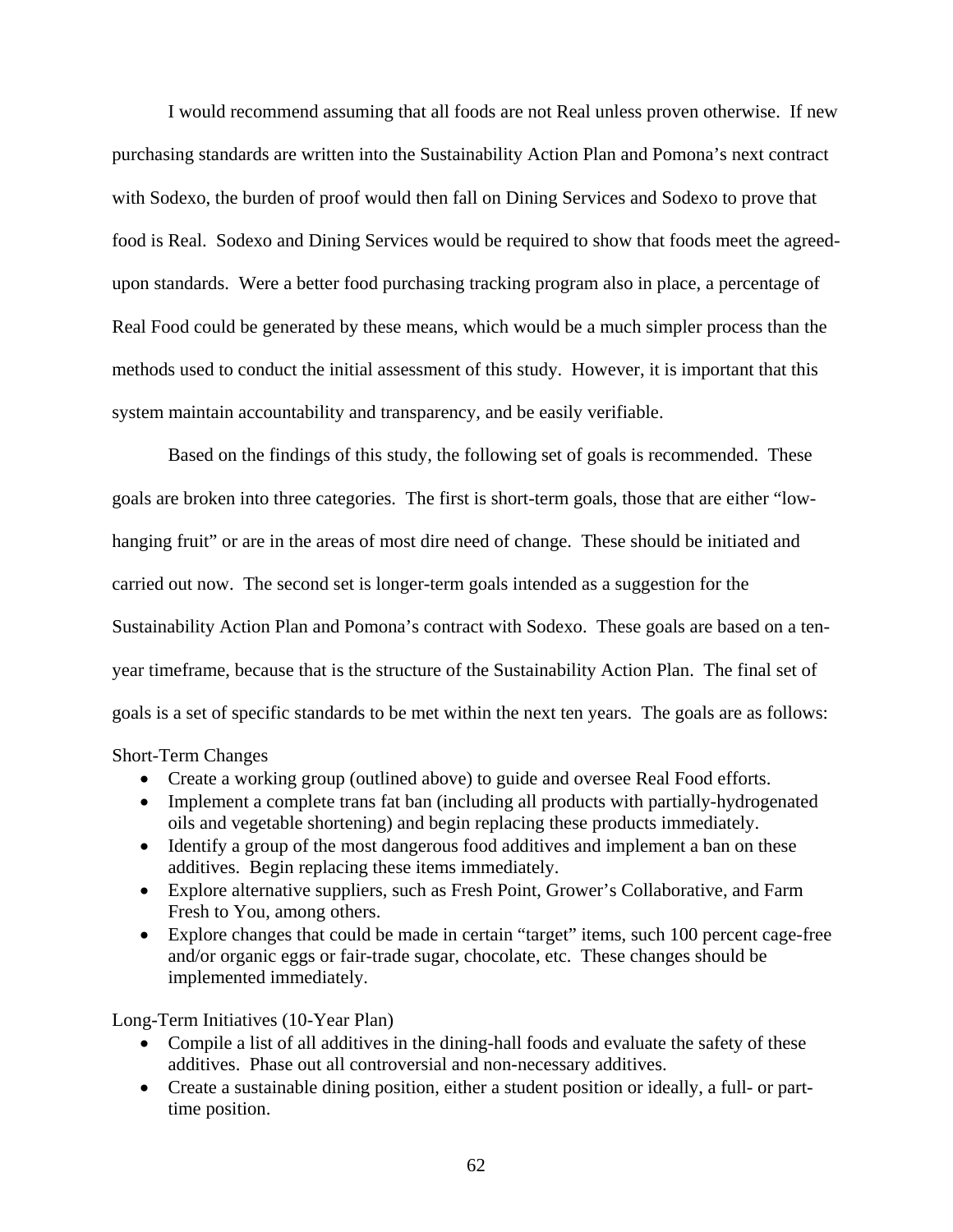- Consider potential of working with Pomona's Organic Farm. Possibilities could include increasing production to supply the dining hall, hiring a full-time position to turn the farm into a production farm, or creating several student work positions to support this goal.
- Increase local/organic staples, explore suppliers.
- Source only sustainable seafood.
- Increase on-site production.

Goals (by 2020)

- 30% Real Food, with at least 15% by 2015
- 10% to meet Real Food A standards
- 60% local produce, increasing at least 3% each year

 These standards are based on the goals of other schools as well as the Real Food Challenge, which has set the national goal of 20 percent Real Food by 2020. The University of California has a similar commitment of 20 percent sustainable food purchasing by 2020 for all schools.<sup>[215](#page-85-1)</sup> Since Pomona is committed to being a leader in sustainability, it needs to lead by example and set goals that are progressive but at the same time achievable.

 Obviously, no set of goals can encompass all the possibilities and avenues that should be pursued. The most important part of the plan will be to have innovators working to bring more Real Food to campus. These goals are intended to serve a as benchmark to ensure that Pomona is moving forward within a reasonable timeframe. It is also important that Pomona stay connected to the sentiments of Real Food and not meet standards by purchasing foods only foods that meet only one particular attribute, such as 30 percent local food. Rather it is better to purchase foods that meet a variety of attributes, such as ten percent local, five percent humane, ten percent ecologically sound and five percent fair.

 Building a better on-campus dining system will be difficult. Since Real Foods tend to be more expensive, cost will be a serious obstacle, especially in current financial times. However, Pomona can consider cost-cutting strategies – such as switching to non-name-brand items, like cereal and soda or more on-site production of baked goods and other items – that would make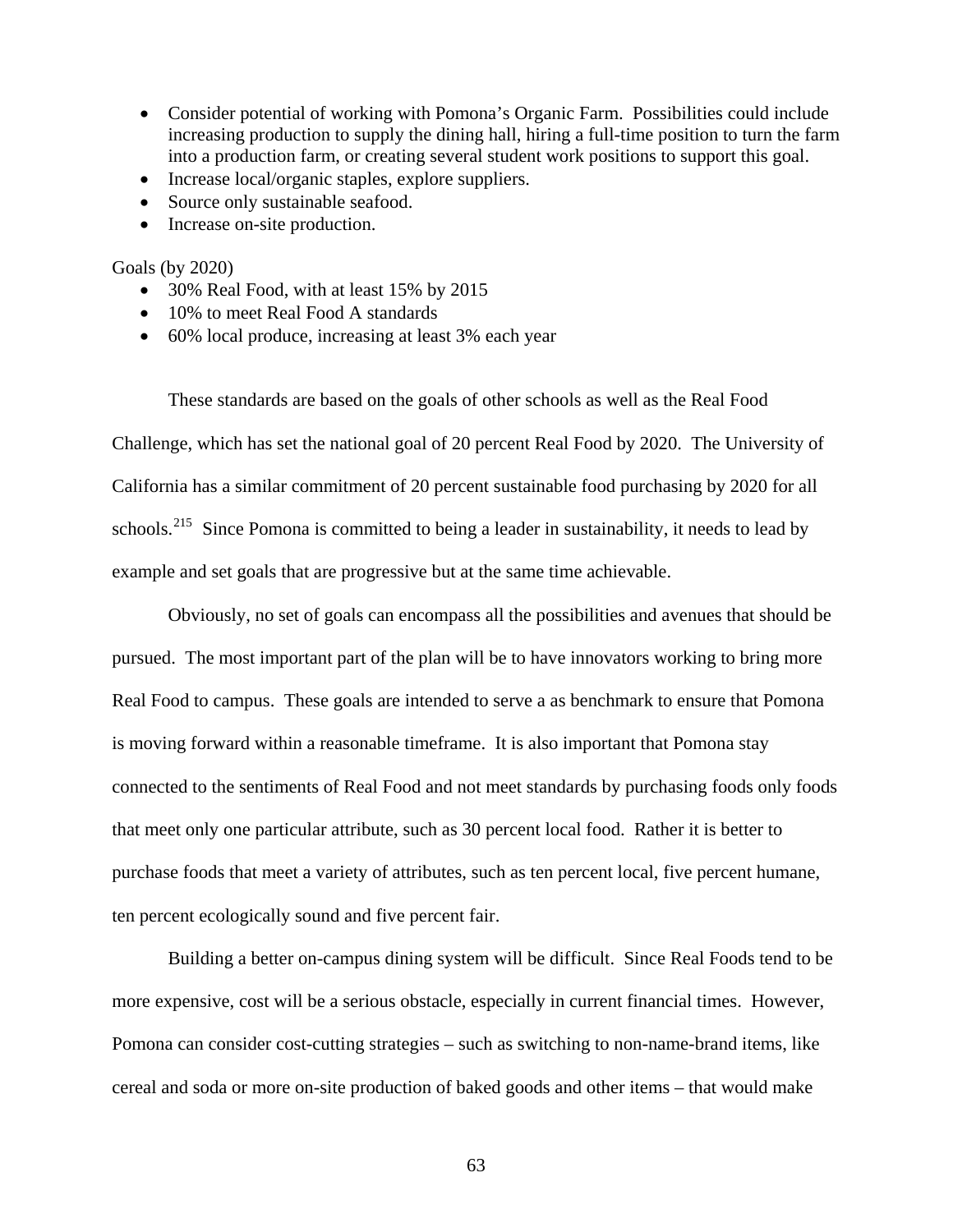available money that could be used to purchase more Real Food. At the same time, Pomona will need to consider student preferences as changes are made. It is especially important for Pomona to have appealing food, because students can choose to eat in the other college's dining halls if they are not satisfied. Despite these obstacles, the potential benefits of bring more Real Food to campus are vast. Not only would students be healthier, but Pomona would be setting a new standard in sustainability, social justice, and animal welfare. Pomona cannot continue to ignore the impacts of its food purchases without compromising its commitment to being a leader in liberal-arts education.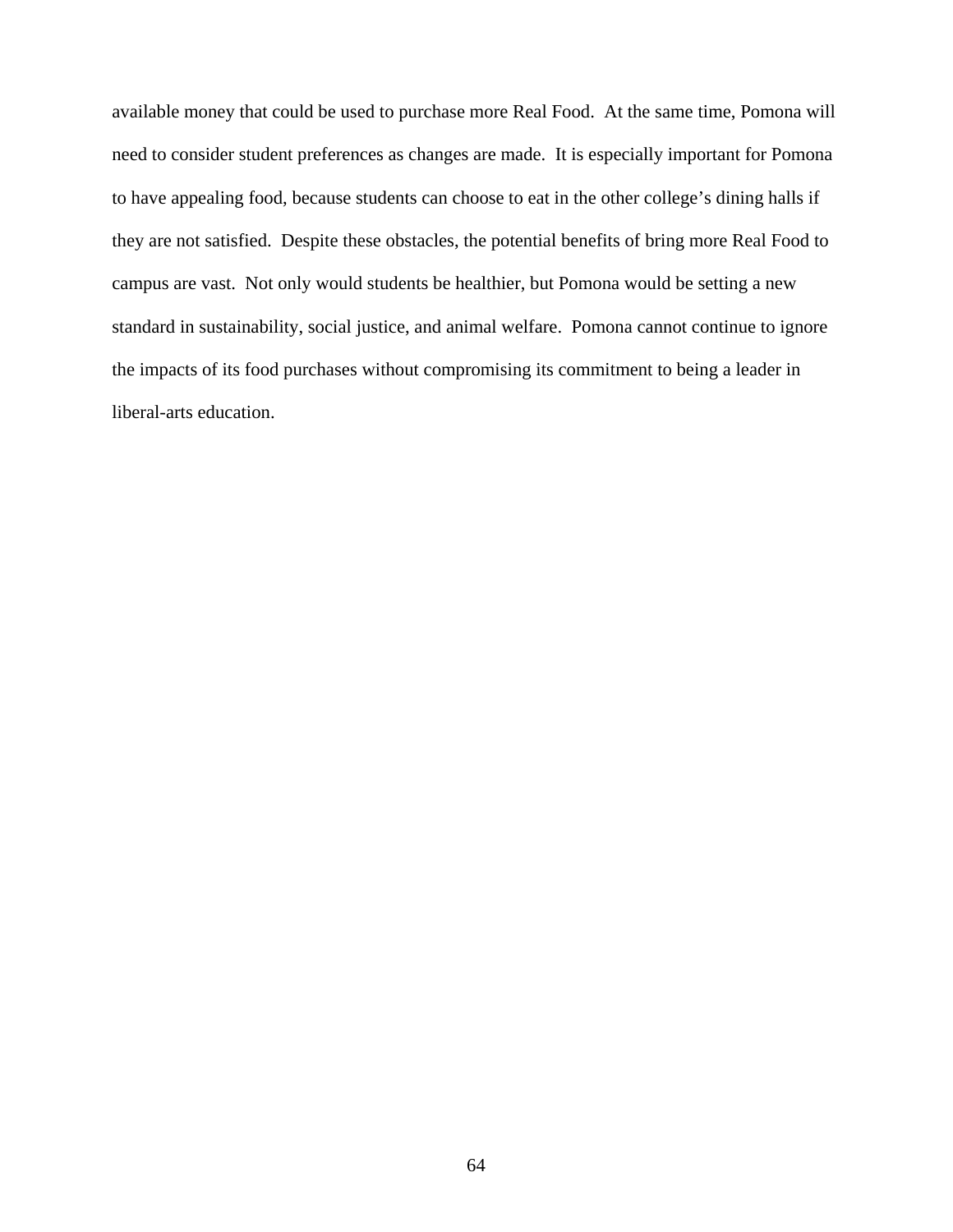## **Conclusion**

 As I started to find out what was really in the food at Pomona, I encountered an unexpected situation. Once I knew more about many of the foods, I started changing my eating practices. No more garbanzo beans, because of a questionable additive. More spring mix, because it is organic. My friends, aware of the study I was doing, picked up on these little changes and started asking me more about the food they were eating. At first I would answer honestly, telling them about plastic additives in our bread and meats packed with cancer-causing chemicals. Pretty soon most of my friends said they did not want to know anymore. And I often wished I did not know what was in the food, because it became impossible to find things I felt good about eating. It was not long before I realized I would never be able to eat a diet of all Real Food at Frary. But for a while I tried to eat only those foods that did not contain ingredients harmful to human health. I got very hungry. I had to lower my standard ever further to avoiding just the most risky foods. Every day I eat foods that contain substances I do not want in body and that compromise my moral beliefs.

 Pomona College can and should do better. Students should not have to turn a blind eye to what is in their food or move off of campus to cook for themselves. I should not have to hide the results of my study from friends so that they can keep eating without stress. Eating should be a pleasurable act, not just in terms of taste but there should be a pride about that with which we nourish our bodies. Wendell Berry famously said in his essay *The Pleasures of Eating*:

Eating is an agricultural act. Eating ends the annual drama of the food economy that begins with planting and birth. Most eaters, however, are no longer aware that this is true. They think of food as an agricultural product, perhaps, but they do not think of themselves as participants in agriculture. They think of themselves as 'consumers.' If they think beyond that, they recognize that they are passive consumers. [216](#page-85-2)

The community at Pomona College has never passively accepted that which is fed to us, but rather questioned, engaged and ultimately improved the situation with which we are presented. Pomona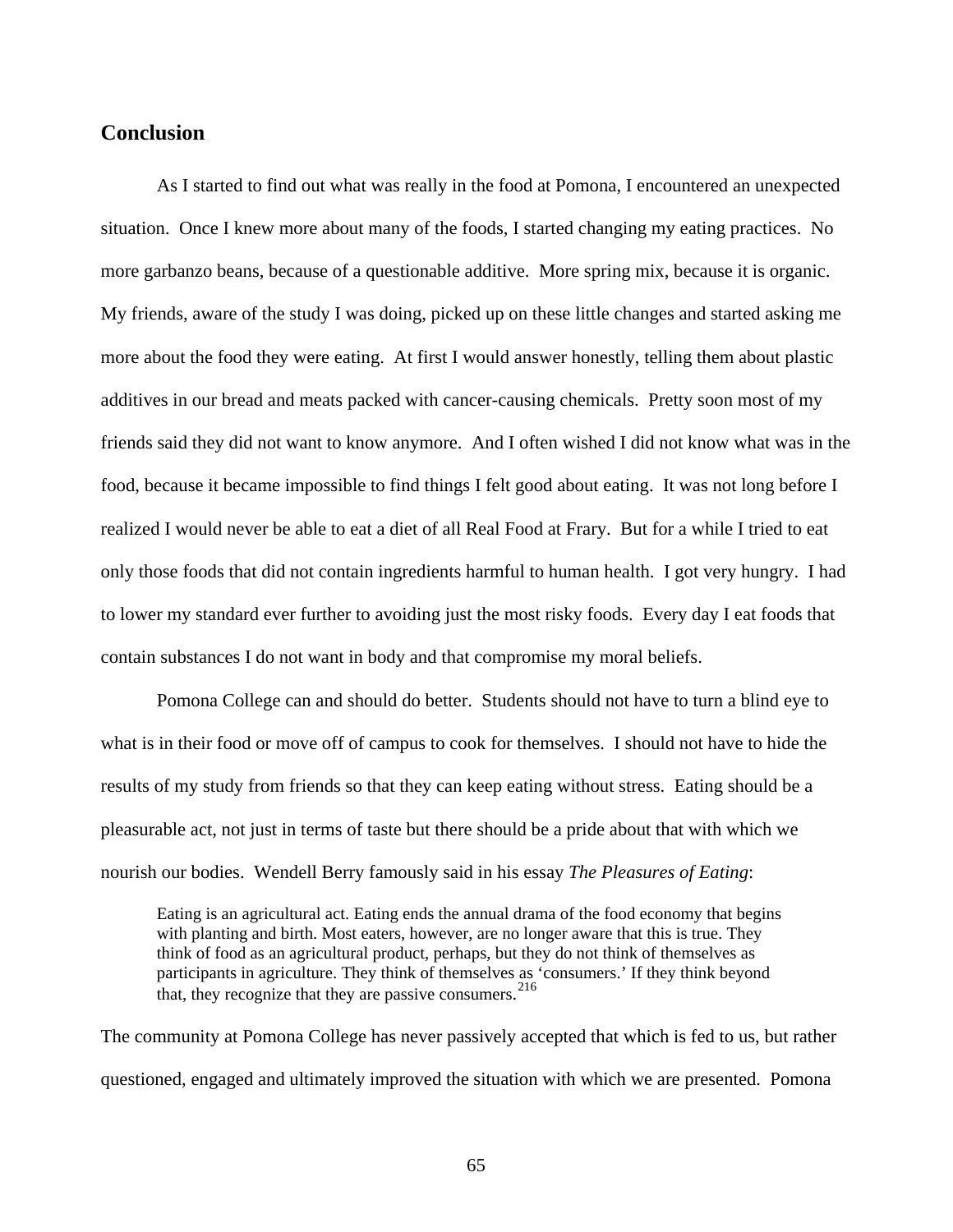should embrace the challenge before us and create a new food system in which everyone and everything is respected and cared for. Pomona has the power to shape a new food culture on campus and beyond and now is the time to begin. Let's face it Pomona, it's time to get Real!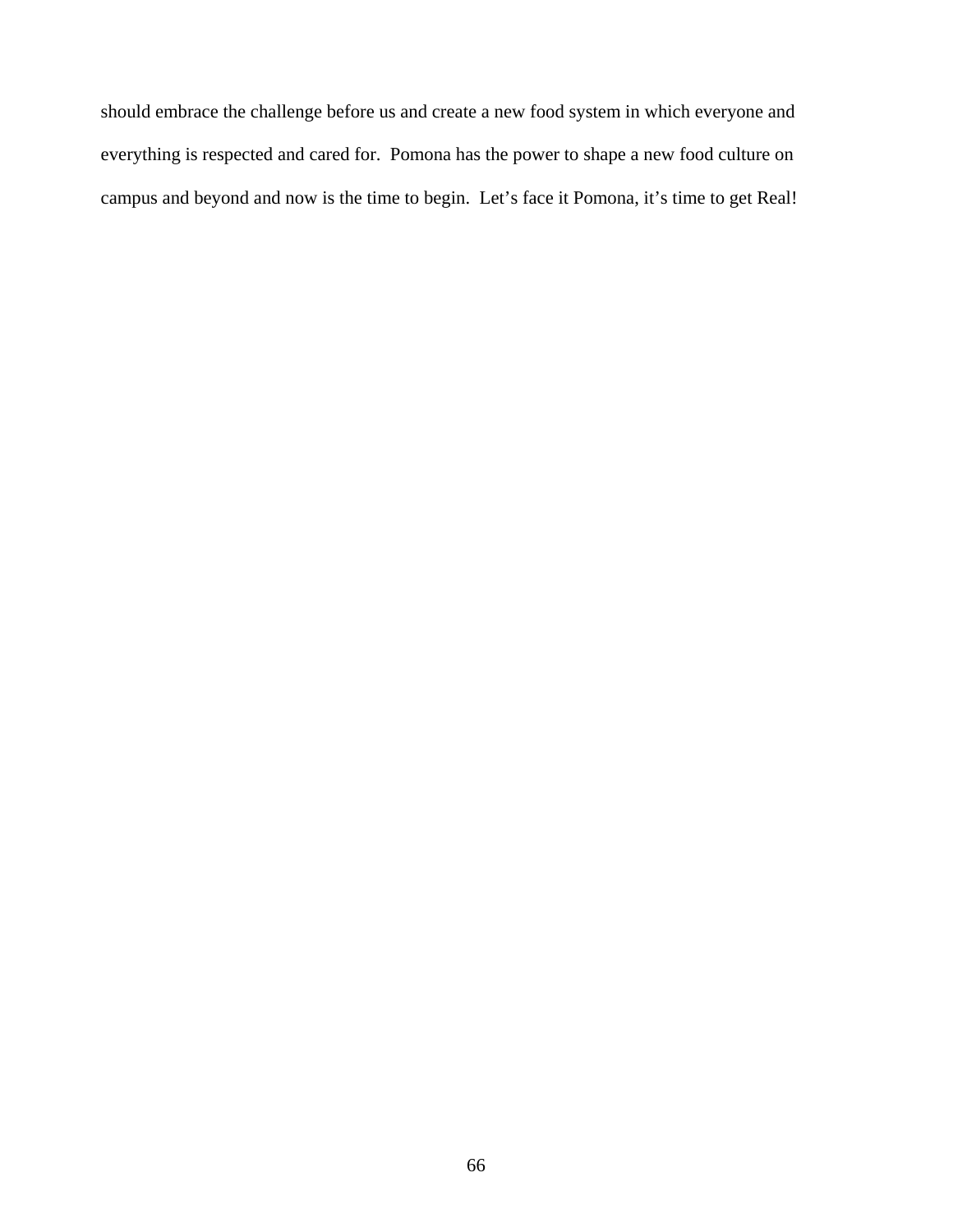## **Works Cited**

- Adams, Richard M. "Global Climate Change and Agriculture: An Economic Perspective." *American Journal of Agricultural Economics* 71.5 (1989): 1272-1279.
- Admissions at Pomona College. "Hard-working and Easygoing: Students At Pomona." Pomona College. http://www.pomona.edu/admissions/explorepomona/hardworkingeasygoing.asp (accessed November 28, 2009).
- Association for the Advancement of Sustainability in Higher Education. "Dining Services." http://www.aashe.org/resources/dining-services (accessed December 11, 2009).
- Ban Trans Fats. "About Trans Fats." http://www.bantransfats.com/abouttransfat.html (accessed November 13, 2009).
- Barlett, Donald L. and James B. Steele. "Monsanto's Harvest of Fear." *Vanity Fair*, May 2008. http://www.vanityfair.com/politics/features/2008/05/monsanto200805?currentPage=6 (accessed November 23, 2009).
- Benbrook, Charles M. "Impacts of Genetically Engineered Crops on Pesticide Use in the United States: The First Eight Years." *BioTech InfoNet*, November 2003. http://www.organic center.org/reportfiles/Full\_first\_nine.pdf (accessed November 30, 2009)
- Berry, Wendell. *The Unsettling of America.* San Francisco, CA: Sierra Club Books, 1977.
- Berry, Wendell. *What Are People For?* New York, NY: North Point Press, 1990.
- Bolen, E., and K. Hecht. "*Neighborhood Groceries: New Access to Healthy Food in Low-Income Communities*." California Food Policy Advocates. http://www.cfpa.net/Grocery.PDF (accessed November 30, 2009).
- Bread for the World. "Hunger Facts." http://www.bread.org/learn/hunger-basics/ (accessed December 1, 2009).
- Brown, Lester R. *Plan B 3.0: Mobilizing to Save Civilization*. New York, NY: Earth Policy Institute, 2008.
- Center for Disease Control, U.S. Department of Health and Human Services. "Recommended Community Strategies and Measurements to Prevent Obesity in the United States." Center for Disease Control. http://www.cdc.gov/mmwr/pdf/rr/rr5807.pdf (accessed November 20, 2009).
- Center for Science in the Public Interest. "Food Safety: Food Additives." http://www.cspinet.org/ reports/chemcuisine.htm (accessed October 27, 2009).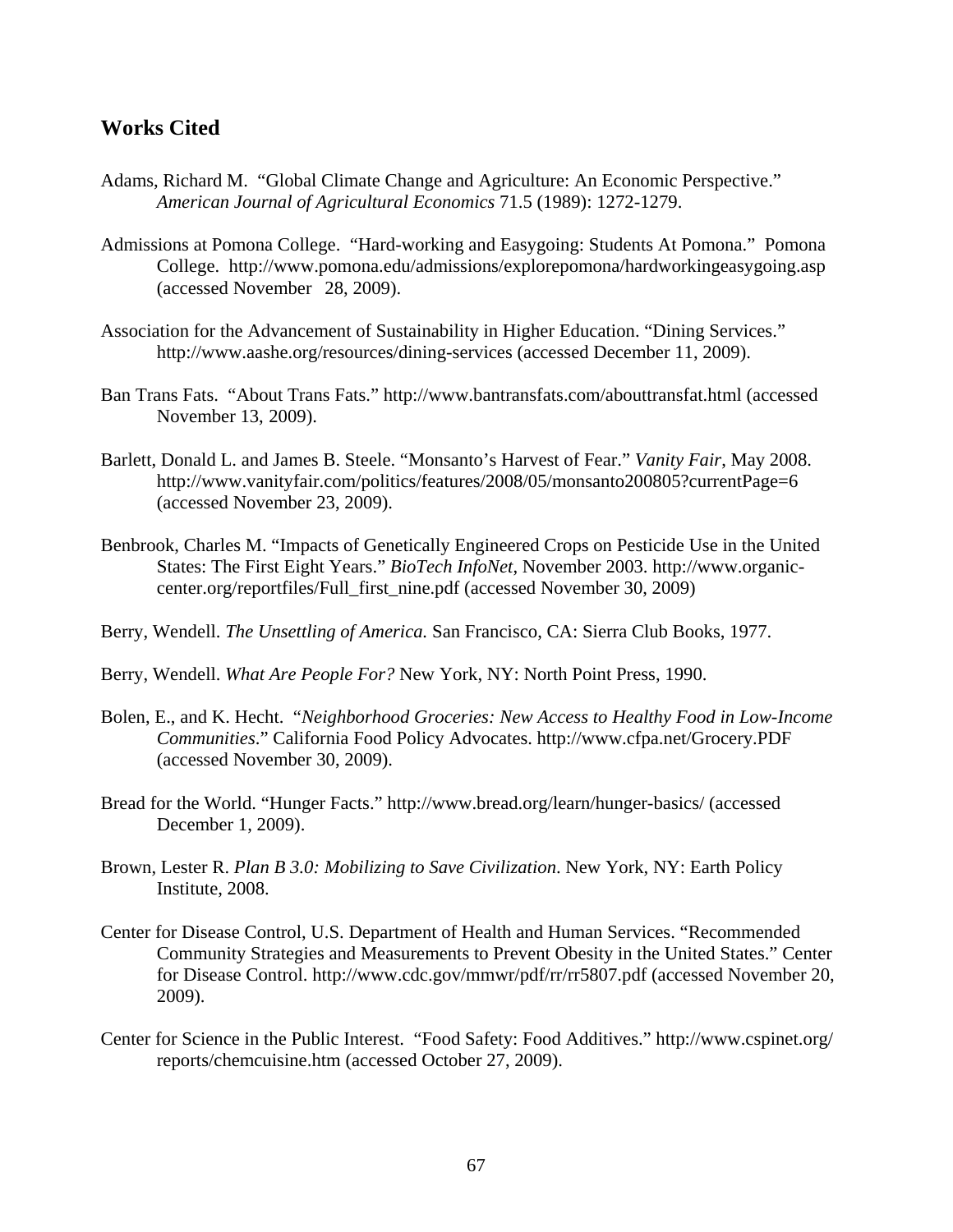- Columbia University Dining. "Our Green Initiatives" *Columbia University.* http://www.columbia. edu/cu/dining/docs/environmental\_stewardship/our\_green\_initiatives.html (accessed December 1, 2009).
- Cook, Christopher D. *Diet for a Dead Planet: Big Business and the Coming Food Crisis.* New York, NY: New Press, 2006.
- Department of the Interior, U.S. Geological Survey. "The Quality of Our Nation's Waters: Nutrients and Pesticides." USGS. http://pubs.usgs.gov/circ/circ1225/ (accessed on December 10, 2009.
- Farm Aid. "Helping Family Farmers Thrive." http://www.farmaid.org/site/c.qlI5IhNVJsE/ b.2750749/ k.89E0/ Family\_Farmers.htm (accessed on November 17, 2009)
- Fernandez-Cornejo, Jorge and Margriet Caswell. "The First Decade of Genetically Engineered Crops in the United States." United States Department of Agriculture. http://www.ers.usda. gov/publications/eib11/eib11.pdf (accessed November 25, 2009).
- Greensfelder, Liese. "New organic dining option a first for U.S. campuses." *University of California, Berkeley,* April 2, 2006. http://www.berkeley.edu/news/media/releases /2006/04/03\_organic.shtml
- Halweil, Brian. *Eat Here: Reclaiming Homegrown Pleasures in a Global Supermarket.* Washington, DC: Worldwatch Institute, 2004.
- Heller, Martin C. and Gregory A. Keoleian. "Life Cycle-Based Sustainability Indicators for Assessment of the U.S. Food System." Ann Arbor, MI: Center for Sustainable Systems, 2000.
- Hendrickson, John. "Energy Use in the U.S. Food System: a summary of existing research and analysis." Center for Integrated Agricultural Systems. http://www.cias.wisc.edu/wpcontent/ uploads/2008/07/energyuse.pdf (accessed November 20, 2009)
- Hightower, Jim. "Giving Thanks for America's Good Food Movement." *Truthout*, November 26, 2009. http://www.truthout.org/11260903 (accessed December 3, 2009).
- Howard, Phil. "Consolidation in Food and Agriculture: Implications for Farmers and Consumers." *The Natural Farmer* (Spring 2006): 17-20.
- Lang, Susan S. "Organic farming produces same corn and soybean yields as conventional farms, but consumes less energy and no pesticides, study finds." *Cornell University,* July 12, 2005. http://www.news.cornell.edu/stories/July05/organic.farm.vs.other.ssl.html (accessed December 1, 2009).
- Lawley, Richard, Laurie Curtis and Judy Davis. *Food Safety Hazard Guidebook.* Cambridge, MA: Royal Society of Chemistry, 2008.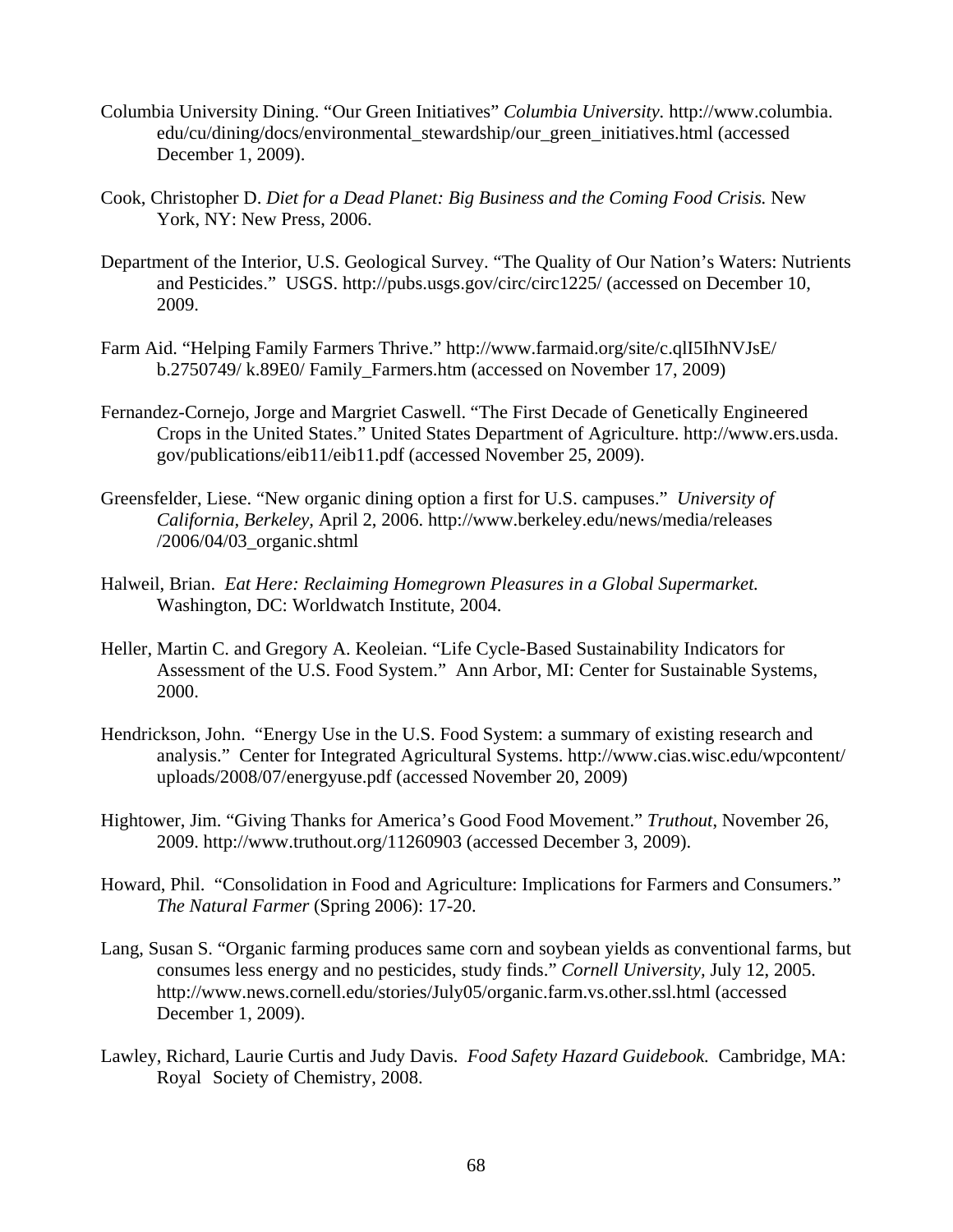- Magdoff, Fred, John Bellamy Foster and Frederick H. Buttel. *Hungry for Profit: The Agribusiness Threat to Farmers, Food, and the Environment.* New York, NY: Monthly Review Press, 2000.
- Maharishi University of Management. "Organic Vegetarian Meals." http://www.mum.edu/meals. Html (accessed November 22, 2009).
- Meagher, Kelsey and Hai Vo. "A 'Real' UCI Dining Experience: A Food Systems Assessment for the University of California, Irvine." Grant Proposal, University of California, Irvine, 2008.
- Meagher, Kelsey and Hai Vo. "Executive Summary and Recommendations for UCI Dining & Hospitality." University of California Irvine, 2009.
- Mench, Joy A. and Siegel, Paul. "Animal Welfare Issues Compendium: Poultry". South Dakota State University Extension. January 1997. http://ars.sdstate.edu/animaliss/poultry.html (accessed November 30, 2009).
- Meter, Ken. "A brief history of 'Finding food in farm country studies.'" Rodale Institute. http://www.crcworks.org/locales.html (accessed December 1, 2009).
- Miller, Sally. *Edible Action: Food Activism & Alternative Economics.* Winnipeg, Manitoba: Fernwood Publishing, 2008.
- Moss, Michael. "E. Coli Path Shows Flaws in Beef Inspection." *New York Times*, October 3, 2009. http://www.nytimes.com/2009/10/04/health/04meat.html (accessed November 27, 2009).
- Nestle, Marion. *Food Politics: How the Food Industry Influences Nutrition and Health.* Berkeley, CA: University of California Press, 2002.
- Nestle, Marion. *What to Eat*. New York, NY: North Point Press, 2006.
- Niman, Nicolette Hahn. "Avoiding Factory Farm Foods: An Eater's Guide." *The Huffington Post*, November 11, 2009. http://www.huffingtonpost.com/nicolette-hahn-niman/avoiding factory-farm- foo\_b\_353525.html (accessed November 29, 2009).
- Nordlee, J. D. "Identification of a Brazil Nut Allergen in Transgenic Soybeans." *New England Journal of Medicine*. 334:11 (March 14, 1996): 688-92.
- Parker-Pope. "Still Spooked by High-Fructose Corn Syrup." *New York Times,* October 30, 2008. http://well.blogs.nytimes.com/2008/10/30/still-spooked-by-high-fructose-corn-syrup/ (accessed November 17, 2009).
- Pawlick, Thomas F. *The End of Food: How the Food industry is Destroying Our Food Supply And What You Can Do About It.* Vancouver, BC: Greystone Books, 2006.
- Petrini, Carlo. *Slow Food Nation: Why Our Food Should be Good, Clean and Fair.* New York, NY: Rizzoli Ex Libris, 2005.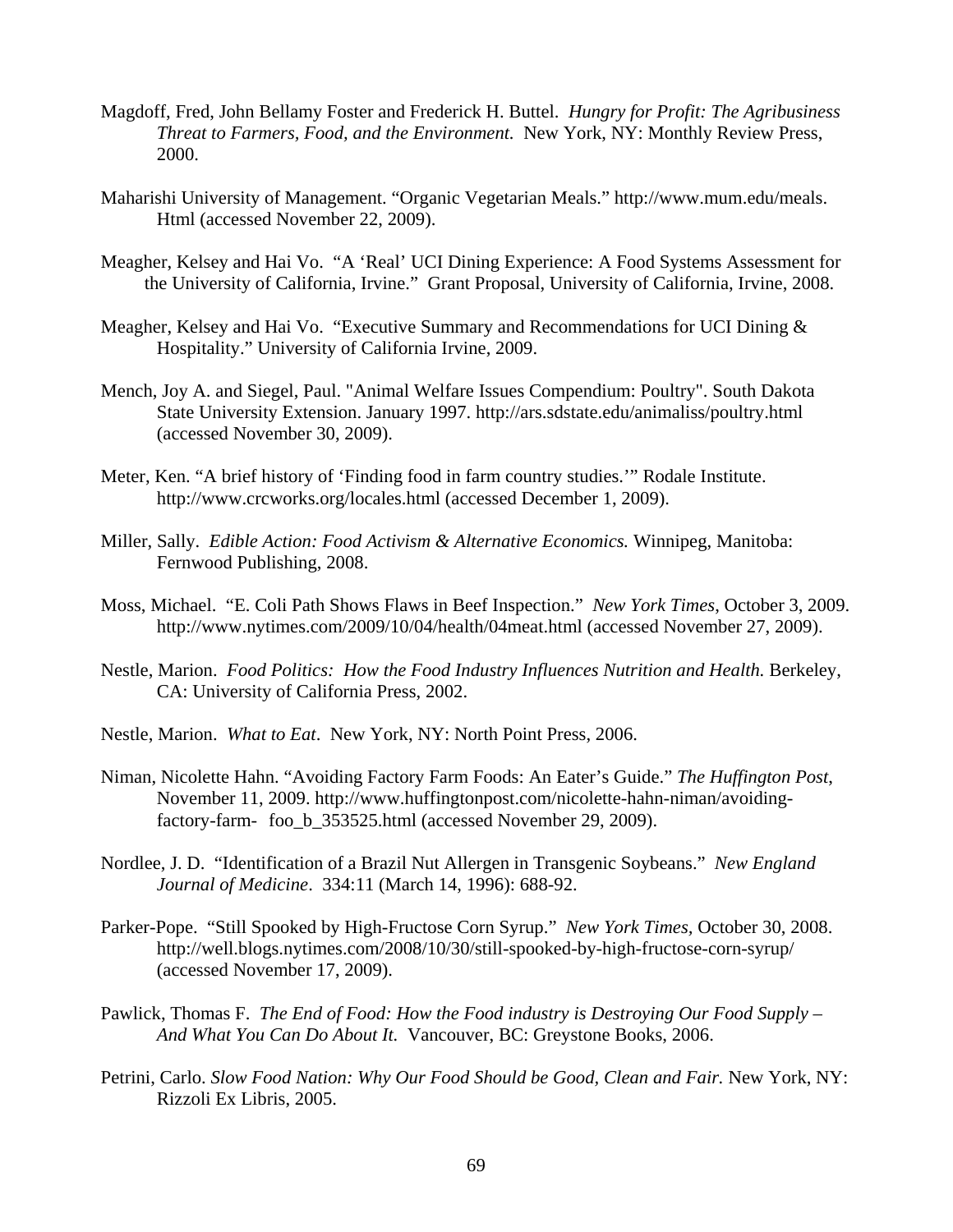Pfeiffer, Dale Allen. *Eating Fossil Fuels*. Canada: New Society, 2006.

Planck, Nina. *Real Food: What to Eat and Why.* New York, NY: Bloomsbury, 2006.

- Pollan, Michael. "An open letter to the next farmer in chief." *New York Times*, October 9, 2008. http://www.nytimes.com/2008/10/12/magazine/12policyt.html?\_r=1&ref=magazine&oref=s login (accessed November 14, 2009).
- Pollan, Michael. *In Defense of Food: An Eater's Manifesto.* New York, NY: Penguin Books, 2008.
- Pollan, Michael. *The Omnivore's Dilemma: A Natural History of Four Meals*. New York, NY: Penguin, 2006.
- Pollan, Michael. "Rules to Eat By." *New York Times,* October 3, 2009. http://www.nytimes.com/ 2009/10/11/magazine/11food-rules-t.html (accessed November 29, 2009).
- Pretty, Jules. *Agri-Culture: Reconnecting People, Land and Nature.* Sterling, VA: Earthscan Publications, 2002.
- Pretty, Jules. "Some Benefits and Drawbacks of Local Food Systems." Briefing Note for TVU/Sustain AgriFood Network, November 2, 2001. http://www.sustainweb.org/pdf/ afn\_m1\_p2.pdf (accessed December 5, 2009).
- Reisner, Mark. *Cadillac Desert*. New York, NY: Penguin, 1986.
- Richardson, Jill. *Recipe for America: Why Our Food System is Broken and What We Can Do to Fix It.* Brooklyn, NY: Ig Publishing, 2009.
- Robbins, John. *Food Revolution: How Your Diet Can Help Save Your Life and the World*. Berkeley, CA: Conari Press, 2001.
- Roberts, Paul. *The End of Food.* New York, NY: Houghton Mifflin Books, 2008.
- Roper Public Affairs. "Food and Farming 2004." *Organic Valley Family of Farms*, April 2004. http://www.organicvalley.coop/pdf/roper\_survey.pdf (accessed December 7, 2009).
- Schapiro, Mark. *Exposed: The Toxic Chemistry of Everyday Products and What's at Stake for American Power.* White River Junction Vermont: Chelsea Green Publishing, 2007.
- Schmit, Julie. "Four plants that supply meat to schools cited." *USA Today,* April 8, 2008. http://www.usatoday. com/money/industries/food/2008-04-08-usda-beef-slaughterhouse violations\_N.htm (accessed November 30, 2009).
- Shiva, Vandana. "From Seeds of Suicide to Seeds of Hope: Why Are Indian Farmers Committing Suicide and How Can We Stop This Tragedy?" *The Huffington Post*, 28 April 2009. http://www.huffingtonpost.com/vandana-shiva/from-seeds-of-suicide-to\_b\_192419.html (accessed November 11, 2009).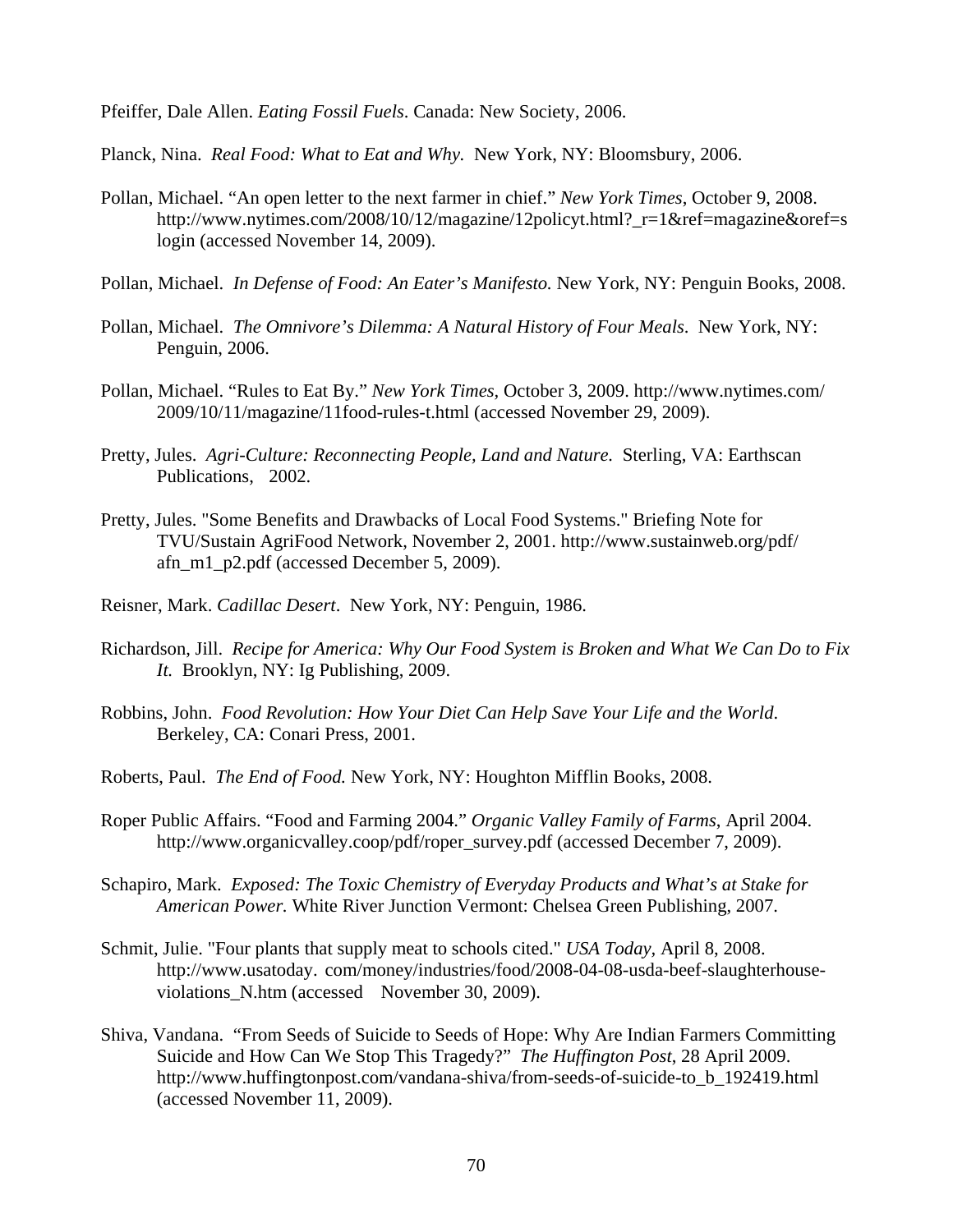- Shiva, Vandana. "Intellectual Property Rights Agreement." *One Million Gardeners.* http://one milliongarden.ning.com/video/vandana-shiva-on-seed-patent (accessed November 12, 2009).
- Shiva, Vandana. *Soil Not Oil*. Cambridge, MA: South End Press, 2008.
- Shiva, Vandana. *Stolen Harvest: The Hijacking of the Global Food Supply*. Cambridge, MA: South End Press, 2000.
- Singer, Peter and Jim Manson. *The Way We Eat: Why Our Food Choices Matter*. United States: Rodale, 2006.
- Slow Food. "Our Philosophy." http://www.slowfood.com/about\_us/eng/philosophy.lasso (accessed November 30, 2009).
- Smith, Lewis W. "Forum Helping Industry Ensure Animal Well-Being." United States Department Agriculture, Agricultural Research Service. March 2005. http://www.ars.usda.gov/is/AR/ archive/mar05/form0305.htm (November 30, 2009).
- Sodexo. "About Us." http://www.sodexousa.com/usen/aboutus/aboutus.asp. (accessed November 23, 2009).
- Sustainability Integration Office. "Welcome to the Sustainability Integration Office." *Pomona College*. http://pomona.edu/sustainability/home.shtml (accessed December 5, 2009).
- Stenzel, Jennifer, Melina F. Laverty and Eleanor J. Sterling. "Living with Nature: Cooking for Biodiversity." American Museum of Natural History, 2004. http://cbc.amnh.org/center/ pubs/pdfs/recipe.pdf (accessed December 5, 2009).
- Stephen, Alistair M. *Food Polysaccharides and Their Applications*. New York, NY: Marcel Dekker, 1995.
- Stofferahn, Curtis W. *Industrialized Farming and Its Relationship to Community Well-Being- An Update of a 2000 Report by Linda Labao*. Prepared for the State of North Dakota, Office of the Attorney General. http://www.und.nodak.edu/misc/ndrural/Lobao%20&%20 Stofferahn.pdf (accessed November 15, 2009).
- Stowe, Stacy. "Another Blow Against Trans Fats in Foods." *New York Times,* February 18, 2009. http://www.nytimes.com/2009/02/22/nyregion/long-island/22Rfats.html.
- Sustainability Integration Office. "Pomona College Statement of Environmental Policy." *Pomona College.* http://pomona.edu/sustainability/initiatives/Plans-policies/Policies/envpolicy.shtml (accessed December 1, 2009).
- Sodexo. "Sodexo Partners with Marine Stewardship Council to Ensure Sustainability of Wild- Caught Seafood." September 8, 2009. http://www.sodexousa.com/usen/newsroom/ press/press09/sustainableseafood.asp (accessed November 23, 2009).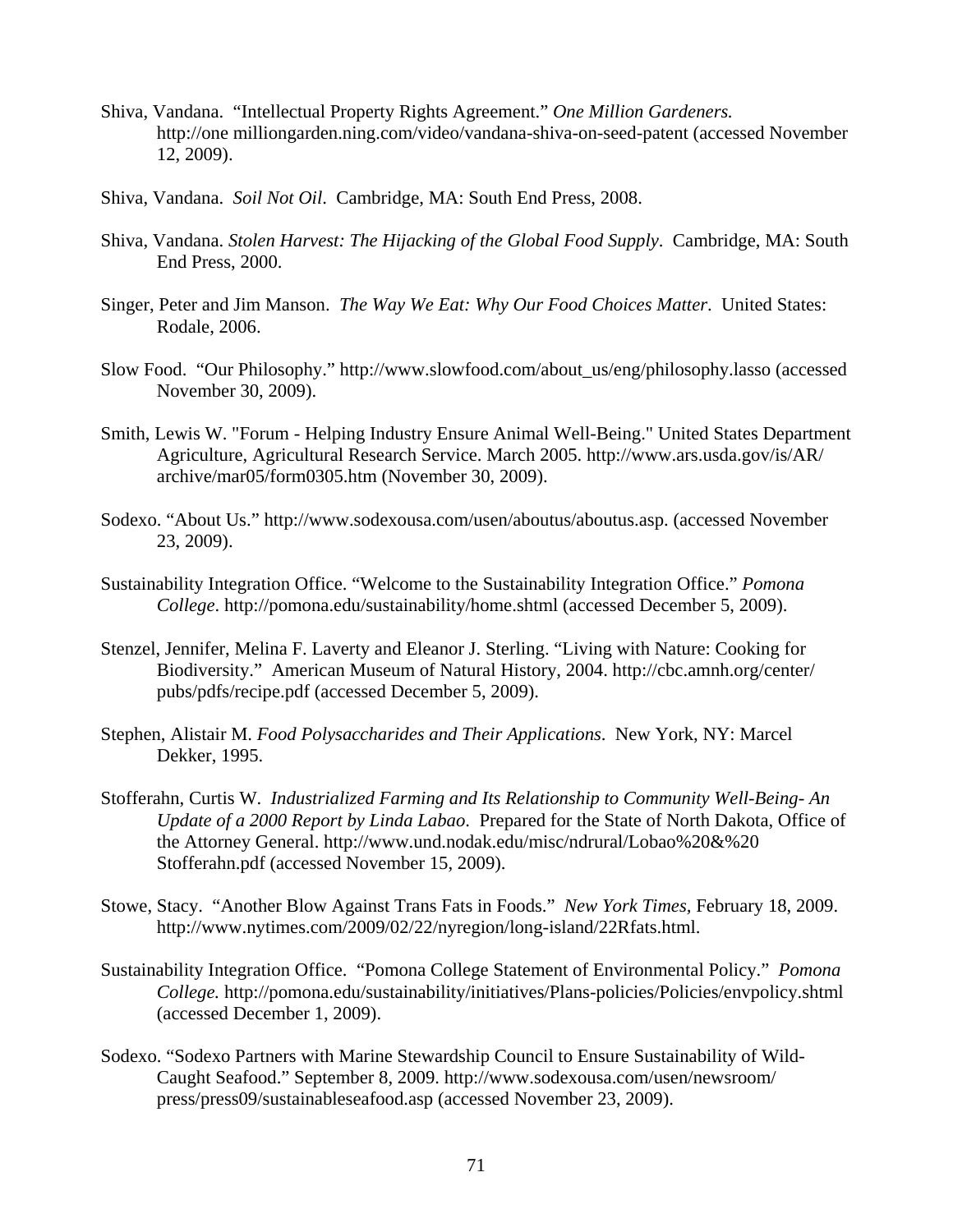Sysco. http://www.sysco.com/aboutus/aboutus.html (accessed November 23, 2009).

- The Future of Food. Directed by Deborah Koons Garcia. United States: Virgil Films and Entertainment, 2007. DVD.
- The Real Food Challenge. http://realfoodchallenge.org/ (accessed November 30, 2009).
- The Real Food Challenge. "Frequently Asked Questions." http://realfoodchallenge.org/about/ faq#RFC\_start (accessed November 30, 2009).
- Tufts University. "Organic Food at Tufts." http://www.tufts.edu/programs/feast/organicfood.htm (accessed December 1, 2009).
- United States Department of Agriculture, Agricultural Research Service. "USDA National Nutrient Database for Standard Reference, Release 15." United States Department of Agriculture. http://www.nal.usda.gov/fnic/foodcomp/Data/SR15/reports/sr15fg11.pdf (accessed November 11, 2009)
- United States Department of Agriculture, Economic Research Service. "Food Security in the United States." United States Department of Agriculture. http://www.ers.usda.gov/briefing/ Foodsecurity/ (accessed November 20, 2009)
- United States Environmental Protection Agency. "Chemicals Evaluated for Carcinogenic Potential." Office of Pesticide Programs, EPA, July 19, 2004.
- University of California. "Policy on Sustainable Practices." http://www.universityofcalifornia.edu/ sustainability/documents/policy\_sustain\_prac.pdf (accessed December 7, 2009).
- University of California, Davis. "Dining Services Sustainability Practices." http://dining.ucdavis. edu/sustainability.html (accessed December 9, 2009).
- Vinton, Sherri Brooks and Ann Clark Espuelas. *The Real Food Revival.* New York, NY: Penguin, 2005.
- Vo, Hai. "A 'Real' UCI Dining Experience: Towards a Just and Sustainable Food System." Senior Thesis, University of California, Irvine, 2009.
- Warner, Melanie. "Health Care Savings Could Start in the Cafeteria." *New York Times,* November 29, 2009. http://www.nytimes.com/2009/11/29/health/policy/29diet.html?pagewanted= 1&sq=foodpercent20ibm&st=cse&scp (accessed November 21, 2009).
- Williams Dining Services. "Local and Organic Food." *Williams College*. http://www.williams. edu/admin/dining/about/environment (accessed November 27, 2009).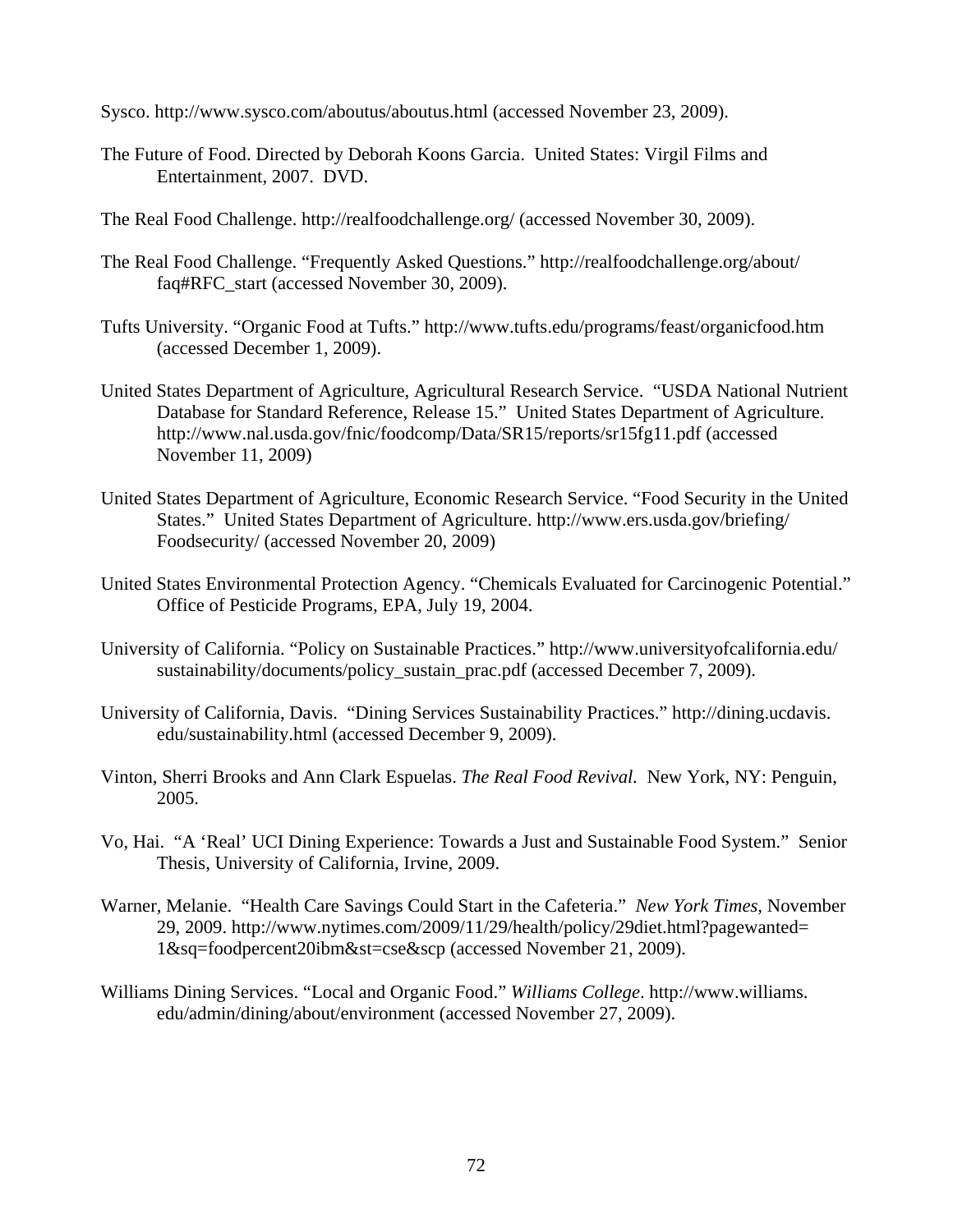## **Appendix**

| Food               |                  |             |            | Ecologic-  |        | Conventional    |
|--------------------|------------------|-------------|------------|------------|--------|-----------------|
| Category           |                  | Total       | Local      | ally Sound | Humane | (as % of Total) |
| <b>Baked Goods</b> | purchase in \$   | \$2,910.30  | \$470.56   |            |        | \$2,439.74      |
|                    | as % of category |             | 16.2%      |            |        | 83.8%           |
| Meat               | purchase in \$   | \$17,968.28 | \$24.30    |            |        | \$17,943.98     |
|                    | as % of category |             | 0.1%       |            |        | 99.9%           |
| Poultry            | purchase in \$   | \$18,247.34 |            |            |        | \$18,247.34     |
|                    | as % of category |             |            |            |        | 100.0%          |
| Dairy/Eggs         | purchase in \$   | \$16,698.45 |            |            |        | \$16,698.45     |
|                    | as % of category |             |            |            |        | 100.0%          |
| <b>Beverage</b>    | purchase in \$   | \$11,205.82 |            | \$1,264.60 |        | \$9,941.22      |
|                    | as % of category |             |            | 11.3%      |        | 88.7%           |
| Grocery            | purchase in \$   | \$33,644.86 | \$40.03    |            |        | \$33,604.83     |
|                    | as % of category |             | 0.1%       |            |        | 99.9%           |
| Frozen             | purchase in \$   | \$19,615.59 |            |            |        | \$19,615.59     |
|                    | as % of category |             |            |            |        | 100.0%          |
| Seafood            | purchase in \$   | \$5,621.09  | \$4,880.90 | \$3,107.14 |        | \$740.19        |
|                    | as % of category |             | 86.8%      | 55.3%      |        | 13.2%           |
| Produce            | purchase in \$   | \$24,468.11 | \$3,927.98 | \$2,757.73 |        | \$17,782.40     |
|                    | as % of category |             | 16.1%      | 11.3%      |        | 72.7%           |

*Dollars Spent on Food by Category and Attribute* 

| <b>TOTAL</b> | purchase in \$ | $$150,379.85$   \$9,343.77 |         | \$7,129.47 | \$137,013.75 |
|--------------|----------------|----------------------------|---------|------------|--------------|
|              | as % of Total  |                            | $6.2\%$ | $4.7\%$    | 91.1%        |

*Total Dollars Spent on Real Food A, B and Conventional Food by Category* 

| Real Food?   | Baked goods | Beverage | Dairy/Eggs | Frozen   | Grocerv  | Meat     | Poultry  | Produce  | Seafood | <b>Total</b> |
|--------------|-------------|----------|------------|----------|----------|----------|----------|----------|---------|--------------|
| А            |             |          |            |          |          |          |          | \$0      | \$3,107 | \$3,107      |
| В            | \$471       | \$737    |            |          | \$40     | \$24     |          | \$6.686  | \$1,234 | \$9,192      |
| Conv.        | \$2,440     | \$10,469 | \$16,698   | \$19,616 | \$33,605 | \$17.944 | \$18,247 | \$17.782 | \$1,280 | \$138,081    |
| <b>Total</b> | \$2,910     | \$11,206 | \$16,698   | \$19,616 | \$33,645 | \$17,968 | \$18,247 | \$24,468 | \$5,621 | \$150,380    |

*Percent of Total Dollars Spent on Real Food A, B and Conventional Food by Category* 

| Real Food? | Baked goods | Beverage | Dairy/Eggs | Frozen | Grocery | Meat  | Poultry | Produce | Seafood | Grand Total |
|------------|-------------|----------|------------|--------|---------|-------|---------|---------|---------|-------------|
| A          |             |          |            |        |         |       |         |         | 55.3%   | $2.1\%$     |
| B          | 16.2%       | 6.6%     |            |        | $0.1\%$ | 0.1%  |         | 27.3%   | 21.9%   | $6.1\%$     |
| No         | 83.8%       | 93.4%    | 100.0%     | 100.0% | 99.9%   | 99.9% | 100.0%  | 72.7%   | 22.8%   | 91.8%       |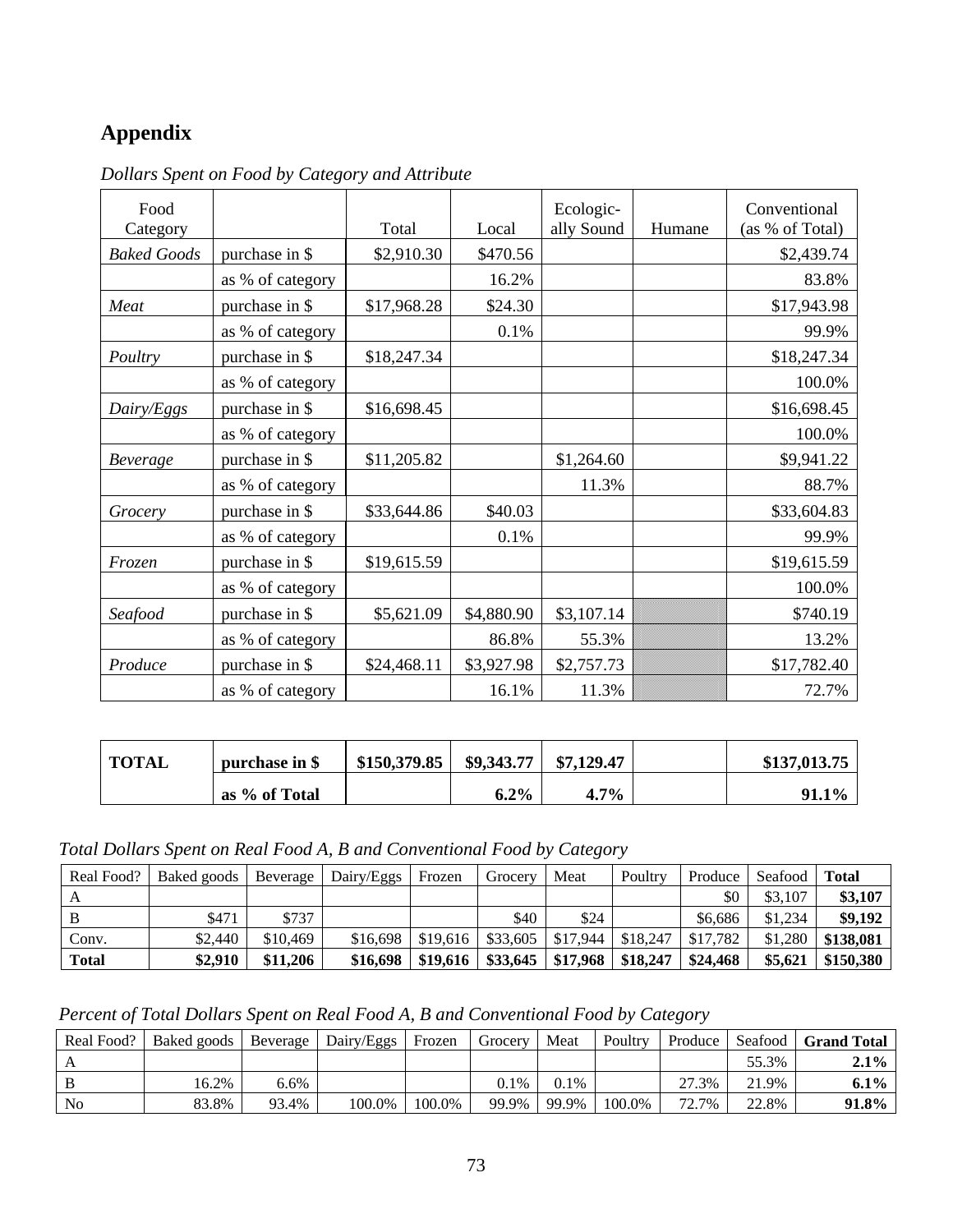## *The Real Food Calculator*

|                                                                                                                           | Local &<br><b>Community-Based</b>                                                                                                                                                                                                                                                                                                                                                                                                                                                                                                                                                                                    | Fair                                                                                                                                                                                                         | <b>Ecologically Sound</b>                                                                                                                                                                                                                                                                                                                                                                  | Humane                                                                                                                                                                           |
|---------------------------------------------------------------------------------------------------------------------------|----------------------------------------------------------------------------------------------------------------------------------------------------------------------------------------------------------------------------------------------------------------------------------------------------------------------------------------------------------------------------------------------------------------------------------------------------------------------------------------------------------------------------------------------------------------------------------------------------------------------|--------------------------------------------------------------------------------------------------------------------------------------------------------------------------------------------------------------|--------------------------------------------------------------------------------------------------------------------------------------------------------------------------------------------------------------------------------------------------------------------------------------------------------------------------------------------------------------------------------------------|----------------------------------------------------------------------------------------------------------------------------------------------------------------------------------|
| <b>Green Light</b><br>A clear fit<br><b>YES</b>                                                                           | <b>Unprocessed Foods</b><br>-Grown/Raised within 250 miles<br>or the adjacent counties<br>and at least one of the following:<br>a) You have a direct purchasing<br>relationship with the farmer or<br>your distributor provides you with<br>transparent and verifiable<br>information about farm practices<br>and location<br>b) or, Farm is independently or<br>cooperatively owned and<br>operated within the region<br>c) or, Small-medium scale farm<br>(size varies by crop-define by<br>revenue or size?)<br><b>Processed Foods</b><br>-Over 50% local ingredients<br>processed by a locally-owned<br>business | Fair trade direct purchasing<br>Domestic Fair Trade Cert.<br>(Agricultural Justice Project)<br>-Fair Trade Cert. *                                                                                           | <b>USDA Organic</b><br>Protected Harvest Cert.<br>-Marine Stewardship Council<br><b>Biodynamic Cert</b><br>Seafood Watch Guide "Best<br>Choices" (not air-flown)*                                                                                                                                                                                                                          | <b>Certified Humane</b><br>-Food Alliance Cert. *<br>-Pasture-Raised                                                                                                             |
| <b>Yellow Light</b><br>Use caution<br><b>YES</b>                                                                          | <b>Unprocessed Foods</b><br>Grown within 250 miles<br>and at least one of the following:<br>-(a), (b) or (c) in the Green Light<br>category (see above)<br><b>Processed Foods</b>                                                                                                                                                                                                                                                                                                                                                                                                                                    | <b>Food Alliance Cert</b><br>Rainforest Alliance Cert. *<br>Business/farm operates as a<br>cooperative and/or has a<br>profit sharing policy for all<br>employees                                            | -Rainforest Alliance Cert. *<br>Food Alliance Cert.<br>Seafood Watch Guide "Good<br>Alternatives" (not air flown)<br><b>Beyond Organic</b><br><b>Transitional Organic</b><br>Salmon Safe<br>-Fair Trade Cert. *                                                                                                                                                                            | <b>AGA Grassfed</b><br>USDA Organic/Free-Range/<br>Cage-Free (eggs)<br><b>Humanely Raised</b><br>100% Grassfed                                                                   |
|                                                                                                                           | -Distant ingredients processed by<br>a locally-owned business<br>e.g. locally baked goods, locally<br>roasted coffee, etc                                                                                                                                                                                                                                                                                                                                                                                                                                                                                            | <b>Business/farm has a social</b><br>responsibility policy that<br>includes for all workers:<br>-- Union or prevailing wages<br>-- Transportation and/or<br><b>Housing Support</b><br>--Health care benefits | Coffee: Shade-Grown, Bird<br>Friendly                                                                                                                                                                                                                                                                                                                                                      |                                                                                                                                                                                  |
| <b>Red Light</b><br>Good Start, but not enough<br><b>NO</b>                                                               |                                                                                                                                                                                                                                                                                                                                                                                                                                                                                                                                                                                                                      |                                                                                                                                                                                                              | <b>Raised without Antiobiotics</b><br>-No Antiobiotics Administered                                                                                                                                                                                                                                                                                                                        | -USDA Grassfed<br>-USDA Organic (meat)<br><b>Raised Without Antibiotics</b><br>-No Antibiotics Administered<br>-Vegetarian Diet<br><b>Hormone Free</b><br>-rBGH-free/ -rBST-free |
| <b>Red Light</b><br>Claim does not necessarily<br>have substance<br><b>NO</b>                                             |                                                                                                                                                                                                                                                                                                                                                                                                                                                                                                                                                                                                                      |                                                                                                                                                                                                              | -Natural<br>-GM Free/GMO Free (needs 3rd<br>party certification)                                                                                                                                                                                                                                                                                                                           | -Natural/ Fresh<br>-No Antiobiotics (eggs)<br>Hormone Free (eggs)                                                                                                                |
| <b>Red Light</b><br>No way<br><b>NO</b>                                                                                   | -Grown more than 250 miles<br>away<br>-Traveled more than 250 miles<br>away during distribution                                                                                                                                                                                                                                                                                                                                                                                                                                                                                                                      | Child labor<br>Indentured servitude<br>-Slave labor                                                                                                                                                          | -Seafood Watch Guide "Avoid"<br>-Confinement/Battery Cages                                                                                                                                                                                                                                                                                                                                 | Confinement/ Battery cages<br>-Grassfed/Grain-finished                                                                                                                           |
| <b>Health Concerns</b><br>If any of these ingredients<br>are present, the food item<br>does not count in any<br>category. |                                                                                                                                                                                                                                                                                                                                                                                                                                                                                                                                                                                                                      |                                                                                                                                                                                                              | high fructose corn syrup, hydrogenated vegetable oil, MSG, rGBH/rBST, sodium nitrate, sodium nitrite, trans-fats<br>modified corn starch, food coloring, artificial sweeteners (sucralose, corn-based sweeteners), sodium benzoate, acesulfame potassium,<br>"calcium disodium EDTA (MSG) autolyzed veast extract sodium caseinate, maltodextrin, hydrolyzed lecithin, "natural flavoring" |                                                                                                                                                                                  |
| *Transparency<br><b>Concerns</b>                                                                                          |                                                                                                                                                                                                                                                                                                                                                                                                                                                                                                                                                                                                                      |                                                                                                                                                                                                              | Food items have no labels and/or food producers/distributors/processers are unable and/or unwilling to provide desired<br>information.                                                                                                                                                                                                                                                     |                                                                                                                                                                                  |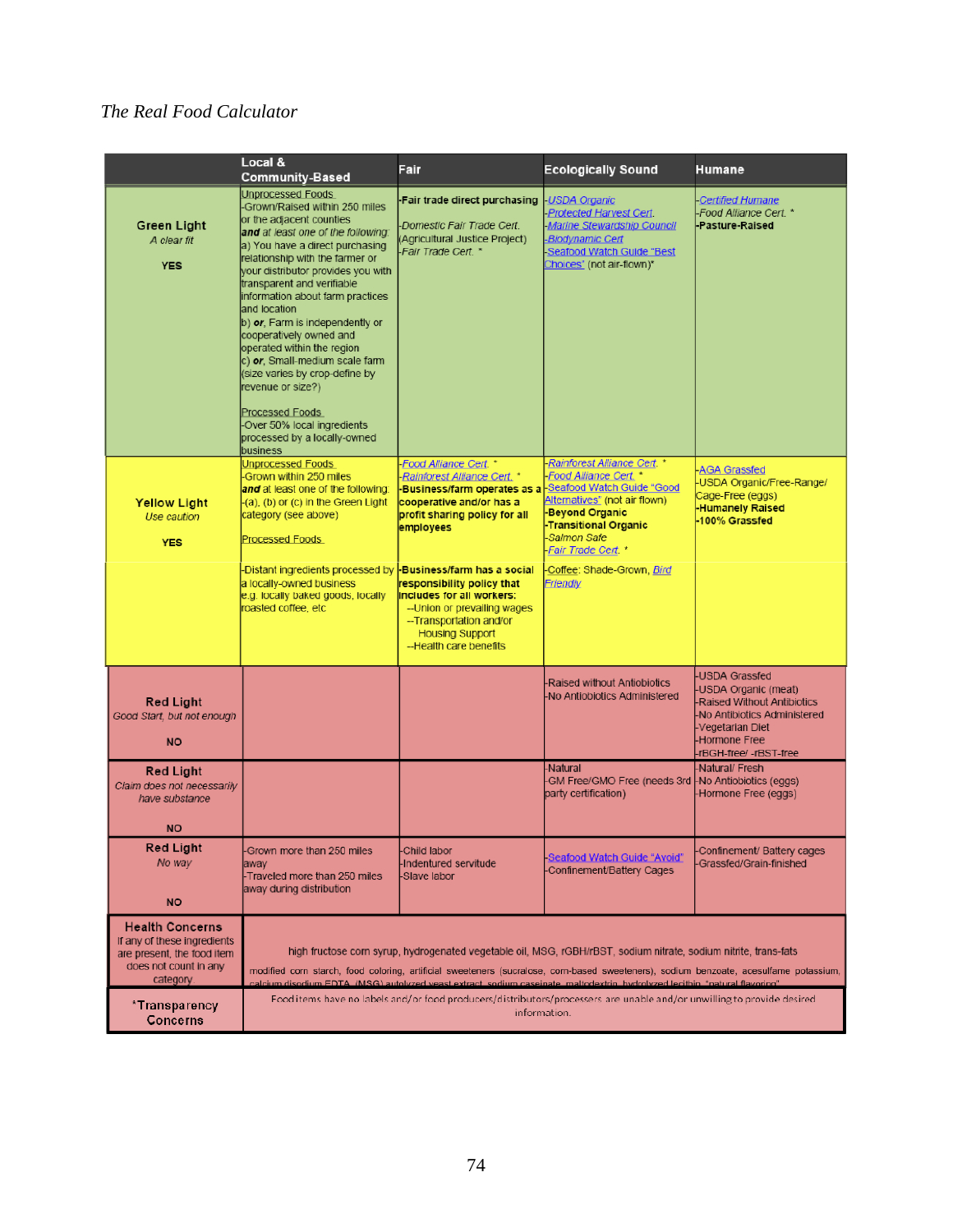## **Notes**

 $\overline{a}$ 

<sup>1</sup>Admissions at Pomona College, "Hard-working And Easygoing: Students At Pomona," Pomona College, http://www.pomona.edu/admissions/explorepomona/hardworkingeasygoing.asp.

<sup>5</sup>Thomas F. Pawlick, *The End of Food: How the Food industry is Destroying Our Food Supply – And What You Can Do About It* (Vancouver, BC: Greystone Books, 2006), 162-3.

<sup>7</sup> Carlo Petrini, *Slow Food Nation: Why Our Food Should be Good, Clean and Fair* (New York, NY: Rizzoli Ex Libris, 2005), 17-18.

<sup>9</sup> Center for Disease Control, U.S. Department of Health and Human Services, "Recommended Community Strategies and Measurements to Prevent Obesity in the United States," Center for Disease Control, http://www.cdc.gov/mmwr/pdf/rr/rr5807.pdf.

<sup>10</sup>United States Department of Agriculture, Economic Research Service, "Food Security in the United States," United States Department of Agriculture, http://www.ers.usda.gov/briefing/ Foodsecurity/.

 $11$ E. Bolen and K. Hecht, "Neighborhood Groceries: New Access to Healthy Food in Low-Income Communities," California Food Policy Advocates, http://www.cfpa.net/Grocery.PDF.

12Fred Magdoff, John Bellamy Foster and Frederick H. Buttel, *Hungry for Profit: The Agribusiness Threat to Farmers, Food, and the Environment (*New York, NY: Monthly Review Press, 2000), 19. 13Pawlick, *The End of Food*, 162-3, 173.

<sup>14</sup>Jules Pretty, *Agri-Culture: Reconnecting People, Land and Nature* (Sterling, VA: Earthscan Publications, 2002), 106-7.

15Shiva, *Soil not Oil*, 99.

<sup>16</sup>Dale Allen Pfeiffer, *Eating Fossil Fuels* (Canada: New Society, 2006), 7.

17Shiva, *Soil Not Oil*, 99.

18Christopher D. Cook, *Diet for a Dead Planet*, (New York: New Press, 2006), 102.

19Richardson, *Recipe for America*, 29.

20Shiva, *Soil Not Oil, 98.* 

21Pawlick, *The End of Food*, 163.

22Pretty, *Agri-Culture*, 108-11.

<sup>23</sup>Farm Aid, "Helping Family Farmers Thrive," http://www.farmaid.org/site/c.qlI5IhNVJsE /b.2750749/k.89E0/ Family\_Farmers.htm

<sup>24</sup>Sherri Brooks Vinton and Ann Clark Espuelas, *The Real Food Revival* (New York, NY: Penguin, 2005), 43.

<sup>25</sup>Phil Howard, "Consolidation in Food and Agriculture: Implications for Farmers and Consumers," *The Natural Farmer* (Spring 2006), 17.

26 Ibid 17-8.

27Vinton, *The Real Food Revival,* 43.

<sup>2</sup> Sustainability Integration Office, "Welcome to the Sustainability Integration Office," *Pomona College*, http://pomona.edu/sustainability/home.shtml.

<sup>3</sup> Nina Planck, *Real Food: What to Eat and Why (*New York, NY: Bloomsbury, 2006), 38.

<sup>4</sup> Vandana Shiva, *Soil Not Oil*, (Cambridge, MA: South End Press, 2008), 133.

<sup>6</sup> John Robbins, *Food Revolution: How Your Diet Can Help Save Your Life and the World* (Berkeley, CA: Conari Press, 2001), 168-9.

<sup>8</sup> Pollan, Michael, *In Defense of Food: An Eater's Manifesto (*New York, NY: Penguin Books, 2008), 122.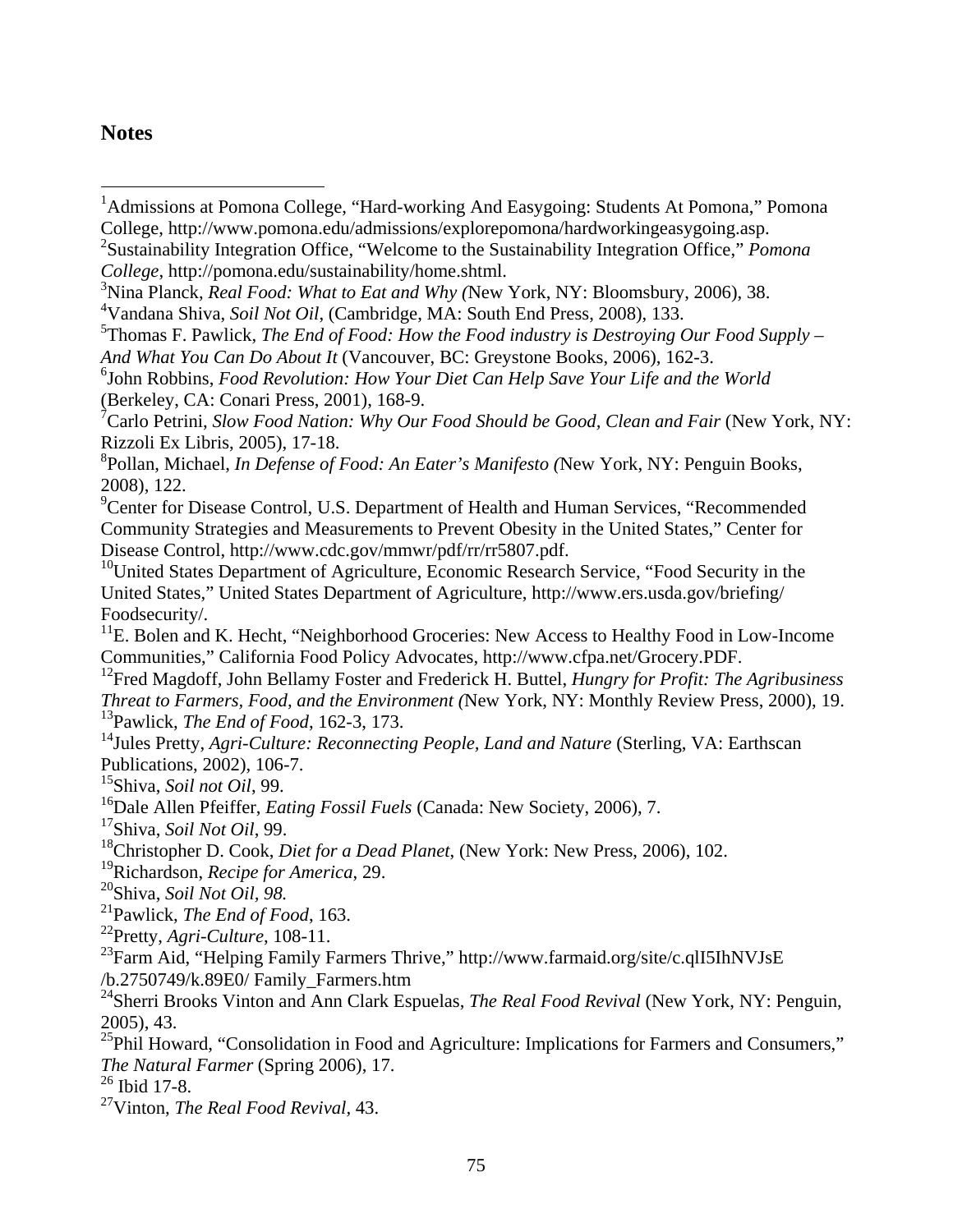28Shiva, *Soil Not Oil*, 100-1.

 $29$ Vandana Shiva, "From Seeds of Suicide to Seeds of Hope: Why Are Indian Farmers Committing Suicide and How Can We Stop This Tragedy?" (*The Huffington Post*, 28 April 2009),

http://www.huffingtonpost.com/vandana-shiva/from-seeds-of-suicide-to\_b\_192419.html.

<sup>30</sup>Vandana Shiva, *Stolen Harvest: The Hijacking of the Global Food Supply* (Cambridge, MA: South End Press, 2000) 2-3.

31Vandana Shiva, "Intellectual Property Rights Agreement," *One Million Gardeners.* http://onemilliongarden.ning.com/video/vandana-shiva-on-seed-patent.

32Shiva, *Stolen Harvest*, 9.

33Ibid 82-3.

 $34$ Ibid 85.

<sup>35</sup>The Future of Food, DVD, directed by Deborah Koons Garcia (United States: Virgil Films and Entertainment, 2007).

 $36$ Ibid.

 $37$ Donald L. Barlett and James B. Steele. "Monsanto's Harvest of Fear." (Vanity Fair May 2008), http://www.vanityfair.com/politics/features/2008/05/monsanto200805?currentPage=6.

38Shiva, *Stolen Harvest*, 92-3.

39Berry, Wendell, *The Unsettling of America (*San Francisco, CA: Sierra Club Books, 1977), 40. 40Pawlick, *The End of Food*, 82.

41Curtis W. Stofferahn, *Industrialized Farming and Its Relationship to Community Well-Being- An Update of a 2000 Report by Linda Labao*, Prepared for the State of North Dakota, Office of the Attorney General, http://www.und.nodak.edu/misc/ndrural/Lobao%20&%20Stofferahn.pdf, 7. 42Richardson, *Recipe for America*, 41.

43Vinton, *The Real Food Revival,* 42.

44Pawlick, *The End of Food*, 164.

45Ibid 171-2.

<sup>46</sup>Ibid 179.

47Ibid 43.

48Bread for the World, "Hunger Facts," http://www.bread.org/learn/hunger-basics/.

 $49$ Ibid.

50Magdoff, *Hungry for Profit*, 155-6.

51Pawlick, *The End of Food*, 10-11.

 $52$ Ibid, 4-5.

53Peterini, *Slow Food Nation*, 91-3.

54United States Department of Agriculture, Agricultural Research Service, "USDA National Nutrient Database for Standard Reference, Release 15," http://www.nal.usda.gov/fnic/foodcomp/ Data/SR15/reports/sr15fg11.pdf.

55United States Department of Agriculture, Agricultural Research Service, "USDA National Nutrient Database for Standard Reference, Release 15," http://www.nal.usda.gov/fnic/foodcomp/ Data/SR15/reports/sr15fg11.pdf.

 $56$ Ibid.

57Pawlick, *The End of Food,* 18-9.

58Ibid 29-30.

59Ibid 10.

 $60$ Ibid 9.

 $61$ Ibid 9.

 $62$ Ibid 9.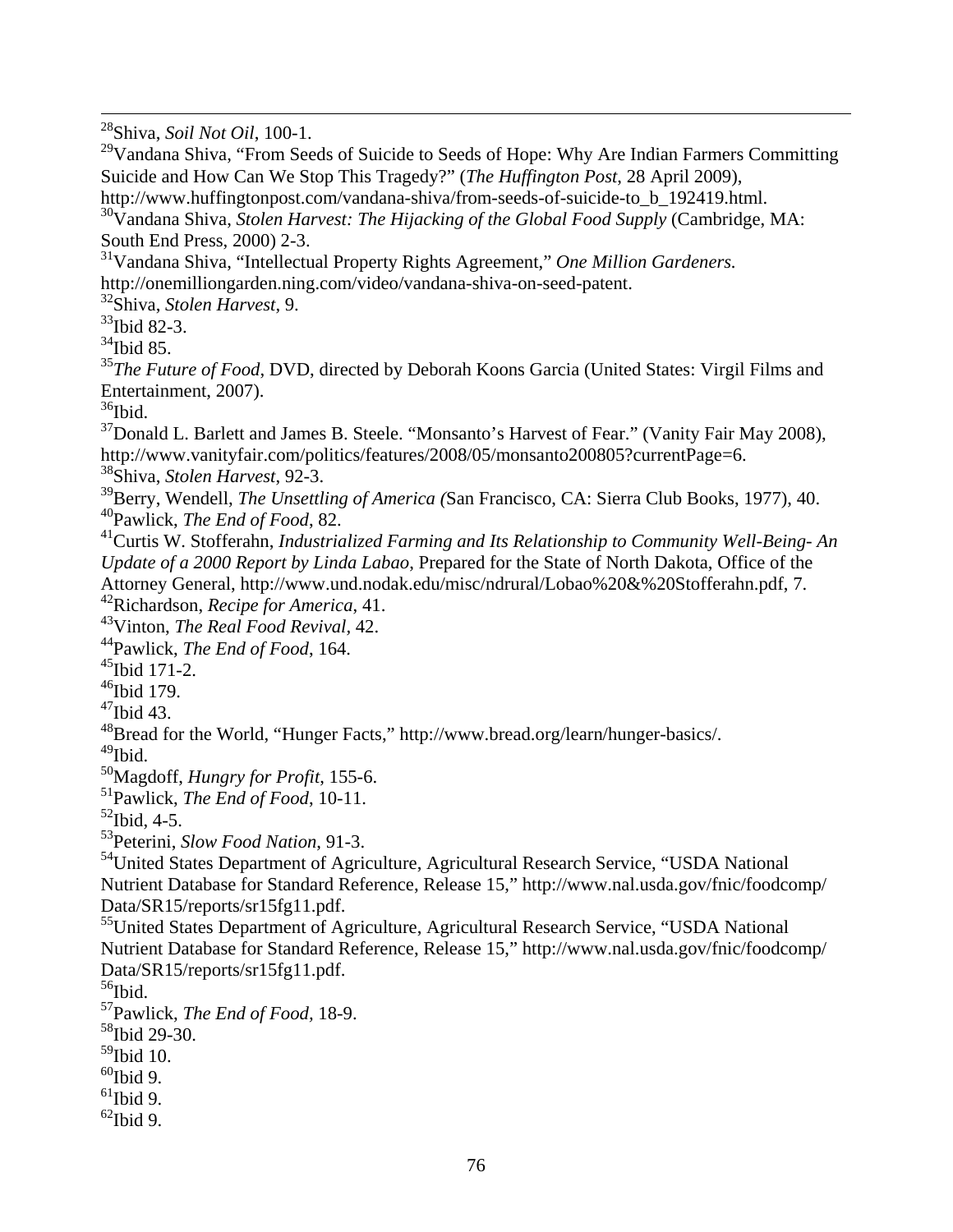63Pretty, *The End of Food*, 84.

64Planck, *Real Food*, 156-7.

<sup>65</sup>Ken Meter, "A brief history of 'Finding food in farm country studies," Rodale Instituted, 3. <sup>66</sup>Jennifer Stenzel, Melina F. Laverty and Eleanor J. Sterling, "Living with Nature: Cooking for Biodiversity" (American Museum of Natural History 2004) http://cbc.amnh.org/center/pubs/pdfs/ recipe.pdf.

67Pawlick, *The End of Food*, 64.

68Planck, *Real Food*, 150.

69U.S. Environmental Protection Agency, "Chemicals Evaluated for Carcinogenic Potential," Office of Pesticide Programs, EPA, July 19, 2004.

70Pawlick, *The End of Food*, 80.

71Center for Science in the Public Interest, "Food Safety: Food Additives," http://www.cspinet.org/ reports/chemcuisinehtm.

 $72$ Ibid.

73Michael Moss, "E. Coli Path Shows Flaws in Beef Inspection," (*New York Times*, October 3, 2009) http://www.nytimes.com/2009/10/04/health/04meat.html.

 $74$ Ibid.

 $75$ Ibid.

 $76$ Ibid.

 $77$ Ibid.

78J. D. Nordlee, "Identification of a Brazil Nut Allergen in Transgenic Soybeans," *New England Journal of Medicine* (334:11 March 14, 1996), 688-92.

79Robbins, *Food Revolution*, 331-3.

<sup>80</sup>Charles M. Benbrook, "Impacts of Genetically Engineered Crops on Pesticide Use in the United States: The First Eight Years" (*BioTech InfoNet* November 2003), http://www.organic center.org/reportfiles/ Full\_first\_nine.pdf.

81Pollan, *In Defense of Food*, 89.

<sup>82</sup>United States Department of Agriculture, Economic Research Service, "Food Security in the United States," United States Department of Agriculture, http://www.ers.usda.gov/briefing/ Foodsecurity/.

83Plank, *Real Food*, 255.

 $84$ Ibid 33.

85Pollan, *In Defense of Food*, 10.

86Planck, *Real Food*, 38.

87Robbins, *Food Revolution,* 10.

 $88$ Ibid 11.

89Pollan, *In Defense of Food*, 11.

 $90$ Ibid 85-7.

91Melanie Warner, "Health Care Savings Could Start in the Cafeteria," (*New York Times,* November 29, 2009), http://www.nytimes.com/2009/11/29/health/policy/29diet.html?pagewanted=1&sq=food percent20ibm&st=ce&scp=1

 $^{62}$ Ibid 4.

93Planck, *Real Food*, 267.

94Vinton, *The Real Food Revival,* xiii.

95Nestle, *What to Eat*, 398.

<sup>96</sup>Pollan, "Rules to Eat By."

97Nestle, *What to Eat*, 72.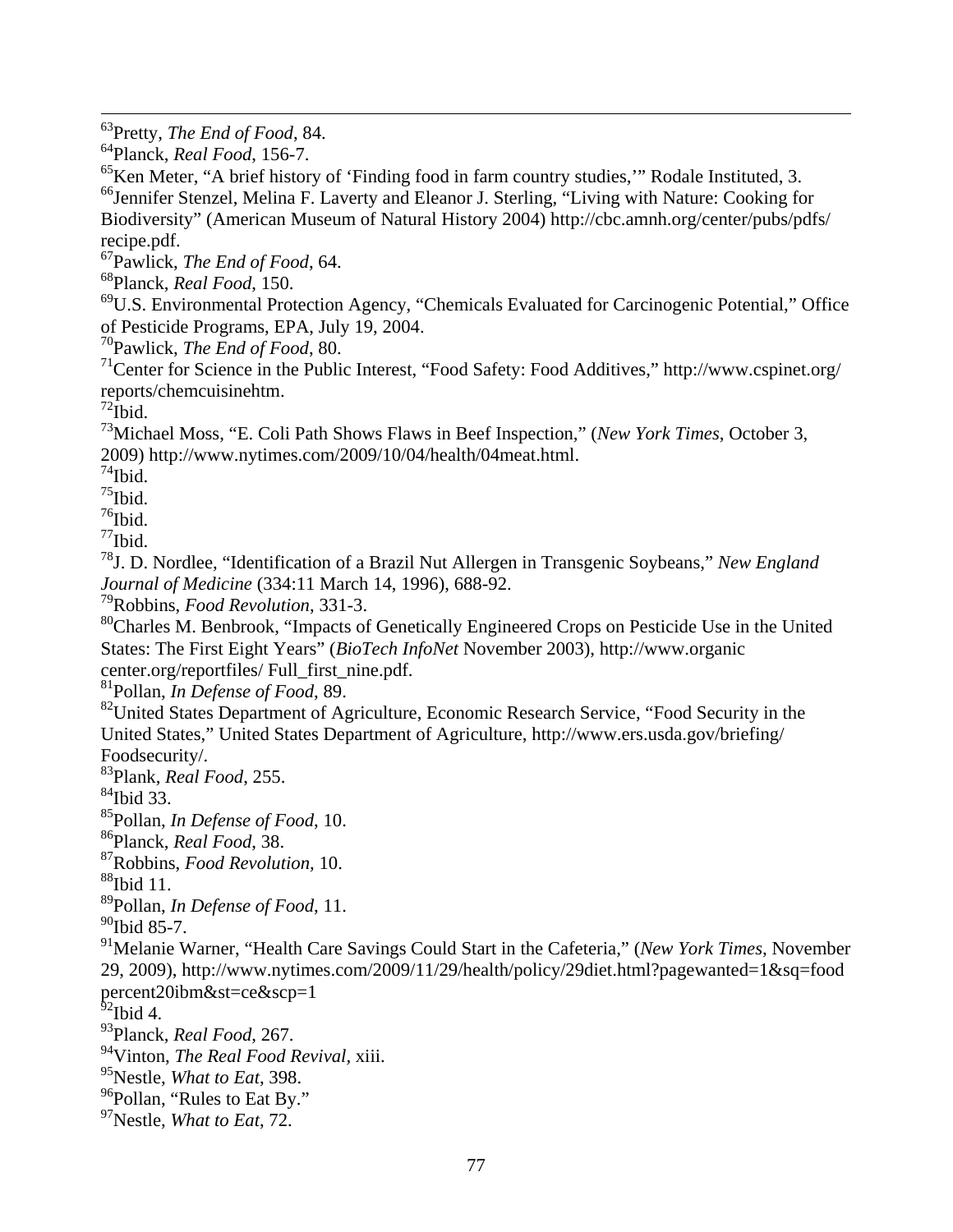98Pollan, *In Defense of Food*, 3. 99Nestle, *Food Politics.*  100Pollan, *In Defense of Food*, 62.  $101$ Ibid 6. 102Shiva, *Soil Not Oil*, 101.  $103$ Ibid 101. 104Pawlick, *The End of Food*, 123. 105Robbins, *Food Revolution*, 241. 106Pawlick, *The End of Food,* 89. <sup>107</sup>Ibid 144.  $108$ Ibid 145.  $109$ Ibid 146-7. 110Pawlick, *The End of Food* 103. 111Vinton, *Real Food Revival*, 117. 112Singer *The Way We Eat*, 234  $113$ Ibid 234.  $114$ Ibid 203.  $115$ Ibid 203. 116Pawlick, *The End of Food,* 106. 117Department of the Interior, U.S. Geological Survey, *The Quality of Our Nation's Waters: Nutrients and Pesticides*. USGS Circular 1225, Reston, VA, 1999, http://pubs.usgs.gov/circ/circ 1225/.  $118$ Ibid. <sup>119</sup>Fernandez-Cornejo, Jorge and Margriet Caswell, "The First Decade of Genetically Engineered Crops in the United States," United States Department of Agriculture.http://www.ers.usda.gov/publications/eib11/eib11.pdf 120Robbins, *Food Revolution*, 354-7. 121Shiva, *Soil Not Oil,* 109. 122Pawlick, *The End of Food*, 152.  $123$ Ibid 153.  $124$ Ibid 152.  $125$ Martin C. Heller and Gregory A. Keoleian, "Life Cycle-Based Sustainability Indicators for Assessment of the U.S. Food System," (Ann Arbor, MI: Center for Sustainable Systems, 2000), 42. 126Pfeiffer, *Eating Fossil Fuels*, 9.  $127$  Ibid 9. 128Pollan, Michael, "An open letter to the next farmer in chief" (*New York Times*, October 9, 2008) http://www.nytimes.com/2008/10/12/magazine/12policy-t.html? r=1&ref=magazine&oref=slogin. 129Lester R. Brown, *Plan B 3.0: Mobilizing to Save Civilization* (New York, NY: Earth Policy Institute, 2008), 26. 130 Shiva, *Soil Not Oil*, 104.  $131$ Ibid 104.  $132$ Ibid 111.

<sup>133</sup>Richard M. Adams, "Global Climate Change and Agriculture: An Economic Perspective" (*American Journal of Agricultural Economics* 71.5 1989), 1275.

<sup>134</sup>John Hendrickson, "Energy Use in the U.S. Food System: a summary of existing research and analysis," (Center for Integrated Agricultural Systems), http://www.cias.wisc.edu/wpcontent/ uploads/2008/07/ energyuse.pdf.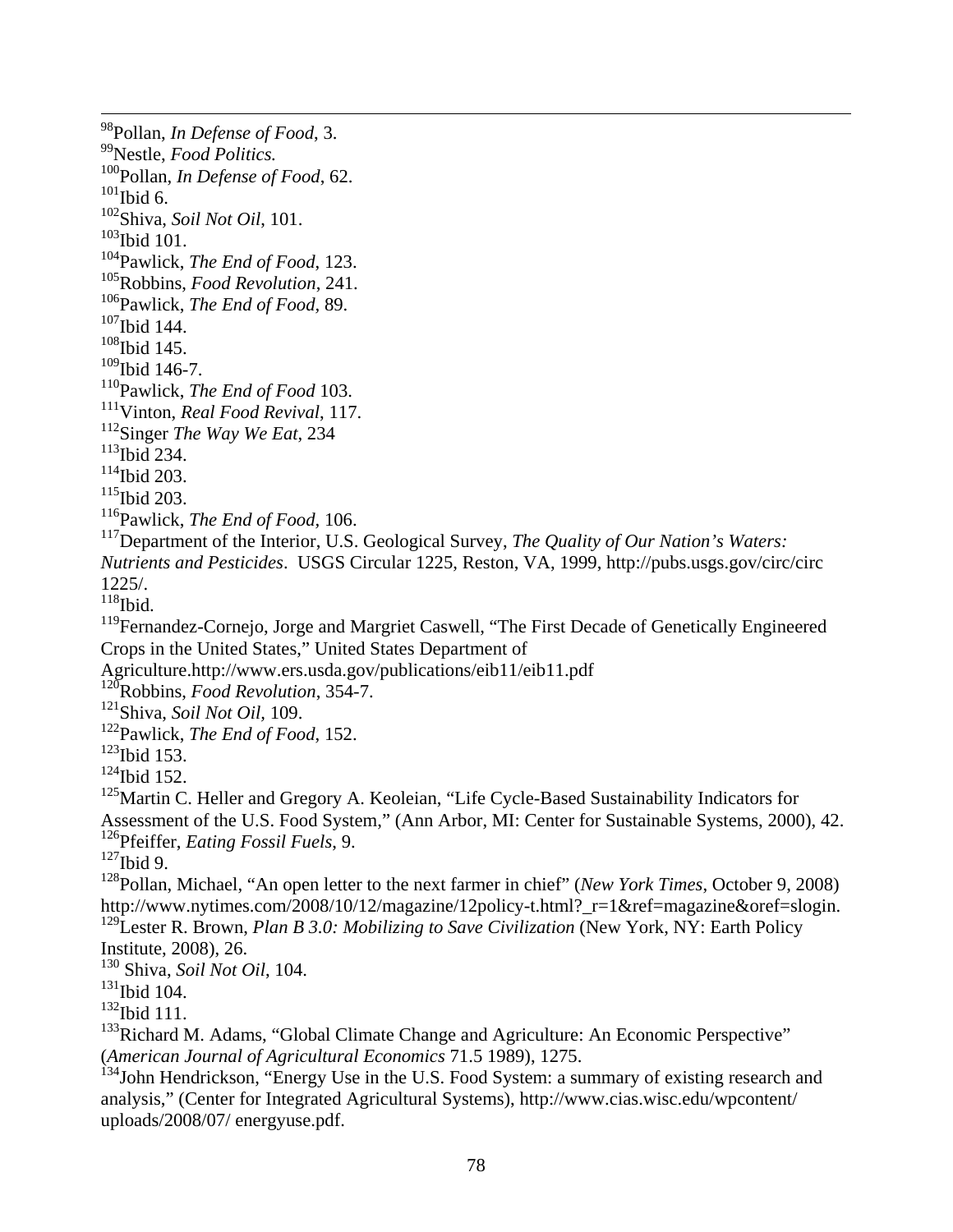135Michael Pollan, *The Omnivore's Dilemma* (New York, NY: Penguin, 2006), 118. 136Pfeiffer, *Eating Fossil Fuels*, 16.

137Mark Reisner, *Cadillac Desert* (New York, NY: Penguin, 1986).

138Robbins, *Food Revolution*, 246.

<sup>139</sup>Ibid 243.

 $140$ Ibid 241.

 $141$ Ibid 234.

142 Nicolette Hahn Niman, "Avoiding Factory Farm Foods: An Eater's Guide" (*The Huffington Post*), http://www.huffingtonpost.com/nicolette-hahn-niman/avoiding-factory-farmfoo\_b\_353525.html

 $143\overline{J_{OY}}$  A. Mench and Siegel, Paul, "Animal Welfare Issues Compendium: Poultry" (South Dakota State University Extension), http://ars.sdstate.edu/animaliss/poultry.html (accessed November 30, 2009).

<sup>144</sup>Lewis W. Smith, "Forum - Helping Industry Ensure Animal Well-Being" (United States Department Agriculture, Agricultural Research Service), http://www.ars.usda.gov/is/AR/archive/ mar05/form0305.htm.

145Julie Schmit, "Four plants that supply meat to schools cited" (*USA Today,* April 8, 2008), http://www.usatoday. com/money/industries/food/2008-04-08-usda-beef-slaughterhouseviolations\_N.htm.

146Nestle, *What to Eat*, 177.

147Pawlick, *The End of Food*, 44.

<sup>148</sup>Mench, "Animal Welfare Issues Compendium: Poultry."

<sup>149</sup>Wendell Berry, *What Are People For?* (New York, NY: North Point Press, 1990).

<sup>150</sup>Jim Hightower, "Giving Thanks for America's Good Food Movement," *TruthOut*, November 26, 2009, http://www.truthout.org/11260903.

151Roper Public Affairs, "Food and Farming 2004," *Organic Valley Family of Farms*, April 2004, http://www.organicvalley.coop/pdf/roper\_survey.pdf.

152Hightower, "Giving Thanks for America's Good Food Movement," *Truthout.* 

<sup>153</sup>Jules Pretty, "Some Benefits and Drawbacks of Local Food Systems," Briefing Note for TVU/Sustain AgriFood Network, November 2, 2001.

154Hightower, "Giving Thanks for America's Good Food Movement," *Truthout.*

<sup>155</sup>Carolyn Demitri and Catherine Green, "Recent Growth Patterns in the U.S. Organic Foods Market," USDA Economic Research Service September 2002, http://www.ers.usda.gov/ publications/aib777/ aib777.pdf.

<sup>156</sup>Susan S. Lang, "Organic farming produces same corn and soybean yields as conventional farms, but consumes less energy and no pesticides, study finds" (*Cornell University* July 12, 2005), http://www.news.cornell.edu/stories/July05/organic.farm.vs.other.ssl.html.

<sup>157</sup>The Real Food Challenge, "What is Real Food?" http://realfoodchallenge.org/about/realfood. 158Vinton, *The Real Food Revival,* xiii-xiv.

<sup>159</sup>Slow Food, "Our Philosophy," http://www.slowfood.com/about\_us/eng/philosophy.lasso. 160Planck, *Real Food*, 1-2.

161Pollan, *In Defense of Food*, 146.

<sup>162</sup>Ibid 148.

<sup>163</sup>Ibid 150.

<sup>164</sup>Ibid 154.

 $165$ Ibid 167.

 $166$ Ibid 169.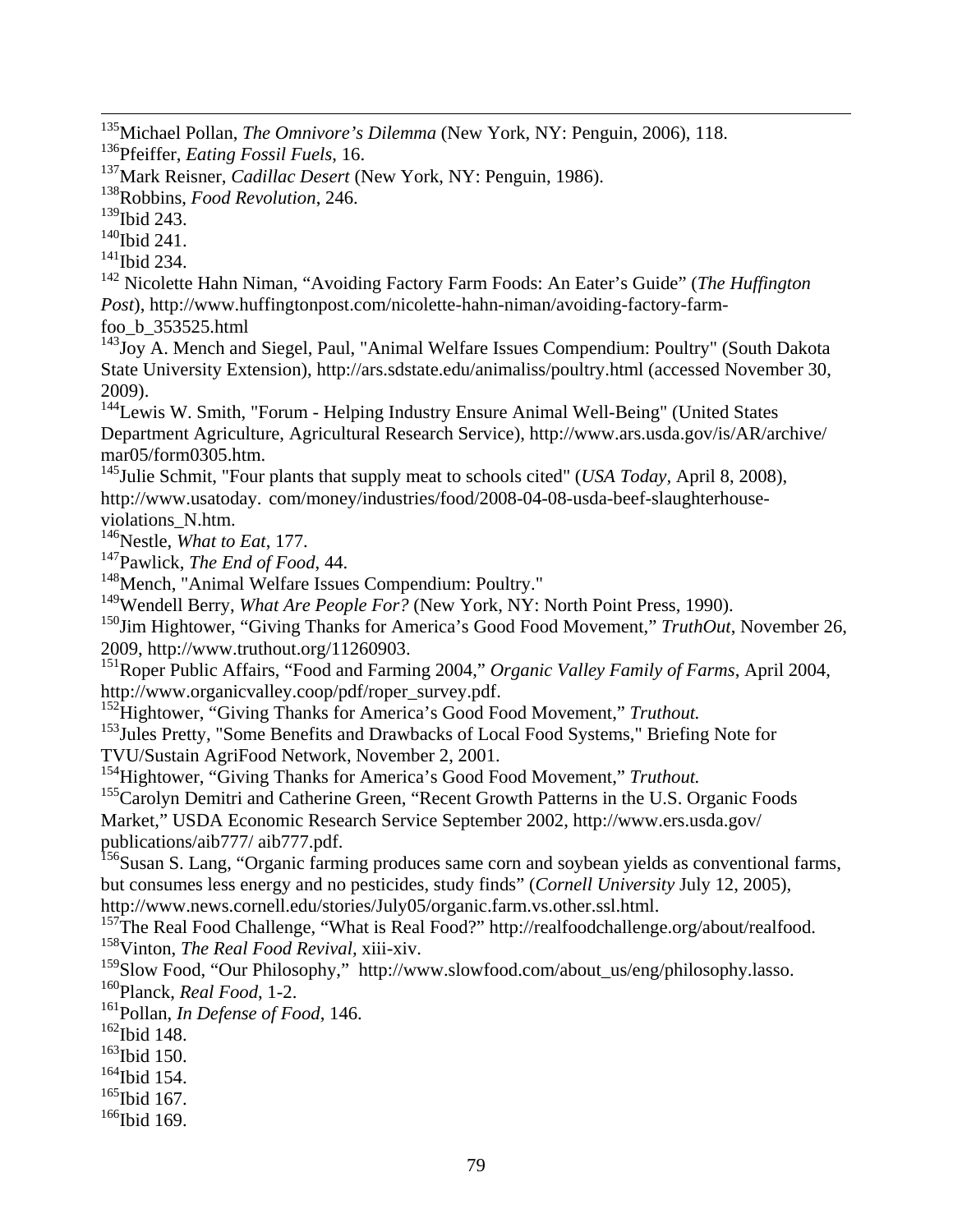167Hightower, "Giving Thanks for America's Good Food Movement," *Truthout.*

<sup>168</sup>The Real Food Challenge, "Real Food Calculator," http://realfoodchallenge.org/calculator. <sup>169</sup>The Real Food Challenge, "Frequently Asked Questions" http://realfoodchallenge.org/about/faq.  $170$ Ibid.

<sup>171</sup>Meagher, "A 'Real' UCI Dining Experience: A Food Systems Assessment for the University of California, Irvine," 7.

172Parker-Pope, "Still Spooked by High-Fructose Corn Syrup" (*New York Times,* October 30, 2008), http://well.blogs.nytimes.com/2008/10/30/still-spooked-by-high-fructose-corn-syrup/

<sup>173</sup>Center for Science in the Public Interest. "Food Safety: Food Additives." http://www.cspinet. org/reports/ chemcuisine.htm

 $174$ Ban Trans Fats, "About Trans Fats," http://www.bantransfats.com/abouttransfat.html.

175Stacy Stowe, "Another Blow Against Trans Fats in Foods" (*New York Times,* February 18, 2009), http://www.nytimes.com/2009/02/22/nyregion/long-island/22Rfats.html.

<sup>176</sup>Ban Trans Fats, "About Trans Fats," http://www.bantransfats.com/abouttransfat.html.

<sup>177</sup>Center for Science in the Public Interest. "Food Safety: Food Additives." http://www.cspinet. org/reports/ chemcuisine.htm

178 Nestle, *Food Politics.*

<sup>179</sup>Center for Science in the Public Interest. "Food Safety: Food Additives." http://www.cspinet. org/reports/ chemcuisine.htm

 $180$  Ibid.

181Alistair M. Stephen, *Food Polysaccharides and Their Applications*, (New York, NY: Marcel Dekker, 1995).

 $182$ Center for Science in the Public Interest. "Food Safety: Food Additives." http://www.cspinet.org/ reports/chemcuisine.htm

<sup>183</sup>Nestle, *What to Eat*.<br><sup>184</sup>Center for Science in the Public Interest. "Food Safety: Food Additives." http://www.cspinet. org/reports/ chemcuisine.htm

 $185$ Ibid.

 $^{186}\mathrm{Ibid.}$ 

 $187$ Ibid.

 $188$ Ibid.

 $^{189}\!$  Ibid.

 $190$ Ibid.

191Richard Lawley, Laurie Curtis and Judy Davis, *Food Safety Hazard Guidebook (*Cambridge, MA: Royal Society of Chemistry, 2008), 62.

192Sodexo, http://www.sodexousa.com/usen/aboutus/aboutus.asp.

193Sysco, http://www.sysco.com/aboutus/aboutus.html.

<sup>194</sup> Dave Janoksy, email message to author, November 10, 2009.

<sup>195</sup>Sustainability Integration Office, "Pomona College Statement of Environmental Policy" (*Pomona College),* http://pomona.edu/sustainability/initiatives/Planspolicies/Policies/ envpolicy.shtml.

 $196$ Sodexo, "Sodexo Partners with Marine Stewardship Council to Ensure Sustainability of Wild-Caught Seafood" (September 8, 2009) http://www.sodexousa.com/usen/newsroom/press/press09/ sustainableseafood.asp.

<sup>197</sup>Association for the Advancement of Sustainability in Higher Education, "Campus Fair Trade Practices & Policies," http://www.aashe.org/resources/fair-trade-policies.  $198$  Ibid.